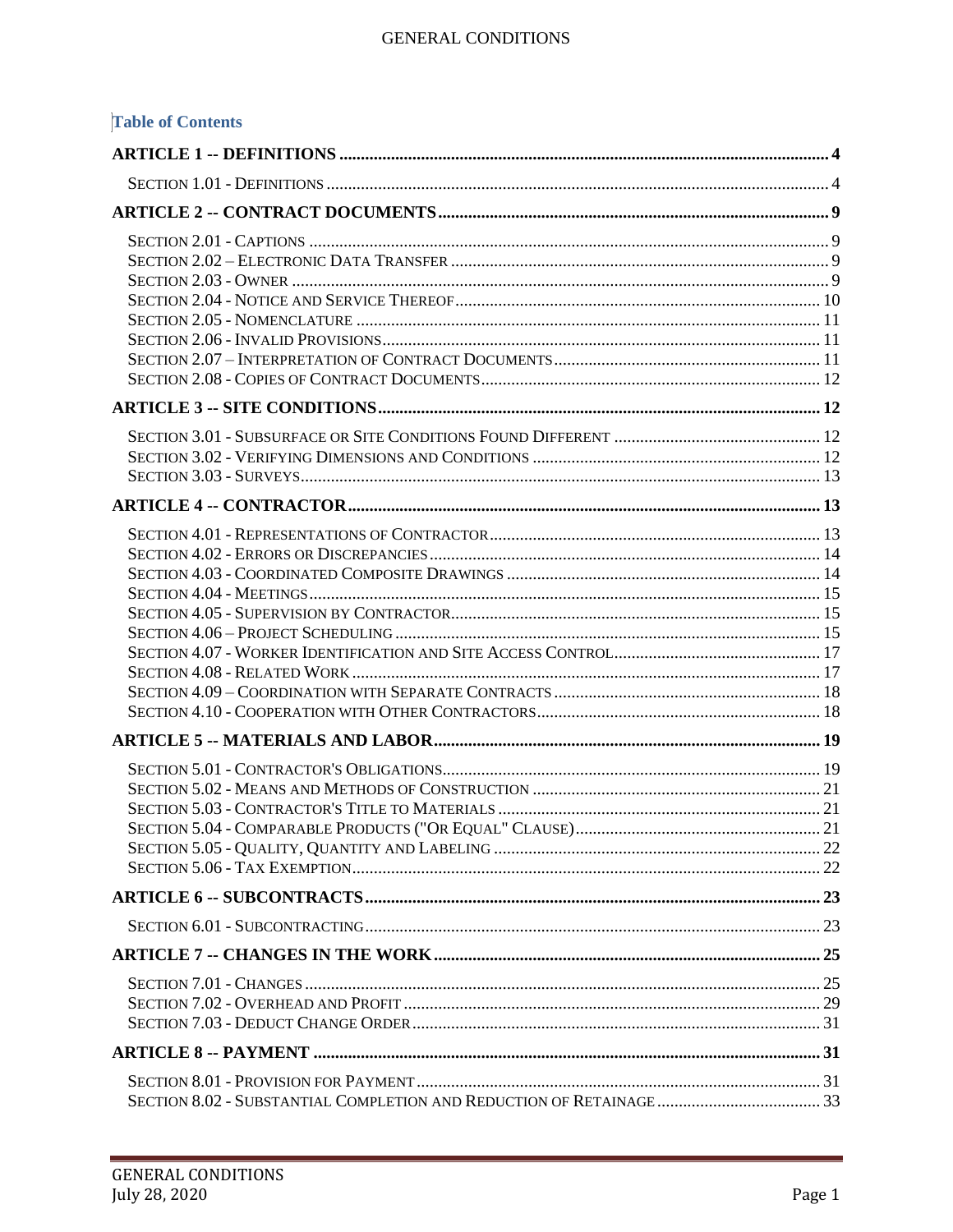| SECTION 9.02 - PHYSICAL COMPLETION AND CONTRACT COMPLETION AND ACCEPTANCE 37 |  |
|------------------------------------------------------------------------------|--|
|                                                                              |  |
|                                                                              |  |
|                                                                              |  |
|                                                                              |  |
|                                                                              |  |
|                                                                              |  |
|                                                                              |  |
|                                                                              |  |
|                                                                              |  |
|                                                                              |  |
|                                                                              |  |
|                                                                              |  |
|                                                                              |  |
|                                                                              |  |
|                                                                              |  |
|                                                                              |  |
|                                                                              |  |
|                                                                              |  |
|                                                                              |  |
|                                                                              |  |
|                                                                              |  |
|                                                                              |  |
|                                                                              |  |
|                                                                              |  |
|                                                                              |  |
|                                                                              |  |
|                                                                              |  |
|                                                                              |  |
|                                                                              |  |
|                                                                              |  |
|                                                                              |  |
|                                                                              |  |
|                                                                              |  |
|                                                                              |  |
|                                                                              |  |
|                                                                              |  |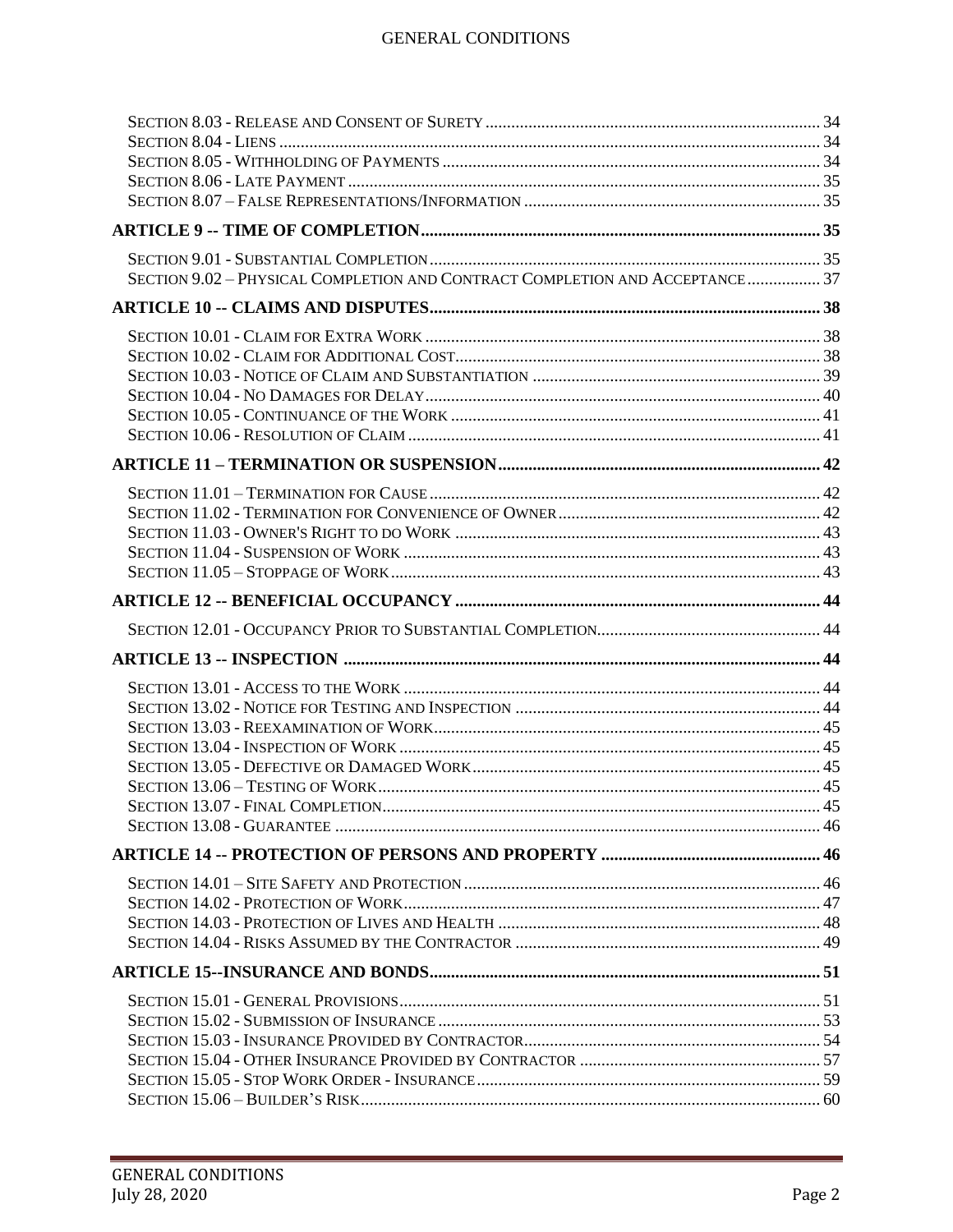| SECTION 17.01 - PREPARATION OF RECORDS/OWNER'S RIGHT TO INSPECT RECORDS AND TO AUDIT . 67 |  |
|-------------------------------------------------------------------------------------------|--|
|                                                                                           |  |
|                                                                                           |  |
|                                                                                           |  |
|                                                                                           |  |
|                                                                                           |  |
| SECTION 20.03 - OPPORTUNITIES FOR MINORITY AND WOMEN-OWNED BUSINESS ENTERPRISES           |  |
|                                                                                           |  |
|                                                                                           |  |
|                                                                                           |  |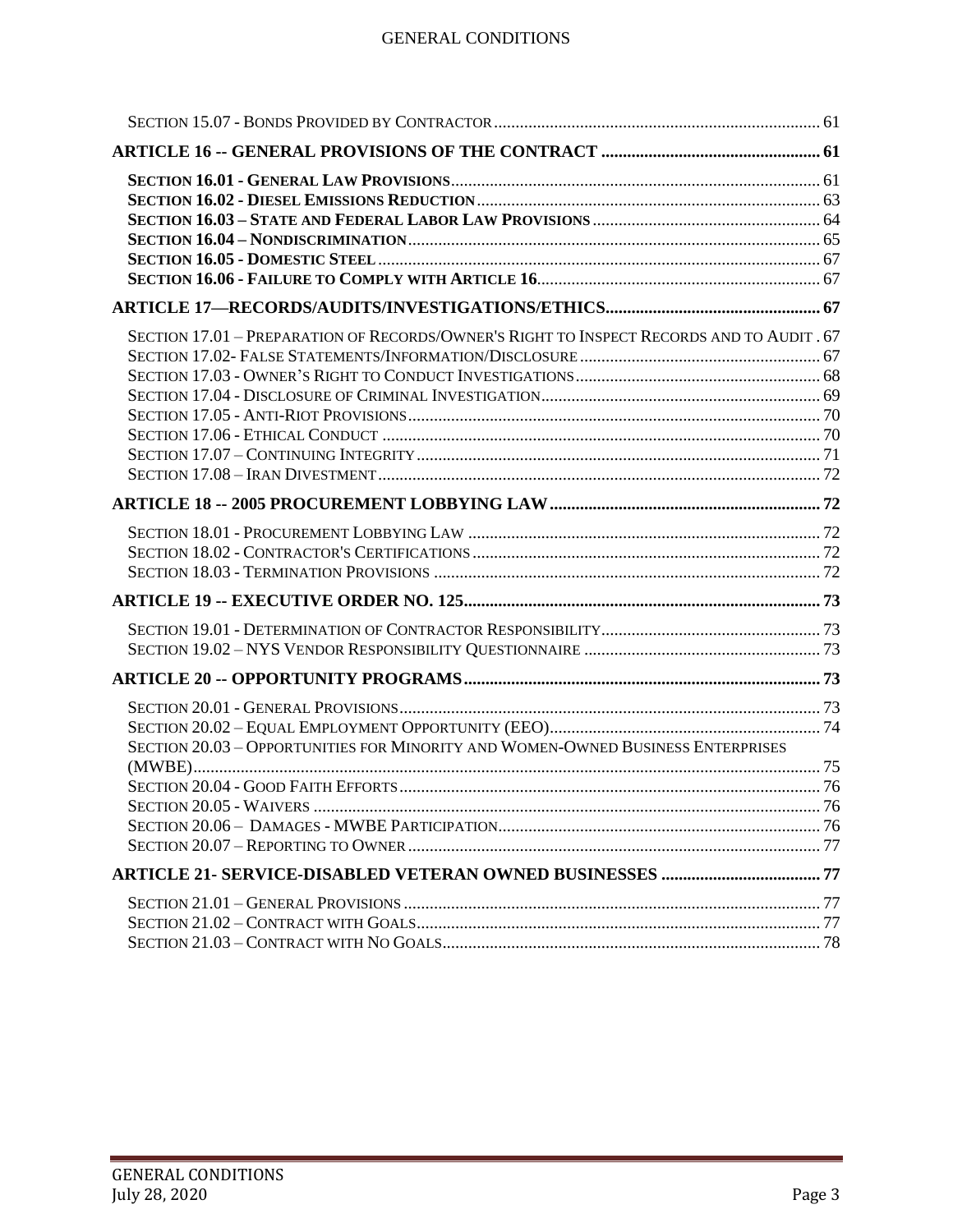## **ARTICLE 1 -- DEFINITIONS**

#### <span id="page-3-1"></span><span id="page-3-0"></span>**Section 1.01 - Definitions**

The following terms as used in the Contract Documents shall be defined as follows:

*Addendum or Addenda* **–** Additional provisions of the Contract Documents issued in writing prior to the receipt of bids.

*Alternate* – Scope(s) of Work stated in the Contract documents to be added or deducted from the Contractor's base bid amount for alternate labor, materials and/or methods of construction.

*Allowance* – A sum of money set aside in the Agreement and included in the Contractor's lump sum base bid for a scope of work which has been specified in the Allowance section of the General Requirements. Reimbursement for Allowance work shall be as per General Conditions Article 7 – Changes in the Work.

*Application for Payment –* A Contractor's written billing request, on a form:

- A. prepared by the Owner from the Schedule of Values approved by the Owner;
- B. completed by the Contractor;
- C. adjusted by the Owner; and
- D. signed by the Contractor,

requesting partial or full payment for partial or full performance of the Contract.

*Beneficial Occupancy* – The stage in the performance of the Work prior to Substantial Completion when a designated portion of the Work is sufficiently complete in accordance with the Contract Documents so the Owner or Client can occupy or utilize such portion of the Work for its intended use, evidenced by the Notice of Beneficial Occupancy executed by the Owner following approval from the Authority Having Jurisdiction. Beneficial Occupancy may or may not allow for completion of outstanding punchlist items, as required by the Contract Documents. Notice of Beneficial Occupancy requires that the designation portion of Beneficial Occupancy Work function in a safe, reliable and warrantable manner.

*Change Order* – Written notice, in a standard Owner's form, to the Contractor, signed by the Contractor and executed by the Owner, changing the Contract Documents in accordance with General Conditions Article 7 - Changes in the Work, or a Forced Change Order.

*Claim* **-** A demand by the Contractor seeking, as a matter of right, adjustment or interpretation of Contract terms, payment of money, an extension of time, or other relief with respect to the terms of the Contract. The term Claim also includes other disputes and matters in question between the Owner and Contractor arising out of or relating to the Contract.

*Client -* The entity for whom the Dormitory Authority is performing services, including subsidiaries, agents, related corporations, or fiduciaries of the entity.

*Construction Manager -* A natural person, partnership, limited liability company, corporation, or other legal entity regularly engaged in management of construction projects, and so designated by the Owner.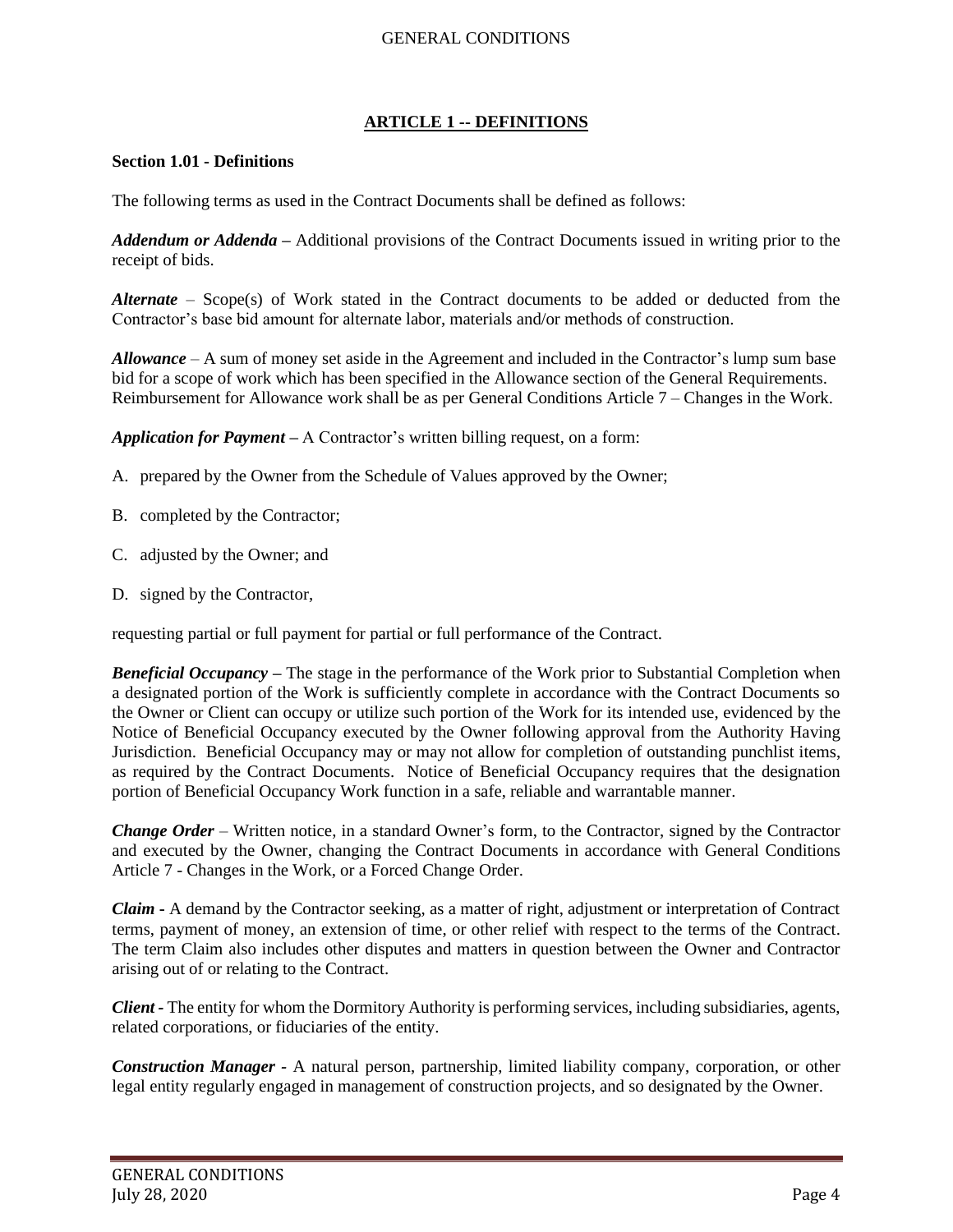*Consultant -* A natural person, partnership, limited liability company, corporation, or other legal entity providing architectural, engineering, construction management, testing, inspection, commissioning, or other professional services, and so designated by the Owner.

*Contract -* The agreement between the Owner and the Contractor consisting of the Contract Documents.

*Contract Amendment –* A written instrument, signed by an authorized officer of the Dormitory Authority and an authorized officer of Contractor, amending, modifying, changing, or supplementing the Contract.

*Contract Completion and Acceptance* - The stage in the performance of the Work when all Work required to be performed by the Contract, including but not limited to submission of all documentation required for final payment, except any Work that may be required in the future with respect to:

- A. any warranty or guarantee in the Contract Documents;
- B. General Conditions Article 6 Subcontracts, Sections 6.01 E through I;
- C. General Conditions Article 14 Protection of Persons and Property; or
- D. General Conditions Article 15 Insurance and Bonds,

is complete in accordance with the Contract Documents, evidenced by the Notice of Contract Completion and Acceptance executed by the Owner. Contract Completion and Acceptance follows or may be concurrent with Physical Completion.

*Contract Documents -* The Notice to Bidders, Information for Bidders, Form of Bid, Agreement, Payment Bond, Performance Bond, General Conditions, General Requirements, Drawings, Specifications, Addenda, Change Orders, Contract Amendments, and all provisions of law deemed to be included in the Contract.

*Contractor -* A natural person, partnership, limited liability company, corporation, or other legal entity with whom the Owner enters into the Contract to perform the Work.

*Design Professional -* A natural person, partnership, limited liability company, corporation, or other legal entity providing architectural or engineering professional services, and so designated by the Owner.

*Disputed Work Directive -* Written directive, in a standard Owner's form, from and executed by the Owner to the Contractor directing the Contractor to proceed with the Work described in the Disputed Work Directive in accordance with General Conditions Article 10 – Claims and Disputes.

*Dormitory Authority -* Dormitory Authority of the State of New York, a public benefit corporation established by the laws of the State of New York with its principal office located at 515 Broadway, Albany, New York, 12207-2964.

*Extra Work -* Any work in addition to the Work initially required to be performed by the Contractor pursuant to the Contract Documents.

*Facility* – the operating unit of the Client where the Site is located.

*False Claim* – Any Claim which is, either in whole or part, false or fraudulent.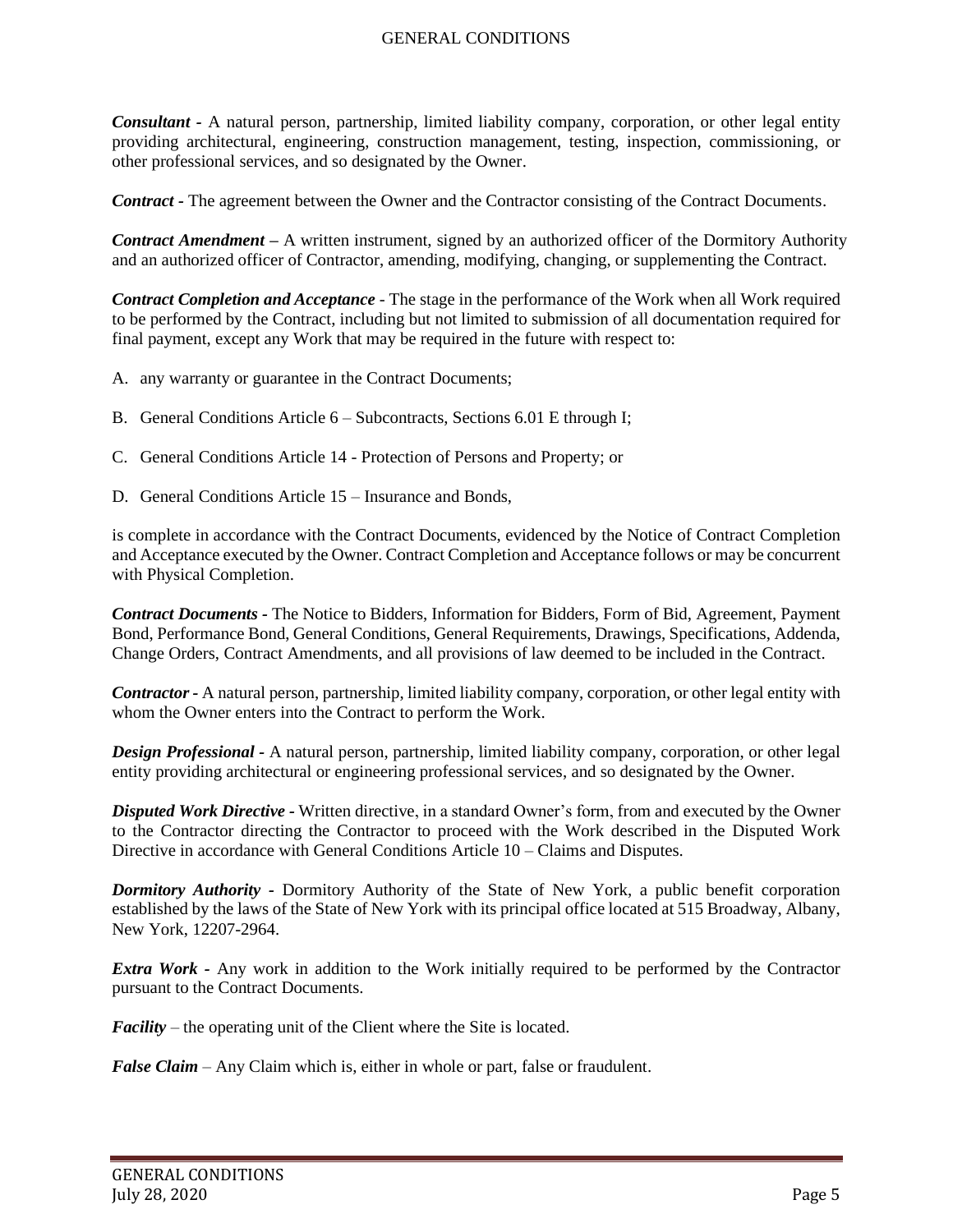*False Representation* – This action takes place when a person has knowledge of the value of the work and materials supplied, performed, or proposed (the "Information") constituting the Claim, Change Order, or Application for Payment and either:

A. acts in deliberate ignorance of the truth or falsity of the Information or

B. acts in reckless disregard of the truth or falsity of the Information.

*Forced Change Order* –Written notice, in a standard Owner's form, to the Contractor, without the Contractor's signature and executed by the Owner, changing the Contract Documents in accordance with General Conditions Article 7 – Changes in the Work.

*Furnish -* To deliver to the Site ready for installation.

*Hazardous Material –* any substance (gas, liquid, or solid) or agent (biological, chemical, radiological, physical, or having two or more of the preceding characteristics) which has the potential to cause harm to humans, animals, or the environment, either by itself or through interaction with other factors, including but not limited to heavy metals, volatile organic compounds (VOCs), semi-volatile organic compounds (SVOCs), pesticides, herbicides, dioxins, biological wastes, carcinogens, asbestos or any substance containing asbestos, polychlorinated biphenyls, lead, urea formaldehyde, explosives, radionuclides, radioactive materials, chemicals known or suspected to cause cancer or reproductive toxicity, pollutants, effluents, contaminants, emissions, infectious wastes, any petroleum or petroleum-derived waste or product or related materials, and any item defined as a hazardous, special, or toxic material, substance, or waste under any Hazardous Material Law, including, but not limited to, the NYS Environmental Conservation Law and Title 6 of the New York Code of Rules and Regulations.

*Hazardous Material Laws –* collectively, any present federal, state or local law, including all valid amendments, relating to public health, safety, or the environment, including without limitation, the Resource Conservation and Recovery Act ("RCRA"), 42 U.S.C. §6901 et seq.; the Comprehensive Environmental Response, Compensation, and Liability Act ("CERCLA"), 42 U.S.C. §9601 et seq., as amended by the Superfund Amendments and Reauthorization Act of 1986 ("SARA"); the Clean Air Act, 42 U.S.C. §7401 et seq.; the Hazardous Materials Transportation Act, 49 U.S.C. §5101 et seq.; the Clean Water Act, 33 U.S.C. §1215 et seq.; the Toxic Substances Control Act, 15 U.S.C. §2601 et seq.; the Safe Drinking Water Act, 42 U.S.C. §300f et seq.; the Federal Insecticide, Fungicide and Rodenticide Act, 7 U.S.C. §136 et seq.; the Emergency Planning and Community Right-to-Know Act, 42 U.S.C. §11001 et seq.; the Occupational Safety and Health Act of 1970, 29 U.S.C. §651 et seq.; the Atomic Energy Act, 42 U.S.C. §2201 et seq.; the NYS Environmental Conservation Law; the NYS Labor Law; the NYS Public Health Law; and the amendments, regulations, orders, decrees, permits, licenses or deed restrictions now or hereafter enacted or promulgated under any such statute.

*Install -* To unload at the delivery point at the Site and perform every operation necessary to establish secure mounting and correct operation at the proper location.

Letter of Intent - Written notice, signed by the Owner, to the Contractor, which accepts the Contractor's Form of Bid and transmits the Agreement, Payment Bond, Performance Bond, and other documents to the Contractor for execution. The Letter of Intent is not the formal notice to begin the physical Work of the Contract.

*Means and Methods of Construction -* Labor, materials, temporary structures, tools, plant, and construction equipment, and the manner and time of their use, necessary to accomplish the result intended by the Contract Documents.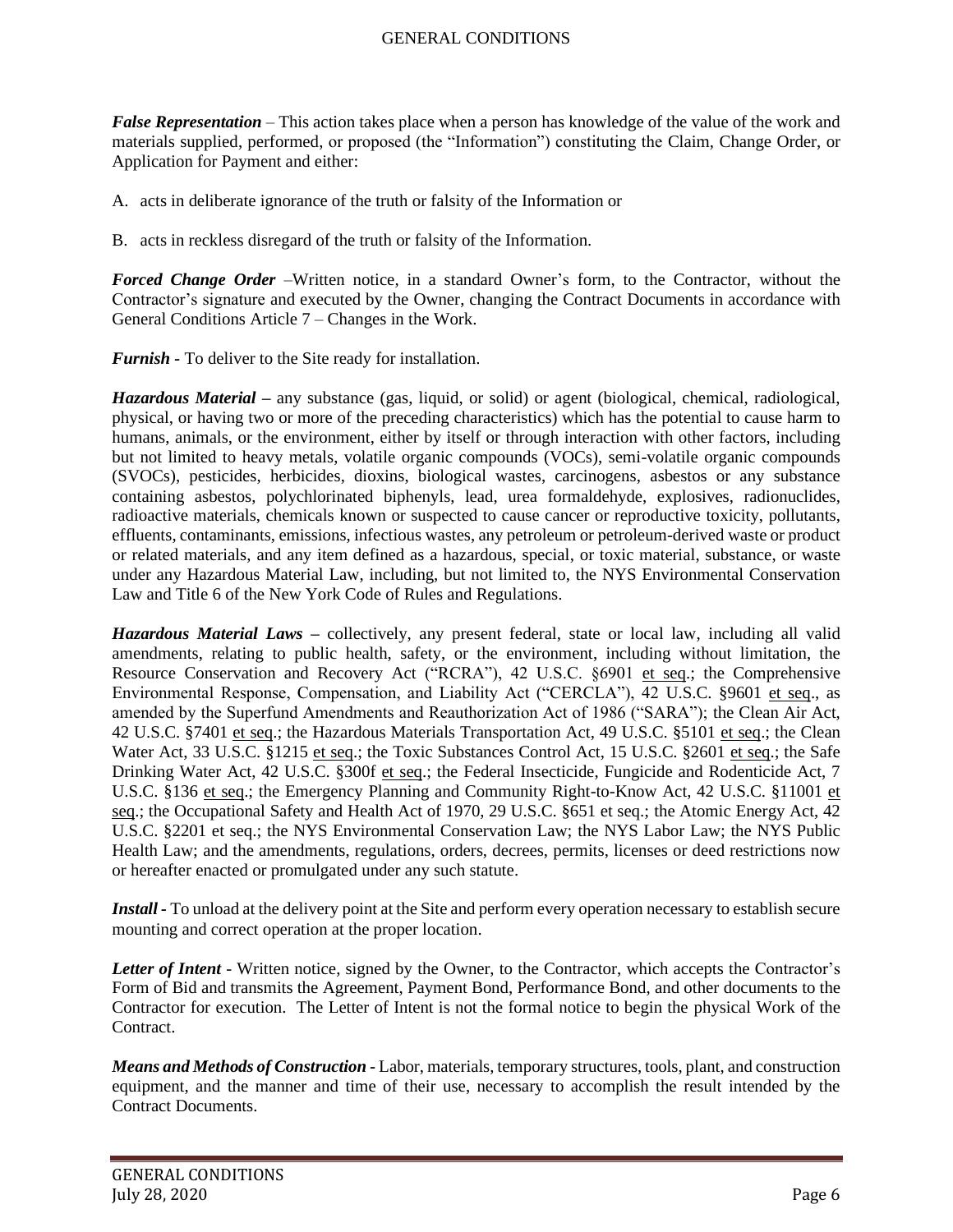*Notice of Beneficial Occupancy* – Written notice, in a standard Owner's form, to the Contractor, executed by the Owner and delivered to the Contractor prior to Substantial Completion, that certain Work of the Contract Documents, identified in such Notice of Beneficial Occupancy, satisfies the criteria for Beneficial Occupancy and will be occupied or utilized by the Owner or Client.

*Notice of Contract Completion and Acceptance –* Written notice, in a standard Owner's form, to the Contractor, executed by the Owner, that the Work required to be performed by the Contract Documents, except any Work required by any warranty or guarantee in the Contract Documents, satisfies the criteria for Contract Completion and Acceptance.

*Notice of Physical Completion -* Written notice, in a standard Owner's form, to the Contractor, executed by the Owner, that the Work of the Contract Documents satisfies the criteria for Physical Completion.

*Notice of Substantial Completion -* Written notice, in a standard Owner's form, to the Contractor, executed by the Owner, that the Work of the Contract Documents satisfies the criteria for Substantial Completion and constitutes the start of the guarantee period.

## *Notice to Proceed* –

- A. Written notice, signed by the Owner, to the Contractor, that acknowledges receipt by the Owner of the signed Agreement, Payment Bond, and Performance Bond from the Contractor and directs the Contractor to start performance of the Work; or
- B. Written notice, in a standard Owner's form, to the Contractor, executed by the Owner, directing the Contractor to proceed with the change in the Work described therein in accordance with General Conditions Article 7 – Changes in the Work. A Notice to Proceed cannot change the Contract amount or the date to achieve Substantial Completion. A Notice to Proceed can change only the General Requirements, the Drawings, or the Specifications.

### *NYS –* New York State

*Other Contractor(s)* – The one or more natural persons, partnerships, limited liability companies, corporations, or other legal entities who have entered into a contract with the Owner to perform work (including services) at or near the Site, identified in the Contract Documents or in writing by the Owner, including, but not limited to, contractors, Construction Managers, Consultants, and Design Professionals. Other Contractors does not include the Contractor.

*Owner -* Dormitory Authority of the State of New York.

*Owner's Representative -* A natural person, partnership, limited liability company, corporation, or other legal entity so designated by the Owner to act on behalf of the Owner. See General Conditions Section 2.03 for limitations and further provisions on the Owner's Representative.

*Physical Completion –* The stage in the performance of the Work when all Work to be performed at the Site, except any Work that may be required in the future by any warranty or guarantee in the Contract Documents, is complete in accordance with the Contract Documents, evidenced by the Notice of Physical Completion executed by the Owner. Physical Completion precedes or may be concurrent with Completion and Acceptance. Physical Completion requires that all punchlist work be completed by the Contractor such that the Contractor no longer is required to perform Work at the site. All insurances must remain in effect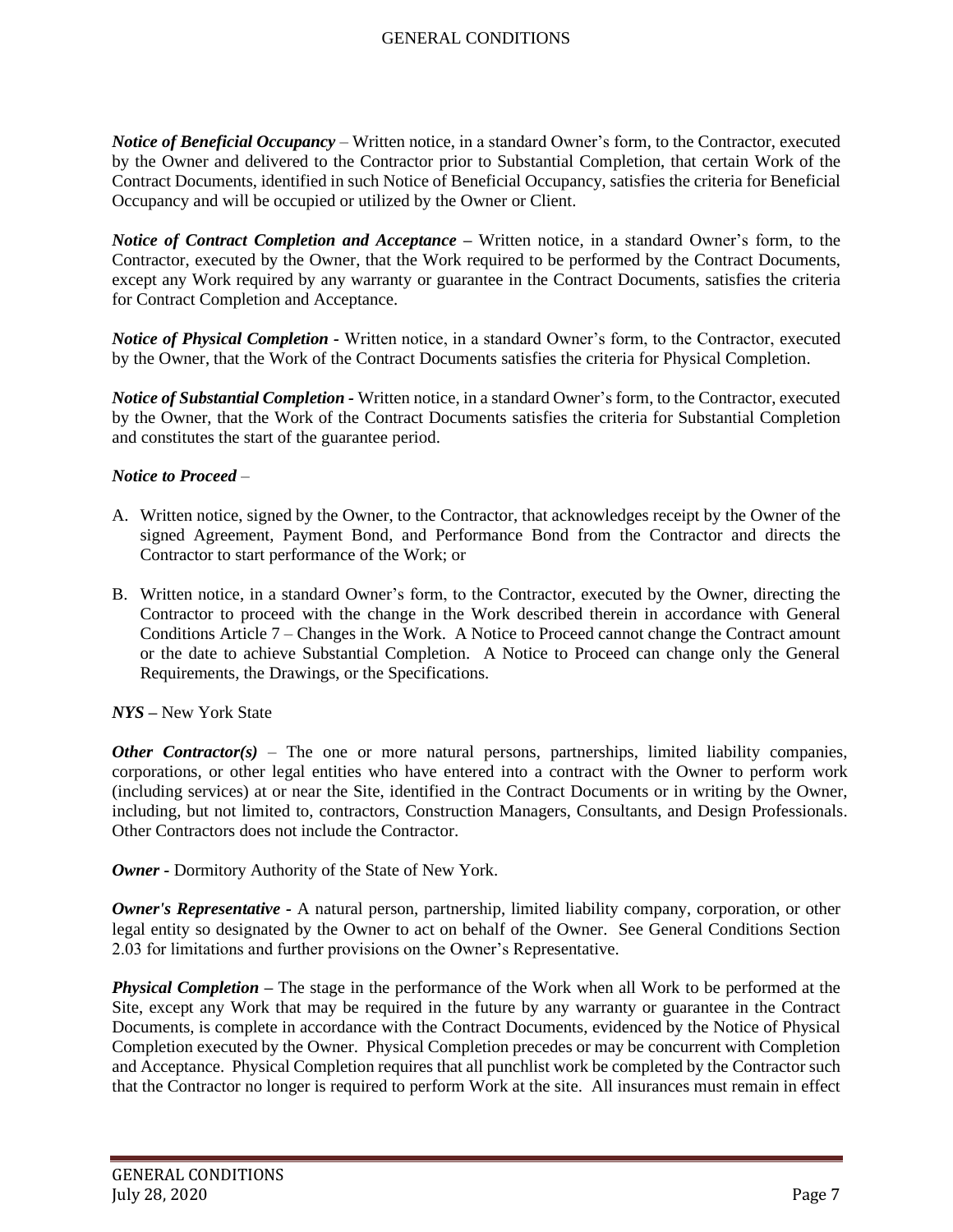until the Contractor achieves Physical Completion and the Contractor is required to submit certified payrolls through the date of Notice of Physical Completion.

*Project* - The work at or near the Site(s) carried out pursuant to the Contract and one or more other contracts.

*Project Management Program –* The software program used by the Owner to manage, monitor, and oversee performance of the Contract.

*Provide -* To Furnish and Install the Work complete in place and ready for its intended use. *Resume Work Order or Directive* – Written notice, signed by the Owner, to the Contractor, to recommence or continue Work of the Contract Documents.

*Schedule of Values –* a form provided by the Owner, completed by the Contractor, and submitted to the Owner for review and written approval; the completed, approved form establishes a minimum level of allocation of the Contract amount among the items of Work to formulate the Contractor's billing requests.

*Site -* The area(s) within the Contract limit, as indicated by the Contract Documents.

*Stop or Suspend Work Order or Directive*- Written notice, signed by the Owner, to the Contractor, to cease or hold Work of the Contract Documents.

*Subcontract -* An agreement between the Contractor and Subcontractor for Work on the Site.

*Subcontractor -* A natural person, partnership, limited liability company, corporation, or other legal entity under contract with the Contractor, or under contract with any Subcontractor, to perform any portion of the Work, or to provide any labor, material, equipment, or service at the Site.

*Substantial Completion –* The stage in the performance of the Work when all Work is sufficiently complete in accordance with the Contract Documents so the Owner or Client can occupy or utilize the Work for its intended use, evidenced only by the Notice of Substantial Completion executed by the Owner. Issuance of a temporary certificate of occupancy or a temporary approval for occupancy does not establish Substantial Completion. Work at the site (Physical Completion), and Work required by the Contract (Completion and Acceptance) may still be required.

*Unit Price* – The price for one measured unit (i.e. cu. ft., sq. foot etc.) of completed Work activity. Each Unit Price includes all labor, material, equipment, overhead, and profit attributable to that scope of Work. Unit Prices shall be based upon estimated quantities specified in the Unit Prices section of the General Requirements and as listed on the Form of Bid and will be paid based upon actual quantities of Work performed as verified by the Owner.

*Unmanned Aircraft System (UAS* or *DRONES*)- An aircraft and its associated elements (including communication links and the components that control the unmanned aircraft) operated without the possibility of direct human intervention from within or on the aircraft.

*Work -* All obligations explicitly and implicitly imposed upon the Contractor by the Contract Documents.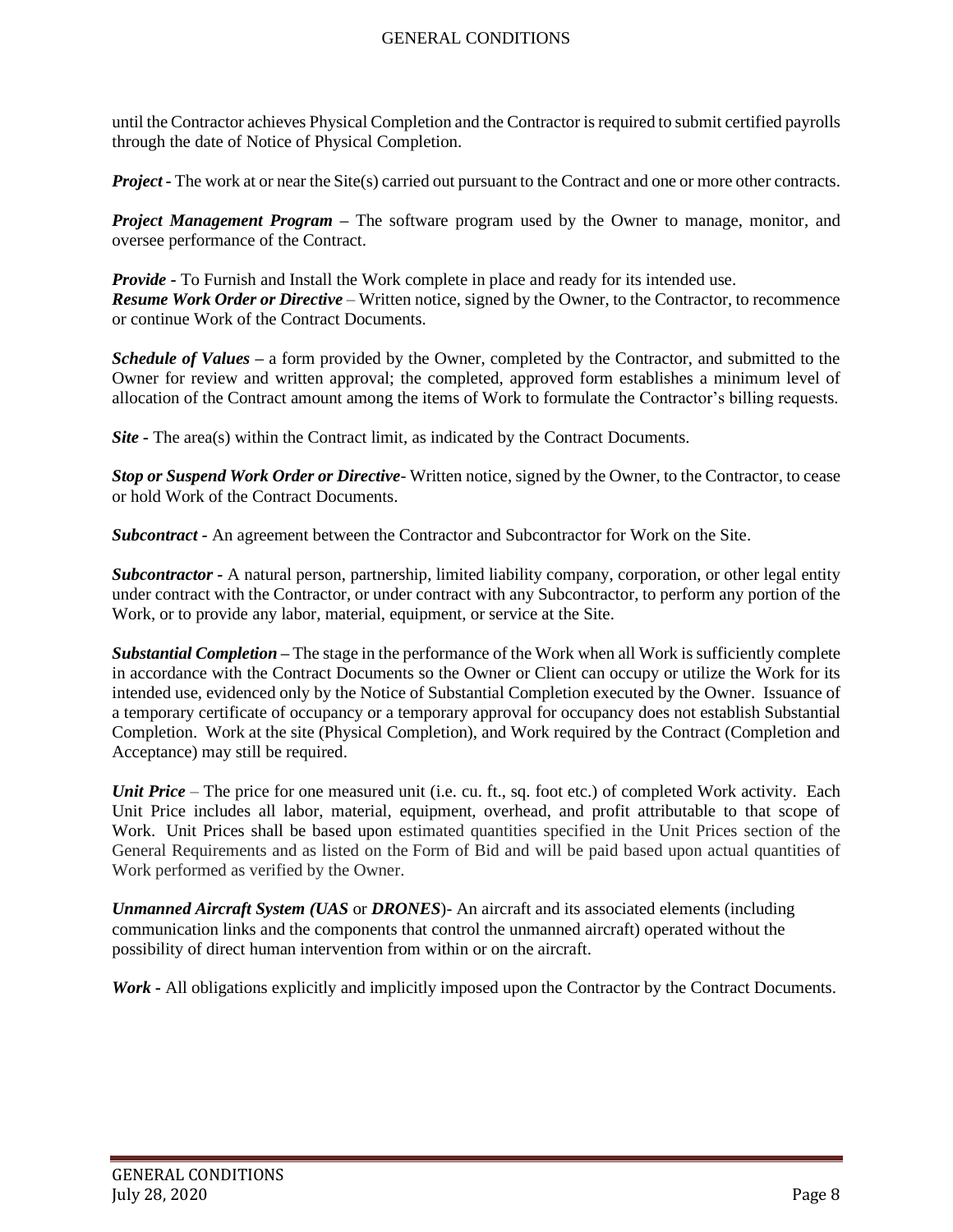# **ARTICLE 2 -- CONTRACT DOCUMENTS**

## <span id="page-8-1"></span><span id="page-8-0"></span>**Section 2.01 - Captions**

The table of contents, titles, captions, headings, running headlines, and marginal notes contained herein and in the Contract Documents are solely to facilitate reference to various provisions of the Contract Documents and in no way affect the interpretation of the provisions to which they refer.

## <span id="page-8-2"></span>**Section 2.02 – Electronic Data Transfer**

- A. Electronic data includes, but is not limited to, all digital versions of any Contract Document, all digital files produced by mechanical, facsimile, electronic, magnetic, digital or other programs, programming notes or instructions, activity listings of electronic mail receipts or transmittals, output resulting from the use of any software program, including but not limited to, word processing documents, spreadsheets, database files, charts, graphs, drawings, specifications, outlines, electronic mail, personal digital assistant messages, instant messenger messages, PDF files, PRF files, batch files, ASCII files, DWG files and any other type of files now or hereafter allowed by Owner.
- B. The Owner reserves the right to implement an electronic payment program for payments due the Contractor. Prior to implementation, the Owner, in writing, shall notify the Contractor one hundred twenty (120) calendar days prior to the effective date of the electronic payment program. Commencing on or after the electronic payment effective date, all payments, due the Contractor, shall only be rendered electronically, unless payment by paper check is authorized in writing by the Owner. Commencing on or after the electronic payment effective date, the Contractor, further acknowledges and agrees that the Owner may withhold payments, if the Contractor has not complied with the Owner's policies and procedures relating to the electronic payment program in effect at such time, unless payment by paper check is authorized in writing by the Owner.
- C. Electronic data produced in connection with the Contract is proprietary information of the Owner and to be treated as confidential and not to be disclosed to or shared with others outside the limits of the Contract without the express written consent of the Owner. The Owner makes no warranty, express or implied, as to the accuracy of the information transferred.
- D. The Contractor shall pay, on behalf of the Owner, any loss which the Owner becomes legally liable to pay as a result of a claim by any person or entity against the Contractor or Owner, which results directly from an act, error, or omission of the Contractor in the provision of electronic data in respect to the Contract.

### <span id="page-8-3"></span>**Section 2.03 - Owner**

A. The Contract constitutes the entire agreement and understanding between the Contractor and the Owner with respect to the Project and supersedes all prior agreements, arrangements and understandings, and all trade custom and trade usage, and the construction of any provision of the Contract shall not be affected by the wording of any other agreement, whether between the Contractor and the Owner or involving other parties. The Contract may not be amended, modified, supplemented, or changed in any way except in accordance with General Conditions Article 7 – Changes in the Work or a Contract Amendment. The legal relationship between the Owner and the Contractor shall be governed solely by the Contract and no rights shall arise on any other basis, including but not limited to, oral agreement, partial performance, estoppel, conduct of the parties, course of conduct or any other course of dealing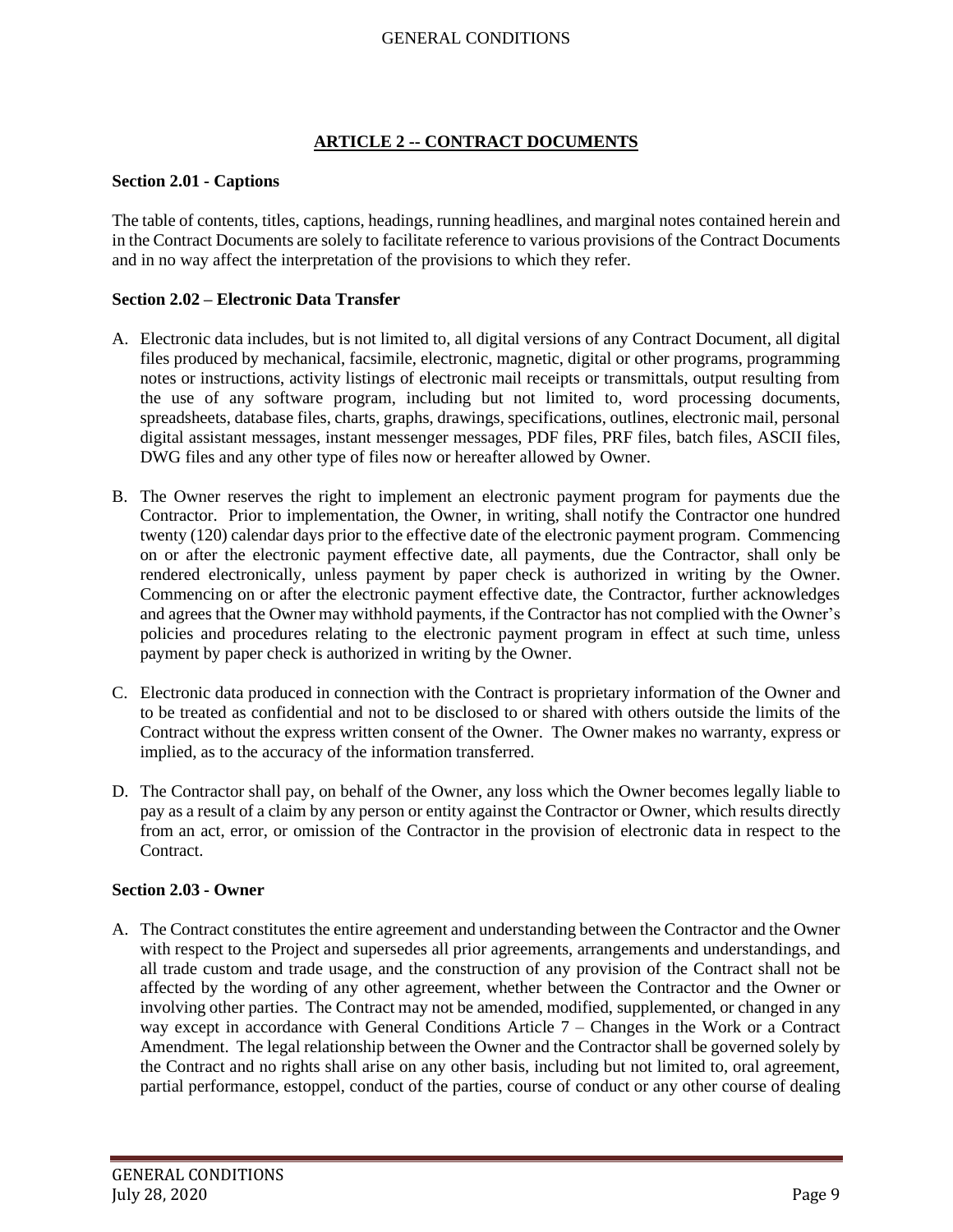involving the Project or any other project. The meaning and intent of the Contract Documents shall be interpreted solely by the Owner.

- B. The Owner shall give all orders and directions contemplated under the Contract relative to the execution of the Work. The Owner shall determine the amount, quality, and acceptability of the Work and shall decide all questions which may arise in relation to said Work. The Owner's estimates and decisions shall be final except as otherwise expressly provided herein.
- C. The Owner may, at its sole and exclusive discretion, waive certain provisions of the Contract Documents. Such waiver shall only be done by written instrument signed by a duly authorized officer of the Owner, and any such waiver shall apply solely in accordance with its terms and shall not act as a waiver of any provision of the Contract Documents, or estoppel against the enforcement thereof, in connection with any subsequent or separate event involving the Project or other projects.
- D. Any differences or conflicts concerning performance which may arise between the Contractor and Other Contractors performing work for the Owner shall be analyzed and resolved by the Owner as warranted by the circumstances. The Owner's exercise of discretion in this regard shall be sole and exclusive and its decision concerning such differences and conflicts shall be final and binding.
- E. The Owner may act through an Owner's Representative designated as such in writing by the Owner. Unless otherwise designated by the Owner, the Owner's Representative is the Owner's employee assigned to the Project as the project manager. Unless otherwise stated in writing by the Owner, the Owner's Representative is not an authorized officer of the Owner, does not have authority to approve a Labor Rate Worksheet on behalf of the Owner, does not have authority to waive the requirement for a narrative and fragnet schedule of General Conditions Section 7.01 C. 4, does not have authority to waive any provision of the Contract Documents and does not act for the Owner for General Conditions Article 15 – Insurance and Bonds. Unless otherwise stated in writing by the Owner and notwithstanding the other provisions of this paragraph, the Owner's Representative does have authority to issue a direction to attend a meeting in accordance with General Conditions Section 4.04, a Notice to Proceed in accordance with General Conditions Section 7.01 and a Disputed Work Directive in accordance with General Conditions Section 10.01. The Owner may change the Owner's Representative and the scope of her, his or its duties by written notice to the Contractor in accordance with General Conditions Section 2.04. The Owner's Representative's signature by itself on a Change Order is not execution of a Change Order by the Owner. See General Conditions Section 7.01 A. 5 for the requirements for execution of a Change Order by Owner.

# <span id="page-9-0"></span>**Section 2.04 - Notice and Service Thereof**

- A. Any notice to the Contractor from the Owner relative to any part of the Contract shall be in writing and service considered complete when said notice is sent or delivered in person to the Contractor or its authorized representative, at the street address, postal address or email address given by the Contractor in the Form of Bid. The Contractor may change any of these addresses by written notice to the Owner's Procurement Unit, 515 Broadway, Albany, New York 12207 - 2964; such change shall not be effective until Contractor receives from the Owner's Procurement Unit a written acknowledgement that the change has been received.
- B. Any notice from the Contractor to the Owner required by any part of the Contract shall be in writing and shall be sent or delivered to the Owner's Representative at the street address, postal address or email address for the Owner's Representative given in the Notice to Bidders. The Owner may change the Owner's Representative or any of these addresses by written notice to the Contractor. If any part of the Contract shall require the Contractor to provide notice to any other employee or unit of the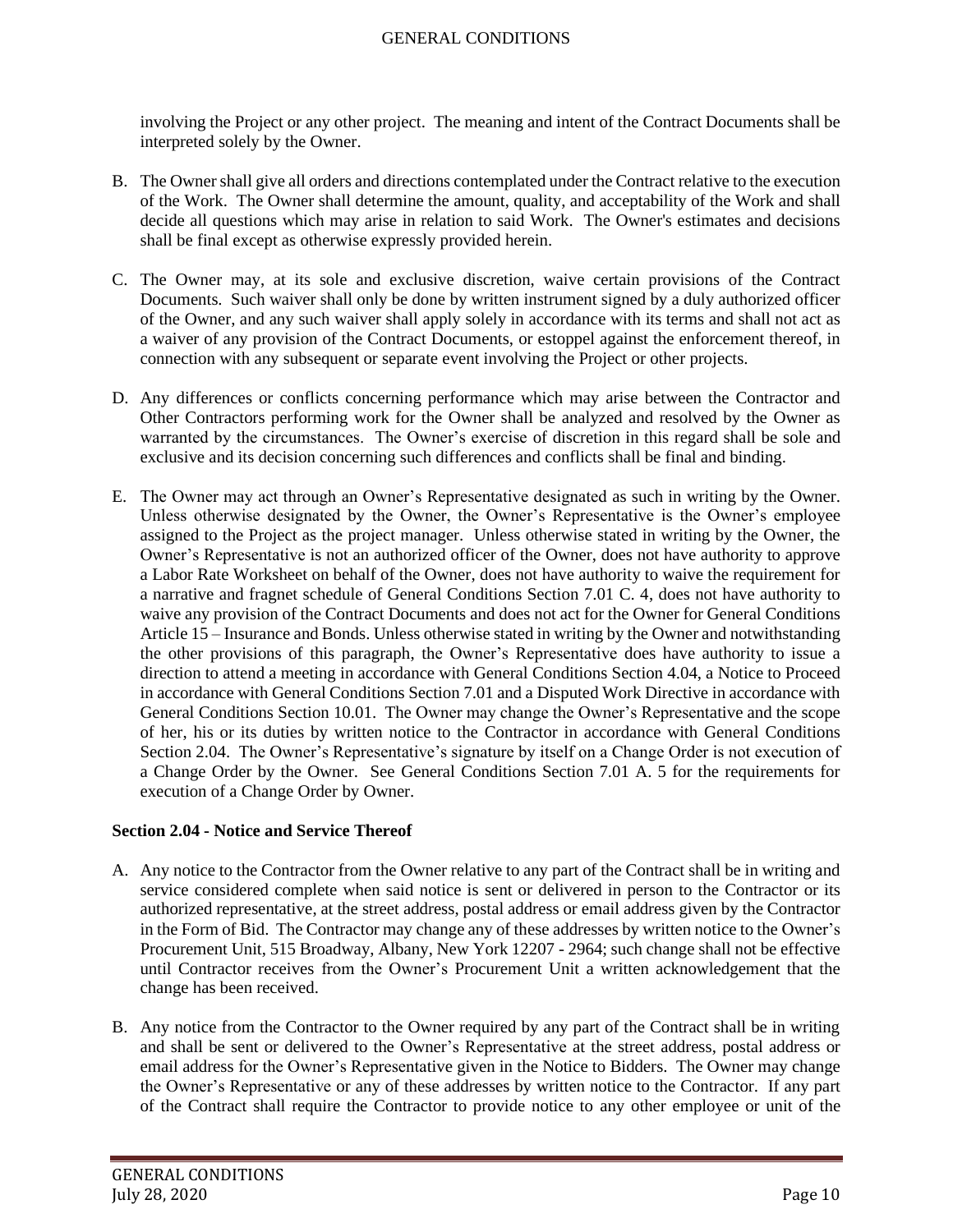Owner, the notice to such employee or unit is in addition to, and does not replace, the notice to the Owner's Representative. Notice to the Owner may be delivered by certified mail, overnight delivery by a nationally recognized courier or, if an email address is provided, email. The Owner's Representative will endeavor to provide a written acknowledgment of receipt of the notice but any failure to provide such written acknowledgment shall not be a breach of the Contract, shall not in any way alter the Contractor's obligation to provide timely notice and shall not in any way alter any of the other obligations of the Contractor under the Contract.

C. For all notices from the Contractor to the Owner required by any part of the Contract, the Contractor shall have the burden of proving the Owner's receipt of the notice.

#### <span id="page-10-0"></span>**Section 2.05 - Nomenclature**

Materials, equipment, or other Work not defined or specified in the Contract but described in words that have a generally accepted technical or trade meaning shall be interpreted as having said meaning in connection with the Contract.

#### <span id="page-10-1"></span>**Section 2.06 - Invalid Provisions**

If any term or provision of the Contract Documents or the application thereof to any natural person, partnership, limited liability company, corporation or other legal entity or circumstance shall, to any extent, be determined to be invalid or unenforceable, the remainder of the Contract Documents, or the application of such terms or provisions to natural persons, partnerships, limited liability companies, corporations or other legal entities or circumstances other than those to which it is held invalid or unenforceable, shall not be affected thereby and each term or provision of the Contract Documents shall be valid and be enforced to the fullest extent permitted by law. It is the intent of the Owner and the Contractor that all provisions of the Contract shall be construed to be valid under applicable law and shall be enforced to the maximum extent possible.

### <span id="page-10-2"></span>**Section 2.07 – Interpretation of Contract Documents**

- A. Should any provision in the Contract Documents be in conflict or inconsistent with the General Conditions or supplements thereto, the General Conditions or supplements thereto shall govern.
- B. Figured dimensions shall take precedence over scaled dimensions. Larger scale Drawings shall take precedence over smaller scale Drawings. Latest Addenda shall take precedence over previous Addenda and earlier dated Drawings and Specifications.
- C. Should a conflict occur in or between or among any parts of the Contract Documents that are entitled to equal preference, the better quality or greater quantity of material or more onerous provision in the Owner's judgment shall govern, regardless of cost, unless the Owner directs otherwise in writing. In each conflict, the Owner, in its sole and exclusive discretion, shall determine whether the quality, quantity or onerous provision method will be used to resolve the conflict.
- D. Drawings and Specifications are complementary. Anything shown on the Drawings and not mentioned in the Specifications, or mentioned in the Specifications and not shown on the Drawings, shall have the same effect as if shown or mentioned in both.
- E. The term "materials" includes "supplies".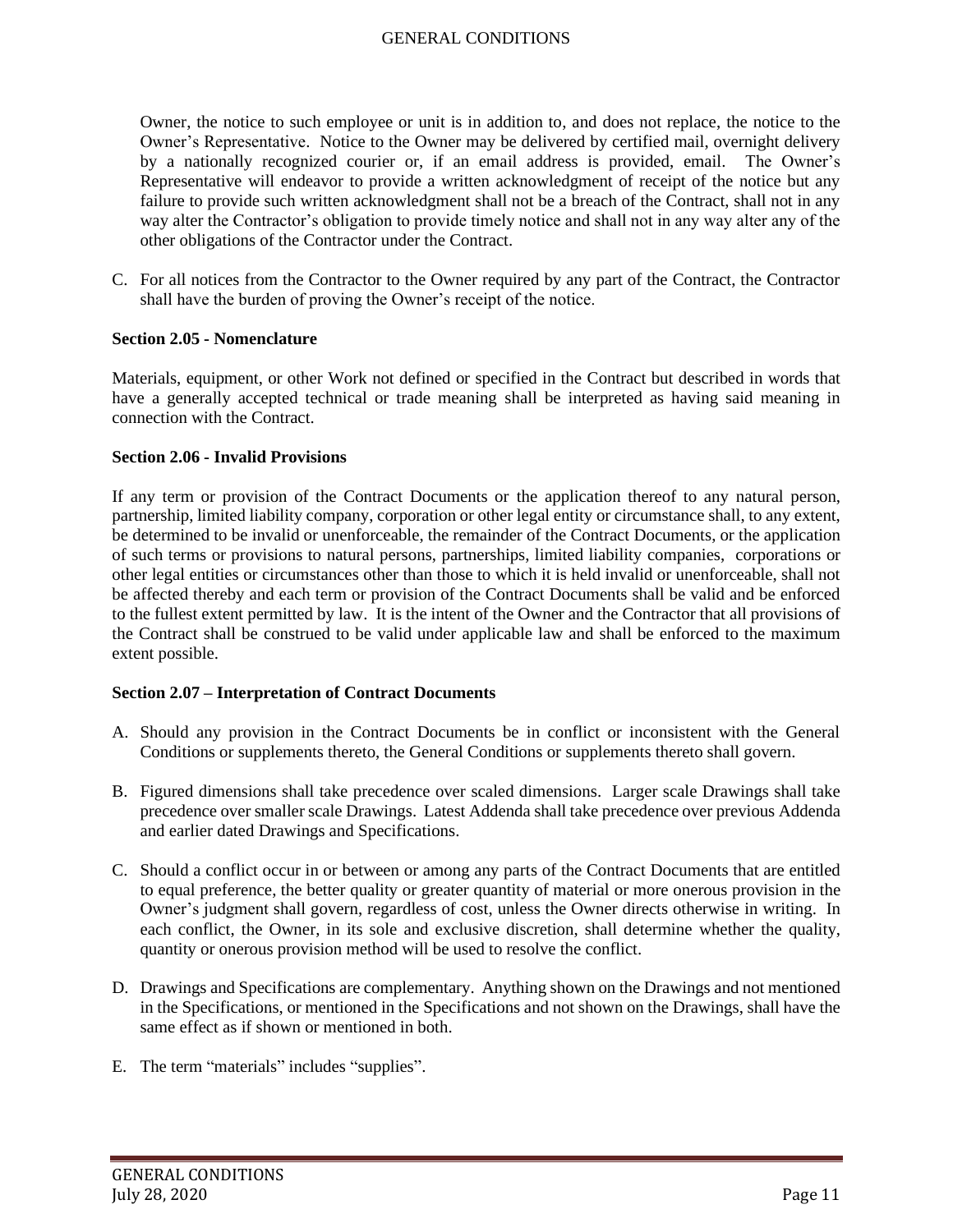F. Words of the masculine gender shall be deemed and construed to include correlative words of the feminine and neuter genders. Unless the context shall otherwise indicate, words importing the singular number shall include the plural number and vice versa.

### <span id="page-11-0"></span>**Section 2.08 - Copies of Contract Documents**

The Owner may furnish to the Contractor up to three (3) paper copies and one electronic (PDF) copy of the Contract Documents without charge. Additional sets may be furnished at the costs of reproduction and mailing.

## **ARTICLE 3 -- SITE CONDITIONS**

#### <span id="page-11-2"></span><span id="page-11-1"></span>**Section 3.01 - Subsurface or Site Conditions Found Different**

- A. The Contractor acknowledges that the Contract amount set forth in its bid includes such provisions which the Contractor deems sufficient for all subsurface or site conditions the Contractor could reasonably anticipate encountering as indicated in the Contract Documents, or borings, reports, rock cores, foundation investigation reports, topographical maps, or other information available to the Contractor or from the Contractor's inspection and examination of the Site prior to submission of bids.
- B. The Owner assumes no responsibility for the correctness of any boring or other subsurface information and makes no representation whatsoever regarding subsurface conditions and test borings, reports, rock cores, foundation investigation and topographical maps which may be made available to the Contractor.
- C. Should the Contractor encounter subsurface or site conditions at the Site materially differing from those shown on or described in or indicated in the Contract Documents, the Contractor shall immediately give written notice to the Owner of such conditions and shall not disturb said conditions until authorized to do so by the Owner in writing.
- D. Subsurface or site conditions found materially differing from those that could have been reasonably anticipated may be cause for change to the Contract amount and time of completion. This determination will be made at the sole and exclusive discretion of the Owner.

### <span id="page-11-3"></span>**Section 3.02 - Verifying Dimensions and Conditions**

- A. The Contractor shall take all measurements at the Site and shall verify all dimensions and conditions at the Site before proceeding with the Work. If said dimensions or conditions are found to conflict with the Contract Documents, the Contractor immediately shall refer said conflict to the Owner in writing. The Contractor shall comply with any revised Contract Documents.
- B. During the performance of the Work, the Contractor shall verify all field measurements prior to fabrication of building components or equipment, and proceed with the fabrication to meet field conditions.
- C. The Contractor shall review all Contract Documents to determine exact location of all Work and verify spatial relationships of all the Work. Any question concerning said location or spatial relationships shall be submitted in a manner approved by the Owner.
- D. Special locations for equipment, pipelines, ductwork, and other such items of the Work, where not dimensioned on plans, shall be coordinated with affected Other Contractors.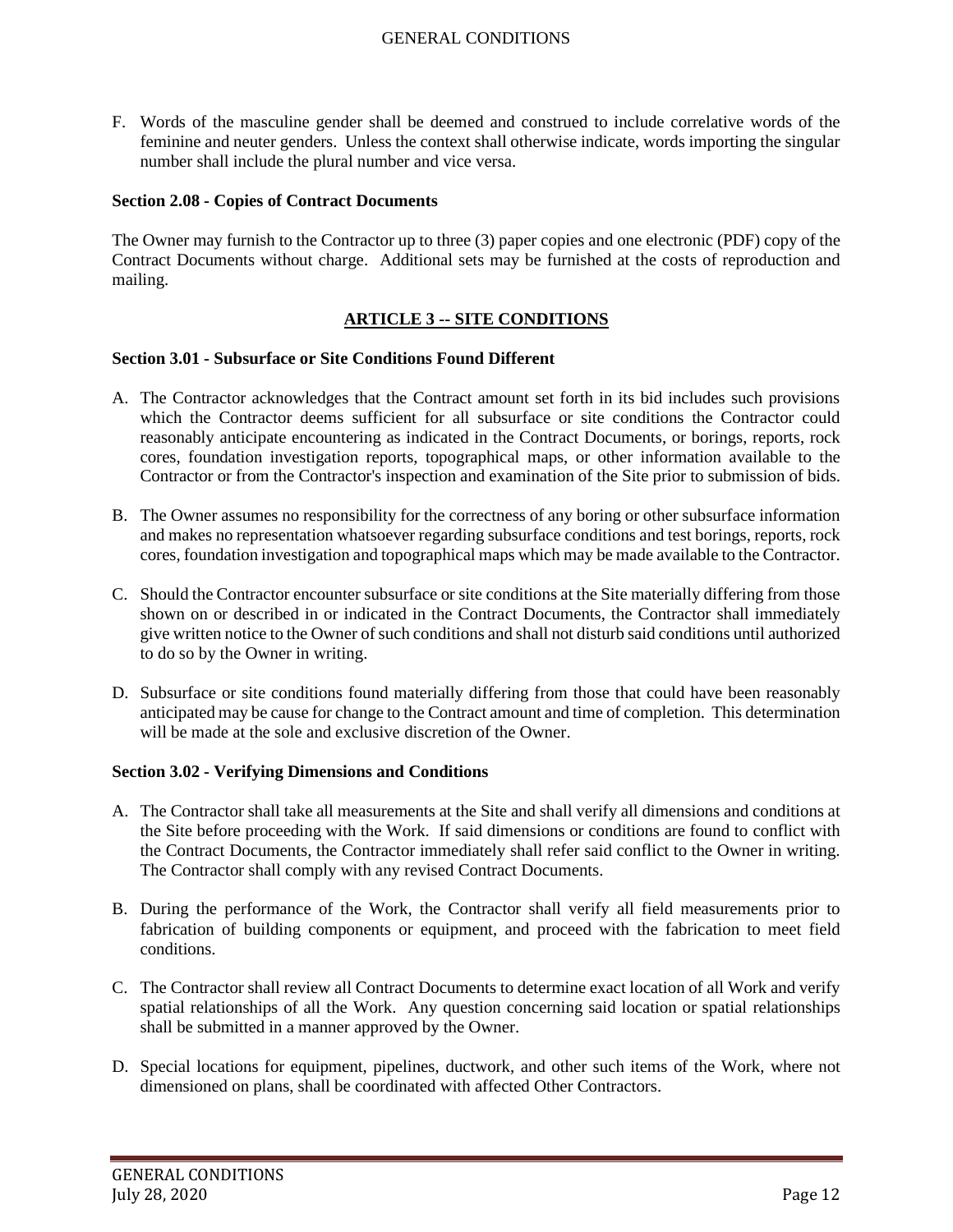E. The Contractor shall be responsible for the proper fitting of the Work in place.

### <span id="page-12-0"></span>**Section 3.03 - Surveys**

Unless otherwise expressly provided in the Contract Documents, the Owner shall furnish the Contractor all surveys of the property necessary for the Work, but the Contractor shall lay out the Work.

# **ARTICLE 4 -- CONTRACTOR**

#### <span id="page-12-2"></span><span id="page-12-1"></span>**Section 4.01 - Representations of Contractor**

The Contractor represents and warrants:

- A. That it is financially solvent and is experienced in and competent to perform the Work, and has the staff, workers, equipment, subcontractors, and suppliers to complete the Work within the time specified for the Contract amount.
- B. That it is familiar with all federal, state, and local laws, codes, ordinances, orders, rules, and regulations which may affect the Work, the Contractor, or the Project.
- C. That all temporary and permanent Work required by the Contract Documents can be satisfactorily constructed, and that said construction will not injure any person or damage any property.
- D. That it has carefully examined the Contract Documents and the Site, and from the Contractor's own investigations is satisfied as to the nature and materials likely to be encountered, the character of equipment and other facilities needed for the performance of the Work, the general and local conditions, and all other materials or items which may affect the Work.
- E. That it is satisfied that the Work can be performed and completed as required in the Contract Documents, and warrants that it has not been influenced by any oral statement or promise of the Owner or the Design Professional.
- F. That to the best of Contractor's knowledge, there are no pending or threatened suits, proceedings, judgments, rulings, or orders by or before any court or any governmental agency or arbitrator that could reasonably be expected to affect materially and adversely:
	- 1. the financial condition or operations of the Contractor;
	- 2. the ability of the Contractor to perform its obligations hereunder; or
	- 3. the legality, validity, or enforceability of this Contract.
- G. That Contractor is a duly organized and validly existing entity of the type described in the recital clauses of the Agreement and is in good standing under the laws of the jurisdiction of its formation; it has the legal right, power, and authority and is qualified to conduct its business and to execute and deliver this Contract and perform its obligations under this Contract; and all regulatory authorizations have been obtained and will be maintained, as necessary, for it to perform legally its obligations under this Contract.
- H. That executing and performing this Contract are within Contractor's powers; that executing and performing this Contract has been duly authorized by all necessary action on the Contractor's part; and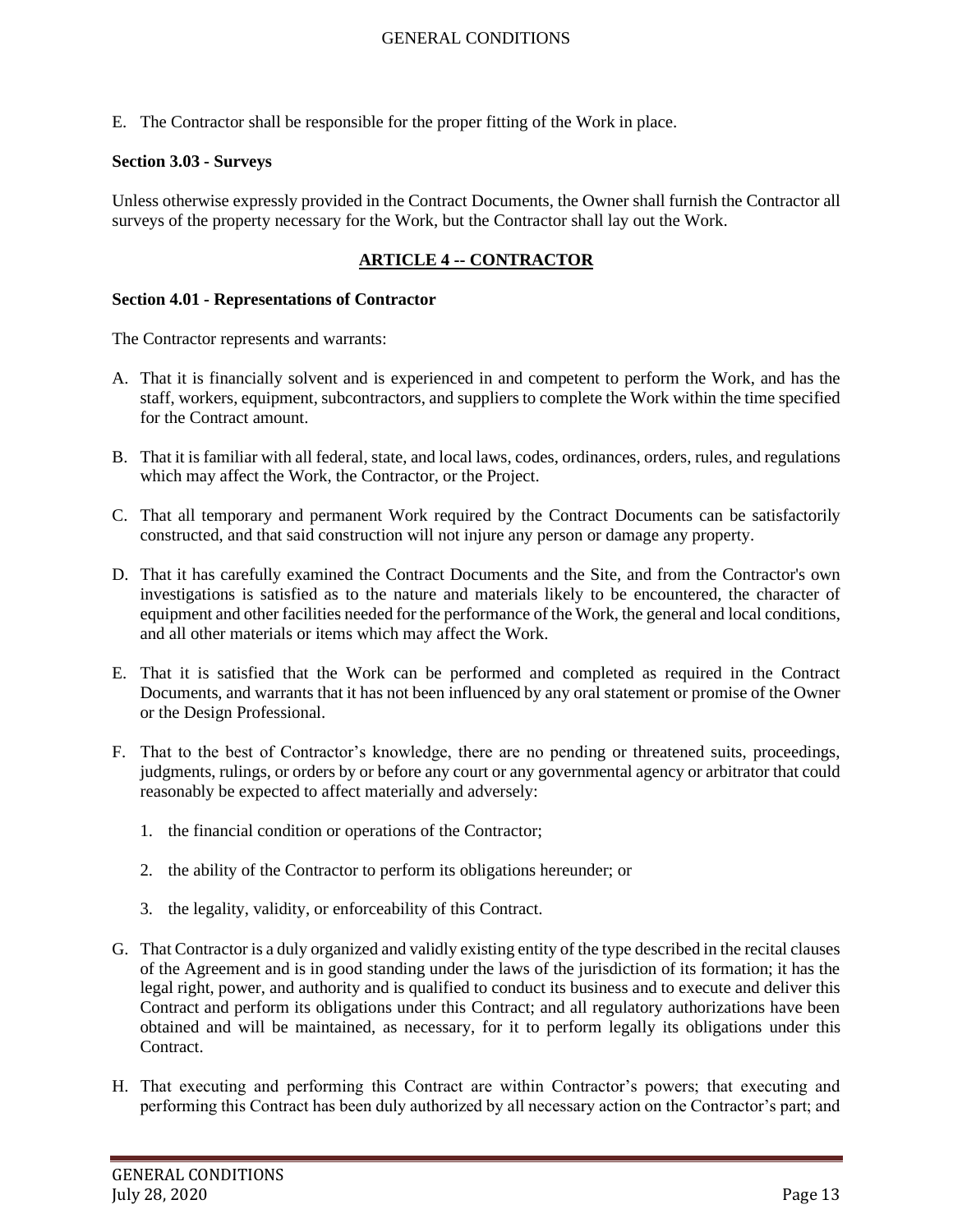that such actions do not and will not violate any provision of law or any rule, regulation, order, writ, judgment, decree, or other determination presently in effect applicable to Contractor or its governing documents.

- I. That this Contract constitutes the Contractor's legal, valid, and binding obligation, enforceable against it in accordance with this Contract's terms, subject to applicable bankruptcy, insolvency, reorganization, and other laws affecting creditors' rights generally, and general equitable principles, to the discretion of the court before which proceedings to obtain the same may be pending.
- J. That Contractor is in good standing with any union with craft labor on the Site for part or all the Work of this Contract or the work of the Project.
- K. That Contractor is experienced in the methods of design, engineering, installation, management, and construction contemplated for the Work of this Contract and for contracts of this nature, scope magnitude and quality and that the Contractor understands the complexity involved in this type of Contract and the necessity to coordinate its Work with appropriate governmental agencies, the Owner, and the Other Contractors.
- L. That Contractor is fully informed as to all existing conditions and limitations, including local workforce/labor working arrangements and the continuous, regular, and uninterrupted operations of the Facility.
- M. That Contractor has had the opportunity to consult with or has consulted with legal counsel of its choice before entering into this Contract.
- N. That any breach of any of the representations and warranties of this General Conditions Section 4.01, any failure of the Contractor to familiarize itself with the Contract Documents, the Facility, the Site or the Project or any lack of knowledge on the part of the Contractor of any existing or foreseeable condition or conditions at the Site reasonably inferred from the Contract Documents which create difficulties or hindrances in the execution of the Work shall constitute a conclusive and binding determination by the Contractor that resolving any adverse impact of such breach, failure or lack of knowledge does not constitute Extra Work and a waiver by the Contractor of all Claims for additional compensation or damages or time to achieve Substantial Completion as a result of the breach, failure or lack of knowledge.

### <span id="page-13-0"></span>**Section 4.02 - Errors or Discrepancies**

The Contractor shall examine the Contract Documents thoroughly before commencing the Work and report any errors or discrepancies to the Owner, in writing, within fifteen (15) calendar days of discovery. The Owner shall not be responsible for costs, damages or delays due to the Contractor's failure to comply with the requirements of this General Conditions Section 4.02.

### <span id="page-13-1"></span>**Section 4.03 - Coordinated Composite Drawings**

- A. The Contractor shall prepare coordinated composite drawings clearly showing how the Work of the Contractor is to be performed in relation to the work of Other Contractors, prepare scaled drawings and sections in the same digital software program, version, and operating system as the original Contract Drawings or in an operating system approved by the Owner.
- B. If, and only if, required by the Information for Bidders for the Contract, the Contractor shall run a conflicts and coordination check utilizing the Project Drawings within a three-dimensional software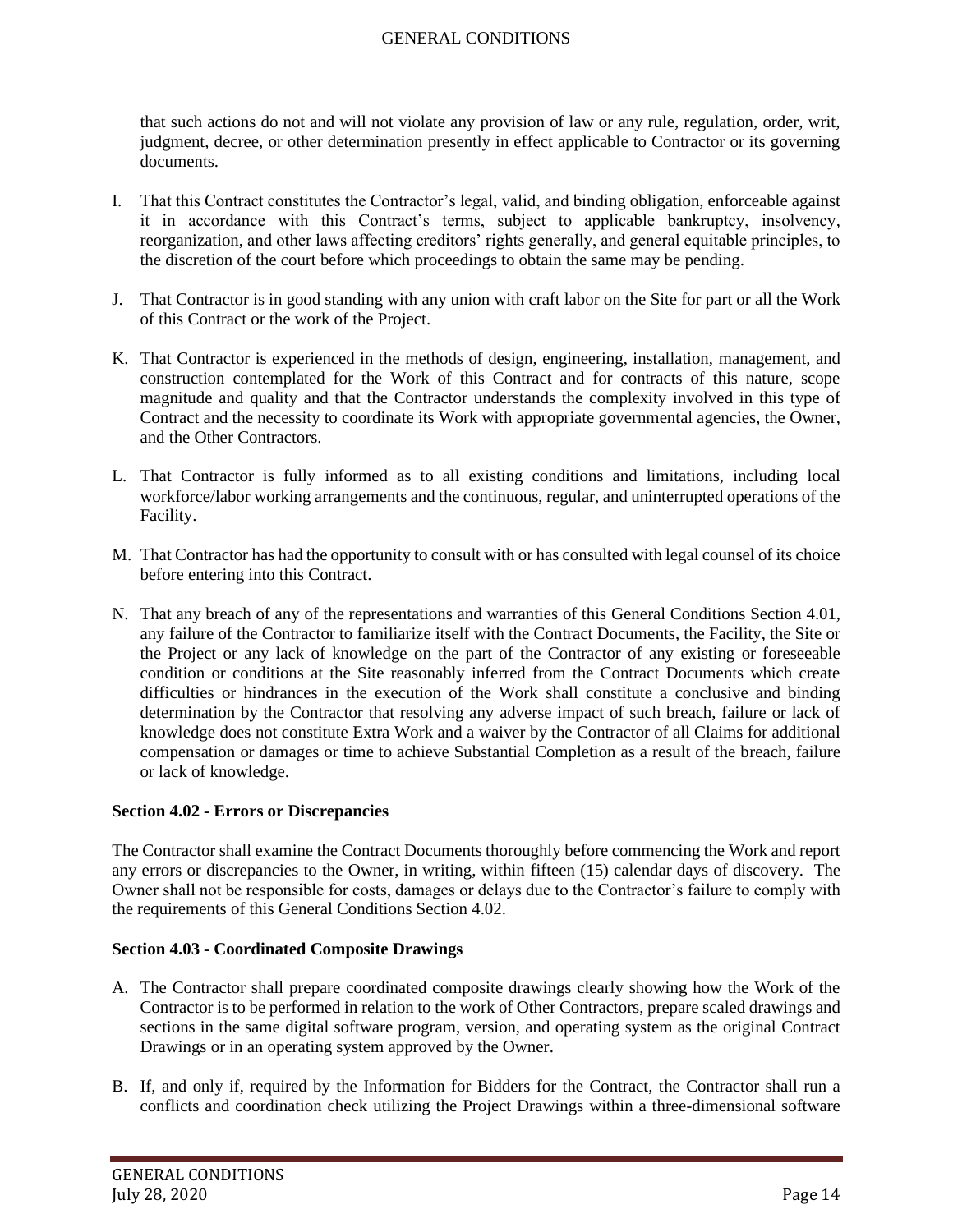program of the Contractor's choice to limit the number of physical conflicts that may occur during construction. Failure to run such a conflicts and coordination check or to resolve conflicts and coordination issues identified as a result of such a check prior to the initiation of the Work on Site shall constitute a:

- 1. conclusive and binding determination by the Contractor that resolution of the conflicts does not involve Extra Work; and
- 2. waiver by the Contractor of all Claims for additional compensation, damages, or time to achieve Substantial Completion as a result of the existence of physical conflicts.

## <span id="page-14-0"></span>**Section 4.04 - Meetings**

The Contractor shall attend all meetings required by the Contract Documents and all meetings when directed to attend by the Owner. The Contractor shall be represented at all meetings by the on-Site superintendent described in General Conditions Section 4.05 A who shall attend the meetings in person unless the Owner in writing prior to the meeting directs otherwise. If the Owner directs, the Contractor shall be represented either by the project management personnel of General Conditions 4.05 B or by an authorized officer of Contractor; in each case, the project management personnel or the authorized officer shall attend the meetings in person. The Owner, in its sole and exclusive discretion, shall determine the time, date, location, and purpose of the meeting. The purpose of a meeting includes, but is not limited to, Project progress, submittal status, Change Orders, site logistics, coordination, inspections, testing, safety reviews, or anything which the Owner determines is useful for administration or performance of the Contract or the Project.

## <span id="page-14-1"></span>**Section 4.05 - Supervision by Contractor**

- A. The Contractor shall provide full-time competent supervision for the duration of the Contract. During the course of on-Site Work, the Contractor shall provide a full-time on-Site superintendent who shall have full authority to act for the Contractor at all times. The superintendent shall read, write, and speak English fluently, as well as communicate with the Contractor's workers and the workers of all Subcontractors.
- B. The Contractor shall also provide competent project management personnel in addition and superior to the full-time on-Site superintendent who shall also have full authority to act for the Contractor at all times except such project management personnel cannot modify or rescind any action of the full-time on-Site superintendent directed to the Owner without the Owner's written consent.
- C. If at any time the supervisory staff is not satisfactory to the Owner, the Contractor shall, if directed in writing by the Owner, immediately replace such supervisory staff with other staff satisfactory to the Owner at no additional cost to the Owner.
- D. The Contractor shall remove from the Work any employee of the Contractor or of any Subcontractor when so directed in writing by the Owner.

# <span id="page-14-2"></span>**Section 4.06 – Project Scheduling**

A. The Contractor shall provide a project scheduler, experienced in critical path method (CPM) scheduling. The scheduler's experience and credentials shall be submitted in writing to the Owner for review and acceptance prior to proceeding with scheduling of the Work. The Owner may withdraw its acceptance of the project scheduler at any time thereafter for failure to perform in accordance with the Contract. The Contractor shall provide a replacement scheduler and submit the replacement's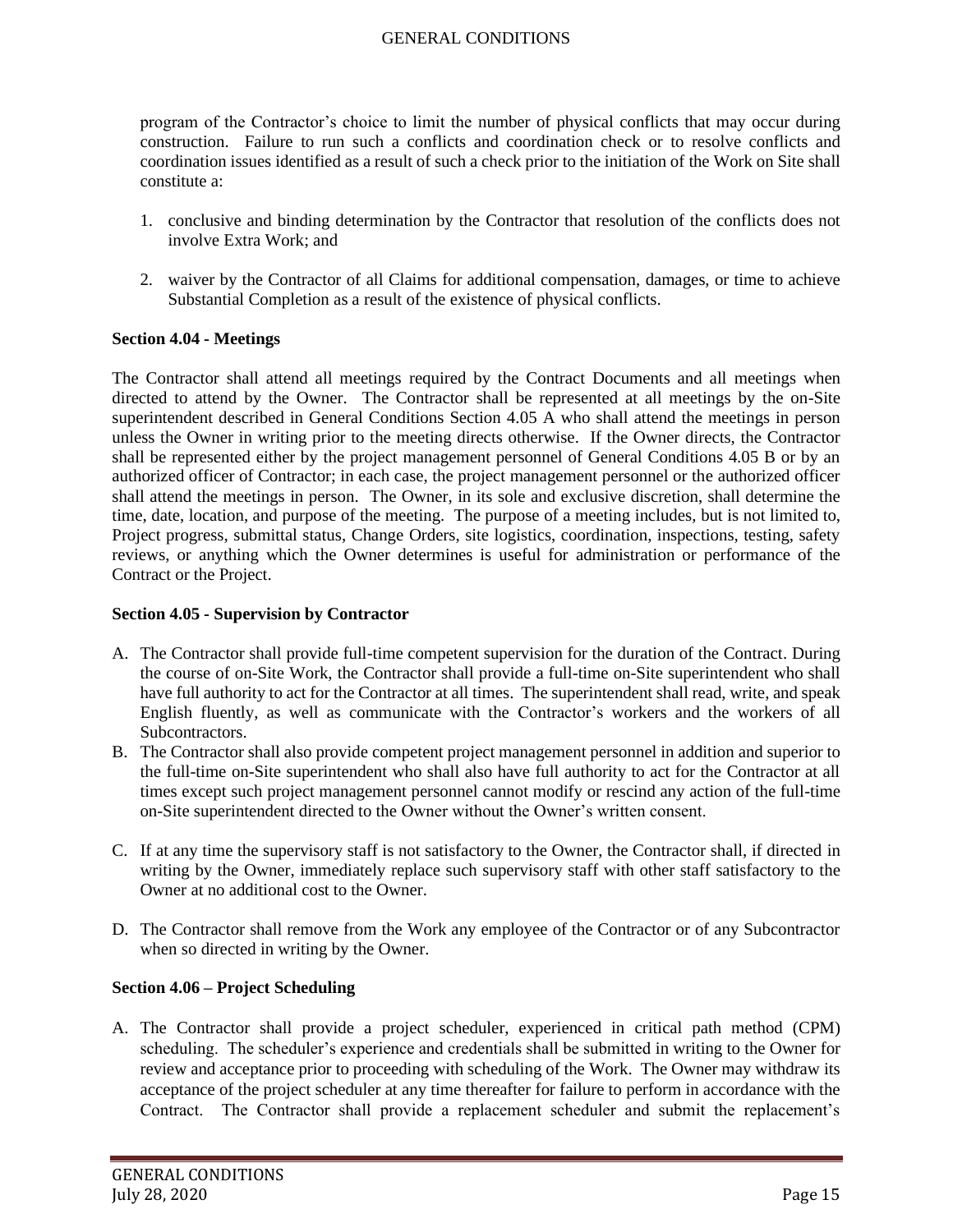experience and credentials in writing to the Owner for review and acceptance as soon as possible. The replacement scheduler shall be at no additional cost to the Owner.

- B. Using the software required by the Owner, the Contractor shall prepare, maintain, and revise the Project CPM schedule to plan and monitor the progress of all Project operations, in accordance with the Contract Documents. See the General Requirements for further details.
- C. Construction activities shall be interrelated on a single Project CPM schedule that represents the entire Project, including the entire Contract duration from Notice to Proceed to Substantial Completion and through Contract Completion and Acceptance. The Contractor shall utilize the critical path method of network calculation to generate the Project CPM schedule and shall utilize the time-scaled precedence diagram method to show the Project CPM Schedule. The Project CPM Schedule shall utilize calendar days for the time scale. The Contractor shall ensure all logic constraints are identified between the Work of the Contract, the work of Other Contractors and Owner's work prior to approval of the Project CPM schedule. See the General Requirements for further details.
- D. The Owner may reject any proposed Project CPM schedule, any proposed updated Project CPM schedule or any proposed recovery Project CPM schedule if the Owner, in its sole and exclusive discretion, finds the proposed Project CPM schedule, proposed updated Project CPM schedule or proposed recovery Project CPM schedule defective for any reason, including but not limited to:
	- 1. Defective logic;
	- 2. Excessive use of constraints;
	- 3. Activity durations that are inconsistent with actual or available workforce;
	- 4. The appearance of an effort to manipulate the schedule so that responsibility for an adverse impact is associated with a natural person or entity other than the natural person or entity responsible for the adverse impact; or
	- 5. Lacking executive summary and/or narrative.
- E. If a proposed Project CPM schedule, proposed updated Project CPM schedule or proposed recovery Project CPM schedule is rejected by the Owner, the Owner will notify the Contractor in writing of the rejection and the reason or reasons for the rejection. Contractor shall submit a new proposed Project CPM schedule, proposed updated Project CPM schedule or proposed recovery Project CPM schedule with the defect or defects corrected at no cost to the Owner within two weeks of the Owner's written rejection.
- F. Review comments made by the Owner on the proposed Project CPM schedule, any proposed updated Project CPM schedule or any proposed recovery Project CPM schedule shall not relieve the Contractor from compliance with requirements of the Contract Documents. The Contractor shall be responsible for scheduling, sequencing, and performing the Work to comply with the requirements of the Contract Documents.
- G. The Contractor expressly understands and agrees that no additional compensation shall be paid for any alterations to Contractor's planned construction sequence to accommodate the Project CPM schedule requirements, any updated Project CPM schedule or any recovery Project CPM schedule pursuant to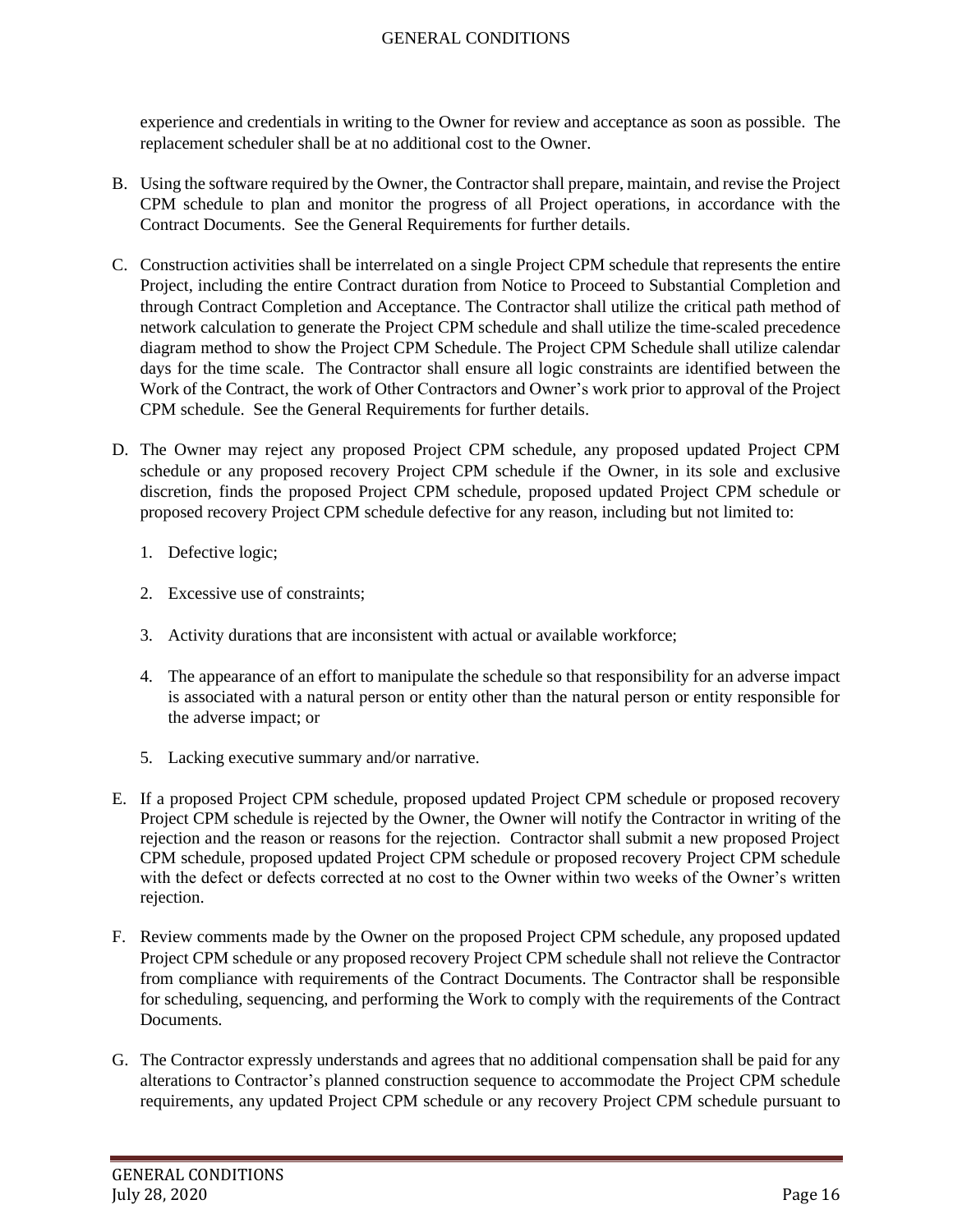the Contract. Failure to include any element of work required for the performance of the Work shall not excuse the Contractor from completing all the Work required within the applicable completion date of each phase in the Contract Documents regardless of the Owner's approval of the Project CPM schedule, any updated Project CPM schedule or any recovery Project CPM schedule.

H. The Owner may withhold payments, in whole or in part, if the Contractor fails to provide an acceptable project scheduler, replacement project scheduler, Project CPM schedule, updated Project CPM schedule, recovery Project CPM schedule or other schedule information or reports in accordance with requirements of the Contract.

### <span id="page-16-0"></span>**Section 4.07 - Worker Identification and Site Access Control**

- A. All employees of the Contractor and every Subcontractor shall comply with all site access control, safety and security procedures prescribed by the Owner which may include, but are not limited to, the wearing of Owner issued identification badges, ingress and egress through controlled entry and exit points, and use of card readers or other electronic identity verification devices. Contractor cannot authorize any one to enter the Site, except Contractor's and Subcontractor's employees and persons delivering materials or equipment to Contractor or a Subcontractor, without the prior written consent of the Owner.
- B. All employees of the Contractor and every Subcontractor, prior to entering the Site for the first time, shall obtain an identification badge if issued by the Owner and produce to the Owner a valid form of government-issued photo identification and furnish other background information, including but not limited to the following:

Full Name Last four (4) digits of Social Security Number Home Address (#/Street/Apt./City/Zip) Contractor/Subcontractor Name Job Classification Union Local Affiliation, if any

The Owner recognizes that certain information requested above constitutes personal information and will take all reasonable steps to ensure the security and confidentiality of this information as required by law.

C. All employees of the Contractor and every Subcontractor shall visibly display on their person, while entering and on the Site, an identification badge if issued by the Owner. In the event said identification badge has not been issued by the Owner, all employees of the Contractor and every Subcontractor shall produce a valid form of government-issued photo identification promptly upon request of the Owner. Failure to display such identification or to produce such identification in the manner as prescribed by the Owner may result in the employee's non-admittance to or immediate removal from the Site. The Owner will send written confirmation to the Contractor confirming the action taken, if requested by the Contractor.

# <span id="page-16-1"></span>**Section 4.08 - Related Work**

A. The Contractor should examine the Contract Documents for Work of its Contract and any related work of other contracts, to ascertain the relationship of its Work to any related work of other contracts.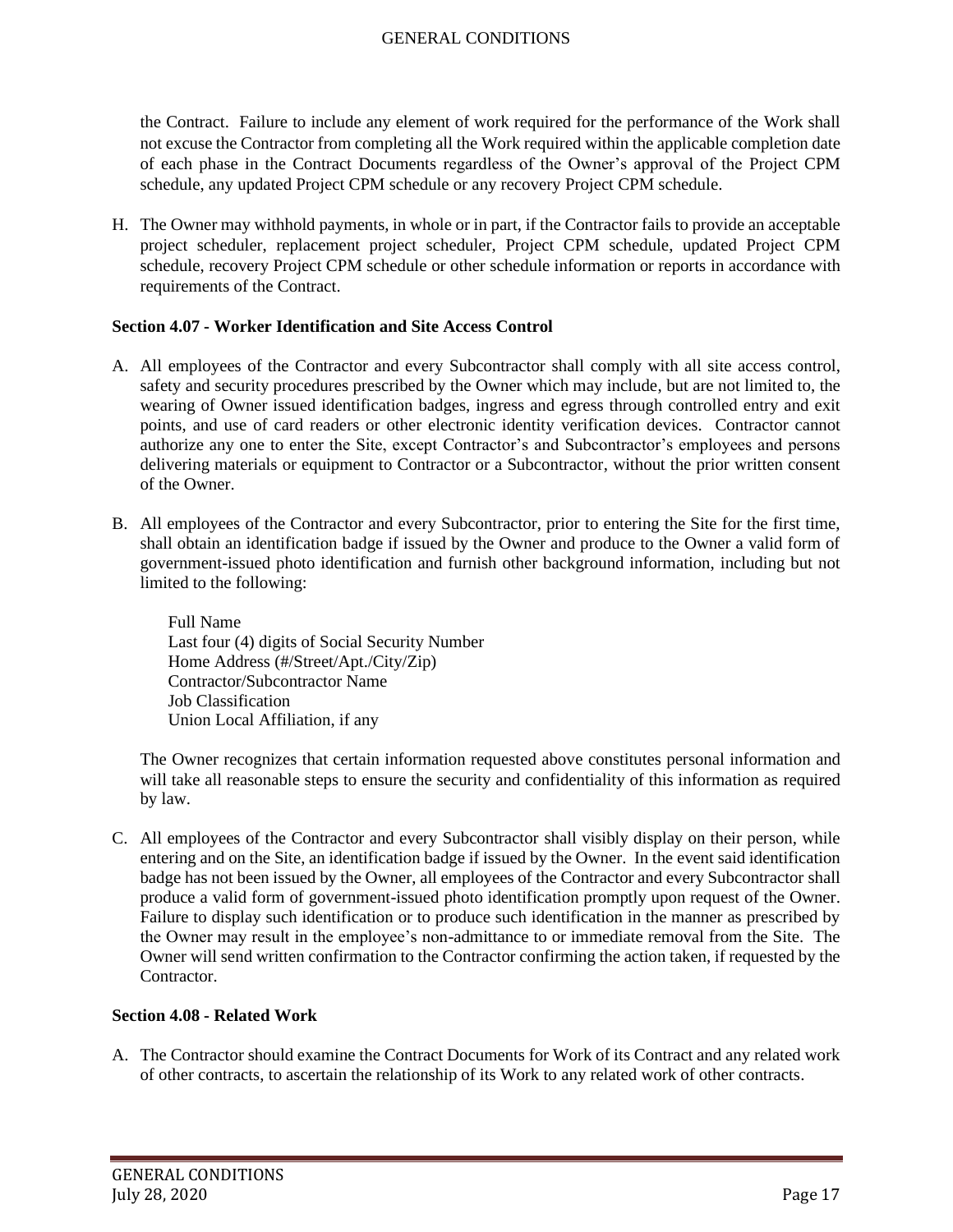- B. The Owner may contract with a Design Professional, Construction Manager, or other Consultants to provide services to the Owner. The services enumerated in consultant contracts are for the benefit of the Owner who may choose to utilize any or all of said services. The Contractor has no privity of contract with the Design Professional, Construction Manager, or any other Consultant which contracts with the Owner and should not assume that all of the services enumerated in said contracts will be provided.
- C. The Contractor shall adhere to all of the requirements specified or communicated by the Design Professional in performing delegated design work required by the Contract Documents.

#### <span id="page-17-0"></span>**Section 4.09 – Coordination with Separate Contracts**

- A. The Owner may award other contracts for work which may proceed simultaneously with the execution of the Work. The Contractor shall coordinate the Contractor's operations with those of Other Contractors as directed by the Owner. Cooperation shall be required in the arrangements for access, the storage of material, and in the detailed execution of the Work.
- B. The Contractor shall take those steps reasonably necessary to keep itself informed of the progress and workmanship of Other Contractors and any subcontractors of Other Contractors and shall notify the Owner in writing immediately of lack of progress or defective workmanship on the part of Other Contractors or any subcontractors of Other Contractors, where said delay or defective workmanship may interfere with the Contractor's operations.
- C. Failure of a Contractor to keep so informed and failure to give written notice of lack of progress or defective workmanship by Other Contractors or any subcontractors of Other Contractors shall be construed as acceptance by the Contractor of said progress and workmanship as being satisfactory for proper coordination with the Work.
- D. Where the Contractor shall perform Work in close proximity to work of Other Contractors or any subcontractors of Other Contractors, or where there is evidence that Work of the Contractor may interfere with work of Other Contractors or any subcontractors of Other Contractors, the Contractor shall assist in arranging space conditions to make satisfactory adjustment for the performance of the Work. If the Contractor performs Work in a manner that causes interference with the work of Other Contractors or any subcontractors of Other Contractors, the Contractor shall make changes necessary to correct the condition at no additional cost to the Owner.
- E. The Contractor shall render any assistance which the Owner may require with respect to any claim or action in any way relating to the Work including, without limitation, review of claims, preparation of technical reports and participation in negotiations, without any additional compensation therefor.

### <span id="page-17-1"></span>**Section 4.10 - Cooperation with Other Contractors**

- A. During the performance of the Work, Other Contractors may be engaged in performing work. The Contractor shall coordinate the Contractor's Work with the work of said Other Contractors in such a manner as the Owner may direct.
- B. If the Owner determines that the Contractor is failing to coordinate the Work with the work of Other Contractors as the Owner has directed:
	- 1. The Owner shall have the right to withhold any payments due under the Contract until the Contractor complies with the Owner's direction; and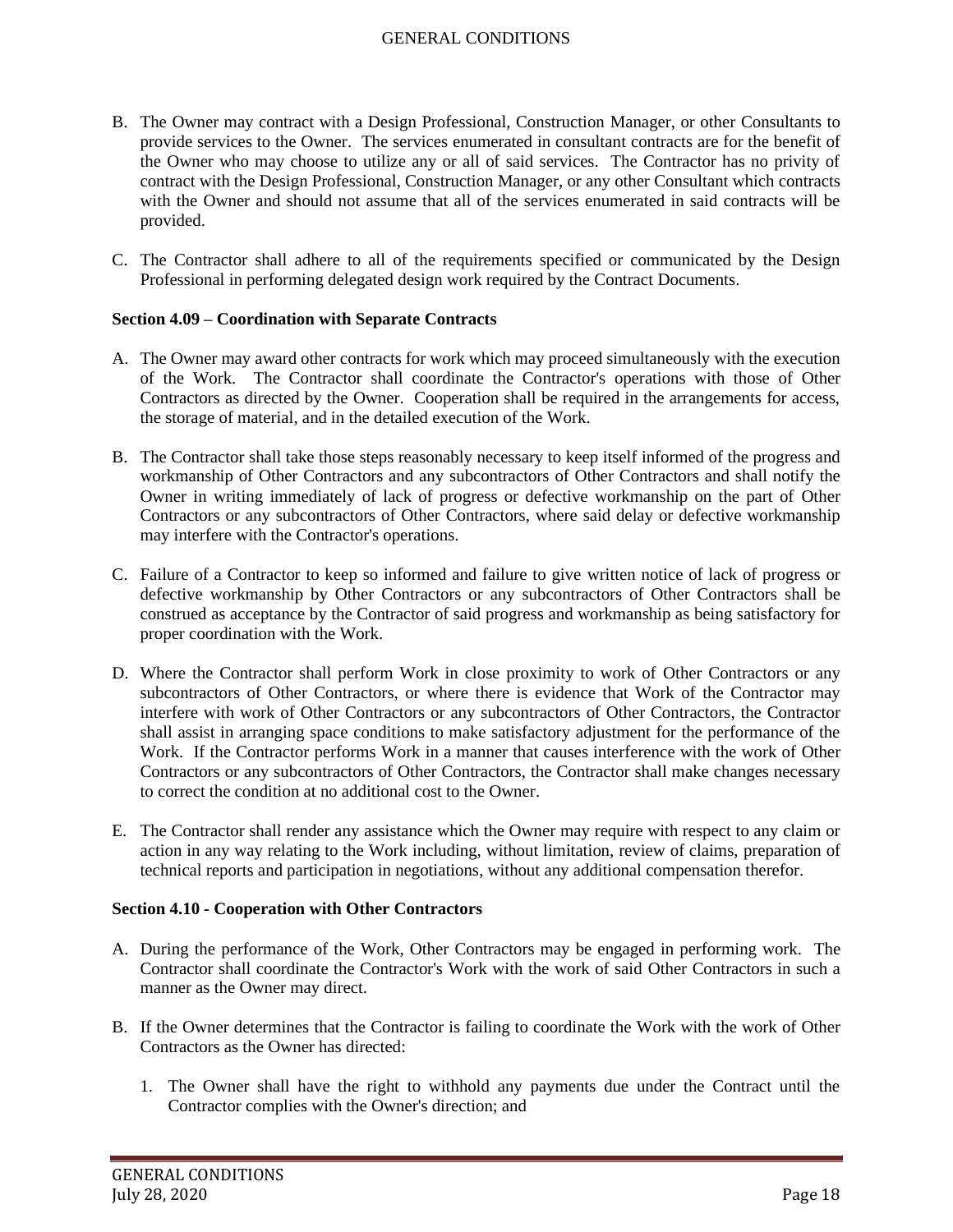- 2. The Contractor shall assume the defense and pay on behalf of the Owner any and all claims or judgments or damages and any costs to which the Owner may be subjected or which the Owner may suffer or incur by reason of the Contractor's failure to promptly comply with the Owner's directions, including, but not limited to attorney's fees, expert fees, and costs. Notwithstanding the foregoing, the Owner retains the right to select its own counsel for such defense, the cost of which is to be paid by the Contractor.
- C. If the Contractor notifies the Owner, in writing, that an Other Contractor on the Site is failing to coordinate its work with the Work, the Owner shall investigate the charge. If the Owner finds it to be true, the Owner shall promptly issue such directions to the Other Contractor with respect thereto as the situation may require. The Owner shall not be liable for any damages suffered by the Contractor by reason of the Other Contractor's failure to promptly comply with the directions so issued by the Owner, or by reason of an Other Contractor's default in performance.
- D. Should the Contractor sustain any damage through any act or omission of any Other Contractor having a contract with the Owner or through any act or omission of any subcontractor of said Other Contractor, the Contractor shall have no Claim against the Owner for said damage.
- E. Should any Other Contractor having or which shall have a contract with the Owner sustain damage through any act or omission of the Contractor or through any act or omission of a Subcontractor, the Contractor shall reimburse said Other Contractor for all said damages and shall indemnify and hold the Owner harmless from all such claims by said Other Contractor, including, but not limited to attorney's fees, expert fees, and costs. Notwithstanding the foregoing, the Owner retains the right to select its own counsel for such defense, the cost of which is to be paid by the Contractor. The Owner's right to indemnification hereunder shall in no way be diminished, waived, or discharged, by its recourse to assessment of liquidated damages as provided in the Contract Documents, or by the exercise of any other remedy provided by the Contract or law.
- F. The Owner cannot guarantee the responsibility, efficiency, unimpeded operations, or performance of any contractor. The Contractor acknowledges these conditions and shall bear the risk of all delays including, but not limited to, delays caused by the presence or operations of Other Contractors and subcontractors of Other Contractors and delays attendant upon any Project CPM schedule approved by the Owner and the Owner shall not incur any liability by reason of any delay.

# **ARTICLE 5 -- MATERIALS AND LABOR**

### <span id="page-18-1"></span><span id="page-18-0"></span>**Section 5.01 - Contractor's Obligations**

- A. The Contractor shall, comply with all the terms of the Contract Documents and complete all the Work in a good worker like manner, within the time specified in the Contract and to the satisfaction of the Owner.
- B. The Contractor shall provide and pay for all labor, materials, equipment, tools, construction equipment and machinery, water, heat, utilities, transportation, permits, insurance, temporary structures and other facilities and services necessary for the proper execution and completion of the Work, whether temporary or permanent, and whether incorporated or to be incorporated in the Work or not incorporated in the Work.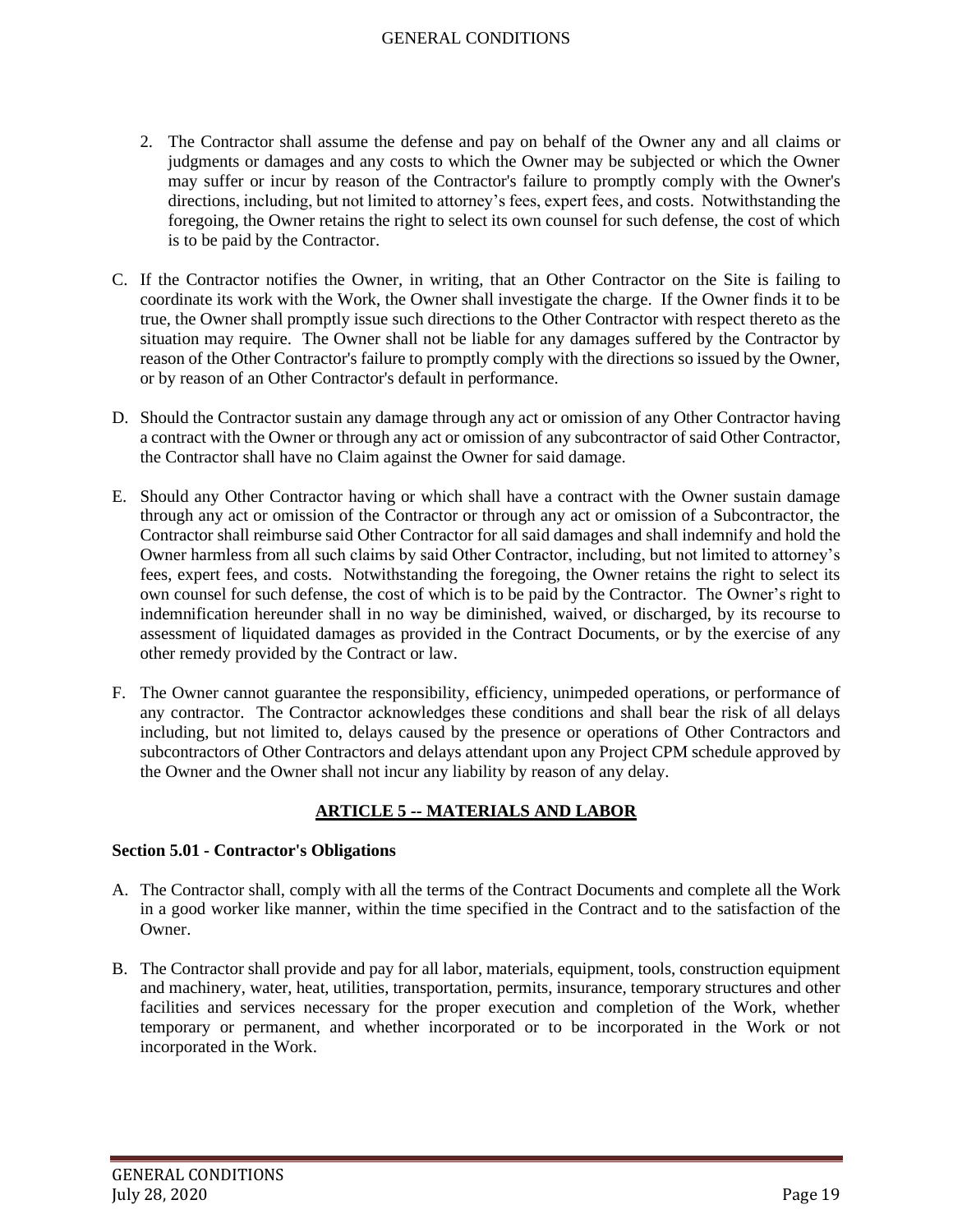- C. The Contractor shall enforce strict discipline and good order among the Contractor's employees and other persons carrying out the Work. The Contractor shall not permit employment of unfit persons or persons not skilled in tasks assigned to them.
- D. Any labor, materials or means whose employment, or utilization during the course of the Contract may tend to or in any way cause or result in strike, work stoppages, delays, suspension of Work or similar troubles by workers employed by the Contractor, its Subcontractors or material suppliers, or by any of the trades working in or about the Site, or by Other Contractors, their subcontractors or material suppliers pursuant to other contracts shall not be allowed. Any violation by the Contractor of this requirement may in the sole judgment of the Owner be considered a default by the Contractor under the Contract and a basis for the Owner to take action against the Contractor as set forth in General Conditions Article 11 – Termination or Suspension or such other action as the Owner may deem proper.
- E. The Contractor and each Subcontractor shall comply with all applicable local, state, and federal laws, rules and regulations and all applicable construction standards issued by the Joint Commission and other accrediting agencies and organizations.
- F. The Contractor and each Subcontractor shall comply with all applicable Hazardous Material Laws. The Contractor shall provide the Owner the Safety Data Sheets for any Hazardous Materials or hazardous substances brought on the Site by the Contractor or a Subcontractor at least fifteen (15) calendar days prior to the delivery of such materials to the Site. Contractor shall identify to Owner at least fifteen (15) calendar days in advance the quantities of all "Chemicals of Interest" listed under the Chemical Facility Anti-Terrorism Standards of the Homeland Security Appropriations Act of 2007 that will be brought onto the Site.
- G. Contractor shall provide the necessary information and training to its employees on each Hazardous Material and hazardous substance to which they may be exposed on the Site and shall cause each of its Subcontractors to provide the necessary information and training to the Subcontractor's employees on each Hazardous Material and hazardous substance to which they may be exposed on the Site. Upon request of the Owner, Contractor shall provide the Owner with proof, satisfactory to the Owner, that Contractor's employees and all Subcontractors' employees have received the necessary information and training.
- H. Contractor shall not transport, store or use, and shall prohibit Subcontractors from transporting, storing or using, any construction materials or equipment (whether or not totally enclosed) containing Hazardous Materials including, but not limited to, asbestos, polychlorinated biphenyls, benzene, lead or urea formaldehyde in connection with this Contract; provided, however, Contractor and Subcontractors may transport, store and use the following substances: lead, natural gas, gasoline, diesel fuel, fuel oil(s), gravel(s), lube oil(s), grease(s), sealant(s), combustible gases, form oil(s), solvent(s), adhesives, paints, coatings, and all other materials that are used or consumed in or during construction or testing of the Work and its constituent systems and components in quantities reasonably necessary to perform the Work, if transported, stored and used in accordance with applicable laws including, but not limited to, those laws related to the implementation and utilization of spill containment, transport systems and storage vessels and facilities.
- I. Any Hazardous Materials and hazardous substances brought to or stored on or at the Site shall require specific, prior written authorization from Owner and, as a condition to such authorization, Contractor shall provide Owner with the Material Safety Data Sheet covering any Hazardous Material or hazardous substance furnished under or otherwise associated with the Work (including the construction equipment). Contractor shall maintain on the Site, at all times, complete records, and inventories, including Safety Data Sheets, of Hazardous Materials and hazardous substances described in this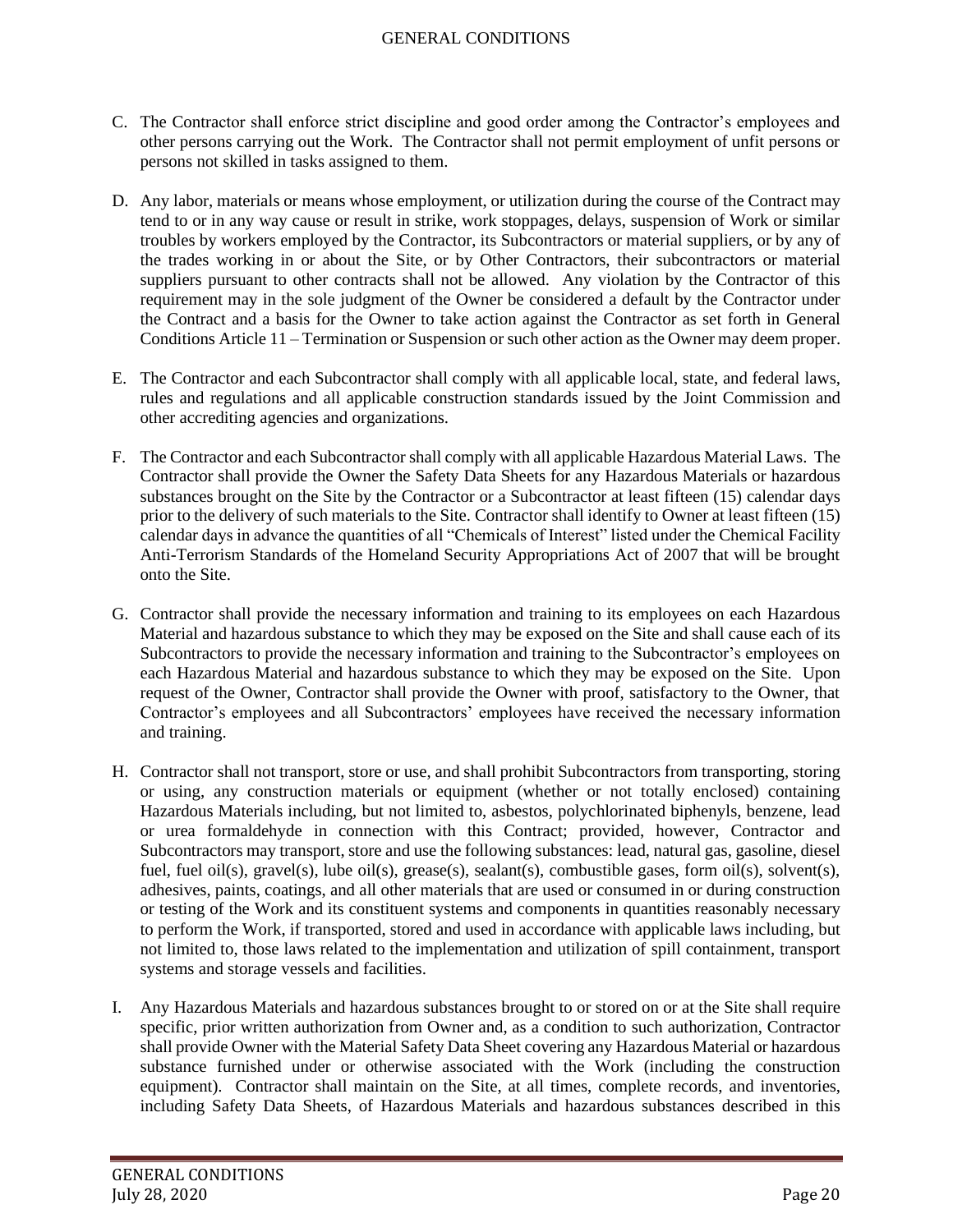General Conditions Section 5.01 that are being used by it or its Subcontractors, or any persons for whose actions on the Site Contractor is responsible.

### <span id="page-20-0"></span>**Section 5.02 - Means and Methods of Construction**

- A. Unless otherwise provided in the Contract Documents, the Contractor shall choose the Means and Methods of Construction subject to the Owner's right to reject, at any time, the Means and Methods of Construction proposed by the Contractor, which in the opinion of the Owner:
	- 1. Will constitute or create a hazard to the Work or to persons or property;
	- 2. Will not produce finished Work in accordance with the terms of the Contract;
	- 3. Will be detrimental to the overall progress of the Project; or
	- 4. Will have an adverse impact on the operations of the Client.
- B. The Owner's failure to exercise its right to reject the Contractor's Means and Methods of Construction shall not relieve the Contractor of its obligation to complete the Work; the Owner's exercise of its right to reject the Contractor's Means and Methods of Construction shall not create a Contractor's or Subcontractor's cause of action for damages against the Owner.

## <span id="page-20-1"></span>**Section 5.03 - Contractor's Title to Materials**

- A. No materials for the Work shall be purchased by the Contractor or by any Subcontractor subject to any chattel mortgage or under a conditional sale or other agreement by which an interest is retained by any other party. The Contractor warrants that the Contractor has full, good, and clear title to all materials used by the Contractor in the Work, or resold to the Owner pursuant to the Contract Documents free from all liens, claims or encumbrances.
- B. For all materials and equipment to be stored at a location other than the Site prior to execution of an agreement with the Owner for materials stored off-site pursuant to General Conditions Section 8.01 G, the Contractor shall provide the Owner with written notice of the location, security, environmental protections and the materials or equipment to be stored at that location at least fifteen (15) calendar days before such storage begins. Such notice does not obligate the Owner to pay for such stored material or equipment. Payment for stored material or equipment can be made only when the requirements for such payment in General Conditions Article 8 - Payment and elsewhere in the Contract have been met.
- C. All materials, equipment and articles which become the property of the Owner shall be new unless specifically stated otherwise.

### <span id="page-20-2"></span>**Section 5.04 - Comparable Products ("Or Equal" Clause)**

A. Whenever a material, article or piece of equipment is identified on the Drawings or in the Specifications by reference to manufacturers' or vendors' names, trade names, catalogue number, or make, said identification is intended to establish a standard. Any material, article or equipment of other manufacturers and vendors which performs satisfactorily the duties imposed by the design intent may be considered equally acceptable provided that, in the opinion of the Design Professional, the material, article, or equipment so proposed is of equal quality, substance and function and the Contractor shall not Provide, Furnish or Install any said proposed material, article, or equipment without the prior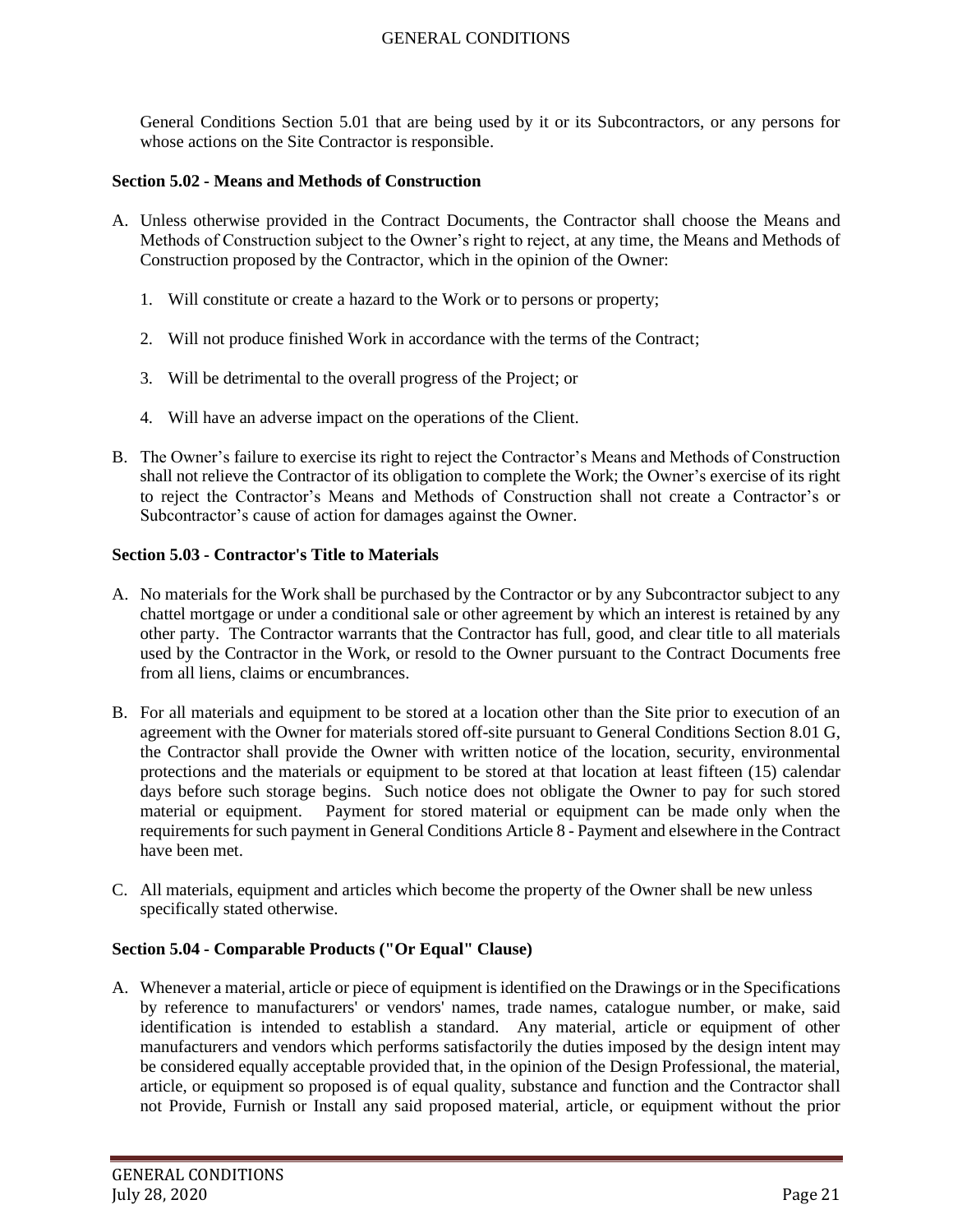written approval of the Design Professional. The burden of proof and all costs related thereto concerning the "or equal" nature of the substitute item, whether approved or disapproved, shall be borne by the Contractor.

- B. Where the Design Professional, pursuant to the provisions of this General Conditions Section 5.04, approves in writing a product proposed by the Contractor and said proposed product requires a revision of the Work covered by this Contract, or the work covered by other contracts, all changes in the work of all contracts, revision or redesign, and all new Drawings and details required therefore shall be provided by the Contractor at its cost and shall be subject to the approval of the Design Professional.
- C. No substitution which may result in a delay to the Project will be permitted without the prior written approval of the Owner.

### <span id="page-21-0"></span>**Section 5.05 - Quality, Quantity and Labeling**

- A. The Contractor shall Furnish materials and equipment of the quality and quantity specified in the Contract. Any excess materials purchased per the Contract are the property of the Owner.
- B. When materials are specified to conform to any standard, the materials delivered to the Site shall bear manufacturer's labels stating that the materials meet said standards. Contractor's quality control plan required by paragraph D of this General Conditions Section 5.05 shall include measures undertaken by the Contractor to prevent the use of materials with counterfeit labels or other counterfeit indications of meeting a standard.
- C. The above requirements shall not restrict or affect the Owner's right to test materials as provided in the **Contract**
- D. The Contractor shall develop and implement quality control plans to assure itself and the Owner that all Work performed by the Contractor and its Subcontractors complies fully with all Contract requirements. The Contractor shall submit the plans to the Owner upon request as required by the Contract. See the Submittals Section of the General Requirements for further details. The Contractor's quality control plans shall be independent of any testing or inspection performed by or on behalf of the Owner.

### <span id="page-21-1"></span>**Section 5.06 - Tax Exemption**

- A. The Owner is exempt from payment of federal, state, and local taxes; sales and compensating use taxes of the State of New York and of cities and counties on all materials and supplies incorporated into the completed Work. These taxes are not to be included in bids. This exception does not apply to tools, machinery, equipment or other property leased by or to the Contractor or a Subcontractor, or to supplies and materials which, even though they are consumed, are not incorporated in to the completed Work, and the Contractor and Subcontractors shall be responsible for and pay any and all applicable taxes, including sales and compensating use taxes, on said leased tools, machinery, equipment or other property and upon all said unincorporated supplies and materials.
- B. The Contractor and Subcontractors shall obtain any and all necessary certificates or other documentation from the appropriate governmental agency or agencies, and use said certificates or other documentation as required by law, rule, or regulation.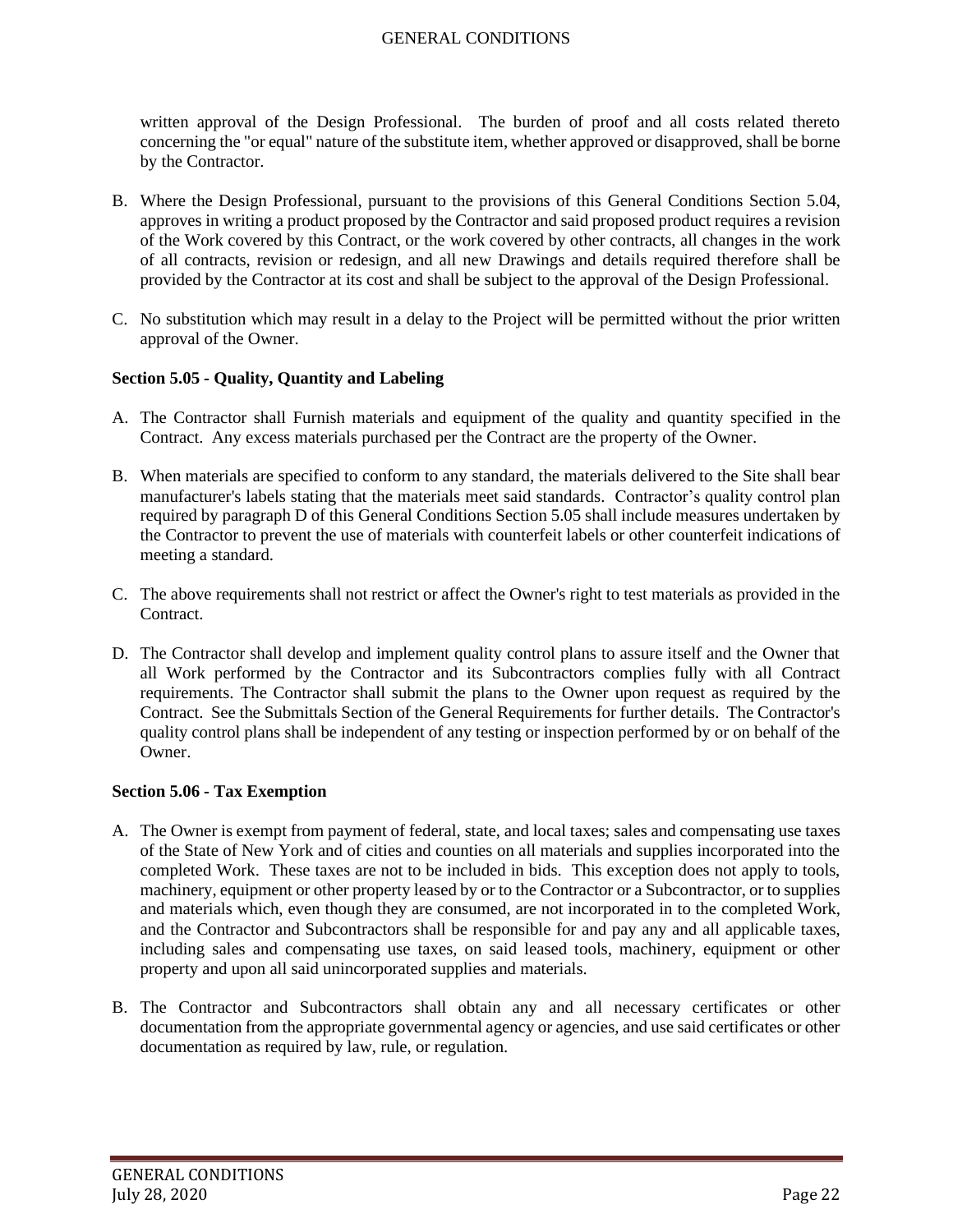## **ARTICLE 6 -- SUBCONTRACTS**

#### <span id="page-22-1"></span><span id="page-22-0"></span>**Section 6.01 - Subcontracting**

- A. The Contractor may utilize the services of Subcontractors, subject to the limits prescribed in the Information for Bidders Section 7.0 – Approval of Subcontractors/Subcontract Limits. Exceeding stated limits, without prior written approval by the Owner, may be cause for Contract termination.
- B. The Contractor shall submit to the Owner the name of each proposed Subcontractor as required by the Contract. The Owner reserves the right to disapprove any proposed Subcontractor and such disapproval shall not result in any additional cost to the Owner. If requested by the Owner, the Contractor shall provide copies of any and all Subcontracts and purchase order agreements related to the Work. The Contractor shall require each Subcontractor to provide the Owner, upon the Owner's request, with a copy of each of the Subcontractor's subcontracts and purchase order agreements related to the Work.
- C. The Contractor's use of Subcontractors shall not diminish the Contractor's obligation to complete the Work. The Contractor shall control and coordinate the Work of Subcontractors and be fully responsible for the acts and omissions of Subcontractors, and of persons either directly or indirectly employed by Subcontractors. The Contractor shall be responsible for all guarantees and warranties provided by Subcontractors.
- D. The Contractor shall be responsible for requiring each Subcontractor, to extent of the Work to be performed by such Subcontractor, to be bound to the Contractor by all the terms, conditions, and requirements of the Contract Documents, and to assume towards the Contractor all the obligations and responsibilities which the Contractor, by the Contract Documents, assumes toward the Owner. The Contractor shall cause each Subcontractor to receive and review the provisions of the Contract Documents applicable to the Subcontractor, including but not limited to a copy of the Payment Bond for this Contract. Upon request of the Owner, the Contractor shall provide written proof satisfactory to the Owner that each Subcontractor has received and reviewed the provisions of the Contract Documents applicable to such Subcontractor, including but not limited to, a copy of the Payment Bond for this Contract.
- E. The Contractor shall ensure that each Subcontractor's duties to procure insurance for, and to defend, indemnify and hold harmless the Owner and Client, are, to the fullest extent permitted by law, at least the same asthe Contractor's duties to procure insurance for, and to defend, indemnify and hold harmless the Owner and Client.
- F. To the fullest extent permitted by law and independent of any duty to indemnify and hold harmless, the Contractor shall require each Subcontractor, to the fullest extent permitted by law, to defend the Owner and Client against claims by third persons for wrongful death, bodily injuries and property damage, direct or consequential, loss or damage of any kind whatsoever arising out of or alleged to arise out of or as a result of or in connection with the performance of the Work, whether actually caused by or resulting from the performance of the Work, or out of or in connection with the Subcontractor's operations or presence at, or in the vicinity of, the Site.
- G. To the fullest extent permitted by law, the Contractor shall require each Subcontractor, to the fullest extent permitted by law, to indemnify and hold harmless the Owner and Client against claims by third persons for wrongful death, bodily injuries and property damage, direct or consequential, loss or damage of any kind whatsoever arising out of or alleged to arise out of or as a result of or in connection with the performance of the Work, whether actually caused by or resulting from the performance of the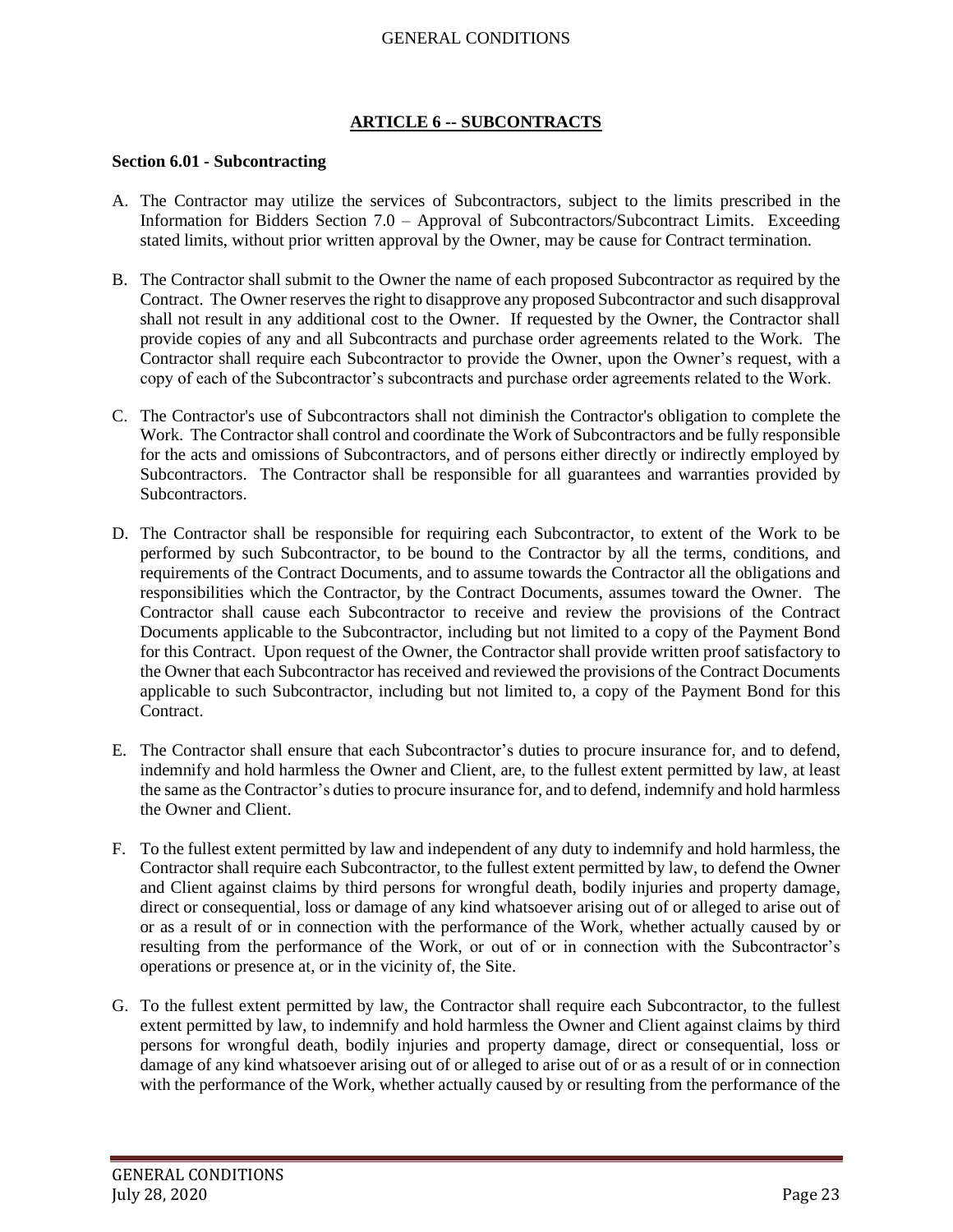Work, or out of or in connection with the Subcontractor's operations or presence at, or in the vicinity of, the Site.

- H. The Contractor shall require each Subcontractor, in addition to the Subcontractor's other obligations, to pay the costs of the Owner and Client, including but not limited to, attorneys' and consultants' fees, expenses and court costs, to commence and prosecute a court action against the Subcontractor to enforce one or more of the Subcontractor's obligations under General Conditions Section 6.01 E, F or G or against an insurance company to obtain coverage under an insurance policy which the Subcontractor represented would provide coverage to the Owner or Client.
- I. Nothing contained in the Contract or any subcontract shall create any contractual relationship between any Subcontractor and the Owner except the requirements in General Conditions Sections 15.03 and 15.04 for each Subcontractor to procure insurance policies on which the Owner or the Owner and Client are insureds, the obligations of each Subcontractor pursuant to General Conditions Section 6.01 E, F and G to defend, indemnify and hold harmless, to the fullest extent permitted by law, the Owner and Client against claims by third persons for wrongful death, bodily injuries and property damage, direct or consequential, loss or damage of any kind whatsoever and the obligation of each Subcontractor pursuant to General Conditions Section 6.01 H

In selecting a Subcontractor, the Contractor shall consider whether the proposed Subcontractor appears on any list of entities debarred or suspended from doing business with a government entity, including the current list of companies or individuals that have been declared ineligible to receive Federal contracts published by the System for Award Management. The Contractor shall not Subcontract with any entity on the List of Employers Ineligible To Bid On Or Be Awarded Any Public Contract, published by the NYS Department of Labor Bureau of Public Work. The Contractor shall not Subcontract with any entity on the debarment list published by the NYS Workers' Compensation Board pursuant to Section 141-b of the NYS Workers' Compensation Law. The Contractor shall not Subcontract with any entity on the list of Non-Responsible Entities maintained by the NYS Office of General Services pursuant to Executive Order No. 192.

In selecting a Subcontractor, the Contractor shall also consider whether the proposed Subcontractor has legal authority to do business in New York State and possesses the integrity, experience, qualifications, and organizational and financial capacity to perform Work on the Project.

Prior to award of a Contract, the Contractor shall require any Subcontractor, with a subcontract value of two million dollars (\$2,000,000) or greater, to submit to the Owner a certified NYS Vendor Responsibility Questionnaire For Profit Construction (CCA-2) for review. At any time during the term of the Contract, the Owner may request, and the Contractor or Subcontractor shall provide, a NYS Vendor Responsibility Questionnaire For Profit Construction (CCA-2) for any other Subcontractor performing Work on the Project for review. Additionally, the Owner or Contractor may require a Subcontractor to update, recertify and resubmit a previously submitted NYS Vendor Responsibility Questionnaire For Profit Construction (CCA-2) to the Owner upon request. Refer to General Conditions Article 19 – Executive Order No. 125.

J. Prior to or after award of the Contract, if requested by the Owner, the Contractor shall require a Subcontractor to submit a NYS Vendor Responsibility Questionnaire For Profit Construction (CCA-2) and a Dormitory Authority DASNY Vendor Questionnaire. If requested by the Owner, the Contractor shall require a Subcontractor to update a NYS Vendor Responsibility Questionnaire For Profit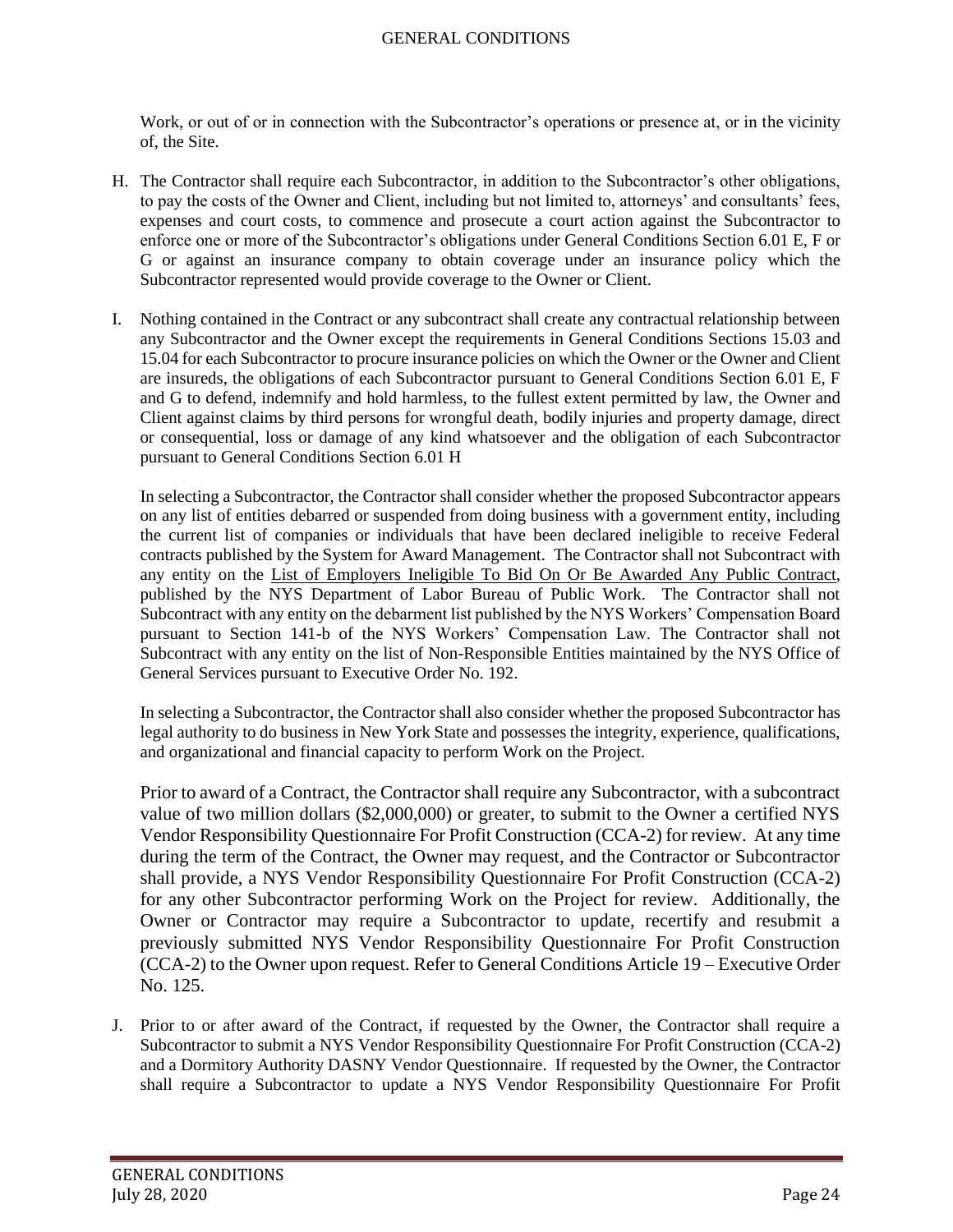Construction (CCA-2) and a Dormitory Authority DASNY Vendor Questionnaire previously submitted to the Owner.

- K. The Contractor shall submit a NYS Vendor Responsibility Questionnaire For Profit Construction (CCA-2) and a Dormitory Authority DASNY Vendor Questionnaire to the Owner for each Subcontractor proposed for the Work with a subcontract value of two million dollars (\$2,000,000) or greater. Refer to General Conditions Article 19 – Executive Order No. 125.
- L. After execution of the Contract, the Owner will provide to the Contractor copies of the Owner's Code of Business Ethics Certification form. The Contractor is required to have each Subcontractor, at all tiers, complete the form prior to the Subcontractor beginning work. The completed forms are to be filed by the Contractor with the Owner. A failure to comply with this requirement may result in the Subcontractor(s) being removed from the Project Site.

# **ARTICLE 7 -- CHANGES IN THE WORK**

# <span id="page-24-1"></span><span id="page-24-0"></span>**Section 7.01 - Changes**

- A. Without invalidating the Contract, the Owner, in writing, may order changes in the Work by altering, adding to, or deducting from the Work of the Contract.
	- 1. No change in the Work is effective unless the Owner executes and delivers a Change Order to the Contractor. No payment for a change in the Work is due the Contractor unless and until a Change Order is executed and delivered by the Owner to the Contractor and the Contractor has performed the change in the Work. No alteration to the standard language of the Owner's Change Order form shall be accepted. If the Contractor requests an adjustment to the Substantial Completion date for a change in the Work and the Owner agrees, an increase or decrease to the duration, in calendar days, shall be included in the Change Order.
	- 2. Notwithstanding subparagraph 1, the Owner, at its discretion, may execute and deliver to the Contractor a Notice to Proceed directing the Contractor to proceed immediately and diligently with the change in the Work described in the Notice to Proceed. The Owner, upon execution and delivery of the Notice to Proceed to the Contractor, is obligated to adjust the Contract for the change in the Work described in the Notice to Proceed; the extent of the adjustment(s) will be determined using the method of General Conditions Section 7.01 B specified in the Notice to Proceed, this General Conditions Article and negotiations with the Contractor; the adjustment(s) will be stated in the Change Order to be executed and delivered by the Owner to the Contractor. The Contractor, upon receipt of the Notice to Proceed, is obligated to proceed immediately and diligently with the change in the Work described in the Notice to Proceed while the adjustment(s) are determined. The Notice to Proceed shall be processed through the Project Management Program prior to execution and delivery by the Owner to the Contractor. No alteration to the standard language of the Owner's Notice to Proceed form shall be accepted. No payment for the change in the Work is due the Contractor until the Change Order is executed and delivered by the Owner to the Contractor and the Contractor has performed the change in the Work. The Owner determines the duration between execution and delivery of the Notice to Proceed and execution and delivery of the Change Order.
	- 3. Contractor's failure to proceed immediately and diligently with any Notice to Proceed or Change Order executed and delivered by the Owner to the Contractor, unless the Owner in writing directs otherwise, shall be a material breach of the Contract.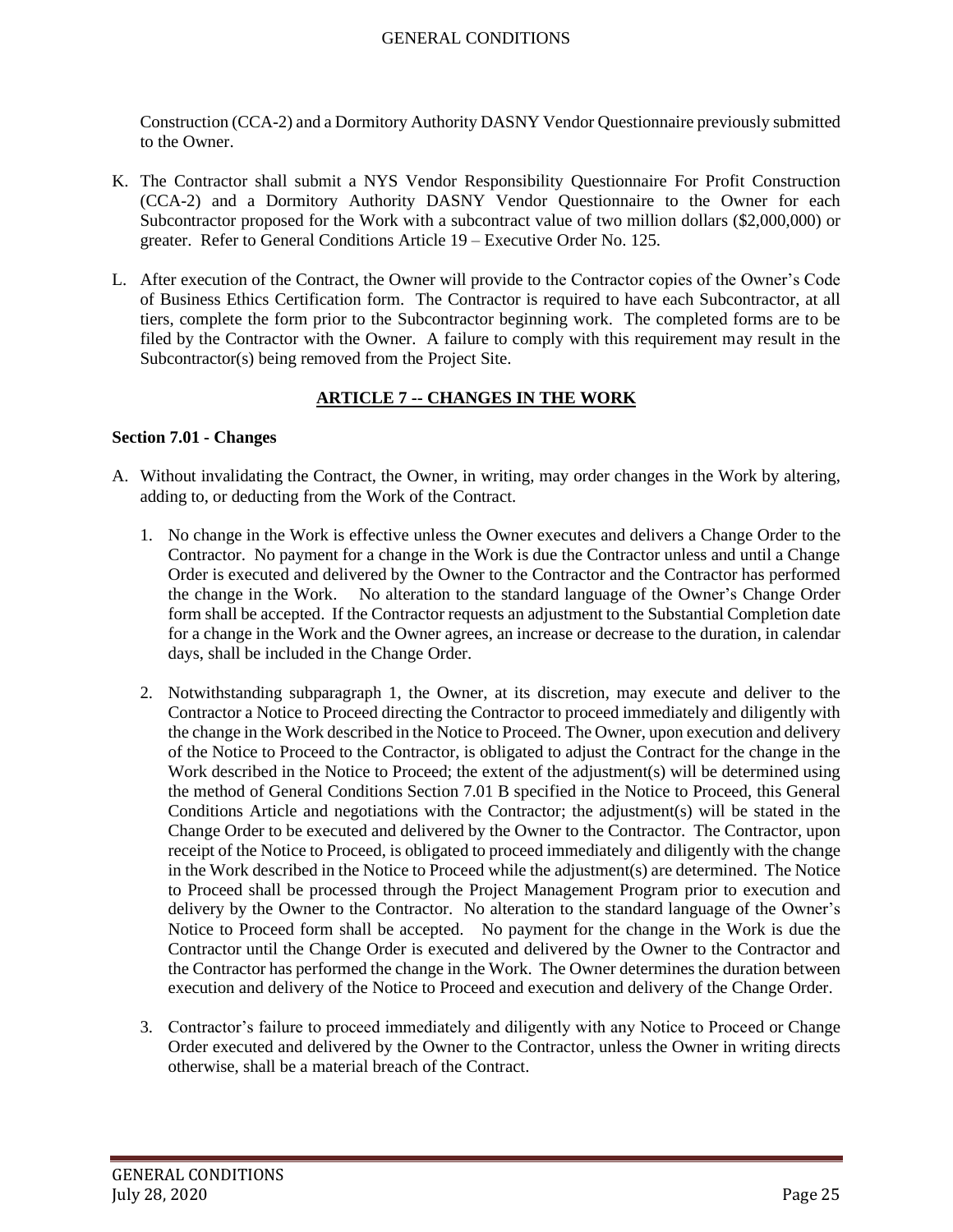- 4. If, after the Owner has executed and delivered a Notice to Proceed to the Contractor for a change in the Work, the Owner and the Contractor cannot agree on the adjustment(s) to the Contract for the change in the Work described in such Notice to Proceed, the Owner shall execute and deliver a Forced Change Order to the Contractor in an amount and with such other provisions that the Owner considers to be fair and reasonable for the change in the Work described in such Notice to Proceed and Forced Change Order. If the Contractor does not accept the Forced Change Order, the Contractor shall strictly comply with the requirements of General Conditions Section 7.01 D.
- 5. No Change Order is executed by the Owner unless and until the Change Order is, reviewed and accepted by the Owner, and properly executed by an authorized representative of the Owner with appropriate approval authority in accordance with the Owner's internal procedures.
- B. The Contract amount may be increased or decreased only by a Change Order and the amount of the adjustment is determined by one or more of the following methods, as determined by the Owner:
	- 1. By applying the applicable unit price or prices contained in the Contract Documents, or negotiated pursuant to the provisions of this General Conditions Article. Unit prices are limited to the quantities specified in the Contract Documents or prior Change Order. Unit prices for quantities greater than specified in the Contract Documents or prior Change Order may, in the Owner's sole and exclusive discretion, be subject to negotiations between the Owner and Contractor.
	- 2. By estimating the fair and reasonable cost of the change in the Work or deleted Work.
	- 3. By determining the actual cost of the change in the Work and considering the following:
		- a. Labor, including all wages and required wage supplements, paid to employees below the rank of superintendent directly employed at the Site for the change in the Work. Minimum wages are the prevailing rate of wages defined by the NYS Department of Labor. Actual wages in excess, paid by the Contractor, may be considered by the Owner.
		- b. Premiums or taxes paid by the Contractor for worker's compensation insurance, unemployment insurance, FICA tax and other payroll taxes as required by law, net of actual and anticipated refunds and rebates.
		- c. Materials associated with the change in the Work.
		- d. Equipment, excluding hand tools, which in the judgment of the Owner, would have been or will be employed in the Work. The Owner may employ the use of rental rates it deems most appropriate from the information in the "Equipment Watch Retail Rental and Equipment Watch Cost Recovery" databases. In no case will the equipment rental cost exceed the purchase price of the equipment. Self-owned equipment is defined to include equipment rented from Contractor-controlled or affiliated companies. It is the duty of the Contractor to utilize either rented or self-owned equipment that is of a nature and size appropriate for the Work to be performed. The Owner reserves the right to determine reasonable and appropriate equipment sizing, and at the Owner's discretion, it may adjust the costs allowed to reflect a smaller or less elaborate piece of equipment more suitable for performance of the change in the Work. The Owner, in its sole and exclusive discretion, will determine if equipment is rented from a company controlled by or affiliated with the Contractor.
		- e. To determine the daily and hourly rate of self-owned equipment, the monthly rate shall be divided by twenty-two (22) to establish a daily rate; or by one hundred and seventy-six (176)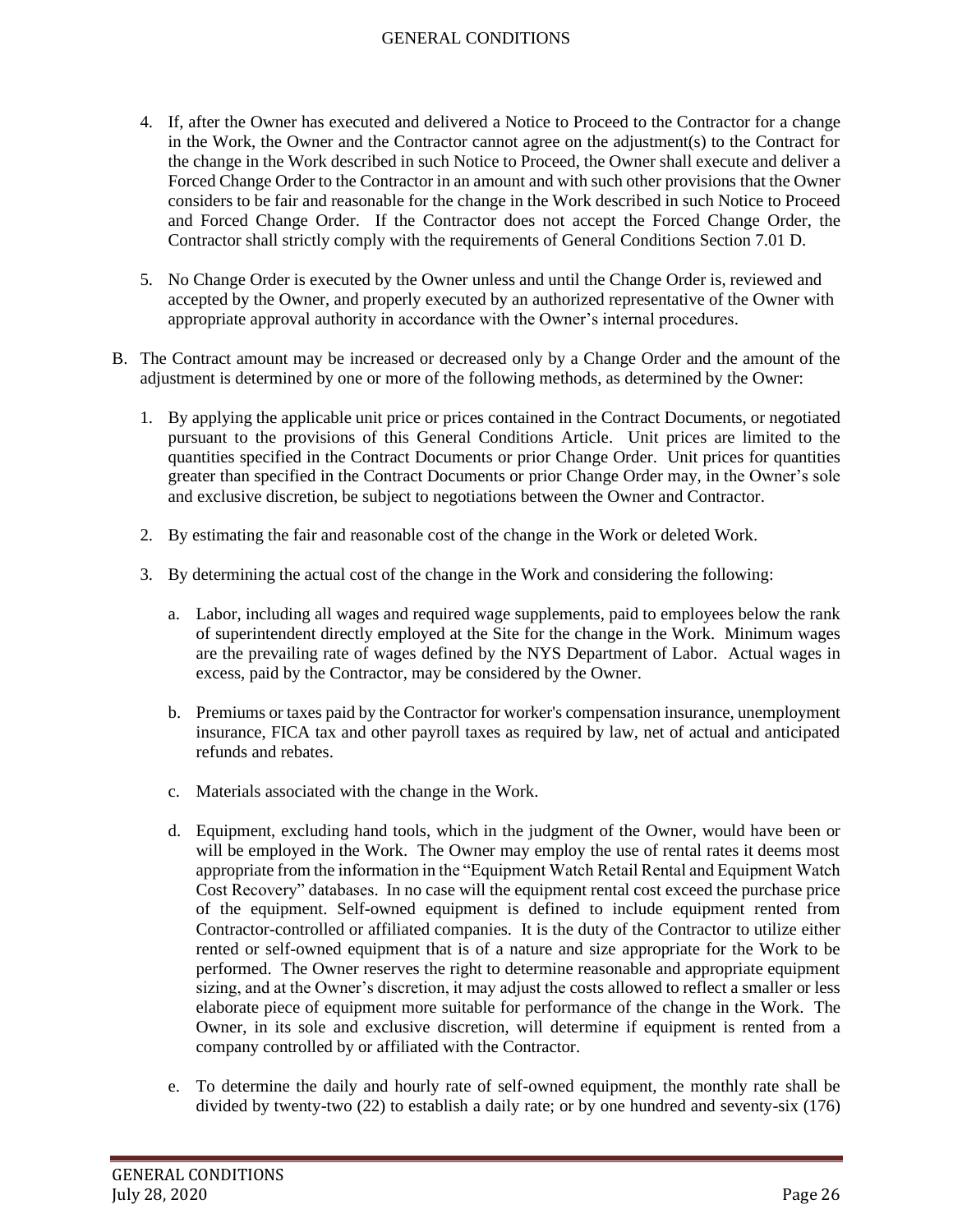to establish the hourly rate. The operating cost listed in the "Equipment Watch Retail Rental and Equipment Watch Cost Recovery" databases would be added to this rate to establish the billable rate.

- C. For each change in the Work, the Contractor shall submit to the Owner, within the time period provided by the Owner, the following information:
	- 1. A detailed proposal of labor, material, and equipment costs for the change in the Work. The Contractor and Subcontractors shall use the Owner's Contractor and Subcontractor Change Order Proposal Forms, which are available directly from the Owner or from the Dormitory Authority's website.
	- 2. The Contractor's and Subcontractor's proposal forms shall include the following signed statement, which shall be notarized if so requested by the Owner::

*"I hereby certify that the value for the labor, material and equipment that comprise the proposal, represents the value of said work, material and equipment for the work performed or to be performed, pursuant to the Contract between the undersigned and the Dormitory Authority and that no overhead or profit is included in the proposal for a change to the Work performed by any Subcontractor or for any major equipment or material supplier that is a subsidiary or an affiliate of this firm."*

- 3. Signed Labor Rate Worksheet to determine hourly rates for each classification of worker associated with the change in the Work. The Contractor shall use the Owner's Labor Rate Worksheets, which are available directly from the Owner or from the Dormitory Authority's website http://www.dasny.org. Only hourly rates for each classification of worker approved by the Owner can be used to determine the adjustment of the Contract amount for a Change Order. Only an authorized officer of Owner or authorized employee of Owner's Project Controls Unit can approve Labor Rate Worksheets.
- 4. Narrative and fragnet schedule, which describes the impact on the Project CPM schedule in calendar days associated with the change in the Work if the Contractor requests a change in the date to achieve Substantial Completion. Owner, in its sole and exclusive discretion, may waive, in writing, this requirement for requests to change the date to achieve Substantial Completion made prior to the Owner's approval of the initial Project CPM schedule. Owner's waiver of this requirement can be made only by an authorized officer of Owner or authorized employee of Owner's Project Controls Unit. If the Contractor does not submit a narrative and fragnet schedule, the Contractor acknowledges that the Change Order does not require a change in the date to achieve Substantial Completion.
- 5. The Contractor agrees to provide, at the Owner's request, any additional documentation to further verify labor, material, equipment, and any other cost sought for a change in the Work.
- 6. The Contractor agrees to provide, at the Owner's request, written justification for a change in the Work.
- D. Each Contractor's written change proposal shall be reviewed by the Owner consistent with the requirements of the Contract.
	- 1. Owner and Contractor shall negotiate in good faith to agree on the adjustment(s) to the Contract for each change in the Work. The Owner is not required to respond to any change proposal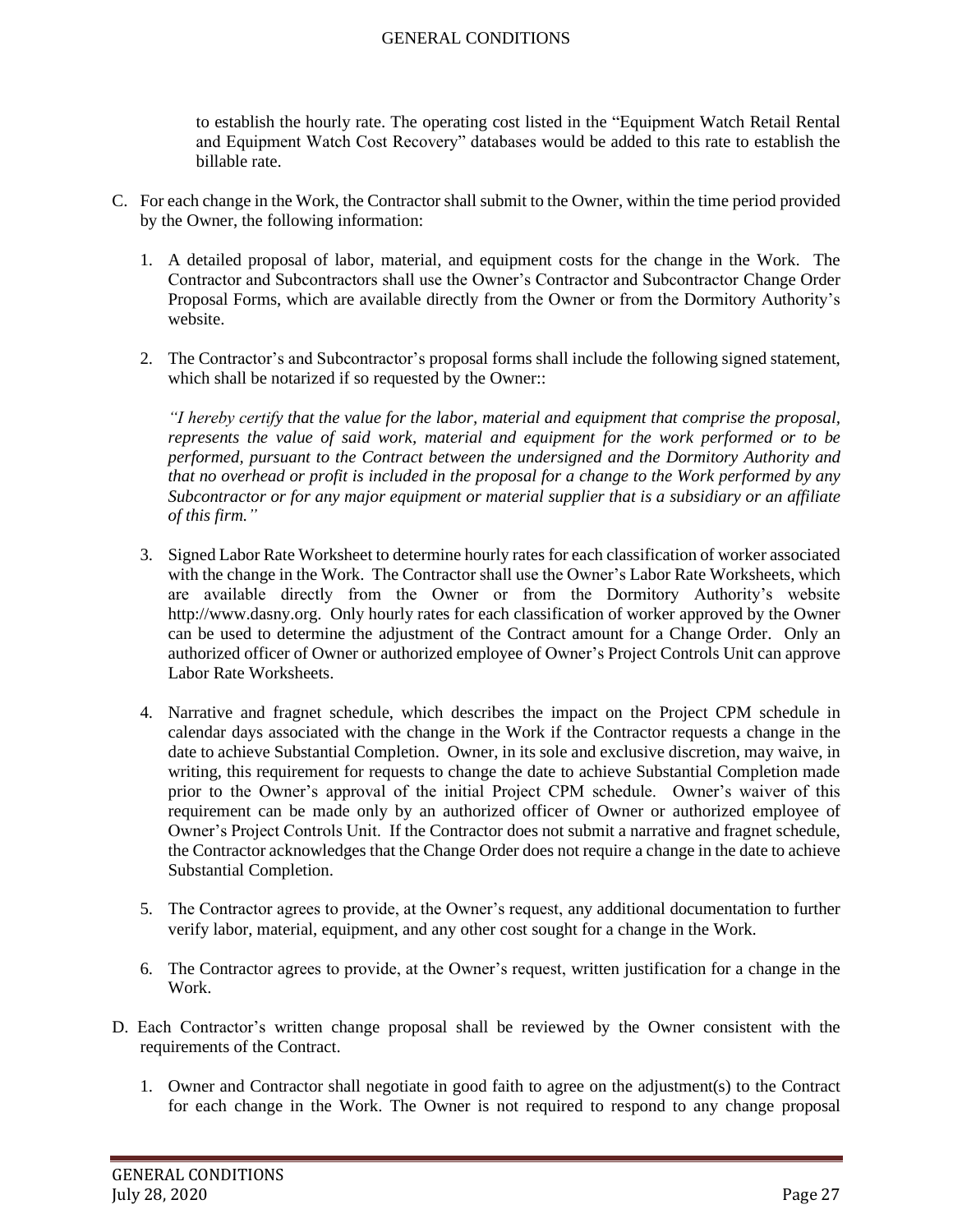submitted by the Contractor until the Contractor submits a change proposal that complies with the Contract Documents. Negotiations under this General Conditions Article shall not impact the Project schedule. The Contractor's proposal for a change in the Work is approved and accepted by the Owner only by the Owner's execution and delivery of a Change Order to the Contractor. See General Conditions Section 7.01 A. 5 for the requirements of execution and delivery.

- 2. If the Owner has executed and delivered a Notice to Proceed to the Contractor for a change in the Work and the Owner and the Contractor cannot agree on the adjustment(s) to the Contract for the change in the Work described in such Notice to Proceed, the Owner shall execute and deliver a Forced Change Order to the Contractor in an amount and with such other provisions that the Owner considers to be fair and reasonable for the change in the Work described in such Notice to Proceed and Forced Change Order. If the Contractor does not accept the Forced Change Order, the Contractor shall file a notice of Claim in strict accordance with General Conditions Section 10.03 and comply strictly with all requirements of General Conditions Sections 10.03, 10.05 and 10.06. The Contractor's failure to comply with any or all of General Conditions Sections 10.03, 10.05 and 10.06 shall be deemed to be:
	- a. a conclusive and binding determination on the part of the Contractor to accept the Forced Change Order as final, binding and conclusive on the Contractor; and
	- b. a waiver by the Contractor of all Claims for additional compensation or damages as a result of the Forced Change Order.
- E. Any information representing the value of the Work performed, materials supplied and equipment utilized contained in the Contractor's and Subcontractor's proposals that constitutes False Representation may subject the Contractor or Subcontractor to criminal charges, including NYS Penal Law Sections 175.35 (Offering a False Instrument for Filing) and 210.40 (False Statement) and/or Title 18 U.S.C. Sections 1001 (Fraudulent and False Statements) and/or termination of the Contract for cause and civil prosecution under Article XIII of the NYS State Finance Law – the New York False Claims Act.
- F. The compensation specified in the Change Order executed by the Owner and delivered to the Contractor includes full compensation for the changes in the Work covered thereby, and the Contractor waives all rights to any other compensation, damages, or expenses for the changes in the Work described therein.
- G. The Contractor shall furnish satisfactory bills, certified payrolls, vouchers, and other cost documentation covering all items of cost and when requested by the Owner shall give the Owner access to all accounts and records relating thereto, including records of Subcontractors and material suppliers.
- H. At Substantial Completion, the Owner may address increased Project-specific bonding, liability insurance and builder's risk insurance costs which may have resulted from changes in the Work. The Contractor shall provide satisfactory proof of and paid invoices, including cancelled checks or bank statements showing payment, for such increased costs. The Owner will not pay overhead and profit on any increased costs for bonding, liability insurance or builder's risk insurance.
- I. General Conditions Section 10.01 applies when the Owner determines that a decision, response, direction, action, omission, or condition does not require performance of Extra Work.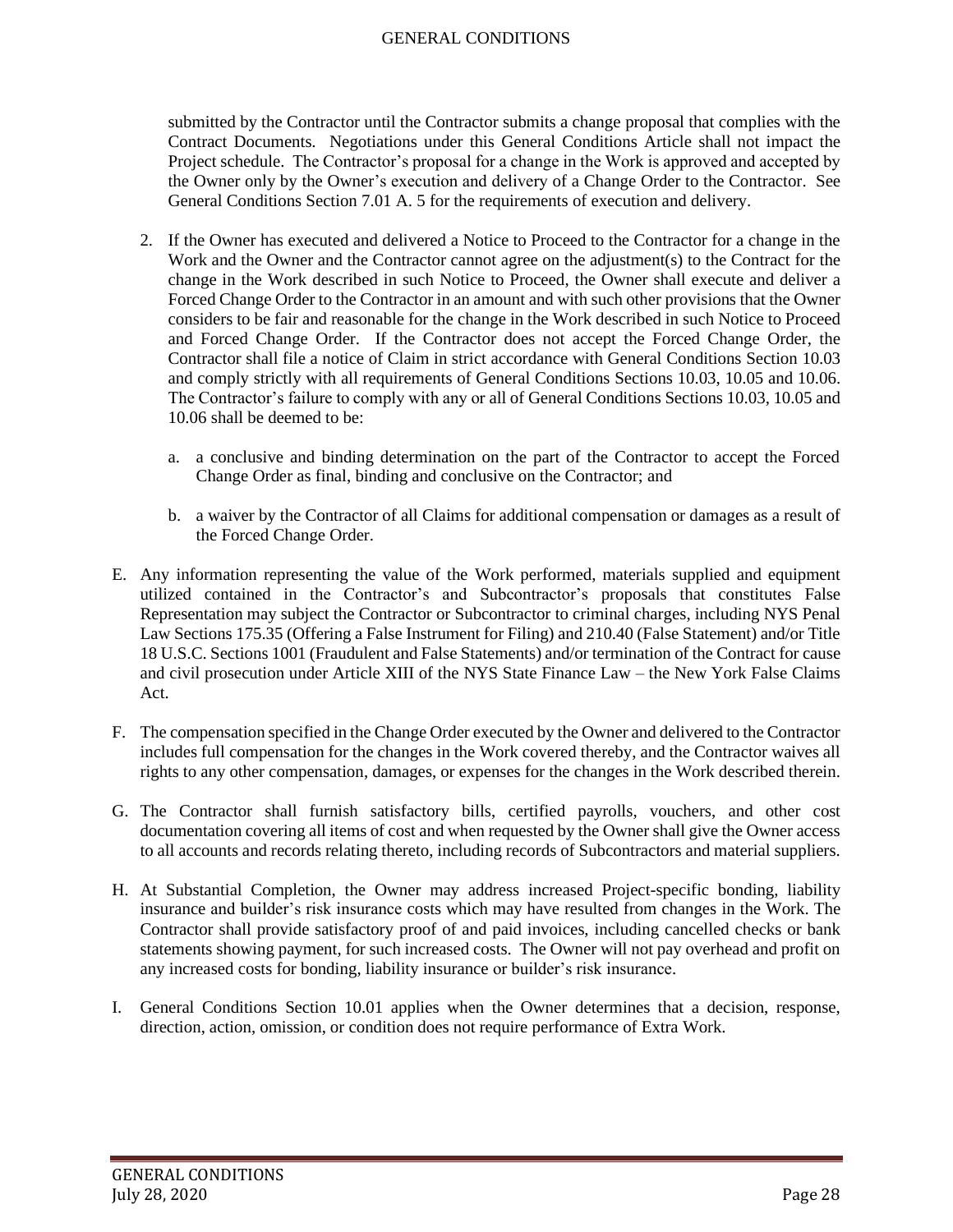#### <span id="page-28-0"></span>**Section 7.02 - Overhead and Profit**

A. See Example A for changes in the Work performed directly by the Contractor, whether a base cost is arrived at by estimated cost or actual cost method; add to base cost a sum equal to twenty percent. See Exceptions - Paragraphs "D" and "E".

| <b>Example A:</b>       |         |
|-------------------------|---------|
| Contractor base cost    | \$1,000 |
| 20% overhead and profit | 200     |
| Total                   | \$1,200 |

B. See Example B for changes in the Work performed by a Subcontractor under contract with the Contractor, where estimated or actual cost is Ten Thousand Dollars (\$10,000.00) or less; add to the base cost a sum equal to twenty percent of cost, for the benefit of the Subcontractor. For the benefit of the Contractor; add an additional sum equal to ten percent of the Subcontractor's base cost.

| <b>Example B:</b>                               |         |
|-------------------------------------------------|---------|
| Subcontractor base cost                         | \$1,000 |
| 20% Subcontractor overhead and profit           | 200     |
| <b>Subcontractor Total</b>                      | \$1,200 |
| 10% Contractor overhead and profit on base cost | 100     |
| Total                                           | \$1,300 |

C. See Example C for changes in the Work performed by a Subcontractor, under contract with the Contractor, which exceeds a base cost of Ten Thousand Dollars (\$10,000) in estimated or actual cost; add to the base cost a sum equal to twenty percent of cost for the benefit of the Subcontractor. For the benefit of the Contractor; add an additional sum equal to ten percent of the first Ten Thousand Dollars (\$10,000) of the Subcontractor's base cost, plus five percent of the next Ninety Thousand Dollars (\$90,000) of the Subcontractor's base cost, plus three percent of any sum in excess of One Hundred Thousand Dollars (\$100,000) of the Subcontractor's base cost.

### **Example C:**

| \$200,000 |
|-----------|
| 40,000    |
| \$240,000 |
| 1,000     |
| 4.500     |
| 3,000     |
| \$248,500 |
|           |

D. See Example D for overhead and profit on major equipment such as: switchgear, transformers, air handling units, boilers, etc. For extra equipment purchases by the Contractor or Subcontractors which exceeds a base cost of Ten Thousand dollars (\$10,000) in estimated or actual cost; add to the base cost for the benefit of the Contractor a sum equal to ten percent of the first Ten Thousand dollars (\$10,000) of the vendor's base cost plus five percent of the next Ninety Thousand dollars (\$90,000) of the vendor's base cost, plus three percent of any sum in excess of One Hundred Thousand dollars (\$100,000) of the vendor's base cost. If the equipment is supplied by the Subcontractor, the Contractor is entitled to a maximum of ten (10) percent of the first Ten Thousand dollars (\$10,000) of the base cost.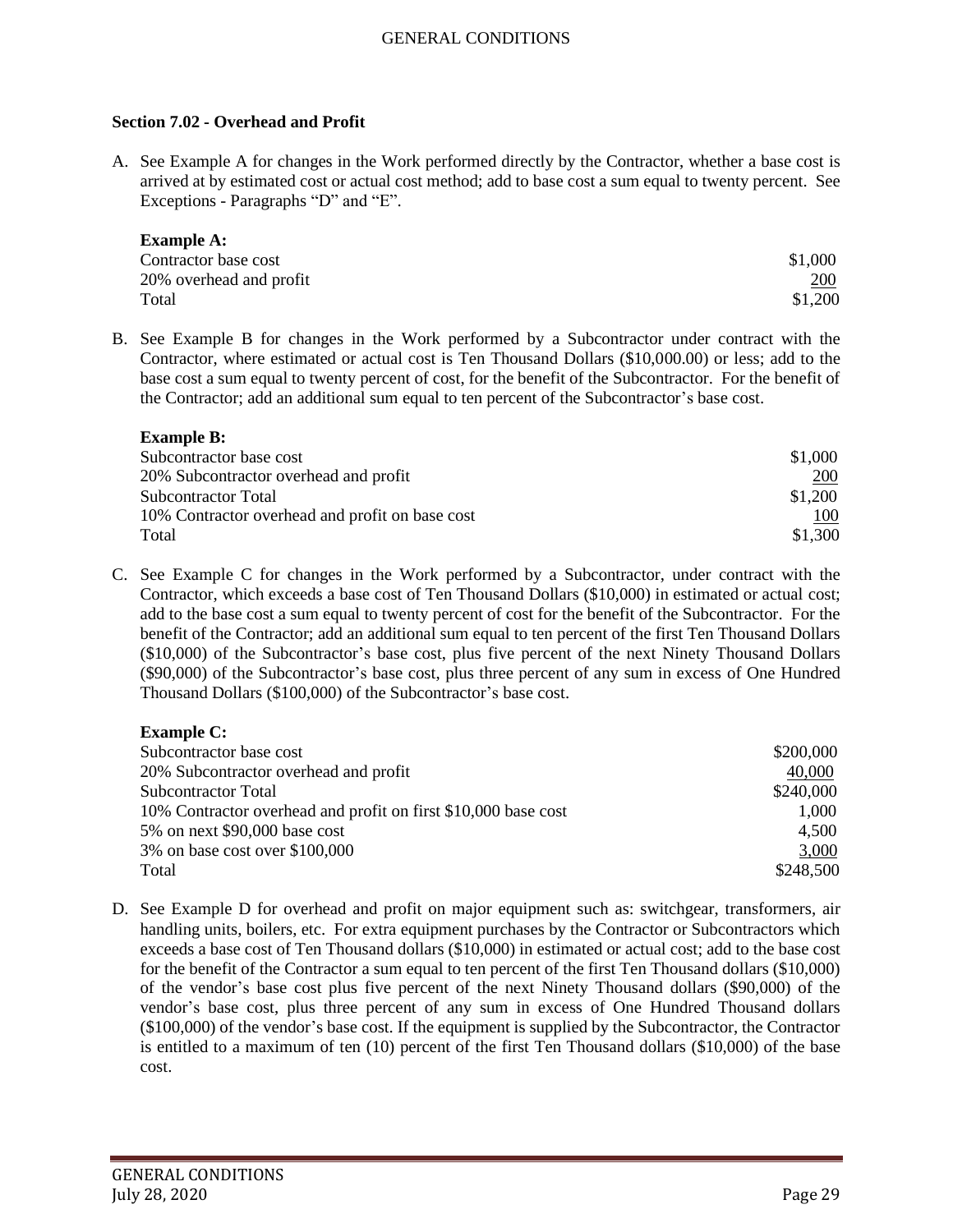# **Example D:**

| Vendor base cost                                                                | \$200,000 |
|---------------------------------------------------------------------------------|-----------|
| 10% Contractor or Subcontractor overhead and profit on first \$10,000 base cost | 1,000     |
| 5% on next \$90,000 base cost                                                   | 4,500     |
| 3% on base cost over \$100,000                                                  | 3,000     |
| <b>Contractor or Subcontractor Total</b>                                        | \$208,500 |
| 10% Contractor overhead and profit on first \$10,000 base cost when equipment   |           |
| is supplied by the Subcontractor, no other mark-up allowed                      | 1,000     |
| Total                                                                           | \$209,500 |

E. See Example E for overhead and profit on a material only Change Order. For increased material purchases by the Contractor or Subcontractors; add to the base cost for the benefit of the Contractor a sum equal to ten percent of the first Ten Thousand dollars (\$10,000) of the supplier's cost plus five percent of the next Ninety Thousand dollars (\$90,000) of the supplier's cost, plus three percent of any sum in excess of One Hundred Thousand dollars (\$100,000) of the supplier's cost. If the material is supplied by the Subcontractor, the Contractor is entitled to a maximum of ten (10) percent of the first Ten Thousand dollars (\$10,000) of the base cost.

### **Example E:**

| Material cost (net difference between original contract and revised)            | \$200,000 |
|---------------------------------------------------------------------------------|-----------|
| 10% Contractor or Subcontractor overhead and profit on first \$10,000 base cost | 1,000     |
| 5% on next \$90,000 base cost                                                   | 4,500     |
| 3% on base cost over \$100,000                                                  | 3,000     |
| Contractor or Subcontractor Total                                               | \$208,500 |
| 10% Contractor overhead and profit on first \$10,000 base cost when material    |           |
| is supplied by the Subcontractor, no other mark-up allowed                      | 1,000     |
| Total                                                                           | \$209,500 |

- F. Other than the overhead and profit described in General Conditions Section 7.02A, no further overhead and profit will be allowed for changes to the Work performed by a Subcontractor under Subcontract with the Contactor or for major equipment or material supplier determined to be an affiliate of or controlled by the Contractor. An affiliate is considered any firm or entity in which the Contractor or any individual listed on the Contractor's NYS Vendor Responsibility Questionnaire either owns 5% or more of the shares of, or is one of the five largest shareholders, a director, officer, member, partner or proprietor of said Subcontractor, major equipment or material supplier; a controlled firm is any firm or entity which, in the opinion of the Owner, is controlled by the Contractor or any individual listed on the Contractor's NYS Vendor Responsibility Questionnaire.
	- 1. The Owner, in its sole and exclusive discretion, will determine if a firm or entity is an affiliate of or controlled by the Contractor.
- G. No overhead and profit shall be paid for changes in the Work performed by a Subcontractor not under Subcontract with the Contractor. No overhead and profit shall be paid on the premium portion of overtime pay. Where the changes in the Work involve both an increase and a reduction in similar or related Work, the overhead and profit allowance shall be applied only to the cost of the increase that exceeds the cost of the reduction.
- H. The Owner, in its sole and exclusive discretion, shall require any Contractor or Subcontractor that is issued a Contract pursuant to pricing from a New York State Office (NYS) of General Services (OGS) Centralized Contract held by said Contractor or Subcontractor to provide an itemized change proposal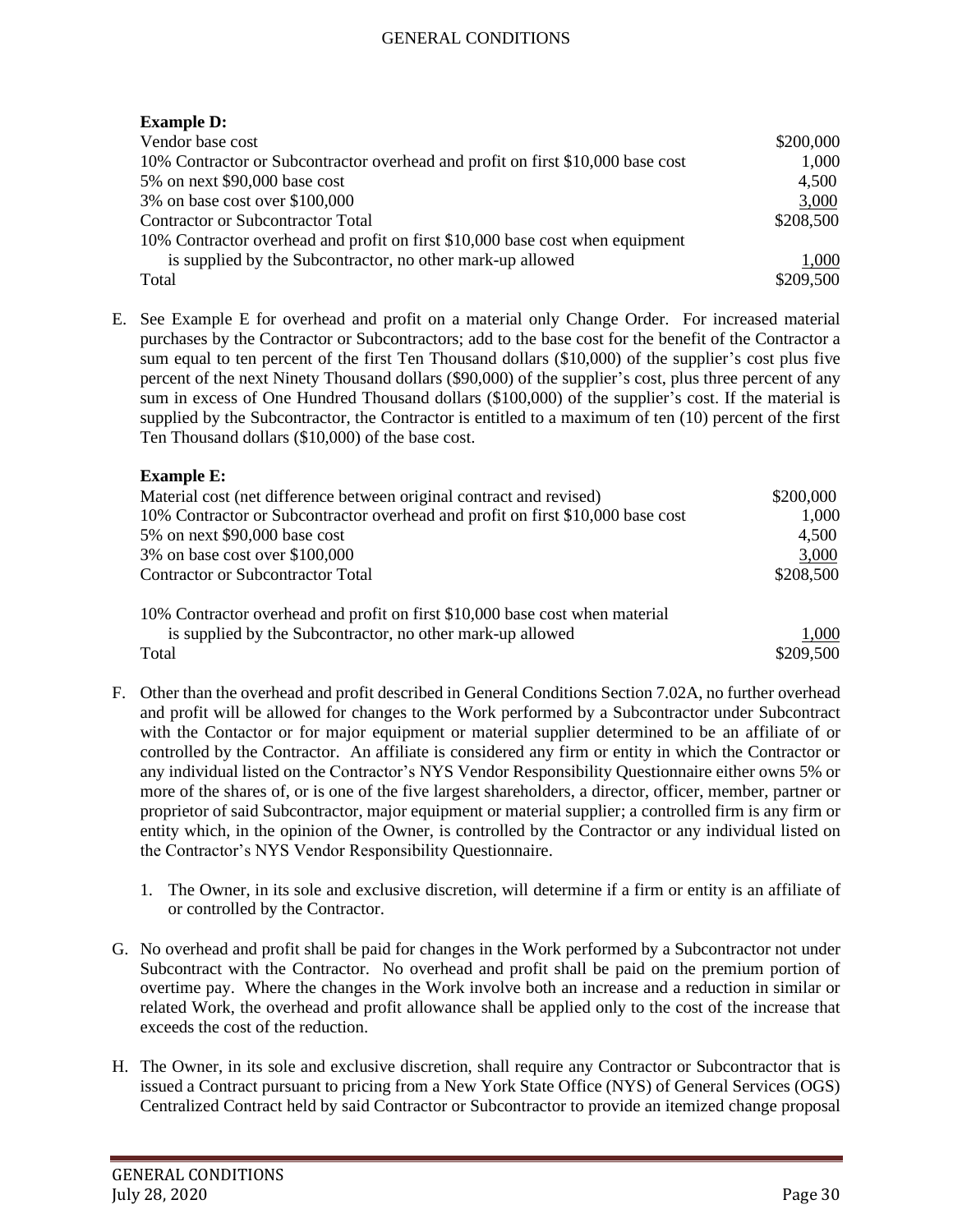as per the rates for non-trade service labor, equipment, and materials established within aforementioned NYS OGS Centralized Contract. Rates are considered inclusive of overhead and profit and no additional markup will be approved. All other provisions of Article  $7 -$ Changes to the Work shall apply.

#### <span id="page-30-0"></span>**Section 7.03 - Deduct Change Order**

The amount of credit to be allowed by the Contractor to the Owner for a deletion or change which results in a decrease in the Contract amount shall be as determined by the Owner. The credit shall include the overhead and profit allocable to the deleted or changed Work unless the Owner, in its sole and exclusive discretion, determines otherwise.

## **ARTICLE 8 -- PAYMENT**

#### <span id="page-30-2"></span><span id="page-30-1"></span>**Section 8.01 - Provision for Payment**

A. The Contractor shall complete and submit to the Owner for review and written approval, the detailed Schedule of Values prior to the Contractor's first billing request. It is understood, and the Contractor acknowledges, that the Schedule of Values is an administrative tool to illustrate a format and minimum level of detail required for billing requests, and shall not be considered as delineating the Contractor's scope of Work. The Owner may require the Contractor to revise its Schedule of Values at no cost to the Owner and to provide a greater level of detail. Further, the Owner reserves the right to accept only those cost distributions which, in the Owner's opinion, are reasonable, equitably balanced and correspond to the estimated quantities in or for the Contract Documents. Owner's approval of the Schedule of Values can be provided only by an authorized officer of Owner or authorized employee of Owner's Project Controls Unit.

The Contractor, at its own expense, shall take all actions necessary to fully comply with the requirements of the Statewide Utilization Management Plan ("SUMP") of the NYS Contract System. Contractor shall require all Subcontractors to comply with the requirements of SUMP and the NYS Contract System. These requirements include, but are not limited to, the Contractor's timely payment to all Subcontractors and timely input in to the NYS Contract System of information, including but not limited to, information regarding Subcontractor payments and compliance with Contract requirements, including but not limited to Contract requirements for participation of Minority and Women Owned Business Enterprises in the performance of the Contract.

- B. The Owner shall not approve any billing request until:
	- 1. the Contractor is in full compliance with SUMP and the NYS Contract System; and
	- 2. the Owner provides approval of the Schedule of Values.
- C. To request a partial or full payment for partial or full performance of the Contract, Contractor shall obtain from the Owner a Contractor's billing request. The Contractor shall complete the billing request by entering in each line item thereof the percentage of completion of that item as of the end of the preceding business month or billing cycle and deliver the completed billing request to the Owner. The Owner shall review the billing request and make any changes which the Owner, in its sole and exclusive discretion, determines to be necessary so that the percentage of completion for each line item in the billing request accurately reflects the Contractor's performance of the Contract as of the end of the preceding business month. The Owner then delivers the Owner's adjusted version of the billing request to the Contractor for execution by the Contractor of the certifications of the Contractor required for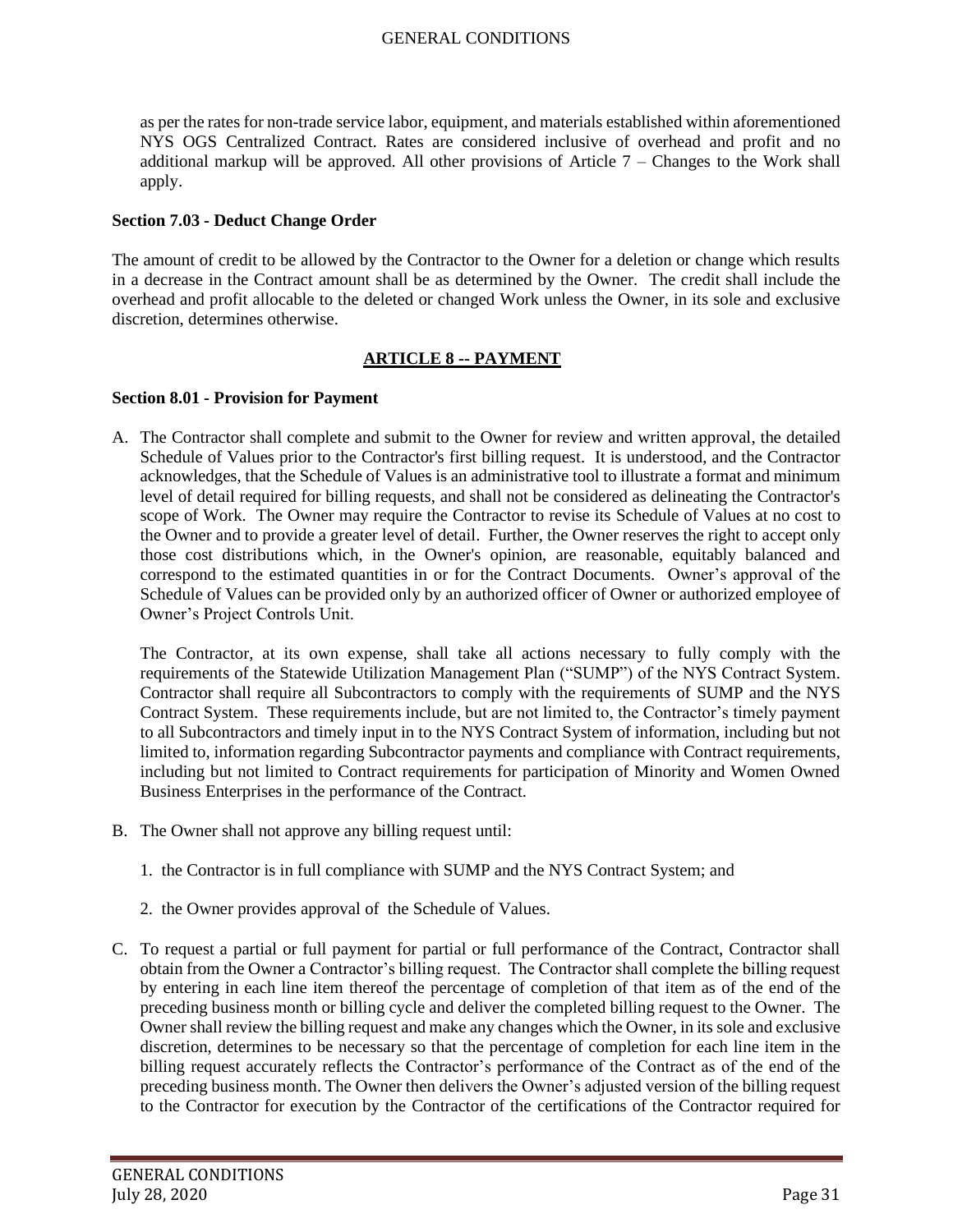partial or full payment for partial or full performance of the Contract. The Contractor delivers the executed billing request to the Owner. Any partial payment request under the Contract shall be at least thirty (30) calendar days after the preceding partial payment request under the Contract, unless the Owner in writing signed by an authorized officer permits more frequent requests.

- D. The Owner may make a partial payment to the Contractor for partial performance of the Contract on the basis of an Application for Payment for the Work performed during the preceding business month. The Owner shall retain five percent (5%) of the amount of each said Application for Payment. The Owner may make full payment to the Contractor for full performance of the Contract on the basis of an Application for Payment. Each Application for Payment shall be accompanied by all documentation required by law, including but not limited to, certified payrolls and all documentation required by the Owner, including but not limited to documentation to establish compliance with NYS Labor Law and NYS Lien Law. The Owner may require any documentation the Owner determines is necessary or useful to establish that the Contractor's performance of the Work complies with the requirements of the Contract and applicable law.
- E. Any partial payment made shall not be construed as a waiver of the right of the Owner to require the fulfillment of all the terms of the Contract. No payment, either partial or full, by the Owner to the Contractor shall waive or excuse any failure by the Contractor to comply fully with the Contract Documents. No payment will be made for Work not performed.
- F. In preparing the Contractor's billing request, material delivered to the Site and properly stored and secured at the Site and material approved to be stored off-site under such conditions as the Owner shall prescribe in accordance with paragraph G of this General Conditions Section 8.01, may be taken into consideration. All costs related to the storage of materials are the sole responsibility of the Contractor.
- G. The Owner will provide an agreement for materials stored off-site and specific forms that the Contractor shall complete, execute, and submit with any billing request for such material. Required information includes, but is not limited to: a general description of the material; a detailed list of the materials; a pre-approved storage area; segregation and identification of the material; insurance covering full value against all risks of loss or damage, with non-cancellation provision; immediate replacement agreement in event of loss or damage; agreement to pay the expense of all inspections of the material; ownership provisions; delivery guarantee; project completion statement; bill of sale, releases of liens, and inventory. The Owner, in its sole and exclusive discretion, may require the Contractor to certify in the agreement for materials stored off-site that the materials comply with one or more requirements of the Contract or to provide documentary proof acceptable to the Owner that the materials comply with one or more requirements of the Contract.
- H. All monthly billing requests submitted by the Contractor shall only be in the form and manner approved by the Owner. The Contractor shall furnish such affidavits, vouchers, receipts, and other documentation as to delivery and payment for materials, payment of Subcontractors, and payment of prevailing rate of wage and supplements required by NYS Labor Law as the Owner requires to substantiate each and every billing request. Contractor shall furnish any other documentation required by Owner to establish compliance with one or more requirements of the Contract or any statute or regulation, including but not limited to the certification required by General Conditions Section 16.02 and proof of compliance with NYS Labor Law Section 220-h (See General Conditions Section 16.03 H).
- I. All payments received by the Contractor under or in connection with the Contract are trust funds under Article 3-A of the NYS Lien Law and shall be applied by the Contractor in accordance with such law.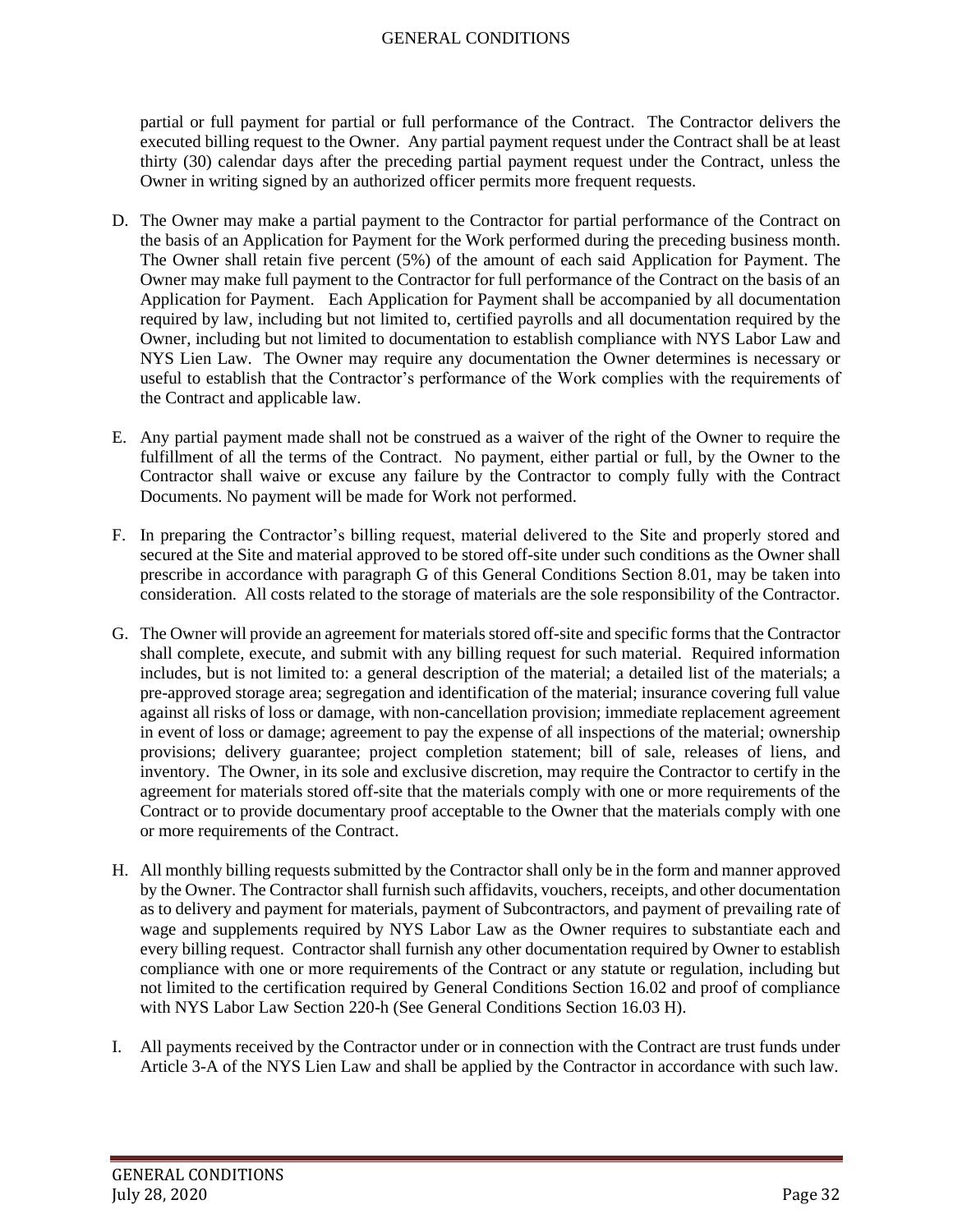#### <span id="page-32-0"></span>**Section 8.02 - Substantial Completion and Reduction of Retainage**

- A. After the Owner has determined Substantial Completion of the Work, as evidenced by the executed Notice of Substantial Completion, the Owner shall pay to the Contractor the balance due the Contractor pursuant to the Contract less:
	- 1. Two (2) times the value of any remaining items of Work to be completed or corrected as determined in accordance with paragraph B. of this General Conditions Section 8.02.
	- 2. An amount necessary to satisfy any and all claims, liens, or judgments by the Owner or third parties against the Contractor.
- B. After the Owner has determined Substantial Completion of the Work, as evidenced by the executed Notice of Substantial Completion, the Contractor shall submit to the Owner, for Owner's written approval, a detailed estimate of the value of the known remaining items of Work as set forth by the Owner and a schedule for achieving Physical Completion and Contract Completion and Acceptance of the Work. The Owner shall review that estimate and schedule and:
	- 1. Direct the Contractor to revise and resubmit the estimate, the schedule or both; or
	- 2. Approve the estimate and schedule.

The Owner, at its discretion, may value the items of Work to be completed or corrected assuming such items will be completed or corrected by an entity other than the Contractor and may include the cost of obtaining regulatory or other third-party approval of one or more items of Work.

- C. As the remaining items of Work are completed and accepted by the Owner, the Owner shall pay the appropriate amount pursuant to a duly completed and submitted Application for Payment.
- D. The list of remaining Work items may be expanded to include additional items of corrective or completion Work until Contract Completion and Acceptance by the Owner. Appropriate payments may be withheld to cover the value of these items pursuant to this General Conditions Section 8.02.
- E. The Contractor may request from the Owner a reduction of retainage when a phase of the Work is accepted by the Owner but Owner is not obligated to grant such request.
- F. The Application for Payment for the first payment of reduction of retainage shall be accompanied by a release, by the Contractor to the Owner, in the form set forth at Exhibit "A" to the General Conditions for Construction. As set forth in such release, any Claims not specifically excepted and reserved by the Contractor per the release form will be released and forever discharged. Owner's acceptance of a release containing Claims specified by and reserved to the Contractor does not waive any rights of the Owner arising under the Contract or any other source with respect to such Claims. By executing this Contract, Contractor acknowledges and agrees that it has reviewed the release in the form set forth at Exhibit "[X]" to the Contract Documents. Submission of the duly completed release set forth at Exhibit "[X]" to the Contract Documents along with the Application for Payment for the first payment of reduction of retainage is a condition precedent to the release of any retainage by the Owner. The requirement of a release may be waived only in writing and only by the Owner's Office of Counsel. No payment, final or otherwise, shall operate to release the Contractor or the Contractor's sureties from any obligations under this Contract or the Performance or Payment bonds.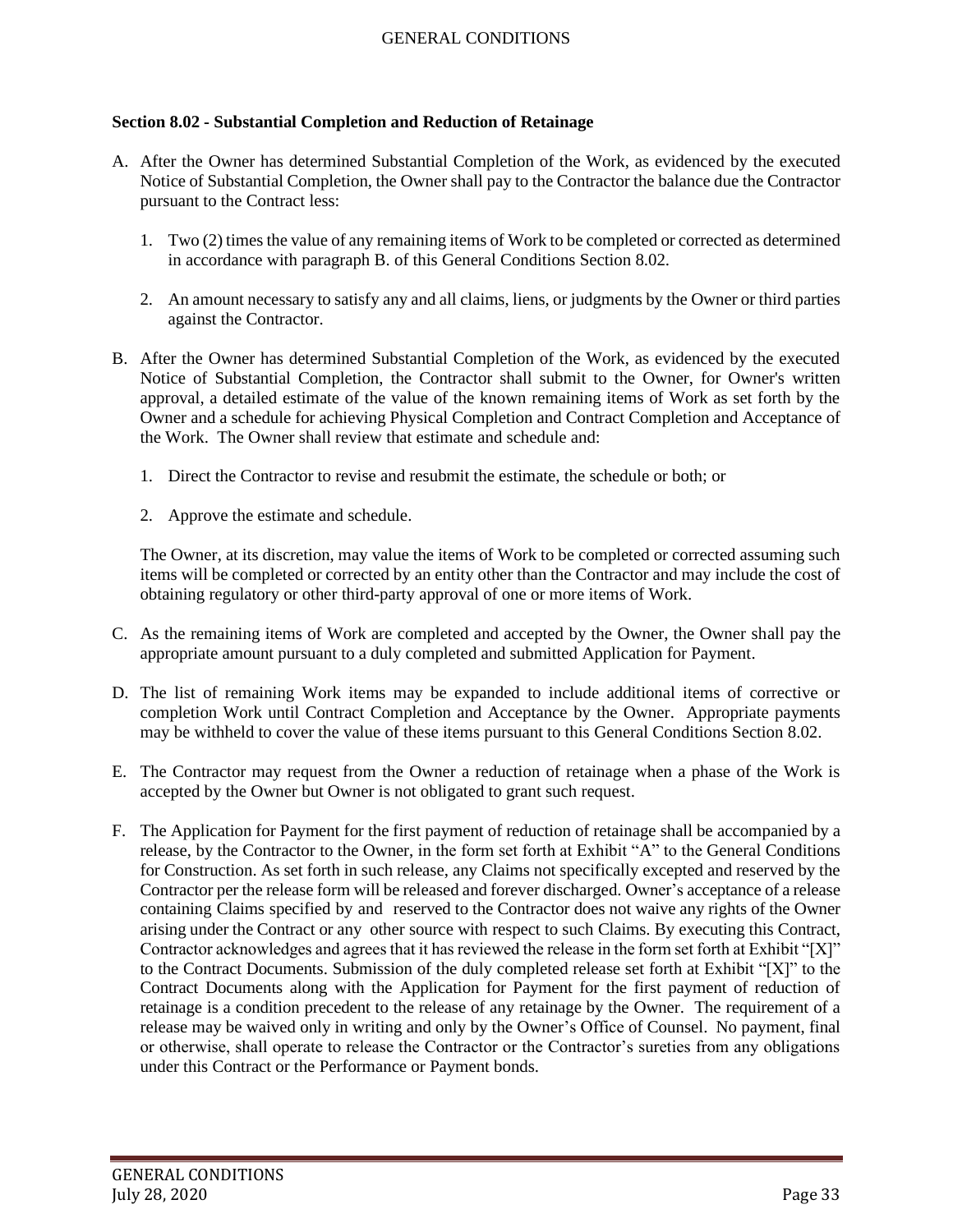#### <span id="page-33-0"></span>**Section 8.03 - Release and Consent of Surety**

Notwithstanding any other provision of the Contract Documents to the contrary, reduction of retainage and/or the final Application for Payment shall not become due until the Contractor submits to the Owner a General Release from the Contractor and, if the Owner requests, a Consent of Surety to said payment in form and content acceptable to the Owner. No payment, final or otherwise, shall operate to release the Contractor or the Contractor's sureties from any obligations under this Contract or the Performance or Payment bonds.

### <span id="page-33-1"></span>**Section 8.04 - Liens**

- A. Upon the Owner's receipt of a notice of public improvement lien, all, or a portion, of the amounts due in the current and subsequent payments due the Contractor shall be withheld until a sum which shall be one and one-half (1 1/2) times the amount stated to be due in the notice of public improvement lien shall have been withheld from payments due the Contractor. This sum shall be withheld until the lien is discharged. The Contractor shall promptly discharge any notice of public improvement lien by filing a bond pursuant to NYS Lien Law Section 21, subdivision 5. If any Subcontractor should file a notice of lien against the property upon which the Project is located, such lien is void and Contractor, at its expense shall obtain and file an order of the Supreme Court of the State of New York cancelling such lien. If Contractor shall fail to obtain such order or if Contractor shall file a notice of lien against the property upon which the Project is located, the Owner may obtain an order of the Supreme Court of the State of New York cancelling such lien and deduct the attorney's fees and other costs incurred in obtaining and filing such order from any amount due the Contractor.
- B. Upon receipt of any other lien, levy, notice to withhold, restraining notice, court or administrative order or any other instrument allowed by law and directing the Owner to withhold payments due Contractor, the Owner will withhold the sum which Owner determines is necessary to withhold to comply with the applicable law. This sum shall be withheld until the instrument is, in the Owner's sole and exclusive discretion, appropriately satisfied or discharged.

#### <span id="page-33-2"></span>**Section 8.05 - Withholding of Payments**

- A. The Owner may withhold from the Contractor any part of any payment as may, in the judgment of the Owner, be necessary:
	- 1. To ensure payment of just claims of any natural person or entity supplying labor, materials, or equipment for the Work.
	- 2. To protect the Owner from loss due to defective Work not remedied.
	- 3. To protect the Owner, Client, or any Consultant from loss due to failure to defend, loss due to injury to persons or damage to the Work or property of Other Contractors, Subcontractors or others caused by the act or neglect of the Contractor or Subcontractors.
	- 4. To ensure payment of fines and penalties, that may be imposed on the Contractor pursuant to the provisions of the Contract.
	- 5. To ensure payment of fines, penalties, or damages that may be imposed on the Contractor pursuant to General Conditions Article 20 - Opportunity Programs.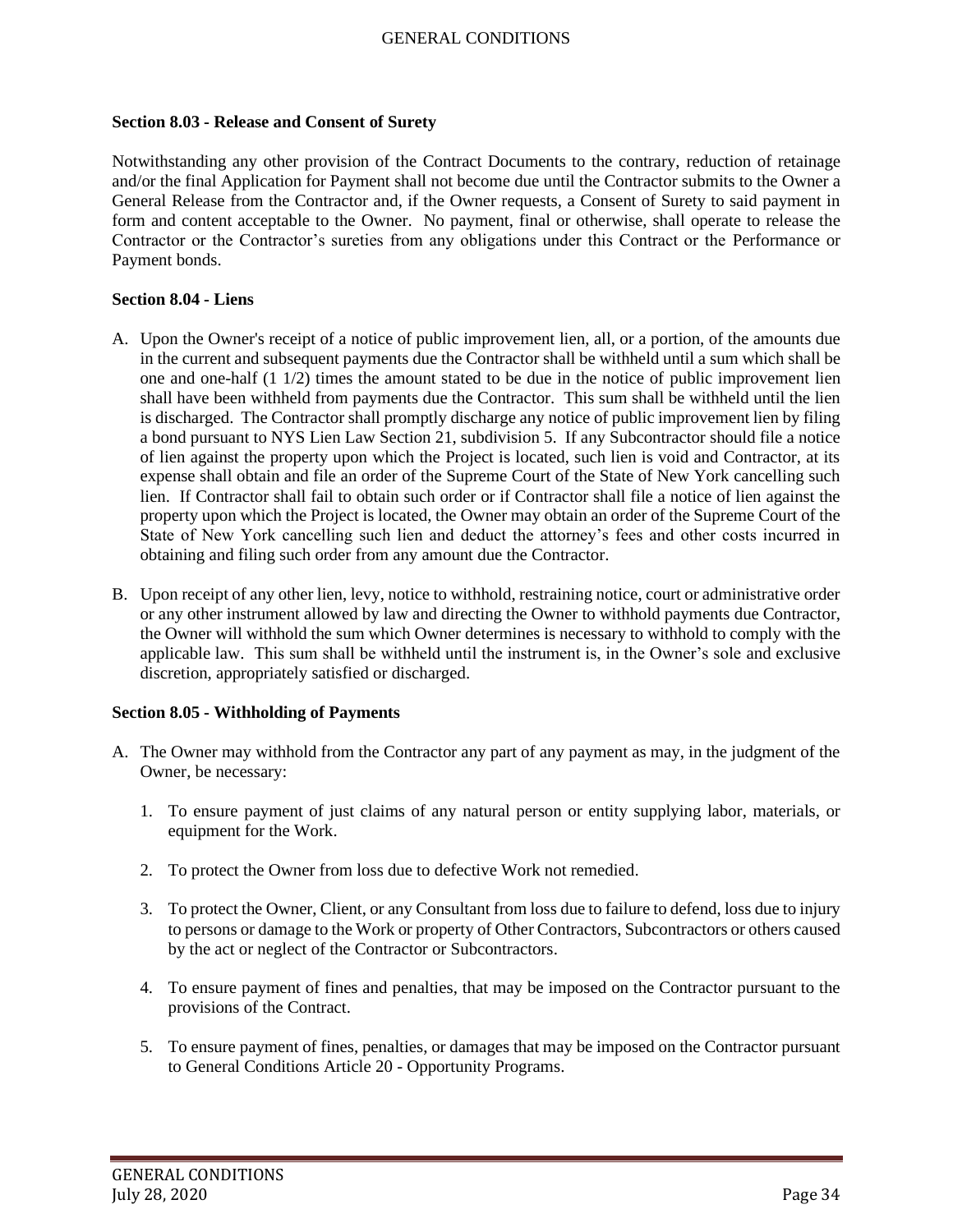- 6. To protect and make whole the Owner from a Contractor's non-compliance to the requirements set forth in General Conditions Article 14 – Protection of Persons and Property and Article 15 – Insurance and Bonds.
- 7. To protect the Owner and Client from damage caused or claimed to have been caused directly or indirectly by the failure of the Contractor to perform the Work of the Contract in strict accordance with the Contract Documents.
- B. The Owner shall have the right to apply any such amounts so withheld in such a manner as the Owner may deem proper to satisfy said claims, fines, and penalties, or to secure said protection. Said application of the money shall be deemed payments for the account of the Contractor.

### <span id="page-34-0"></span>**Section 8.06 - Late Payment**

Timeliness of payment and any interest to be paid to the Contractor for late payment is governed by Section 2880 of the NYS Public Authorities Law. Timely payment by the Contractor to the Subcontractor is governed by Section 139-f of the NYS State Finance Law which requires payment by the Contractor to the Subcontractor within seven (7) calendar days of receipt of payment from the Owner.

### <span id="page-34-1"></span>**Section 8.07 – False Representations/Information**

- A. False Representations, information, or data submitted on or with Applications for Payment may result in one or more of the following actions:
	- 1. Termination of the Contract for cause;
	- 2. Disapproval of future bids or contracts or subcontracts;
	- 3. Withholding of final payment on the Contract; and
	- 4. Civil and/or criminal prosecution (See General Conditions Sections 7.01 E and 10.03 F).
- B. The provisions of this General Conditions Section 8.07 are solely for the benefit of the Owner, and any action or non-action hereunder by the Owner shall not give rise to any liability on the part of the Owner.

### **ARTICLE 9 -- TIME OF COMPLETION**

#### <span id="page-34-3"></span><span id="page-34-2"></span>**Section 9.01 - Substantial Completion**

- A. The Contractor shall commence performance of the Work at the time stated in the Notice to Proceed and the Contractor shall achieve Substantial Completion no later than the date for Substantial Completion specified in the Contract. Notwithstanding anything to the contrary, a schedule submitted by the Contractor showing Substantial Completion earlier than that specified in the Contract shall not entitle the Contractor to any additional cost in the event the earlier date is or is not realized unless agreed to by the Owner.
- B. It is hereby understood and mutually agreed, by and between the Contractor and the Owner, that Substantial Completion of the Work on or before the date for Substantial Completion specified in the Contract, is an essential condition of the Contract.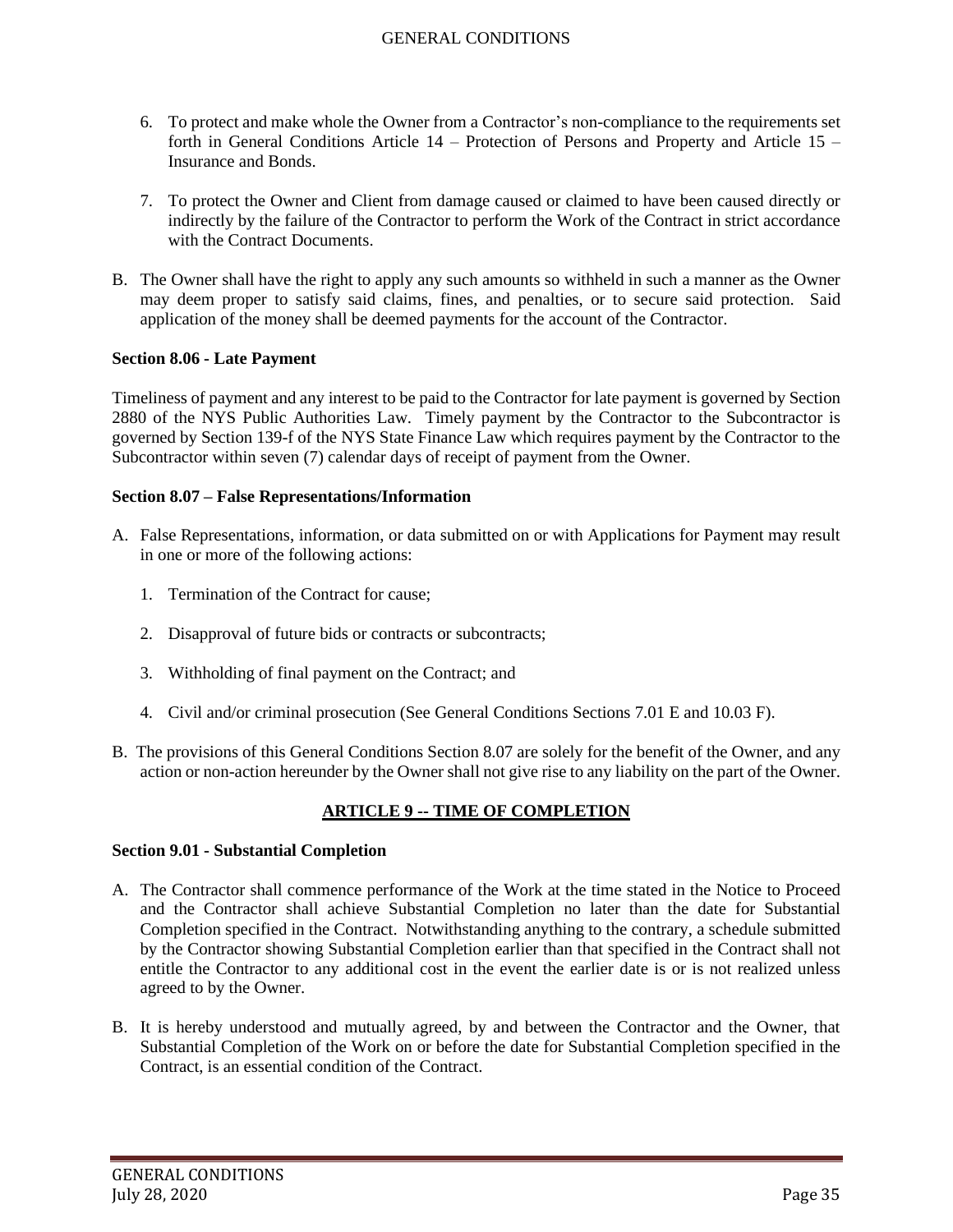- C. The Contractor agrees that the Work shall be prosecuted regularly, diligently, and cooperatively with Other Contractors at such rate of progress as shall ensure Substantial Completion thereof within the time specified. It is expressly understood and agreed, by and between the Contractor and the Owner, that the time to achieve Substantial Completion allowed herein is reasonable.
- D. It is further agreed that time is of the essence for each and every portion of the Work. In any instance in which additional time is allowed for Substantial Completion of the Work, the new date of Substantial Completion established by said extension shall be of the essence. The Contractor shall not be charged with liquidated damages or any excess cost of the Owner or Client if the Owner determines in its sole and exclusive discretion that the Contractor is without fault and that the delay in Substantial Completion of the Work is due:
	- 1. To any preference, priority or allocation order duly issued by the Government of the United States or the State of New York.
	- 2. To an unforeseeable cause beyond the control and without the fault of, or negligence of the Contractor, and approved by the Owner, including, but not limited to, acts of God or of public enemy, acts of the Owner, fires, epidemics, pandemics, quarantine, restrictions, strikes, freight embargoes and unusually severe weather.
	- 3. To any delays of Subcontractors or suppliers occasioned by any of the causes specified in Subsections 1 and 2 of this paragraph provided the Contractor shall, within fifteen (15) calendar days from the beginning of any such delay, notify the Owner in writing of the causes of the delay. Notice shall be delivered to the Owner as specified in General Conditions Section 10.03 C.
- E. The date of Substantial Completion may be modified only by a Change Order.
- F. If the Contractor shall neglect, fail, or refuse to achieve Substantial Completion by the date specified, or any proper extension thereof granted by the Owner, the Contractor agrees to pay to the Owner for loss of beneficial use of the Work of the Contract an amount specified in the Contract, not as a penalty, but as liquidated damages, for each and every calendar day thereafter that the Contractor does not achieve Substantial Completion.
- G. If the Contractor shall abandon performance of the Work before achieving Substantial Completion, the Contractor agrees to pay to the Owner for loss of beneficial use of the Work of the Contract an amount specified in the Contract, not as a penalty, but as liquidated damages, for each and every calendar day after both the date of abandonment and the date specified for Substantial Completion that the Work has not achieved Substantial Completion. The obligation of the Contractor to pay liquidated damages as provided in this paragraph shall survive the termination of the Contract pursuant to General Conditions Section 11.01.
- H. If the Owner terminates the Contract before the Contractor achieves Substantial Completion, the Contractor agrees to pay to the Owner for loss of beneficial use of the Work of the Contract an amount specified in the Contract, not as a penalty, but as liquidated damages, for each and every calendar day after both the date of termination of the Contract and the date specified for Substantial Completion that the Work has not achieved Substantial Completion. The obligation of the Contractor to pay liquidated damages as provided in this paragraph shall survive the termination of the Contract pursuant to General Conditions Section 11.01.
- I. Said amount of liquidated damages is agreed upon by and between the Contractor and the Owner because of the impracticability and extreme difficulty of fixing and ascertaining the actual damages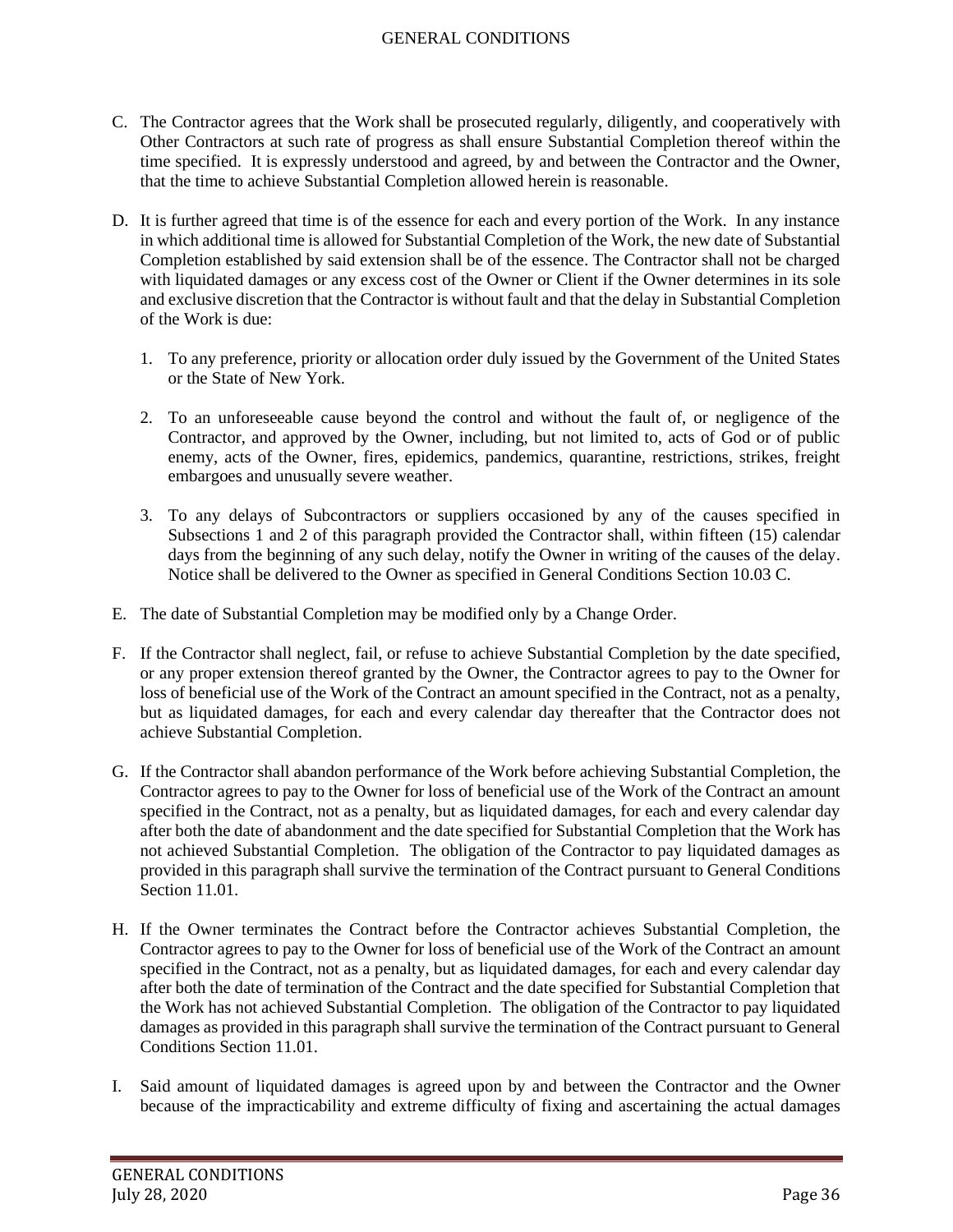which the Owner would sustain for loss of beneficial use of the Work of the Contract in the event of delay in Substantial Completion, abandonment of the Work by the Contractor or termination of the Contract pursuant to General Conditions Section 11.01, and said amount is agreed to be the amount of damages sustained by the Owner and said amount may be retained from time to time by the Owner.

- J. The foregoing liquidated damages are intended to compensate the Owner only for the loss of beneficial use of the Work of the Contract. In addition, the Contractor shall be liable to the Owner and the Client, to the fullest extent permitted by law, for whatever actual damages (other than actual loss of beneficial use) the Owner or Client may incur as a result of any actions or inactions of the Contractor or its Subcontractors including, without limitation, interest expense and carrying costs, liabilities to Other Contractors working on the Project or other third parties, job extension costs, and other losses incurred by the Owner or Client. The provisions of this paragraph are for the exclusive use of the Owner and Client, and shall not accrue to Other Contractors or other third parties.
- K. The Owner will issue the Notice of Substantial Completion after the Owner, in its sole and exclusive discretion, has determined that Substantial Completion of the Work has occurred.

## **Section 9.02 – Physical Completion and Contract Completion and Acceptance**

- A. After the Owner has issued the Notice of Substantial Completion, the Contractor shall comply with General Conditions Section 8.02 B. Compliance with General Conditions Section 8.02 B is a condition precedent to the payment described in General Conditions Section 8.02 A. Once the Owner approves the detailed estimate of the value of the known remaining items of Work and the schedule for achieving Physical Completion and Contract Completion and Acceptance, the Contractor shall achieve Physical Completion and Contract Completion and Acceptance no later than the dates for each in the approved schedule. The Owner and Contractor agree that achieving Physical Completion and Contract Completion and Acceptance no later than the dates for each in the approved schedule is an essential condition of the Contract and that time is of the essence.
- B. The Contractor agrees that after achieving Substantial Completion, Contractor shall continue to prosecute the remaining items of Work regularly, diligently, and cooperatively with Other Contractors. Contractor further agrees that once the schedule for achieving Physical Completion and Contract Completion and Acceptance is approved, the Contractor shall prosecute the remaining items of Work regularly, diligently, and cooperatively with Other Contractors at such a rate of progress as shall ensure the achieving of Physical Completion and Contract Completion and Acceptance by the dates for each in the approved schedule.
- C. The list of remaining Work items may be expanded to include additional items of corrective or completion Work until Contract Completion and Acceptance by the Owner. Appropriate payments may be withheld to cover the value of these items pursuant to General Conditions Section 8.02.
- D. The Owner will issue the Notice of Physical Completion after the Owner, in its sole and exclusive discretion, has determined that Physical Completion of the Work has occurred.
- E. The Owner will issue the Notice of Contract Completion and Acceptance after the Owner, in its sole and exclusive discretion, has determined that Contract Completion and Acceptance of the Work has occurred. Contract Completion and Acceptance follows or may be concurrent with Physical Completion.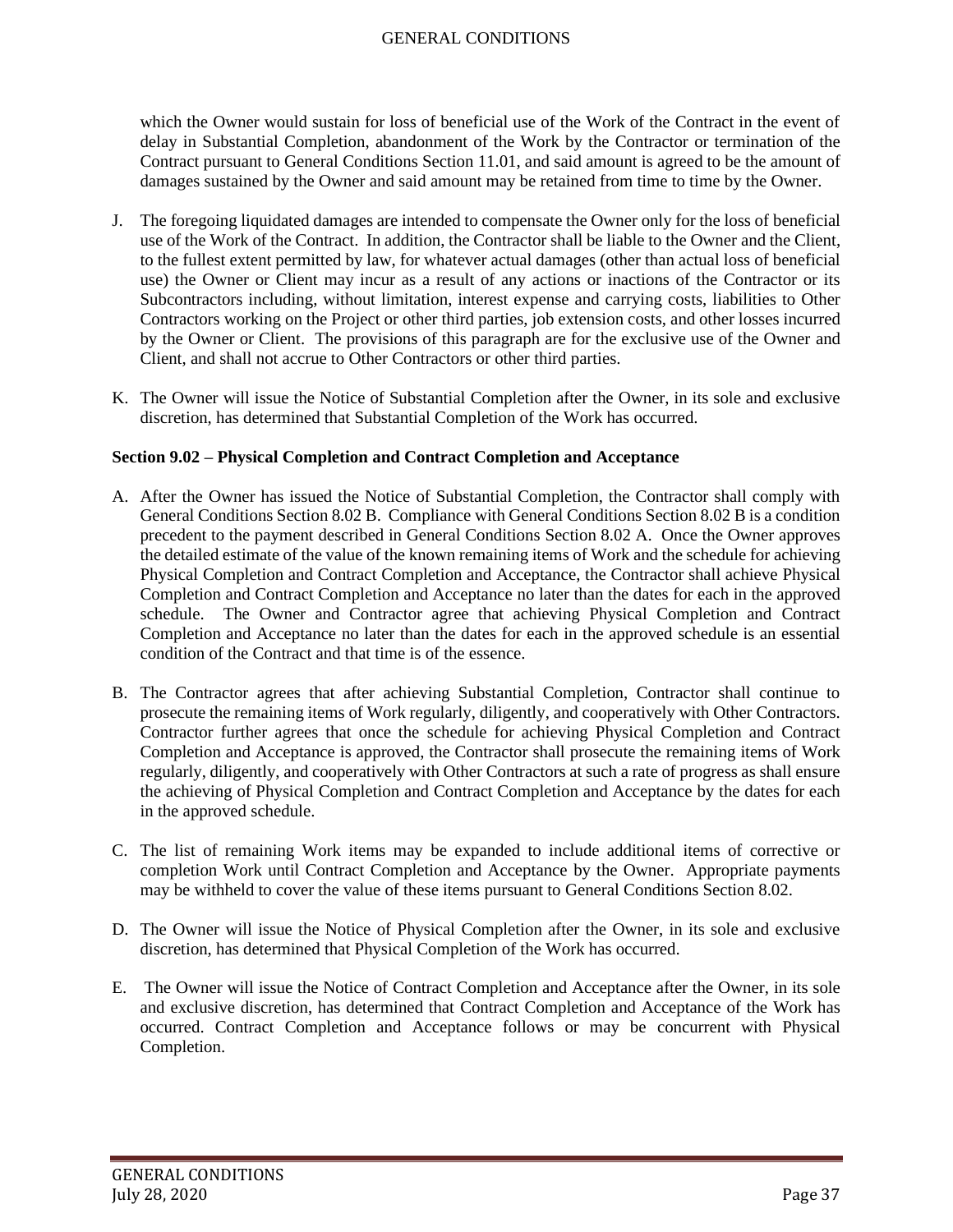# **ARTICLE 10 -- CLAIMS AND DISPUTES**

### **Section 10.01 - Claim for Extra Work**

- A. If the Contractor claims that:
	- 1. a decision of, or direction or response to the Contractor by, the Owner, Consultant, or Owner Representative;
	- 2. a condition; or
	- 3. any action or omission of the Owner;

is contrary to the terms and provisions of the Contract and will require the Contractor to perform Extra Work, Contractor shall file a written notice of Claim in strict accordance with General Conditions Section 10.03. No Claim for Extra Work shall be allowed unless the Contractor files a written notice of Claim that complies strictly with the requirements of General Conditions Sections 10.01 and 10.03. The notice of Claim shall identify the decision, direction, response, action, omission, or condition from which the Claim arises. The Contractor shall also strictly comply with all other requirements of General Conditions Sections 10.01 and 10.03.

- B. If the Owner determines the decision, response, direction, action, omission, or condition does not require the performance of Extra Work, the Owner shall issue a Disputed Work Directive. The Contractor, upon receipt of the Disputed Work Directive shall immediately and diligently proceed with the Work described in the Disputed Work Directive in accordance with all instructions of the Owner. Contractor's failure to proceed immediately and diligently with any Disputed Work Directive issued by the Owner, unless the Owner in writing directs otherwise, shall be a material breach of the Contract. Contractor's performance of the Work described in and pursuant to the Disputed Work Directive shall not be a waiver of the Contractor's Claim for Extra Work provided the Contractor strictly complies with all requirements of General Conditions Sections 10.01 and 10.03. The Owner may issue a Disputed Work Directive for a decision, response, direction, action, omission, or condition before the Contractor files a notice of Claim arising from such decision, response, direction, action, omission, or condition; if the Owner does so, the Contractor shall still file a notice of Claim in strict compliance with General Conditions Section 10.03 and shall strictly comply with all requirements of General Conditions Sections 10.01 and 10.03.
- C. The Contractor's failure to comply strictly with any or all parts of General Conditions Sections 10.01 and 10.03 shall be deemed to be:
	- 1. a conclusive and binding determination on the part of the Contractor that the decision, response, direction, action, omission, or condition does not involve Extra Work; and
	- 2. a waiver by the Contractor of all Claims for additional compensation or damages as a result of the decision, response, direction, action, omission, or condition.

### **Section 10.02 - Claim for Additional Cost**

A. If the Contractor wishes to make a Claim for an increase in the cost to perform the Work, including but not limited to a Claim alleging breach of the Contract by Owner, the Contractor shall file a written notice of Claim strictly in accordance with General Conditions Section 10.03. The notice of Claim shall identify the condition or event from which the Claim arises. No Claim for an increase in the cost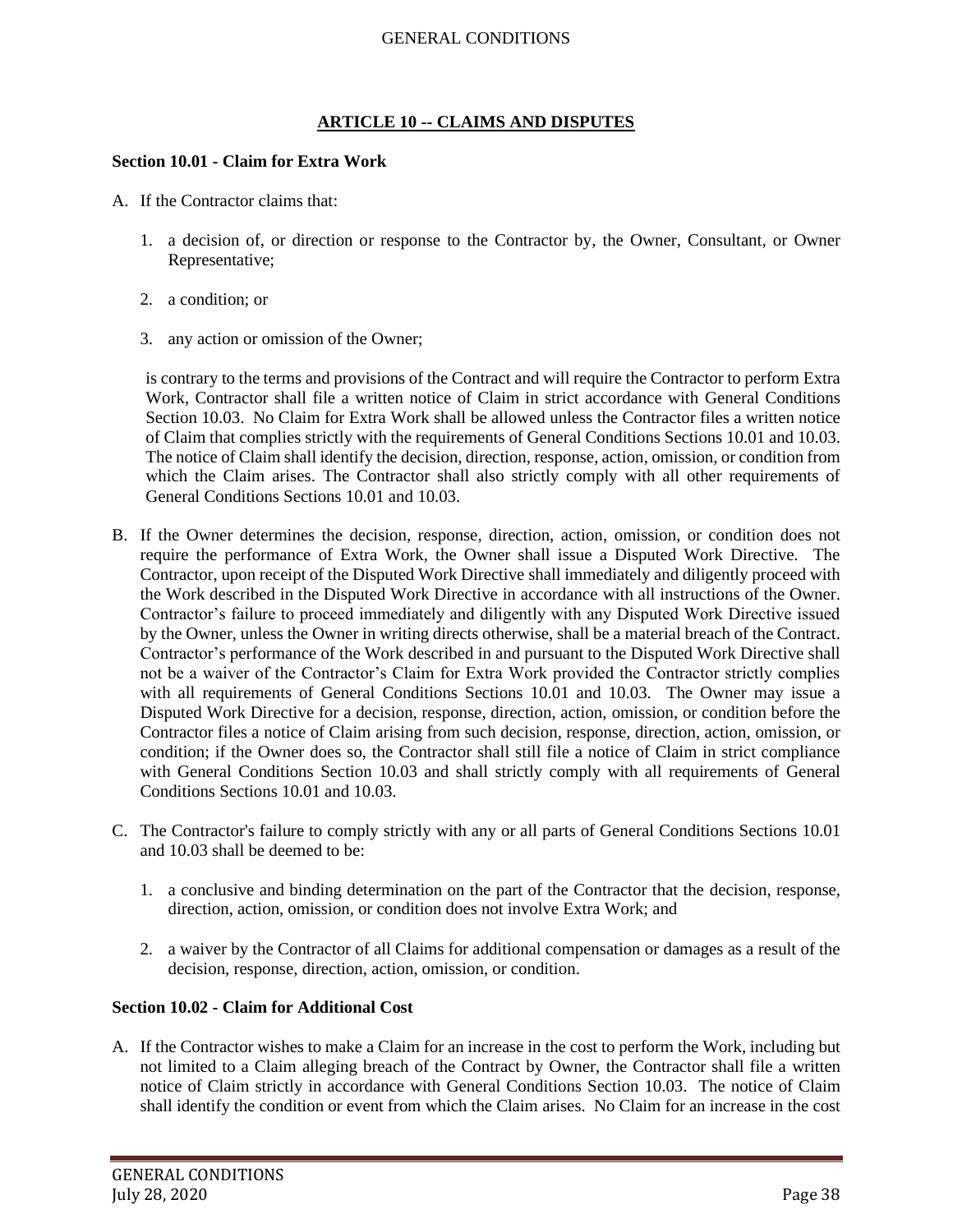to perform the Work of the Contract shall be allowed unless the Contractor files a notice of Claim that complies strictly with the requirements of General Conditions Section 10.02 and 10.03. Contractor shall also strictly comply with all other requirements of General Conditions Sections 10.02 and 10.03. The Owner shall determine the validity of the Contractor's contention. Pending the decision of the Owner, the Contractor shall proceed with the diligent and prompt performance of the Work. Denial of additional costs shall not entitle the Contractor to additional time to achieve Substantial Completion. Nothing in this paragraph waives any of Owner's rights under the Contract.

- B. The Contractor's failure to comply strictly with any or all parts of General Conditions Sections 10.02 and 10.03 shall be deemed to be:
	- 1. a conclusive and binding determination on the part of the Contractor that the event or condition does not increase the cost to perform the Work of the Contract; and
	- 2. a waiver by the Contractor of all Claims for additional compensation or damages as a result of the event or condition.

### **Section 10.03 - Notice of Claim and Substantiation**

- A. A written notice of Claim shall be delivered concurrently to the Owner's Representative and Project Controls Unit by the Contractor within fifteen (15) calendar days after occurrence of the event, decision, direction, response, action, or omission giving rise to such Claim or within fifteen (15) calendar days after the Contractor first recognizes the condition giving rise to the Claim, whichever is earlier. The burden of proving the Owner's receipt of the notice of Claim shall be the Contractor's responsibility. Contractor's failure to comply with the requirements of this Section 10.03 shall constitute a waiver of its Claim.
- B. Within ninety (90) calendar days of the initial notice of Claim, the Contractor shall substantiate the Claim in writing and document the nature of the Claim and provide supporting cost data and documentation, Contractor's original cost estimate, Project CPM schedule demonstrating alleged impact of and correlation to the Claim subject matter and a Contractor affidavit stating the following:

*"I hereby certify that the value assigned the work, labor, material and equipment that comprise the Claim, represents the actual value of said work, labor, material and equipment pursuant to the Contract between the undersigned and the Dormitory Authority."*

- 1. The Contractor shall provide, every thirty (30) calendar days thereafter for as long as such damages are incurred, written, verified statements of the details and the amounts of such damages, together with documentary evidence of such damages.
- 2. Contractor shall identify the final written, verified statement for each Claim submitted pursuant to this paragraph.
- 3. Each written, verified statement shall be delivered as set forth in paragraph C of this General Conditions Section 10.03.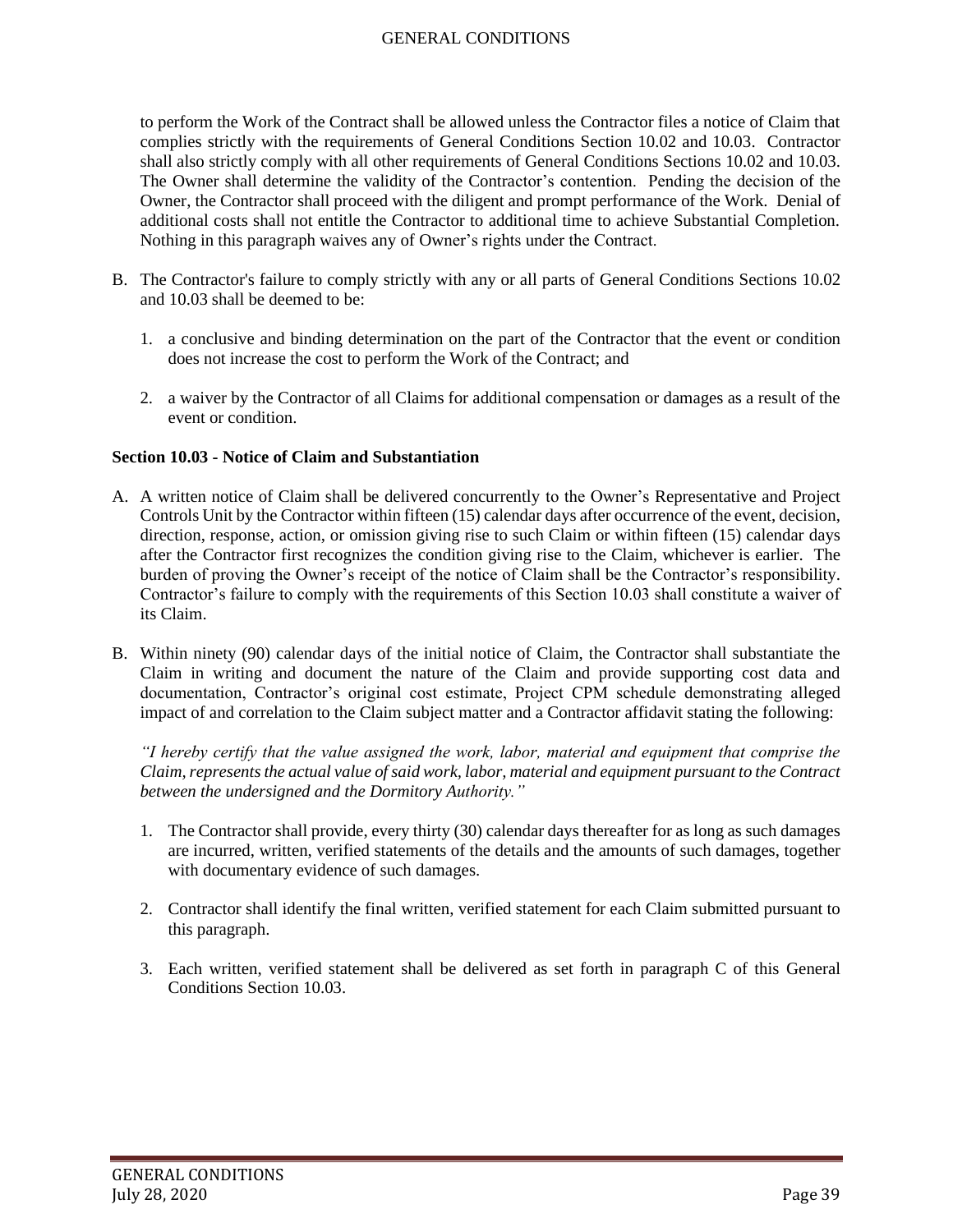C. The Contractor shall provide the Owner's Representative one (1) electronic copy of the documented Claim and mail two (2) paper copies of the documented Claim to:

> Dormitory Authority Project Controls Unit 515 Broadway Albany, NY 12207-2964

- D. The Owner, at any time after the Contractor files a notice of Claim, may request additional documentation to determine the validity of the Contractor's contention and the Contractor shall submit such additional documentation within the time period specified by the Owner in the Owner's request for additional documentation. The Owner, at any time after the Contractor files a notice of Claim, may request an updated and reconciled electronic copy of the documented Claim and the Contractor shall submit such a copy within ten calendar days.
- E. The value of any Claim, if allowed, shall be determined by the methods described in General Conditions Article 7 – Changes in the Work. No Claim shall be allowed unless and until a Change Order allowing the Claim is executed and delivered by the Owner to the Contractor; payment of an allowed Claim may be made only through an Application for Payment.
- F. Any information representing the actual value of the labor performed, equipment utilized and material Furnished contained in the Claim that constitutes False Representation may subject the Contractor or Subcontractor to criminal charges, including NYS Penal Law Sections 175.35 (Offering a False Instrument for Filing) and 210.40 (False Statement) and/or Title 18 U.S.C. Sections 1001 (Fraudulent and False Statements) and/or termination of the Contract for cause and civil prosecution under Article XIII of the NYS State Finance Law – the New York False Claims Act.

### **Section 10.04 - No Damages for Delay**

- A. No Claims for increased costs, charges, expenses, or damages of any kind shall be made by the Contractor against the Owner for any delays or hindrances from any cause whatsoever; provided that the Owner, in the Owner's sole and exclusive discretion, may compensate the Contractor for any said delays or hindrances by extending the date for achieving Substantial Completion specified in the Contract. No payment for increased cost, charge, expense, or damage of any kind shall act as a waiver of the Owner's right, in its sole and exclusive discretion, to compensate the Contractor for any delays or hindrances from any cause whatsoever solely by extending the date for achieving Substantial Completion specified in the Contract.
- B. If the Contractor claims that a delay or hindrance entitles the Contractor to additional time to achieve Substantial Completion, the Contractor shall submit a written request to the Owner for such additional time within fifteen (15) calendar days of the event or condition giving rise to the request. The written request shall identify the event or condition causing the alleged delay or hindrance giving rise to the request and show that the Contractor is not responsible for the delay or hindrance or for any concurrent delay. The Contractor shall submit with the request an updated Project CPM schedule that shows the impact of the event or condition on the Project CPM schedule. The request and updated Project CPM schedule shall be submitted to the Owner in accordance with General Conditions Section 10.03 C. The Owner may request additional documentation to decide the Contractor's request and the Contractor shall submit such additional documentation within the time period specified by Owner in the Owner's request for additional documentation. Failure of the Owner to respond in writing to a written request for additional time within thirty (30) calendar days shall be deemed a denial of the request unless the Owner extends the period to respond to the written request for additional time by written notice to the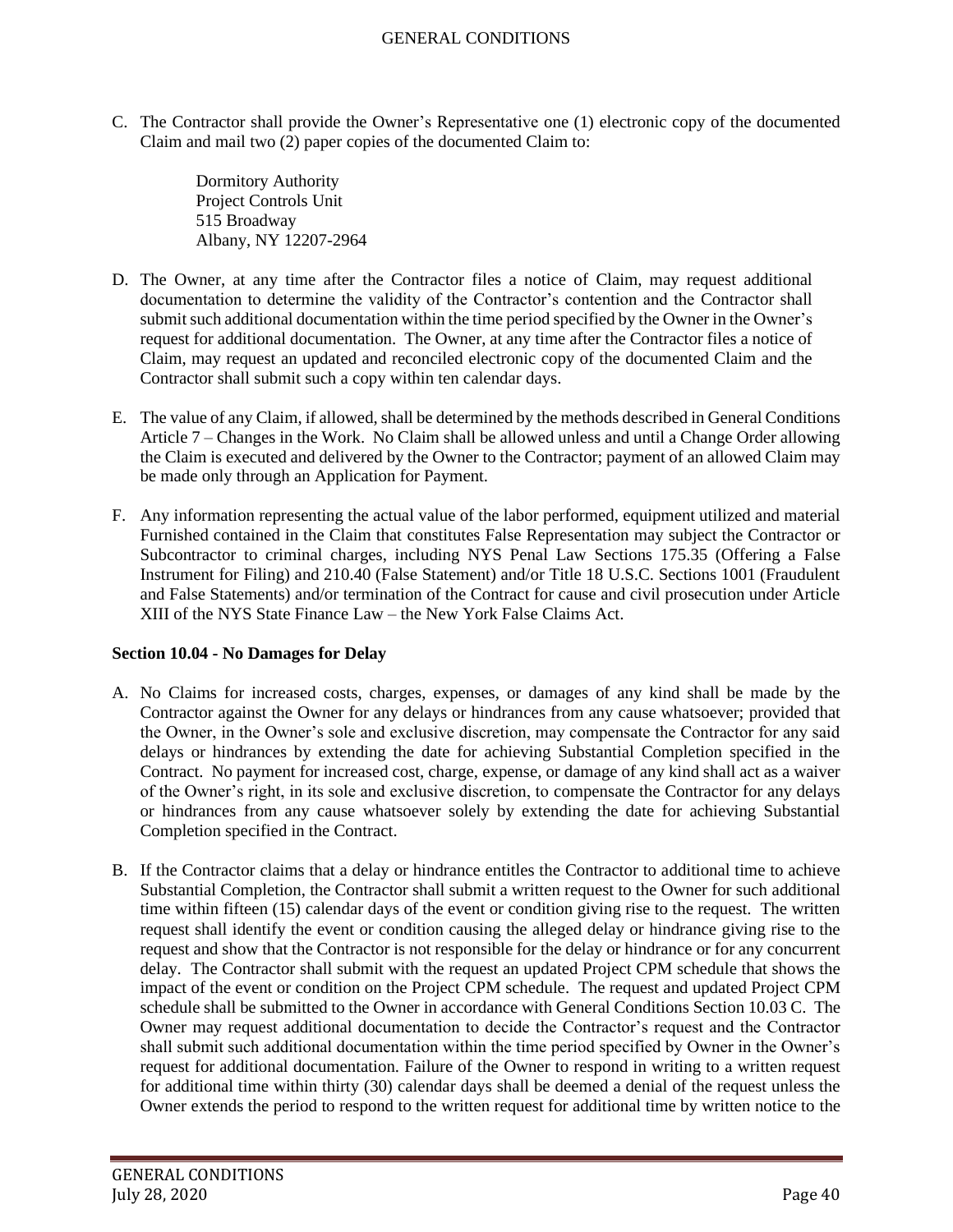Contractor. While the Owner is considering the Contractor's request, the Contractor shall proceed with the diligent and prompt performance of the Work. Denial of additional time shall not entitle the Contractor to additional costs.

- C. The Contractor's failure to comply strictly with any or all parts of General Conditions Sections 10.03 and 10.04 shall be deemed to be:
	- 1. a conclusive and binding determination on the part of the Contractor that the event or condition causing the alleged delay or hindrance does not require additional time to achieve Substantial Completion; and
	- 2. a waiver by the Contractor of all Claims for additional time to achieve Substantial Completion as a result of the event or condition causing alleged delay or hindrance.

### **Section 10.05 - Continuance of the Work**

Unless the Owner, in writing, permits otherwise, the Contractor shall proceed diligently and promptly with the performance of the Work while the Owner considers a notice of Claim filed pursuant to:

- A. General Conditions Sections 7.01D and 10.03;
- B. General Conditions Sections 10.01 and 10.03; or
- C. General Conditions Sections 10.02 and 10.03;

or while the Owner considers a request for additional time to achieve Substantial Completion filed pursuant to General Conditions Sections 10.03 and 10.04 or while the Owner considers any other Claim.

### **Section 10.06 - Resolution of Claim**

- A. Any resolution or determination by the Owner of a Claim or a request for additional time to achieve Substantial Completion shall be final, binding and conclusive on the Contractor unless within fifteen (15) calendar days after receiving notice of the Owner's resolution, the Contractor files a written notice with the Owner that the Contractor reserves the Contractor's rights under the Contract in connection with the matters covered by said resolution or determination. The written notice shall be filed in strict accordance with General Conditions Sections 10.03 C and 10.06. The Contractor's failure to comply strictly with these requirements shall be deemed to be a waiver by the Contractor of all Claims for additional compensation or damages included in the Claim and the request for additional time to achieve Substantial Completion.
- B. After any resolution or determination by the Owner of a Claim or a request for additional time to achieve Substantial Completion, the Contractor shall proceed diligently and promptly with the performance of the Work whether the Contractor files a written notice with the Owner that the Contractor reserves the Contractor's rights under the Contract in connection with the matters covered by said resolution or determination or the Contractor does not file such a written notice. Nothing in this paragraph waives any of the Owner's rights under the Contract.
- C. Contractor shall file no action or proceeding in a court challenging any resolution or determination by the Owner of a Claim or a request for additional time to achieve Substantial Completion unless the Contractor shall have strictly complied with all the requirements relating to the giving of notice and of information with respect to such Claim or request for additional time to achieve Substantial Completion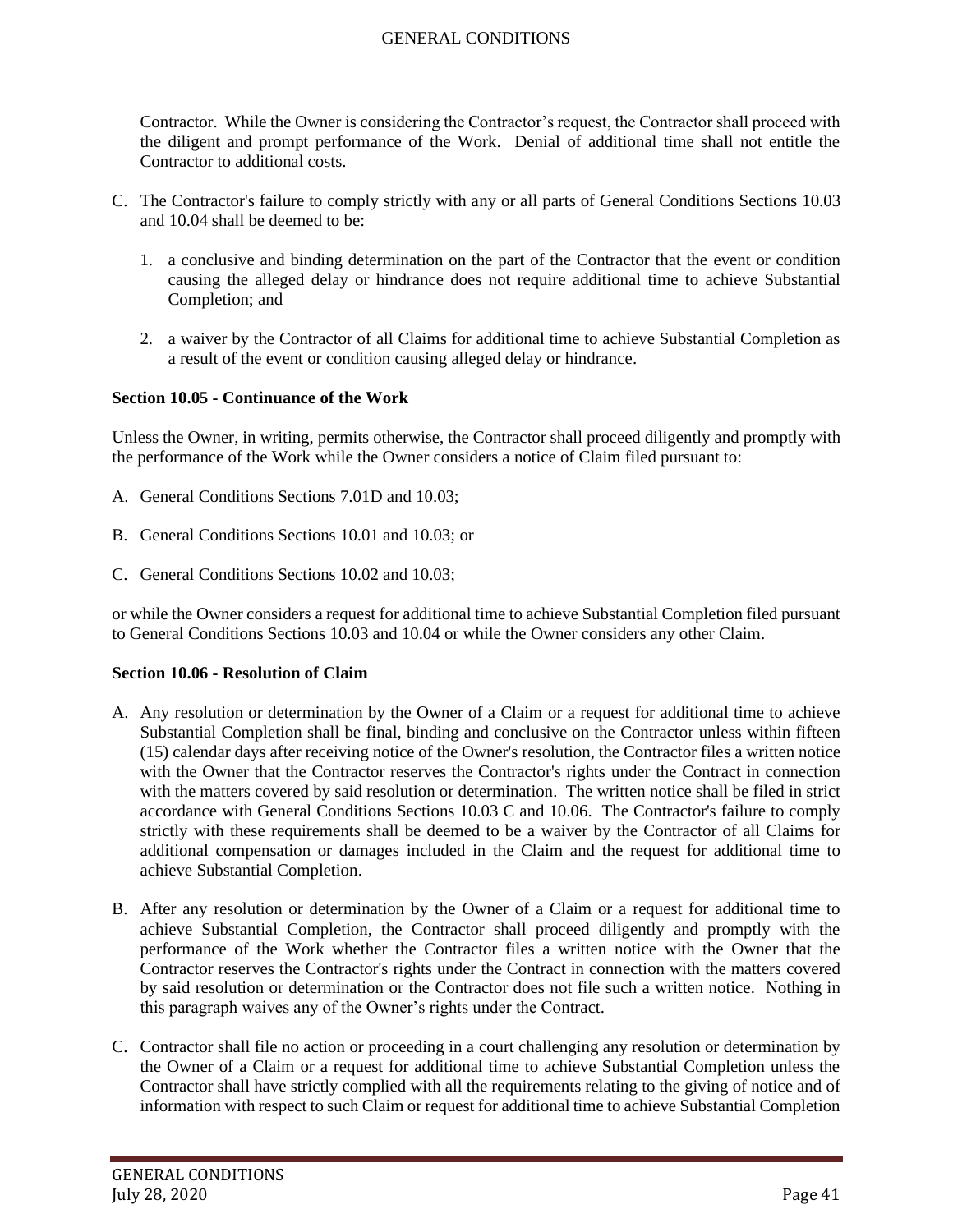in this General Conditions Article 10. Nothing in this paragraph waives any of Owner's rights under the Contract.

- D. Contractor shall file no action or proceeding in court challenging any resolution or determination by the Owner of a Claim or a request for additional time to achieve Substantial Completion until Contractor has achieved Physical Completion of the Work. Contractor agrees that any court action or proceeding challenging any resolution or determination by the Owner of a Claim or a request for additional time to achieve Substantial Completion filed before Contractor has achieved Physical Completion of the Work is premature. Nothing in this paragraph waives any of Owner's rights under the Contract. The Owner, in its sole and exclusive discretion, may modify this paragraph by a Contract Amendment.
- E. At its sole and exclusive discretion, the Owner may resolve any Claim or a request for additional time to achieve Substantial Completion without waiving its rights under the Contract.

# **ARTICLE 11 – TERMINATION OR SUSPENSION**

### **Section 11.01 – Termination for Cause**

- A. In the event that any provision of the Contract is violated by the Contractor or by any Subcontractor, the Owner may serve written notice upon the Contractor and upon the Contractor's surety, if any, of the Owner's intention to declare a Contractor Default (defined in the Performance Bond) and terminate the Contract. Such notice shall contain the reasons for the intention to declare a Contractor Default and terminate the Contract. The Contractor will be allowed an opportunity to show why the Owner should not declare a Contractor Default and why the Contractor's Contract should not be terminated for cause. If the violation shall not cease or arrangements satisfactory to the Owner are not made, the Owner, in writing, may declare a Contractor Default and the Contract shall terminate upon the date specified by the Owner in the declaration of Contractor Default. The Owner shall send the Contractor and the Contractor's surety, if any, written notice of and a copy of the declaration of Contractor Default and termination of the Contract. In the event of a declaration of Contractor Default and termination of the Contract, the Owner has the remedies set forth in the Performance Bond, the Contract, and all remedies at law or in equity.
- B. In the event of any such termination, the Owner may take over the Work and prosecute the Contract to completion and take possession of and may utilize such materials, appliances, and equipment on the Site and necessary or useful in completing the Work. The Contractor and Contractor's surety shall be liable to the Owner for all costs incurred by the Owner.
- C. In the event the termination for cause is determined to be improper, the termination shall be deemed a termination pursuant to General Conditions Section 11.02 – Termination for Convenience of Owner.

## **Section 11.02 - Termination for Convenience of Owner**

- A. The Owner, at any time, may terminate the Contract in whole or in part. Any such termination shall be effected by delivering to the Contractor a written notice of termination specifying the extent to which performance of Work under the Contract is terminated and the date upon which the termination becomes effective. Upon receipt of the notice of termination, the Contractor shall act promptly to minimize the expenses resulting from the termination.
- B. The Owner shall pay the Contractor for Work of the Contract performed by the Contractor and accepted by the Owner for the period extending from the end of the period covered by the last approved Application for Payment up to the effective date of the termination, an amount determined in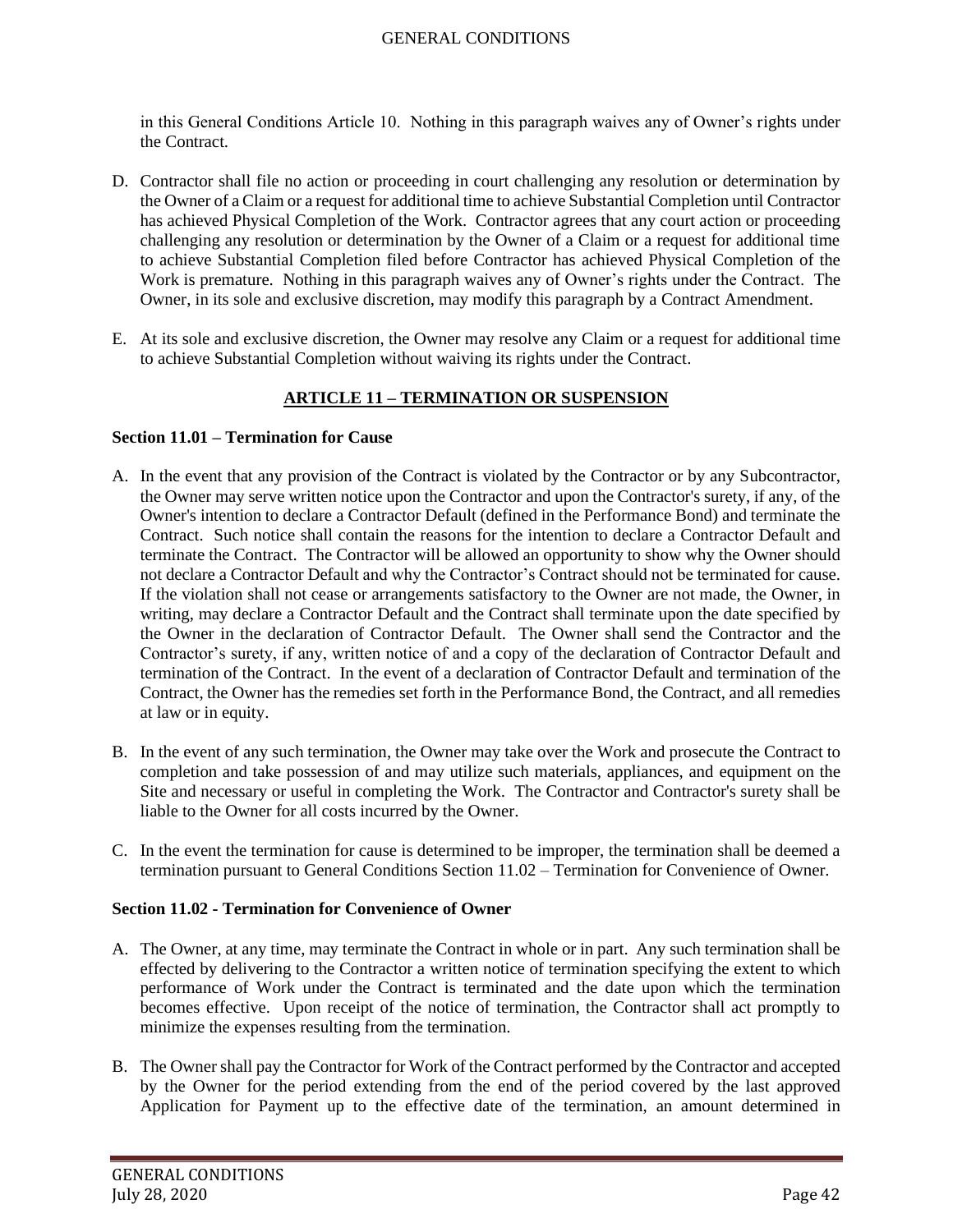accordance with General Conditions Article 7 – Changes in the Work. In no event shall the Contractor be entitled to compensation in excess of the total consideration of the Contract. In no event shall Contractor be entitled to overhead or profit on the Work not performed.

C. In the event of such termination the Owner may take over the Work and prosecute the Contract to completion and may take possession of and may utilize such materials, appliances, and equipment on the Site and necessary or useful in completing the Work.

### **Section 11.03 - Owner's Right to do Work**

The Owner at any time may notify the Contractor that the Owner will have the Work of the Contract or any part thereof, performed by others, without terminating the Contract and without prejudice to any other right the Owner may have. The Owner may recover any and all costs related to such Work and deduct the value of such Work from the Contract amount. In the event the total costs related to such Work performed by others, or other costs associated with compliance with the Contract Documents, exceeds the available funds remaining in the Contract, the Owner shall have the right to recover said funds from the Contractor.

#### **Section 11.04 - Suspension of Work**

- A. Should the Owner determine that conditions exist such that it becomes necessary to suspend performance of all or any part of the Work, the Owner, at its sole discretion, shall issue to the Contractor a Suspend Work Order. Upon receipt of the order, the Contractor shall immediately comply with its terms and take reasonable steps to protect the Work covered by the order during the period of work suspension. The order shall contain the reason or reasons for suspension which may include, but is not limited to, latent field conditions, substantial program revisions, acquisition of rights of way or real property, financial crisis, labor disputes, civil unrest, expired insurance, court order, public health emergency or acts of God.
- B. Upon receipt of a Suspend Work Order, the Contractor shall, as soon as practicable, cease performance of the Work as ordered and take immediate affirmative measures to protect such Work from loss or damage.
- C. The Contractor specifically agrees that such suspension of the Work shall not increase the cost of the Work. However, to the extent that the suspension of the Work is through no fault of the Contractor, the Owner may consider requests for compensation provided that the Contractor complies with General Conditions Article 10 – Claims and Disputes.
- D. The date of Substantial Completion of the Work may be extended by Change Order to compensate the Contractor for the time lost by the suspension.
- E. The Owner may terminate the Suspend Work Order by a written direction to the Contractor or through the issuance of a Resume Work Order, or may invoke any other provision of General Conditions Article 11 – Termination or Suspension.

### **Section 11.05 – Stoppage of Work**

A. Should the Contractor fail to comply with the terms of the Contract, including but not limited to the insurance requirements of the Contract, the Owner may at any time, in its sole discretion, issue a Stop Work Order requiring the Contractor to stop all or any part of the Work. Upon receipt of the order, the Contractor shall immediately comply with its terms and take reasonable steps to protect the Work covered by the order during the period of work stoppage. The Owner, at its option, shall either: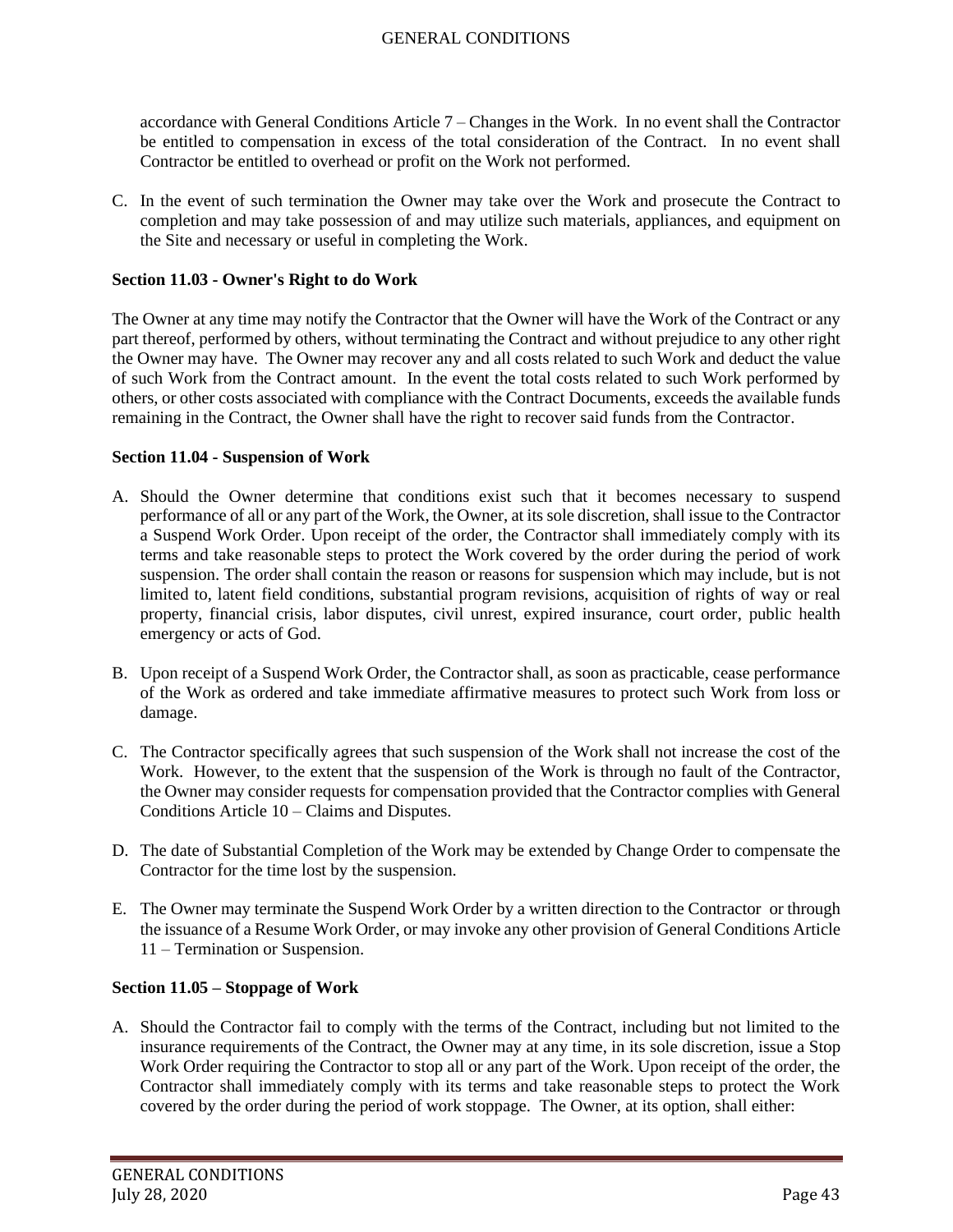- 1. Cancel the Stop Work Order after the Contractor has successfully remedied the cause of the Stop Work Order; or
- 2. Invoke any other provision of General Conditions Article 11 Termination or Suspension.
- B. The Contractor shall not be entitled to an increase in time or costs as a result of the Stop Work Order. Owner may, in its sole discretion, consider requests for an increase in time or costs provided that the Contractor complies with General Conditions Article 10 – Claims and Disputes.

# **ARTICLE 12 -- BENEFICIAL OCCUPANCY**

#### **Section 12.01 - Occupancy Prior to Substantial Completion**

- A. If, before Substantial Completion, the Owner desires Beneficial Occupancy of any part of the Work, the Owner shall have the right to do so, and the Contractor shall in no way interfere with or object to Beneficial Occupancy. Payment for operational costs of Project systems for the part of the Work subject to Beneficial Occupancy from the time of Beneficial Occupancy to Substantial Completion shall be borne by the Owner, unless otherwise specified by the Contract.
- B. Said Beneficial Occupancy (1) shall not constitute acceptance of space, systems, materials, or elements of the Work and (2) shall not affect the obligations of the Contractor for Work which is not in accordance with the requirements of the Contract or other obligations of the Contractor under the Contract.

The Contractor shall continue the performance of the Work in a manner that shall not unreasonably interfere with said use, occupancy, and operation by the Owner.

# **ARTICLE 13 -- INSPECTION**

#### **Section 13.01 - Access to the Work**

The Owner shall at all times have access to the Work and the Contractor shall provide proper facilities for access. If the Contractor schedules or performs any Work on a day or at a time which results in a Dormitory Authority employee assigned to the Project receiving overtime compensation or an additional charge to the Dormitory Authority from an Other Contractor for such Work, the Dormitory Authority, in its sole and exclusive discretion, may deduct such overtime compensation and such additional charge from moneys due the Contractor. If the Contractor intends to schedule any Work, including but not limited to any testing or inspection, outside the regular operating hours for the Project, the Contractor must provide the Owner and any Other Contractor involved in such Work at least fifteen (15) calendar days written notice of the scheduled date for such Work. The Owner, in its sole and exclusive discretion, may reduce the required number of days of notice for one or more occasions by written notice to the Contractor and to any involved Other Contractors.

### **Section 13.02 - Notice for Testing and Inspection**

If the Contract Documents, the Owner's instructions, laws, rules, ordinances, or regulations require that any Work be inspected or tested, the Contractor shall give the Owner a minimum of five (5) calendar days, unless otherwise specified, written notice of readiness of the Work for inspection or testing and the date fixed for said inspection or testing.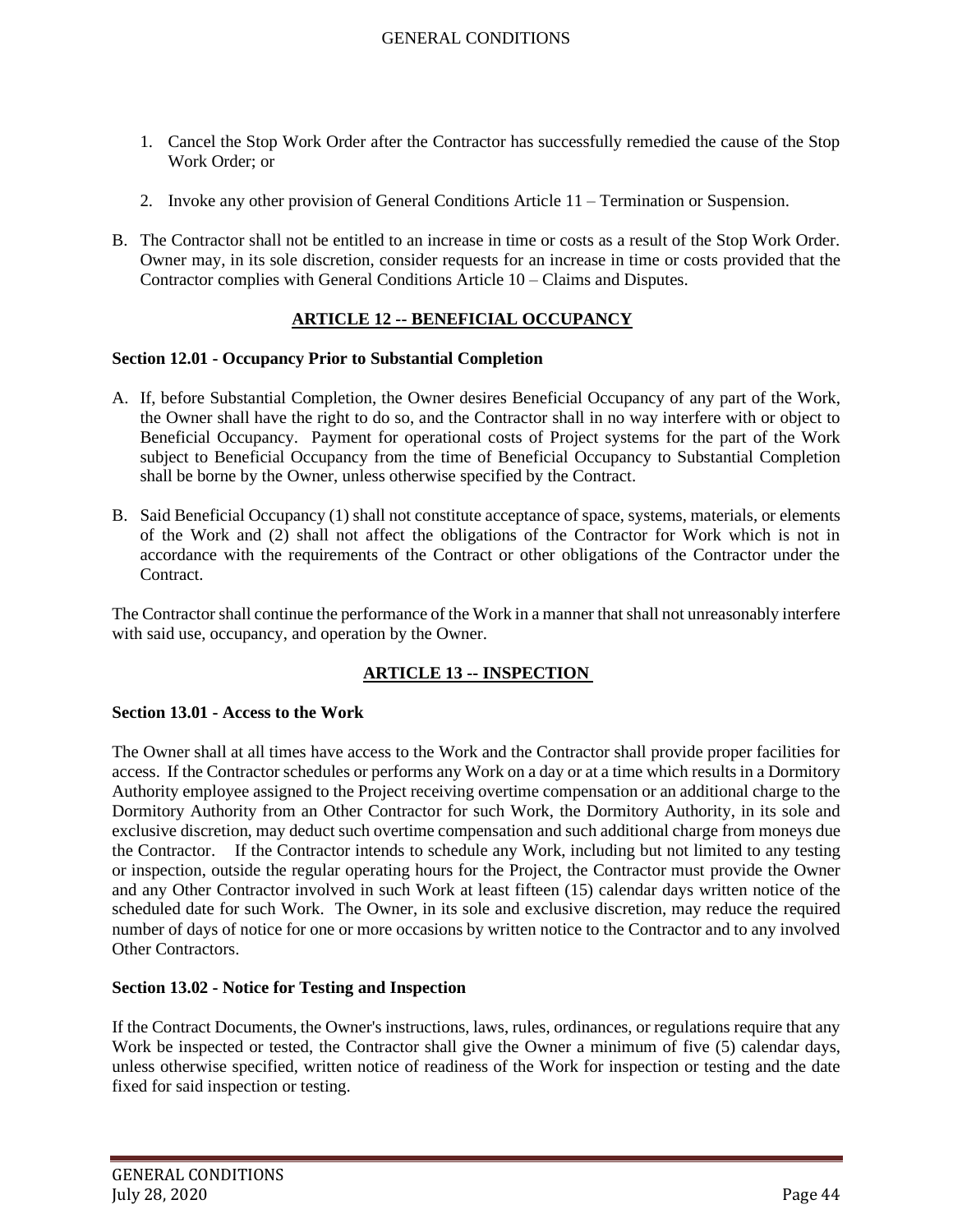#### **Section 13.03 - Reexamination of Work**

Reexamination of any part of the Work may be ordered by the Owner, and if so ordered the Work shall be uncovered by the Contractor. If said Work is found to be in accordance with the Contract, the Owner shall pay the cost of reexamination. If said Work is not found to be in accordance with the Contract, the Contractor shall pay the cost of reexamination and replacement.

#### **Section 13.04 - Inspection of Work**

All Work, all materials whether incorporated in the Work or not incorporated in the Work, all processes of manufacture, and all methods of construction shall be, at all times and places, subject to the inspection of the Owner, and the Owner shall be the final judge of the quality and suitability of the Work, materials, processes of manufacture, and methods of construction for the purposes for which said Work, materials, processes of manufacture, and methods of construction are used. Any Work not approved by the Owner shall be reconstructed, made good, replaced, or corrected immediately by the Contractor including all work of Other Contractors destroyed or damaged by said removal or replacement. Rejected material shall be removed immediately from the Site. Acceptance of material and workmanship by the Owner shall not relieve the Contractor from the Contractor's obligation to replace all Work that is not in full compliance with the Contract.

#### **Section 13.05 - Defective or Damaged Work**

If, in the opinion of the Owner, it is undesirable to replace any defective or damaged materials or to reconstruct or correct any portion of the Work damaged or not performed in accordance with the Contract Documents, the Contract amount shall be reduced by an amount, which in the judgment of the Owner, shall be deemed equitable.

### **Section 13.06 – Testing of Work**

All materials and equipment used in the Work shall be subject to testing in accordance with accepted standards to establish conformance with the Contract Documents and suitability for intended use or as directed by the Owner. Any Work covered or concealed without the approval or consent of the Owner, shall be uncovered for examination. No testing by the Owner or by a testing laboratory on behalf of the Owner relieves the Contractor of the responsibility to maintain quality control of materials, equipment, and installation to conform to the requirements of the Contract Documents. The Owner may order additional testing for any test results below specified minimums, above specified maximums or otherwise unacceptable. Additional cost for testing, professional services and any other expenses related to the additional testing shall be at the Contractor's expense. The Owner may deduct such costs from moneys due the Contractor.

## **Section 13.07 - Final Completion**

No previous inspection shall relieve the Contractor of the obligation to perform the Work in accordance with the Contract. No payment, either partial or full, by the Owner to the Contractor shall excuse any failure by the Contractor to comply fully with the Contract Documents. The Contractor shall remedy all defects and deficiencies at the Contractor's expense, paying the cost of any damage to other Work, the work of Other Contractors and the property of the Owner or Client. No Work is completed and accepted until the Owner issues the Notice of Contract Completion and Acceptance. Contract Completion and Acceptance is limited to the Work described in the Notice of Contract Completion and Acceptance.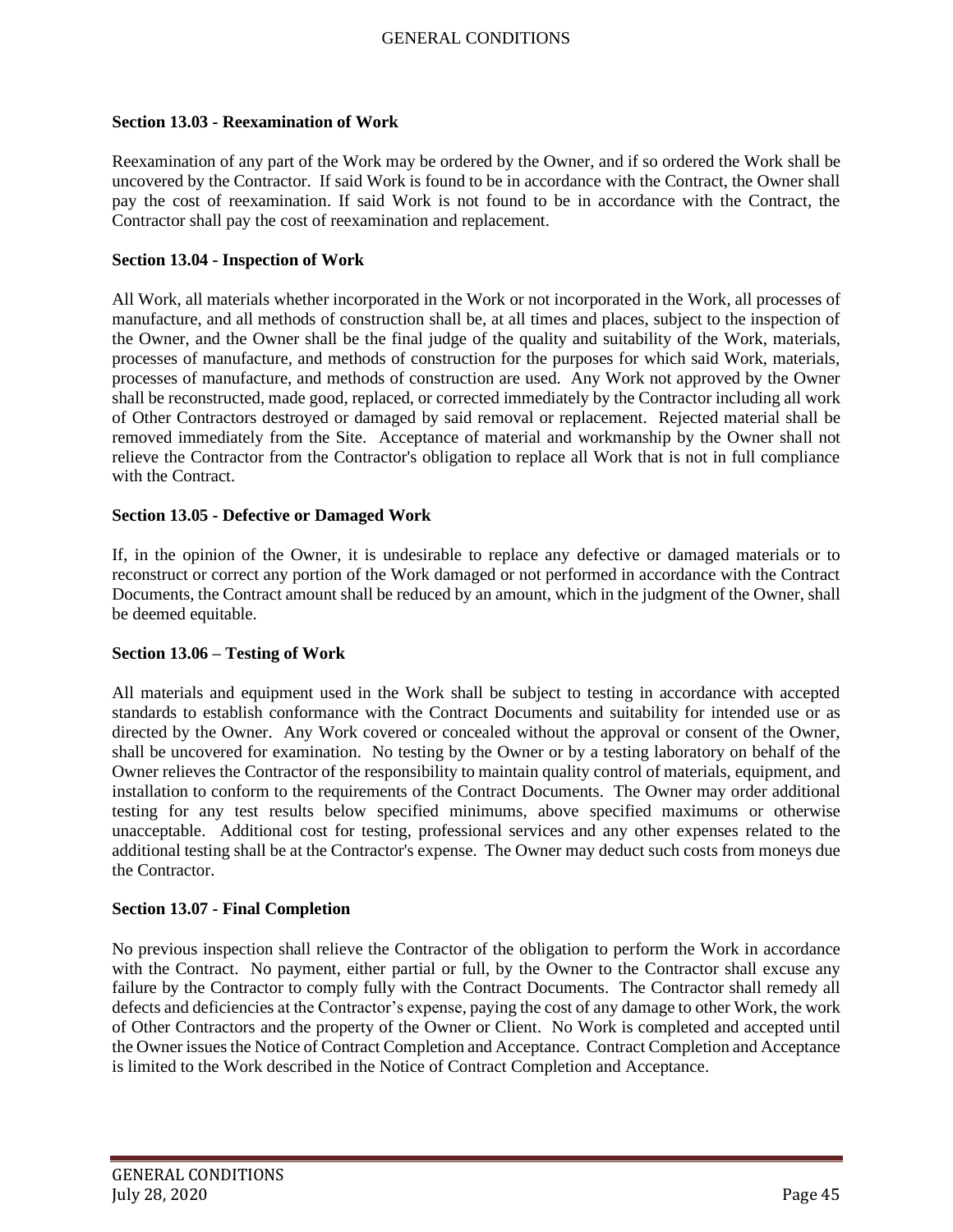#### **Section 13.08 - Guarantee**

The Contractor shall, in all respects, guarantee the Work to the Owner and be responsible for all material, equipment, and workmanship of the Work. The Contractor shall forthwith repair, replace or remedy in a manner approved by the Owner, at the Contractor's expense, any material, equipment, workmanship, or other part of the Work found by the Owner to be defective or otherwise faulty and not in compliance with the Contract Documents, which defect or fault appears during the minimum period of one (1) year, or such longer period as may be prescribed by the Contract, from the date of Substantial Completion determined by the Owner. For items of Work performed after the date of Substantial Completion, the minimum period of one (1) year in the preceding sentence shall begin with the date of Physical Completion. The Contractor shall also pay for any damage to the Work, any damage to the work of Other Contractors and any damage to the property of the Owner or Client resulting from said defect or fault.

## **ARTICLE 14 -- PROTECTION OF PERSONS AND PROPERTY**

### **Section 14.01 – Site Safety and Protection**

- A. The Contractor and each Subcontractor shall comply with all applicable rules, regulations, codes, and bulletins of the New York State Department of Labor and to the standards imposed under the Federal Occupational Safety and Health Act of 1970, as amended. The Contractor and each Subcontractor shall comply with all Client safety requirements. The Contractor and each Subcontractor shall comply with all City of New York safety requirements for Projects within the City of New York constructed in accordance with the Building Code of the City of New York.
- B. The Contractor and each Subcontractor, and only the Contractor and each Subcontractor, shall be responsible for the initiation, maintenance and supervision of safety precautions and programs in connection with the Work and the Contractor shall require each Subcontractor to initiate, maintain and supervise its own safety precautions and programs for any portion of the Work for which the Subcontractor is responsible and to generate safety reports for days when safety inspections occur. The Contractor shall prepare and submit to the Owner a written safety plan for the Site showing how all safety requirements of applicable law and the Contract will be implemented for the duration of the Contract. The Contractor shall designate a responsible person at the Site whose duties shall include maintaining site safety pursuant to OSHA and any other applicable requirements including NYS EO 202, conducting weekly tool box meetings with its workers, implementing the Site safety plan and providing the Owner with a copy of such meeting minutes.
- C. The Owner shall provide the Contractor with copies of the Owner's safety orientation booklet. The Contractor shall provide a copy to each of its workers and to each worker of its Subcontractors prior to each worker starting Work. The Contractor shall maintain documentation that each worker received a copy of the Owner's safety orientation booklet prior to the worker starting Work.
- D. The Contractor and each Subcontractor shall, at all times: (1) guard the Owner's property from damage or loss in connection with the Work; (2) guard and protect the Contractor's Work and adjacent property; (3) replace or make good any said loss or damage unless said loss or damage is caused directly by the Owner; and (4) guard the lives and health of all persons on and in the vicinity of the Site.
- E. The Contractor and each Subcontractor shall protect all adjoining property and shall repair or replace any said property damaged or destroyed during the progress of the Work.
- F. The Contractor is responsible for ensuring that each Subcontractor executes the Subcontractor's obligations in this General Conditions Section 14.01.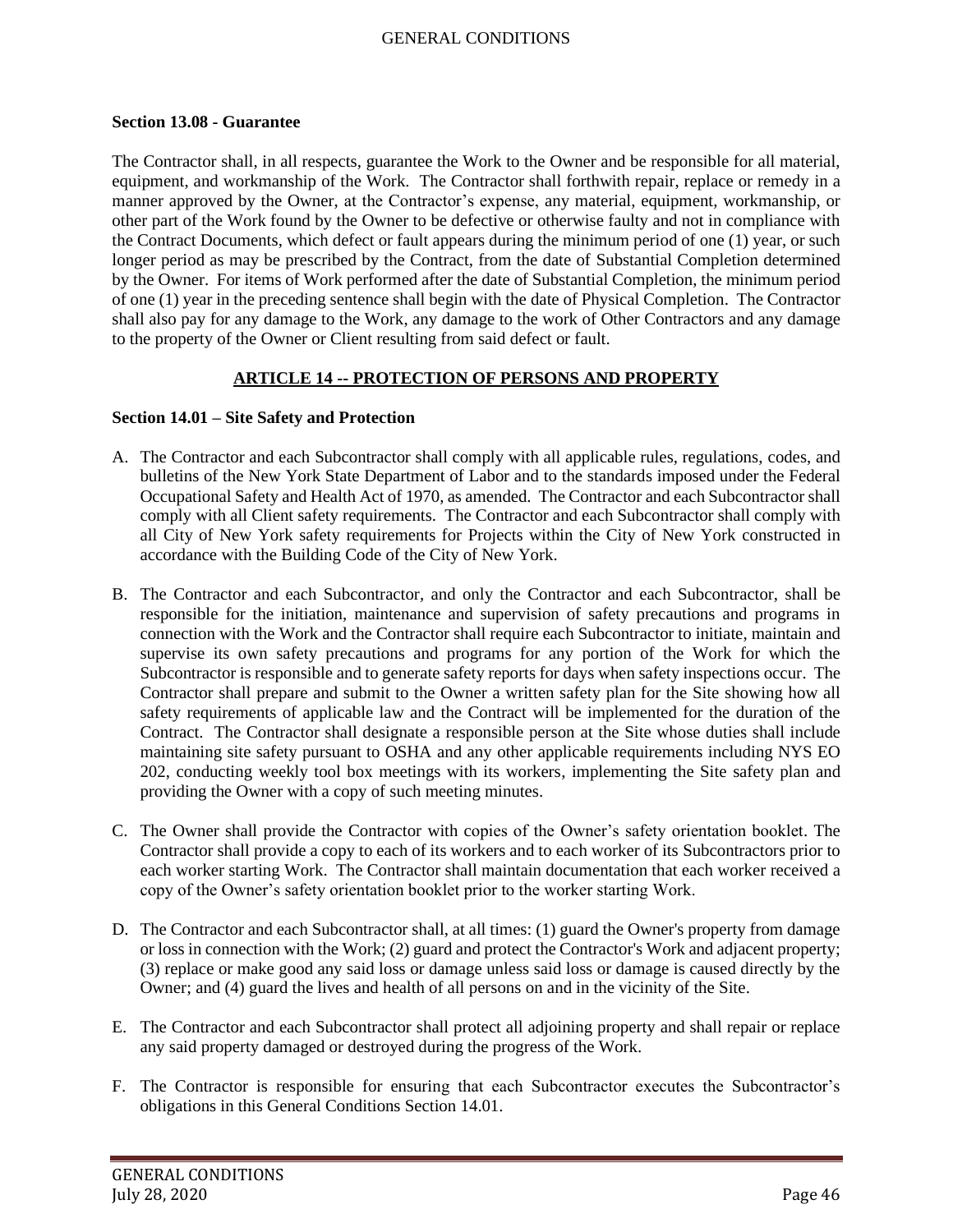#### **Section 14.02 - Protection of Work**

- A. The Contractor shall be responsible for the safety, efficiency and adequacy of the Contractor's Work, plant, appliances, and methods, and for any damage which may result from the failure or the improper construction, maintenance, or operation of such Work, plant, appliances, and methods.
- B. The Contractor shall have full responsibility to protect and maintain all materials on and off site in proper condition and forthwith repair, replace and make good any damage thereto until Physical Completion. The Contractor shall maintain an inventory of all materials for the Project that are delivered to the Site or approved for off-site storage facilities pursuant to General Conditions Section 8.01 G. All tools, spare parts, extra materials, attic stock and similar items delivered by the Contractor after Physical Completion shall be in proper condition and Contractor shall forthwith repair, replace, and make good any damage thereto until the later of Contract Completion and Acceptance or the expiration of one year from delivery.
- C. The Contractor shall immediately report any loss, theft, burglary, vandalism, or damage of materials or installed work to the Owner by phone and email as soon as it is discovered. If vandalism, theft, or burglary is suspected as the cause of the loss, the Contractor shall notify Site security personnel and the municipal police, protect the place of the loss until released from protection by the Owner, and insure that no potential evidence relating to the loss is removed from the place of the loss.
- D. Any insurance claim alleging damage to the Work shall be submitted to the Owner pursuant to General Conditions Section 10.03.
- E. A claim for damage to the Work shall include the following in addition to the requirements of General Conditions Section 10.03:
	- 1. A copy of a police report (if applicable).
	- 2. A complete inventory of damages or lost items including:
		- a. Description of each item.
		- b. Purchase date and proof of delivery of each item.
		- c. Supplier from whom purchased.
		- d. Serial number (if applicable).
		- e. Price of each item.
	- 3. The name, address and telephone number of the person who controlled the lost or damaged items immediately before the loss or damage.
	- 4. The name, address and telephone number of the person who discovered the loss or damage.
	- 5. A written description of how the loss or damage occurred.
- F. The Owner may deny any claim from the Contractor under this General Conditions Section 14.02 if all items required by this General Conditions Section 14.02 are not provided or are not satisfactory to the Owner.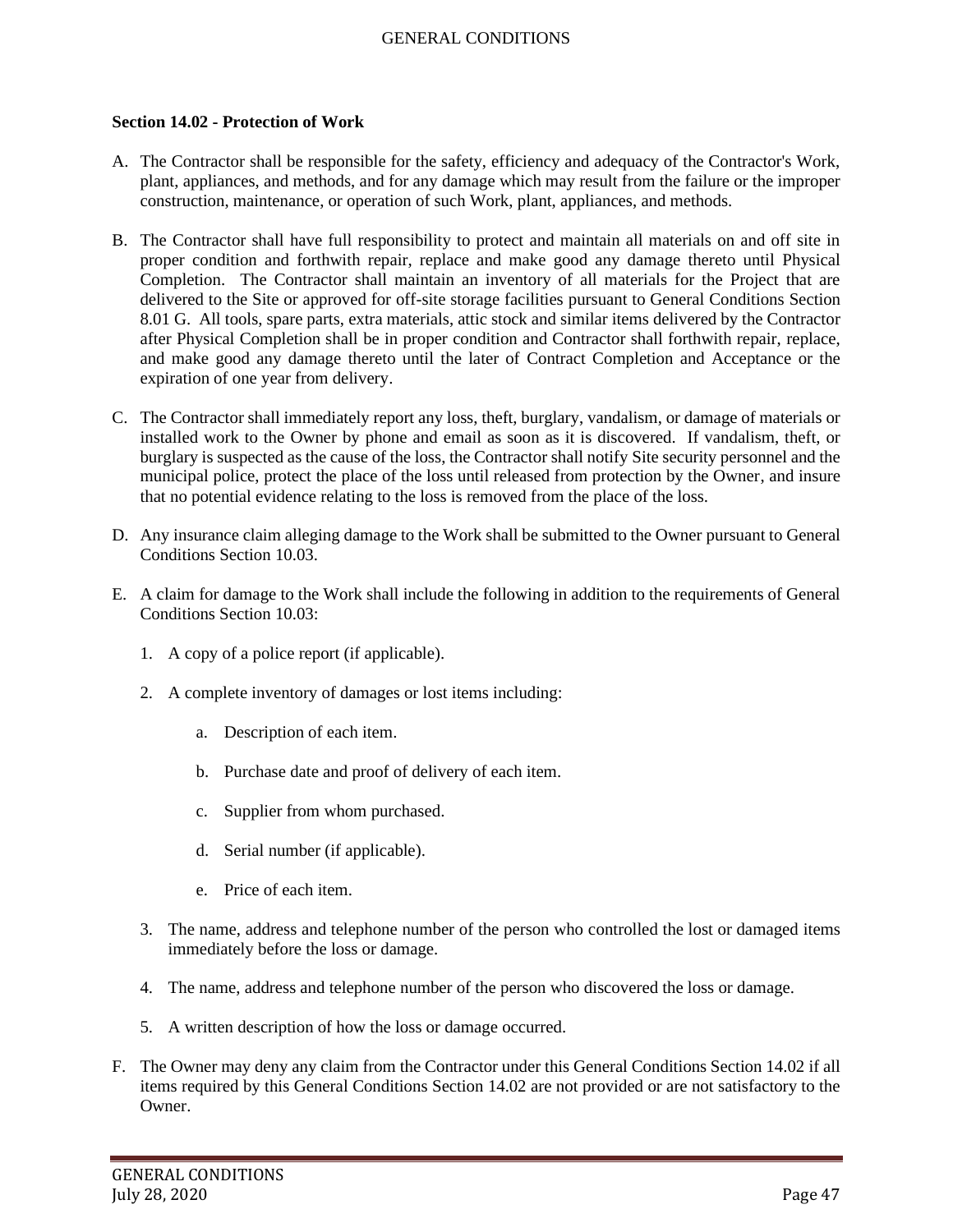## **Section 14.03 - Protection of Lives and Health**

- A. The Contractor and each Subcontractor shall be responsible for the safe performance of the Work and their Means and Methods of Construction and for any injury or loss that shall occur from a failure to meet such responsibility.
- B. The Contractor shall, within twenty-four (24) hours, notify the Owner and each Subcontractor shall, within twenty-four (24) hours, notify the Contractor of any incident, accident, illness, or injury that occurred on the Project Site. The Contractor shall follow-up and provide the Owner with a copy of Form C-2, Employers Report of Injury/Illness within twenty-four  $(24)$  hours of any incident, accident, illness, or injury, a copy of the recorded OSHA Log and any and all reports and statements pertaining to such incident, accident, illness, or injury.
- C. The Contractor and each Subcontractor shall maintain a record of all cases of death, illness or injury requiring medical attention, hospitalization, or causing loss of time from work, arising out of and in the course of performance of Work of the Contract.
- D. The Contractor and each Subcontractor shall preserve and safeguard the area of any incident, accident, illness, or injury where the person required emergency medical treatment. The Contractor shall secure the area and not allow any material object or property to be altered, changed, moved, or removed from the area and post a person at the area to protect it. Safeguarding and protecting the area shall only be abandoned by the Contractor upon release by the Owner. The Contractor shall provide the Owner, within twenty-four (24) hours, a list of witnesses which includes the full name, home address, occupation and telephone number of each person and all maintenance records, tool box meeting records and daily reports reflecting the work performed on the day of the incident. The Contractor shall provide, within twenty-four (24) hours of learning of the actual or potential existence of any other witnesses, the Owner with updated information which includes the full name, home address, occupation, and telephone number of each additional witness.
- E. If, in the performance of the Work, a harmful hazard is created for which appliances or methods of elimination have been approved by regulatory authorities, the Contractor shall install, maintain, and operate said appliances or methods.
- F. The Contractor and each Subcontractor shall provide, in accordance with the terms of the relevant insurance policies and, as soon as practicable, within five (5) calendar days, written notice to each of its liability insurers (primary, excess and umbrella) of any such incident, accident, illness, injury, or death on the Project Site on behalf of itself, the Owner, the Client, and the Construction Manager. This provision does not remove the obligation of each insured to provide notice to its liability insurers. The Contractor and each Subcontractor shall provide to the Owner, the Client and the Construction Manager, a copy of such notice at the time such notice is given to each insurer as well as confirmation of receipt of such notice by each insurer.
- G. The Contractor is responsible for ensuring that each Subcontractor executes the Subcontractor's obligations in this General Conditions Section 14.03.
- H. Failure of the Contractor to comply with provisions of this General Conditions Section 14.03 shall be deemed a material breach of Contract and the Owner may impose a payment penalty on the Contractor for any act of non-compliance. The payment penalty shall not exceed one twentieth (1/20) of the contract price or a maximum of One Thousand Dollars (\$1,000) for each time the Contractor fails to perform or to provide the information, reports, forms, etc. required in this General Conditions Section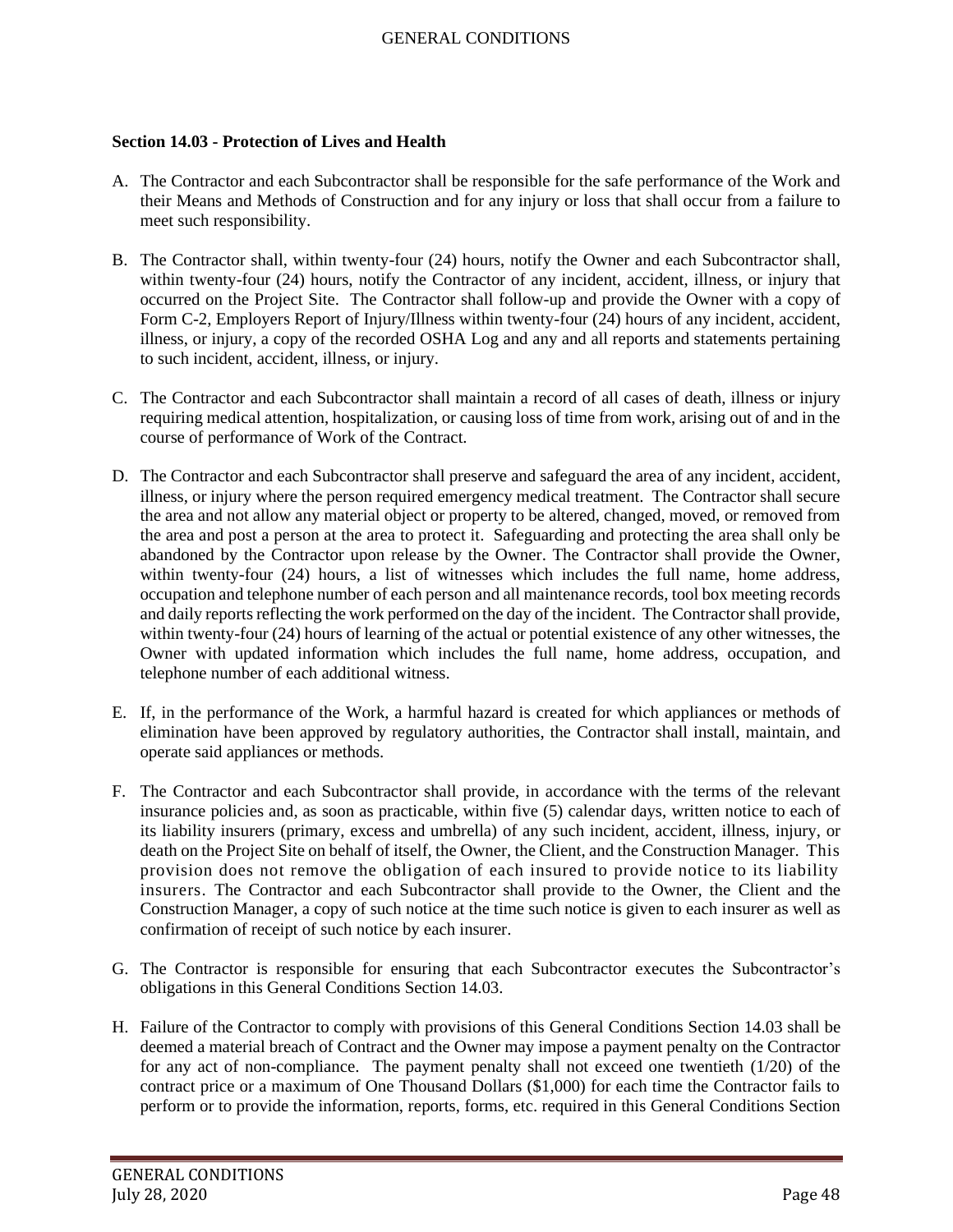14.03. This payment penalty is not exclusive; the Owner may avail itself of any other contractual remedy available.

### **Section 14.04 - Risks Assumed by the Contractor**

The Contractor agrees that each duty set forth in this General Conditions Section 14.04 is separate, distinct, and independent from the other duties in this General Conditions Section 14.04.

- A. To the fullest extent permitted by law, the Contractor solely assumes the following distinct and several risks whether said risks arise from acts or omissions, whether supervisory or otherwise, of the Owner, of the Client, of any Subcontractor, of third persons or from any other cause, including unforeseen obstacles and difficulties which may be encountered in the performance of the Work, whether said risks are within or beyond the control of the Contractor and whether said risks involve any legal duty, primary or otherwise, imposed upon the Owner or Client, regardless of the presence or absence of culpable conduct on the part of the Contractor, excepting only risks which arise from faulty designs as shown by the Drawings and Specifications or from the percentage of negligence attributed to the Owner, the Client or the Construction Manager or the Owner's, Client's or Construction Manager's members, officers, representatives or employees that caused the loss, damage or injuries hereinafter set forth:
	- 1. To the fullest extent permitted by law, the risk of loss or damage, including direct or indirect damage or loss, of whatever nature to the Work or to any plant, equipment, tools, materials or property furnished, used, installed or received by the Owner, the Construction Manager, the Contractor or any Subcontractor, materialman or worker performing services or furnishing materials for the Work regardless of the presence or absence of any culpable conduct on the part of the Contractor, excepting only risks which arise from the percentage of negligence attributed to the Owner, Client or Construction Manager or the Owner's, Client's or Construction Manager's members, officers, representatives or employees that caused the loss or damage. The Contractor shall bear said risk of loss or damage until Physical Completion or until completion or removal of said plant, equipment, tools, materials or property from the Site and the vicinity thereof, whichever event occurs last. In the event of said loss or damage, the Contractor immediately shall repair, replace, or make good any said loss or damage.
	- 2. To the fullest extent permitted by law, the risk of claims, just or unjust, by third persons against the Contractor, the Owner, the Client, or the Construction Manager on account of wrongful death, bodily injuries and property damage, direct or consequential, loss or damage of any kind whatsoever arising out of or alleged to arise out of or as a result of or in connection with the performance of the Work by the Contractor or any Subcontractor, whether actually caused by or resulting from the performance of the Work, or out of or in connection with the operations of the Contractor or any Subcontractor or presence at or in the vicinity of the Site of the Contractor or any Subcontractor, regardless of the presence or absence of any culpable conduct on the part of the Contractor. The Contractor shall bear the risk for all deaths, injuries, damages or losses sustained or alleged to have been sustained prior to Physical Completion of the Work excepting only the percentage of negligence attributed to the Owner, Client or Construction Manager or the Owner's, Client's or Construction Manager's members, officers, representatives or employees that caused the deaths, losses, damages or injuries, regardless of the presence or absence of any culpable conduct on the part of the Contractor. The Contractor shall bear the risk for all deaths, injuries, damages, or losses sustained or alleged to have been sustained after Physical Completion resulting from the Contractor's negligence or alleged negligence.
	- 3. To the fullest extent permitted by law, the Contractor assumes entire responsibility and liability for any and all damage or injury of any kind or nature whatsoever, including death resulting therefrom,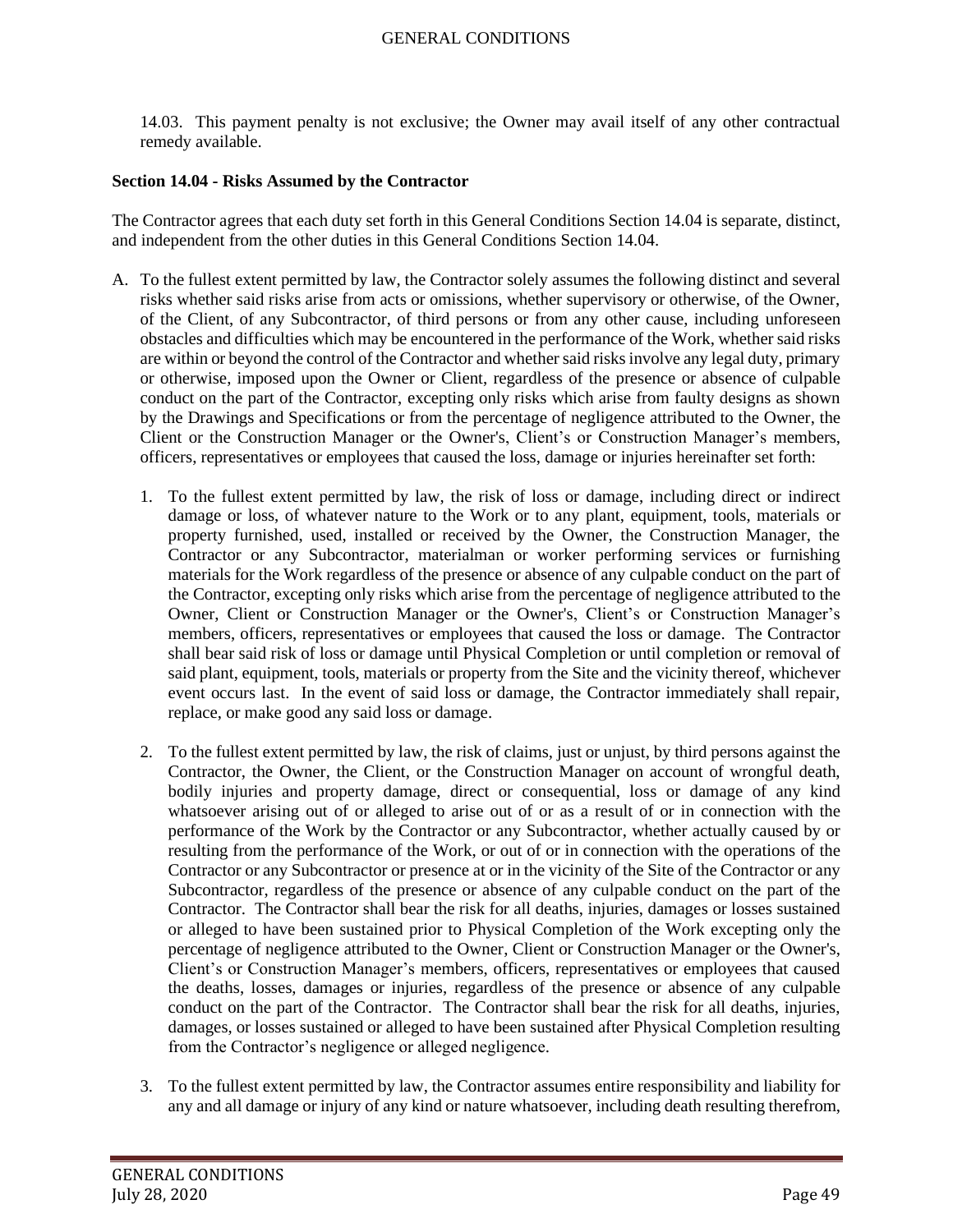to all persons, whether employees of the Contractor or otherwise, and to all property, arising out of or alleged to arise out of or as a result of or in connection with the performance of the Work by the Contractor or any Subcontractor, whether actually caused by or resulting from the performance of the Work, or out of or in connection with the Contractor's or any Subcontractor's operations or presence at or in the vicinity of the Site, regardless of the presence or absence of any culpable conduct on the part of the Contractor. If any person shall make said claim for any damage or injury, including death resulting therefrom, or any alleged breach of any statutory duty or obligation on the part of the Owner, the Client, Construction Manager, or any of the servants and employees of the Owner, Client or Construction Manager, the Contractor shall indemnify and hold harmless the Owner, the Client, the Construction Manager, and any of such servants and employees, for any and all loss, damage or injury that the Owner, the Client Construction Manager, or any such servants and employees, may sustain as the result of any claim, provided however, the Contractor shall not be obligated to indemnify and hold harmless the Owner, the Client Construction Manager, and any such servants and employees for their own negligence, if any. In the event that any negligence is attributed to the Owner, Client, Construction Manager or any such servants or employees, then that particular entity or person shall be indemnified and held harmless for all of its liability minus the percentage of negligence attributed to that particular entity or person.

- 4. Notwithstanding any contrary provision of the Contract, and to the fullest extent permitted by law, the Contractor shall, within ten (10) calendar days of notice from the Owner, Client or Construction Manager, assume the obligation to defend and represent the Owner, the Client, the Construction Manager, and any of the servants and employees of the Owner, Client or Construction Manager, with counsel selected by the Owner, in all claims by third parties arising out of or alleged to arise out of or as a result of or in any way associated with the duties, obligations or requirements of the Contractor or any Subcontractor pursuant to the Contract, or the presence of the Contractor or any Subcontractor on the Site. This obligation to defend applies immediately and is separate and independent of and distinct from the enforceability of any obligation of Contractor or any Subcontractor to indemnify or hold harmless the Owner, the Client, the Construction Manager and the servants or employees of the Owner, Client, and Construction Manager. The Contractor's obligation to defend includes, but is not limited to, payment of any legal fees associated with defending the Owner, the Client, the Construction Manager and any such servants and employees, all costs of investigation, expert evaluation, and any other costs. If the Contractor fails to so defend and represent the Owner, the Client, the Construction Manager, or any such servants and employees with counsel selected by the Owner, the Owner may proceed to defend and represent itself, the Client, the Construction Manager and any such servant and employee with counsel selected by Owner. Contractor shall make payment of the selected counsel's fees and expenses and all other defense costs incurred by Owner immediately upon receipt of Owner's demand.
- B. The Contractor's obligations under this General Conditions Article shall not be deemed waived, limited or discharged by the enumeration or procurement of any insurance for liability for damages. The Contractor shall notify its insurance carrier within twenty-four (24) hours after receiving a written notice of loss or damage or claim from the Owner, the Client, or the Construction Manager. The Contractor shall make a claim to its insurer specifically under the provisions of the contractual liability coverage and any other coverage afforded the Owner, the Client or Construction Manager including those of being a named insured or an additional insured where applicable.
- C. Neither Contract Completion and Acceptance of the Work nor making any payment shall release the Contractor from the Contractor's obligations under this General Conditions Article. The enumeration elsewhere in the Contract of particular risks assumed by the Contractor or of particular claims for which the Contractor is responsible shall not be deemed to limit the effect of the provisions of this General Conditions Article or to imply that the Contractor assumes or is responsible for only risks or claims of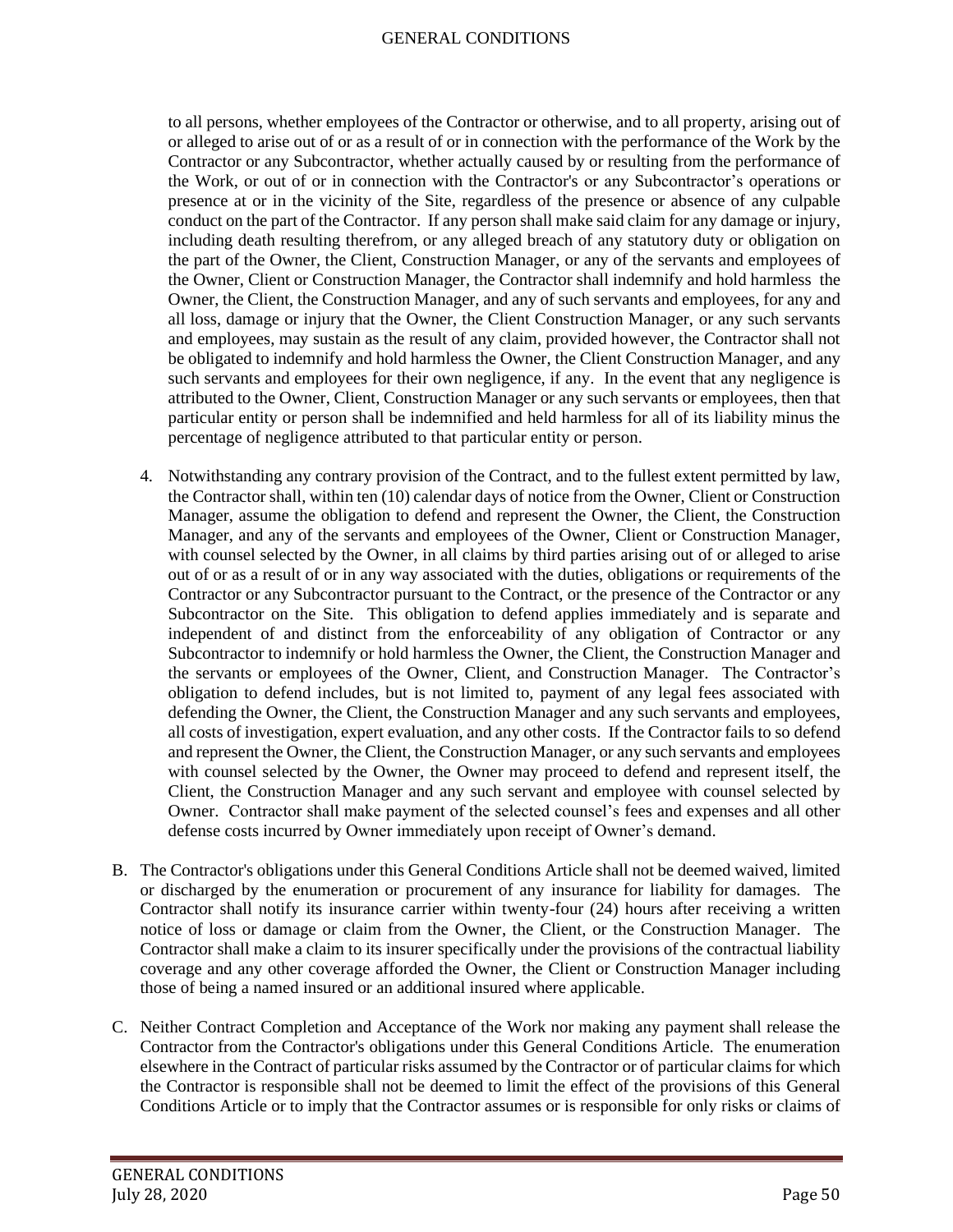the type enumerated; and neither the enumeration in this General Conditions Article nor the enumeration elsewhere in the Contract of particular risks assumed by the Contractor or particular claims for which the Contractor is responsible shall be deemed to limit the risks which the Contractor would assume or the claims for which the Contractor would be responsible in the absence of said enumerations.

D. Notwithstanding any provision of the Contract to the contrary, and to the fullest extent permitted by law, if the Contractor does not fulfill one or more of Contractor's obligations under General Conditions Articles 14 and 15 to defend, indemnify, hold harmless, and procure insurance for the Owner, Client and Construction Manager, and the Owner, Client or Construction Manager commences a court action to enforce one or more of the Contractor's obligations to defend, indemnify, hold harmless and procure insurance for the Owner, Client and Construction Manager, the Contractor, in addition to its other obligations, shall pay the costs of the Owner, Client and Construction Manager to bring and prosecute the court action, including but not limited to attorney and consultant fees, expenses and court fees. If the Owner, Client, or Construction Manager commences a court action against an insurance company to obtain coverage under an insurance policy which the Contractor represented would provide coverage to the Owner, Client or Construction Manager, the Contractor, in addition to its other obligations, shall pay the costs of the Owner, Client, and Construction Manager to bring and prosecute the court action, including but not limited to attorney and consultant fees, expenses, and court fees.

## **ARTICLE 15--INSURANCE AND BONDS**

### **Section 15.01 - General Provisions**

- A. The Contractor and Subcontractors shall not violate, or permit to be violated, any term or condition of their insurance policies, and shall at all times satisfy the safety requirements of the Owner and of the insurance companies issuing such policies.
- B. The Contractor and Subcontractors shall maintain in force all insurance required to be procured by them under this Contract until issuance of the Notice of Physical Completion by the Owner except where this Contract requires an insurance policy to be maintained for a period beyond issuance of the Notice of Physical Completion in which case the Contractor and Subcontractors shall maintain such insurance policy in force for the specified period beyond issuance of the Notice of Physical Completion.
- C. All insurance required to be procured and maintained by the Contractor and Subcontractors under this Contract shall be procured from insurance companies licensed to do business in the State of New York by the NYS Department of Financial Services and rated at least A- by A.M. Best and Company, or meet such other requirements as are acceptable to the Owner in its sole and exclusive discretion.
- D. All insurance policies required to be procured and maintained by the Contractor and Subcontractors under this Contract shall include a provision or endorsement that the policy shall not be canceled, materially changed, or not renewed without at least thirty (30) calendar days written notice to the Owner except for non-payment in which case notice to the Owner shall be provided as required by law.
- E. All insurance policies required to be procured and maintained by the Contractor and Subcontractors under this Contract shall include a provision or endorsement that at least thirty (30) calendar days prior to the expiration of the policy, evidence from the carrier of renewal or replacement of the policy by the carrier, with terms and limits no less favorable than the expiring policy, or written notice from the carrier that the policy will not be renewed or replaced by the carrier, shall be delivered to the Owner.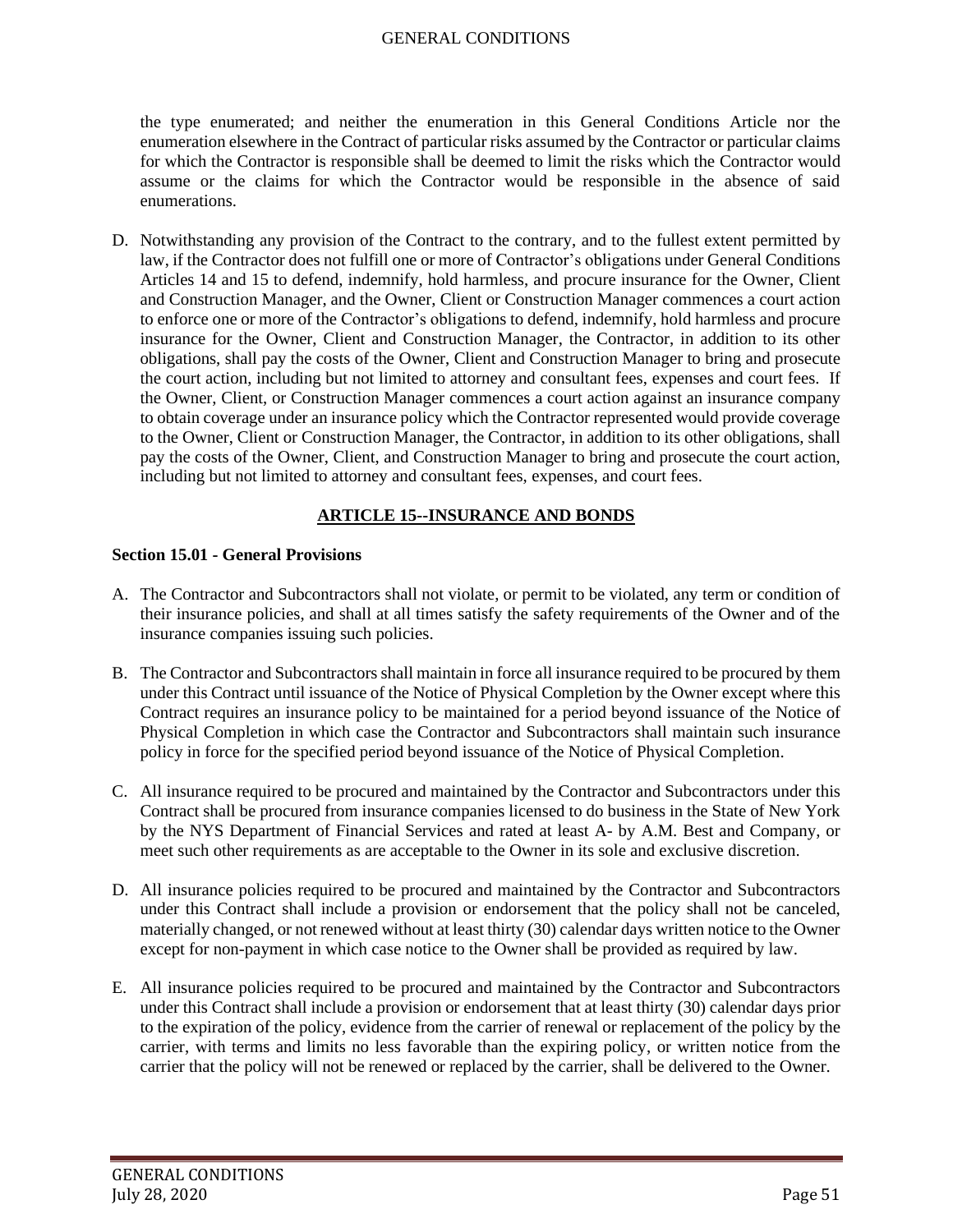- F. All insurance policies required to be procured and maintained by the Contractor and Subcontractors under this Contract shall be written on an occurrence basis except where this Contract explicitly allows otherwise.
- G. All insurance policies required to be procured and maintained by the Contractor and Subcontractors under this Contract shall include a provision or endorsement that the Owner and the Client shall not be responsible for any claim expenses and loss payments within the deductible or the self-insured retention and that the Contractor or Subcontractor shall be solely responsible for all claim expenses and loss payments within the deductible or self-insured retention. At any time this Contract requires the Contractor or any Subcontractor to maintain an insurance policy, the Owner may require the Contractor or any Subcontractor to provide proof, acceptable to the Owner in its sole discretion, that the Contractor or Subcontractor has assets or security sufficient to satisfy all deductible or self-insured obligations under such insurance policy for which the Contractor or Subcontractor may be liable under the claims pending or reasonably possible against the Contractor or Subcontractor at the time the Owner requires the proof. A failure of the Contractor or Subcontractor to provide such proof is a failure of the Contractor or Subcontractor to maintain the insurance required by the Contract or to provide the Owner with evidence of valid and in-force insurance coverage required by the Contract for purposes of General Conditions Section 15.05.
- H. All insurance policies required to be procured and maintained by the Contractor and Subcontractors under this Contract shall include a provision or endorsement that there shall be no right of subrogation against the Owner, Client, or Construction Manager. If any of the Contractor's policies or any of the policies of any Subcontractor prohibit such a waiver of subrogation, the Contractor or Subcontractor shall secure the necessary permission to grant this waiver of subrogation. Any and all such permission shall be confirmed by a manuscript endorsement to the relevant insurance policy or policies and a certified copy of the endorsement shall be provided to the Owner and Construction Manager.
- I. Each liability and protective liability insurance policy required to be procured and maintained by the Contractor and Subcontractors under this Contract shall include a provision or endorsement that the coverage afforded the Owner, Client and Construction Manager under such policy shall be primary and non-contributory and that such policy shall be primary to any other insurance policy maintained by the Owner, by the Client or by the Construction Manager. Any other insurance policy maintained by the Owner, by the Client or by the Construction Manager shall be in excess of and shall not contribute with the Contractor's or Subcontractor's insurance policy, regardless of the "other insurance" clause contained in the Owner's, Client's or Construction Manager's own policy of insurance or the Contractor's or Subcontractor's insurance policies.
- J. Any other Contract Document, including but not limited to the Information for Bidders, but excluding Change Orders, may require any of the Contractor and Subcontractors to provide at its or their expense any other form or limit of insurance necessary to secure the interests of the Owner or Client.
- K. Notwithstanding any other provision of the Contract, the Owner, in a Change Order or Contract Amendment, may require the Contractor and any or all Subcontractors to provide, at the expense of the Owner, any other form or limit of insurance in addition to the insurance requirements of the original Contract necessary to secure the interests of the Owner, Client, or Construction Manager.
- L. Neither the procurement nor the maintenance of any type of insurance by the Owner, the Client, the Contractor or the Construction Manager shall in any way be construed or deemed to limit, discharge, waive or release the Contractor or any Subcontractor from any of the obligations or risks accepted by the Contractor and Subcontractors or to be a limitation on the nature or extent of said obligations and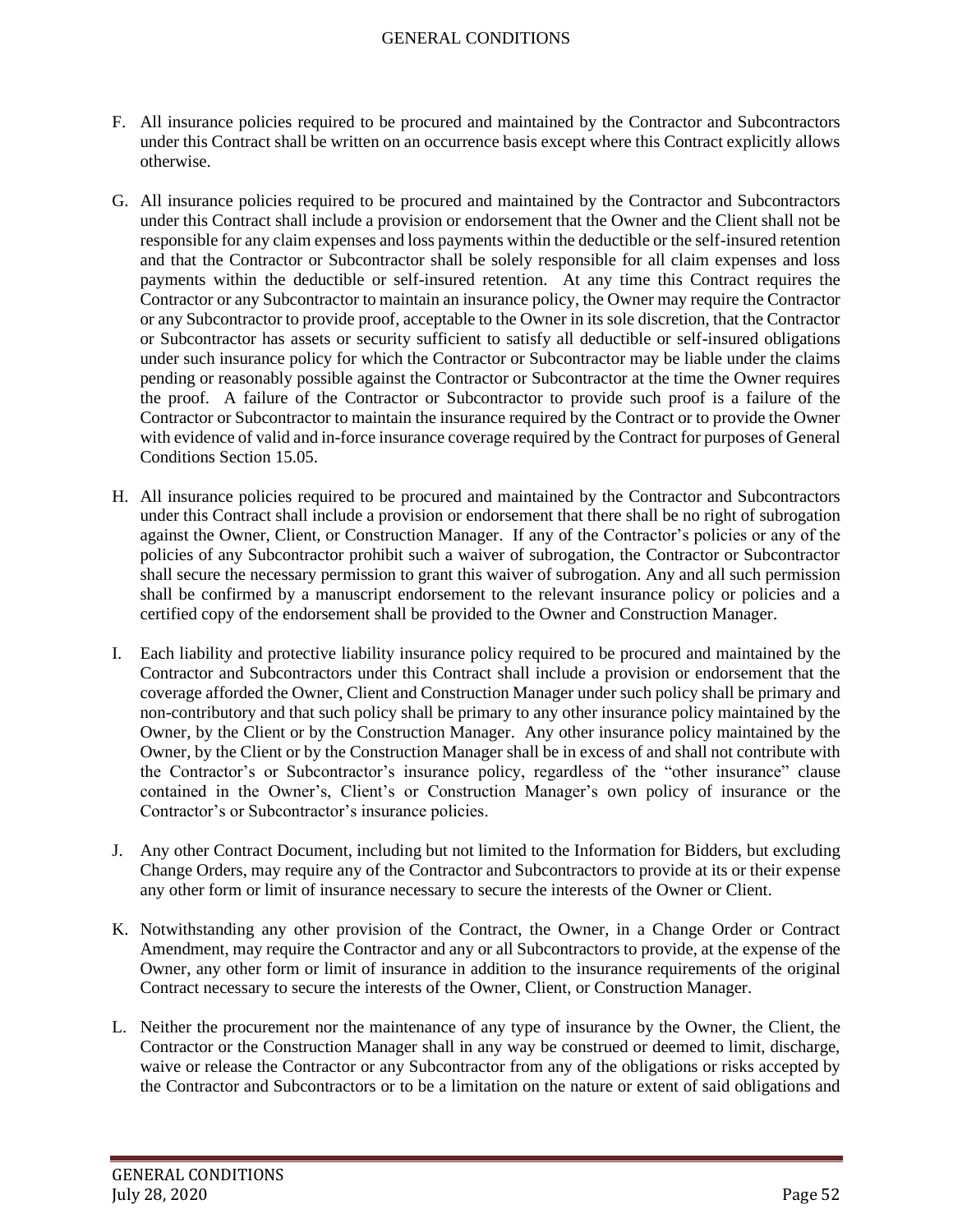risks or to be a limitation of any obligation to defend, indemnify, hold harmless and procure insurance for the Owner, Client and Construction Manager.

- M. All provisions of General Conditions Article 14 Protection of Persons and Property and General Conditions Article 15 – Insurance and Bonds are to the fullest extent permitted by law. One purpose of this Contract is to allocate, to the fullest extent permitted by law, all risk of loss to the Contractor, each Subcontractor, and the insurers of each. Each insurance company from which Owner or Client has directly purchased an insurance policy is a third-party beneficiary of the Contractor's and each Subcontractor's obligations to procure insurance.
- N. Contractor is responsible for ensuring that each Subcontractor obtains and maintains in the required amount each type of insurance policy required by this Contract and that such insurance policy provides the Owner, Client and Construction Manager with the coverage required by this Contract.
- O. Contractor agrees and acknowledges that, because the Contractor (and not the Owner or Client) is responsible for performance of the duties and obligations set forth in this Contract for completion of the Project, the Contractor, through the use of insurance, intends to allocate all losses to such insurance to protect itself and the Owner and Client.

### **Section 15.02 - Submission of Insurance**

- A. Owner will not execute the Contract unless the Contractor shall submit to the Owner or the Owner's designee proof of insurance in such forms as requested and deemed acceptable by the Owner, indicating the Project, and showing evidence of all insurance required under the Contract. Upon the Owner's request, the Contractor shall provide a copy of each insurance policy required by the Contract certified by the insurance carrier as a true and complete copy. The Owner may request such a certified copy of a policy at any time and may make such requests as often as the Owner, in its sole and exclusive discretion, deems necessary. Each request may be for a certified copy of one or more policies. In addition, the Contractor shall provide copies of certificates of insurance to the Construction Manager, if applicable. Certificates of insurance, notwithstanding anything to the contrary contained on the Certificate of Insurance, when submitted to the Owner, constitute a warranty by the Contractor and its insurance agent or broker, that the insurance coverage described is in effect for the policy term shown.
- B. The Contractor shall submit to the Owner or Owner's designee insurance certificates (Accord 25, or equivalent as determined by the Owner), copies of declaration pages, schedules of forms and endorsements, copies of all named insured endorsements, all endorsements of the policy granting coverage to the Owner, Client, and Construction Manager, and such other documents requested by the Owner as proof of insurance for the Contractor. All insurance submittals must be approved by the Owner or the Owner's designee prior to the Contractor's commencement of Work.
- C. Upon the Owner's request, the Contractor shall submit to the Owner or Owner's designee proof of insurance for one or more Subcontractors, in such forms as requested and deemed acceptable by the Owner, indicating the Project, and showing evidence of all insurance required under the Contract. Upon the Owner's request, the Contractor shall provide a copy of each insurance policy of the Subcontractor or Subcontractors required by the Contract and certified by the insurance carrier as a true and complete copy. The Owner may request such a certified copy of a policy at any time and may make such requests as often as the Owner, in its sole and exclusive discretion, deems necessary. Each request may be for a certified copy of one or more policies for one or more Subcontractors. In addition, the Contractor shall provide copies of certificates of insurance to the Construction Manager, if applicable. Certificates of insurance of the Subcontractors, notwithstanding anything to the contrary contained on the Certificate of Insurance, when submitted to the Owner by the Contractor, constitute a warranty by the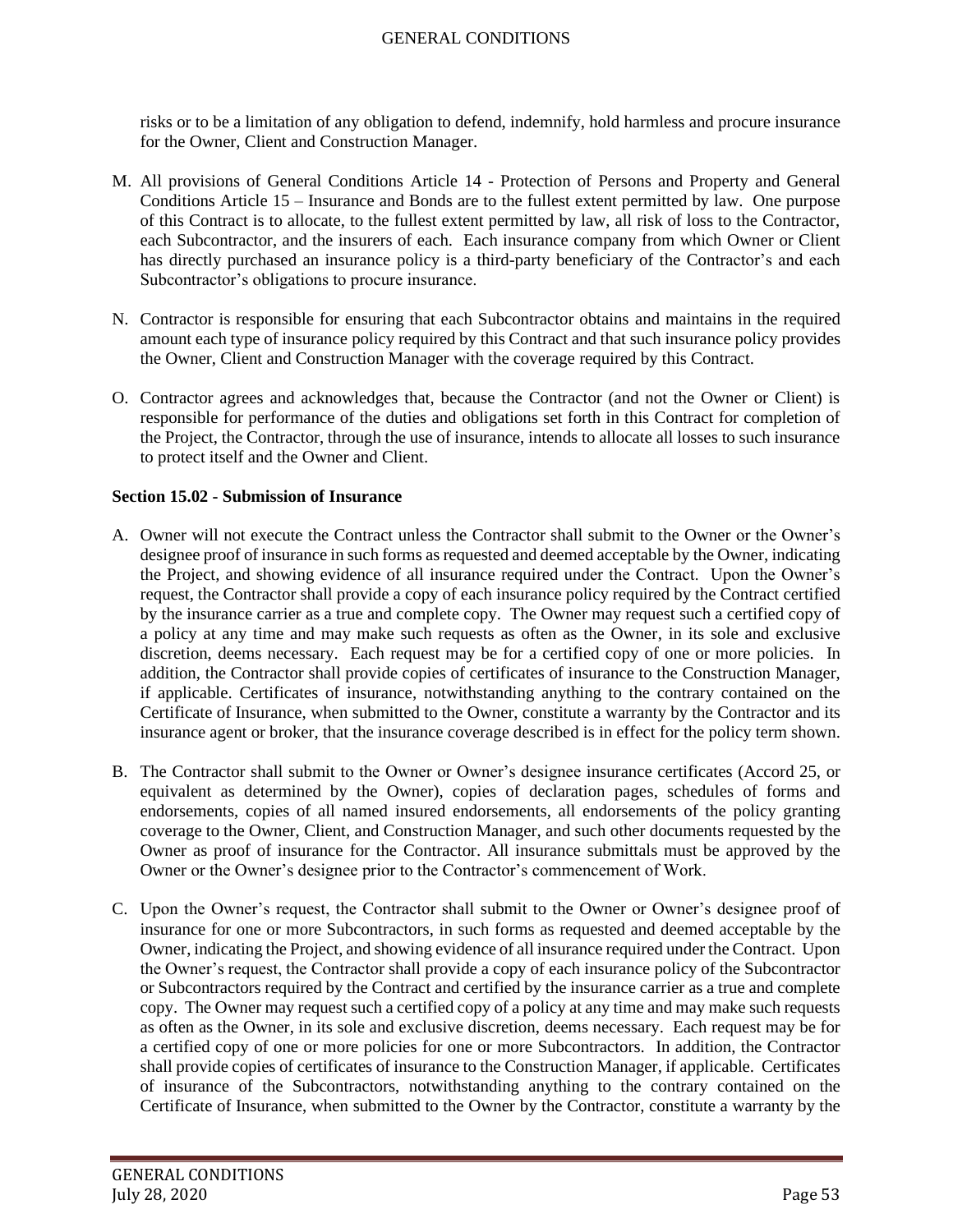Contractor, the Subcontractor and the Subcontractor's insurance agent or broker, that the insurance coverage described is in effect for the policy term shown.

D. Upon request of the Owner made any time after bids are opened, the Contractor shall submit insurance certificates (Accord 25 and 855, or equivalent as determined by the Owner), copies of declaration pages, schedules of forms and endorsements, copies of all named insured endorsements, all endorsements of the policy granting coverage to the Owner, Client, and Construction Manager, and such other documents requested by the Owner as proof of insurance for a Subcontractor. Owner may request proof of insurance for one or more Subcontractors at the same or at different times and may request proof of insurance for a particular Subcontractor as often as Owner, in its sole and exclusive discretion, determines is necessary.

### **Section 15.03 - Insurance Provided by Contractor**

- A. Prior to award of the Contract, the Contractor shall procure, at its sole cost and expense, and shall maintain in force at all times required by this Contract all of the insurance required under this Contract. Each Subcontractor shall procure, at its sole cost and expense, prior to the Contractor submitting to the Owner the name of such Subcontractor and prior to such Subcontractor commencing performance of any of the Work, and each Subcontractor shall maintain in force at all times required by this Contract all of the insurance required under this Contract. The insurance that the Contractor and each Subcontractor shall procure and maintain under this Contract includes, but is not limited to, the following:
	- 1. Workers' Compensation (including occupational disease) and Employer's Liability insurance. Full New York State Workers' Compensation and Employer's Liability coverage shall be provided and evidenced by one of the following certificates **(Acord certificates are not acceptable):**
		- a. C-105.2 (September '15, or most current version) Certificate of NYS Workers' Compensation Insurance Coverage. The insurance carrier shall provide a completed form as evidence of inforce coverage.
		- b. U-26.3 (or any replacement) NYS Insurance Fund Certificate of Workers' Compensation Coverage. The NYS Insurance Fund shall provide a completed form as evidence of in-force coverage.
		- c. GSI-105.2(2/02 or most current version) Certificate of Participation in Workers' Compensation Group Board-approved self-insurance. The NYS Workers' Compensation Board's Self Insurance Office or the Contractor's Group Self Insurance Administrator shall provide a completed form.
		- d. SI-12 (5/09 or most current version) Affidavit Certifying That Compensation Has Been Secured. The NYS Workers' Compensation Board's Self Insurance Office or the Contractor's Self Insurance Administrator shall provide a completed form.
	- 2. Disability Benefits insurance. Full New York State Disability Benefits coverage for the benefit of such employees as are required to be covered by the New York State Disability Benefits Law shall be provided and evidenced by one of the following certificates:
		- a. DB-120.1 (September 15, or most current version) Certificate Of Insurance Coverage Under the NYS Disability Benefits Law.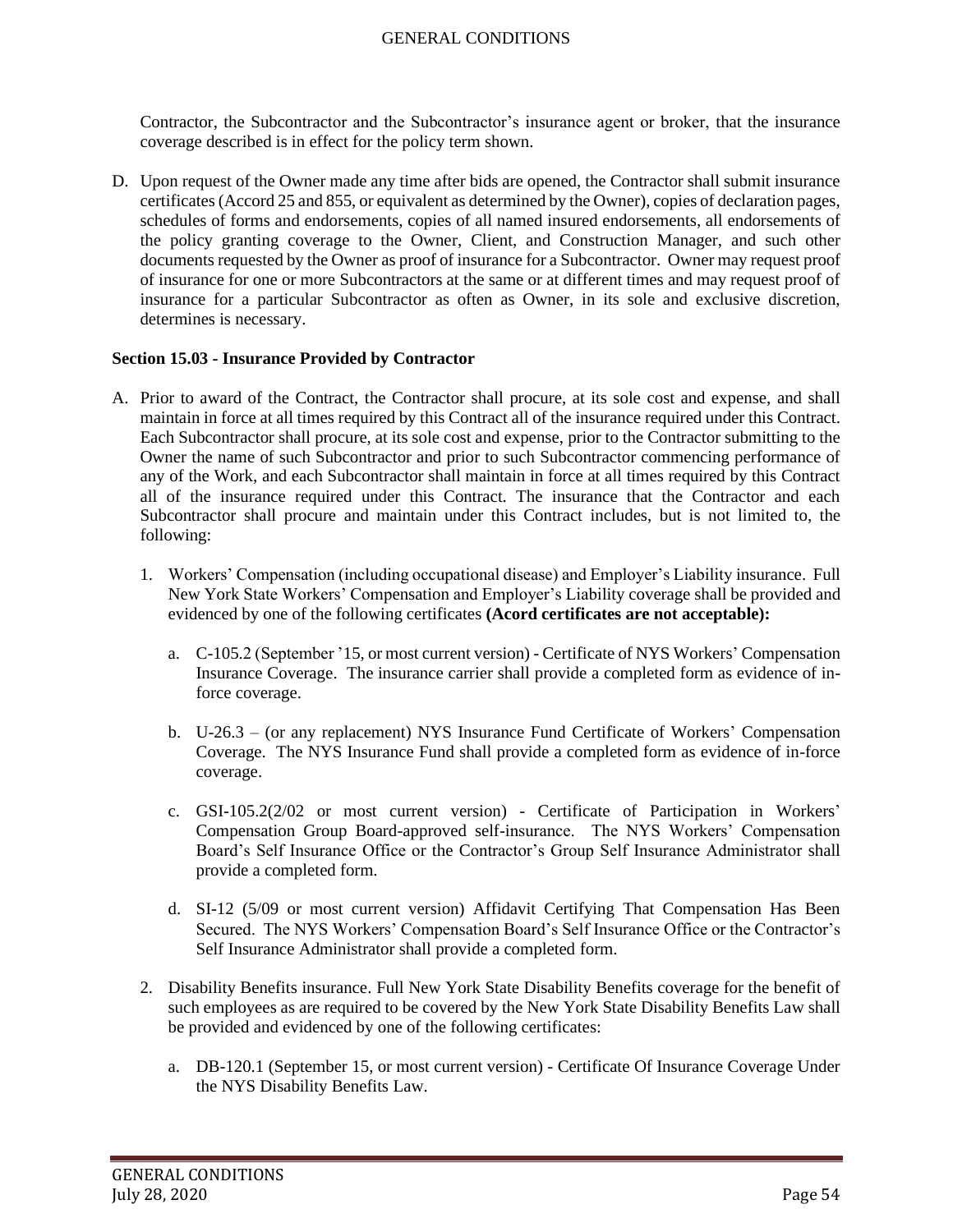- b. DB-155 (9/16) Compliance with Disability Benefits Law. The NYS Workers' Compensation Board's Self Insurance Office shall provide a completed form.
- c. CE 200 Certificate of Attestation of Exemption. (Note: this form will only be accepted as evidence of an exemption from providing Disability Benefits insurance as required by law. The Dormitory Authority of the State of New York will not accept this as an exemption from providing Worker's Compensation Insurance.) The Certificate may be obtained from the NYS Workers Compensation Board's website a[t http://www.wcb.state.ny.us.](http://www.wcb.state.ny.us/) The CE 200 cannot be used for multiple projects; therefore, a new form shall have to be completed prior to award of any subsequent contract.
- 3. Commercial General Liability (CGL) insurance. The CGL insurance policy shall cover the liability of the Contractor or Subcontractor for bodily injury, property damage, and personal/advertising injury arising from performance of the Work or operations or presence at or in the vicinity of the Site of the Contract. The limits under such policy shall not be less than the following: the limit for each occurrence shall be at least \$2,000,000; the general aggregate limit shall be at least \$4,000,000; the personal and advertising injury limit shall be at least \$1,000,000; ; the Fire Damage Legal Liability shall be at least \$1,000,000; and the Products Completed Operations limit shall be at least \$4,000,000. The limits may be provided through a combination of primary and umbrella and/or excess liability policies. Coverage shall provide and encompass at least the following:
	- a. If the Contractor or Subcontractor proposes the use of a policy other than the ISO form CG 00 01 12 07, the Contractor or Subcontractor shall provide the proposed policy to the Owner which, in its sole and exclusive discretion, will determine whether the proposed policy provides equivalent coverage. The Contractor or Subcontractor shall pay Owner any attorney fees and other costs incurred by Owner in determining whether the proposed policy provides equivalent coverage. Owner will select the attorney providing advice on the proposed policy.
	- b. ISO Endorsement Forms CG 20 10 04 13 and CG 20 37 04 13, or their equivalents, specifically naming as additional insureds the Dormitory Authority, Client, any other entities as required by the Contract Documents, and if applicable, the Construction Manager and for form CG 20 37 04 13 or its equivalent, specifically listing the Project location. In the event said endorsements or equivalents are not able to be provided, the Owner may accept, at the Owner's sole discretion, CG 20 38 04 13 or its equivalent or other manuscript endorsements providing equivalent coverage.
	- c. If the Contractor or Subcontractor proposes the use of an endorsement or endorsements other than the ISO Endorsement Forms CG 20 10 04 13 and CG 20 37 04 13, the Contractor or Subcontractor shall provide the proposed endorsement(s) to the Owner or the Owner's designee which, in its sole and exclusive discretion, will determine whether the proposed endorsements provide equivalent coverage. Contractor and Subcontractor shall pay Owner any attorney fees and other costs incurred by Owner in determining whether the proposed endorsements provide equivalent coverage. Owner will select the attorney providing advice on the proposed endorsements.
	- d. Additional insured status for Owner, Client, Construction Manager and any other entities as required by the Contract Documents shall apply during the Products/Completed Operations phase as well as during the course of performance of the Work.
	- e. The policy provisions required by General Conditions Section 15.01.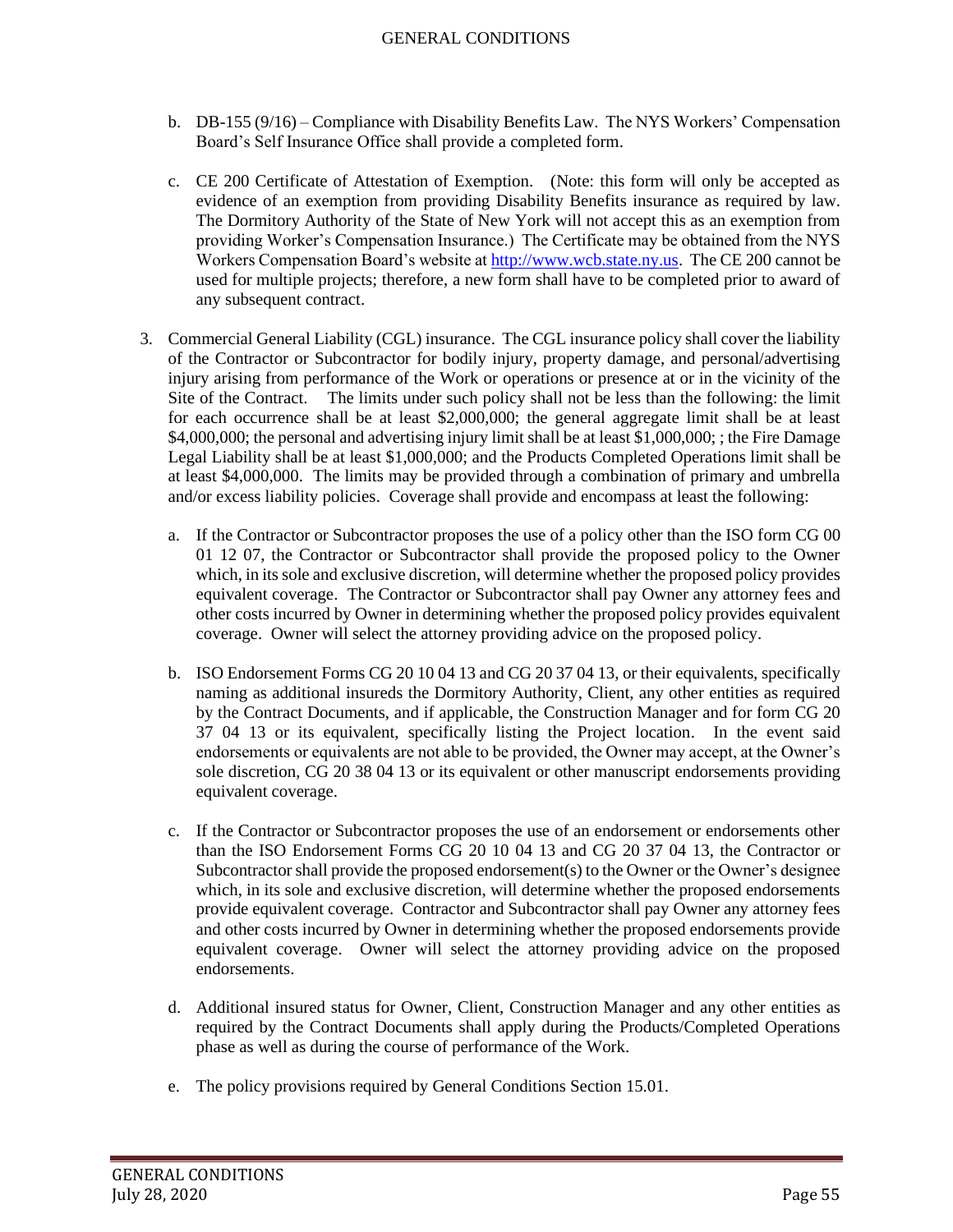- f. Excavation, Collapse and Underground Hazards.
- g. Independent contractors/subcontractors.
- h. Blanket Written Contractual Liability covering all indemnity agreements, including all indemnity obligations contained in the Contract, and covering tort liability of another assumed in a contract.
- i. Products and completed operations coverage for a term no less than three years commencing upon issuance by the Owner of the Notice of Physical Completion.
- j. Premises liability.
- k. Defense and/or indemnification obligations, including obligations assumed under this Contract.
- l. Cross liability for additional insureds.
- m. Contractor and Subcontractor means and methods.
- n. Liability resulting from Section 240 or Section 241 of the NYS Labor Law.
- o. ISO Endorsement CG 25 03 11 85 or its equivalent applying the policy's general aggregate limit separately to the Project.
- p. The maximum deductible or self-insured retention shall be \$50,000.
- q. No endorsement or provision in the policy shall exclude coverage for Owner, Client, or Construction Manager for any liability when the injured party is an employee of Contractor or any Subcontractor.
- r. No endorsement or provision in the policy shall require privity of contract between the Owner and Subcontractor or between the Client and the Contractor or Subcontractor or between the Construction Manager and the Contractor or Subcontractor in order for the Owner, the Client, or the Construction Manager to have coverage as an insured on such insurance policy.
- s. If the Contractor or Subcontractor must provide a Railroad Protective Liability insurance policy, the CGL exclusion for work within fifty (50) feet of railroad property must be deleted.
- t. No endorsement or provision in the policy shall have a height limitation or exclusion.
- u. No endorsement or provision in the policy shall have a classification exclusion with respect to work performed for the Owner, Client, and Construction Manager.
- v. Owner, Client, and Construction Manager shall be covered for any and all liability arising out of acts or omissions of Contractor and any Subcontractor.
- 4. Commercial Automobile Liability insurance. The Commercial Automobile Liability insurance policy shall cover liability arising out of the use of any motor vehicle in connection with the Contract, including owned, leased, hired and non-owned vehicles bearing or, under the circumstances under which they are being used, required by the laws of NYS to bear, license plates. The policy shall have a combined single limit for bodily injury and property damage of at least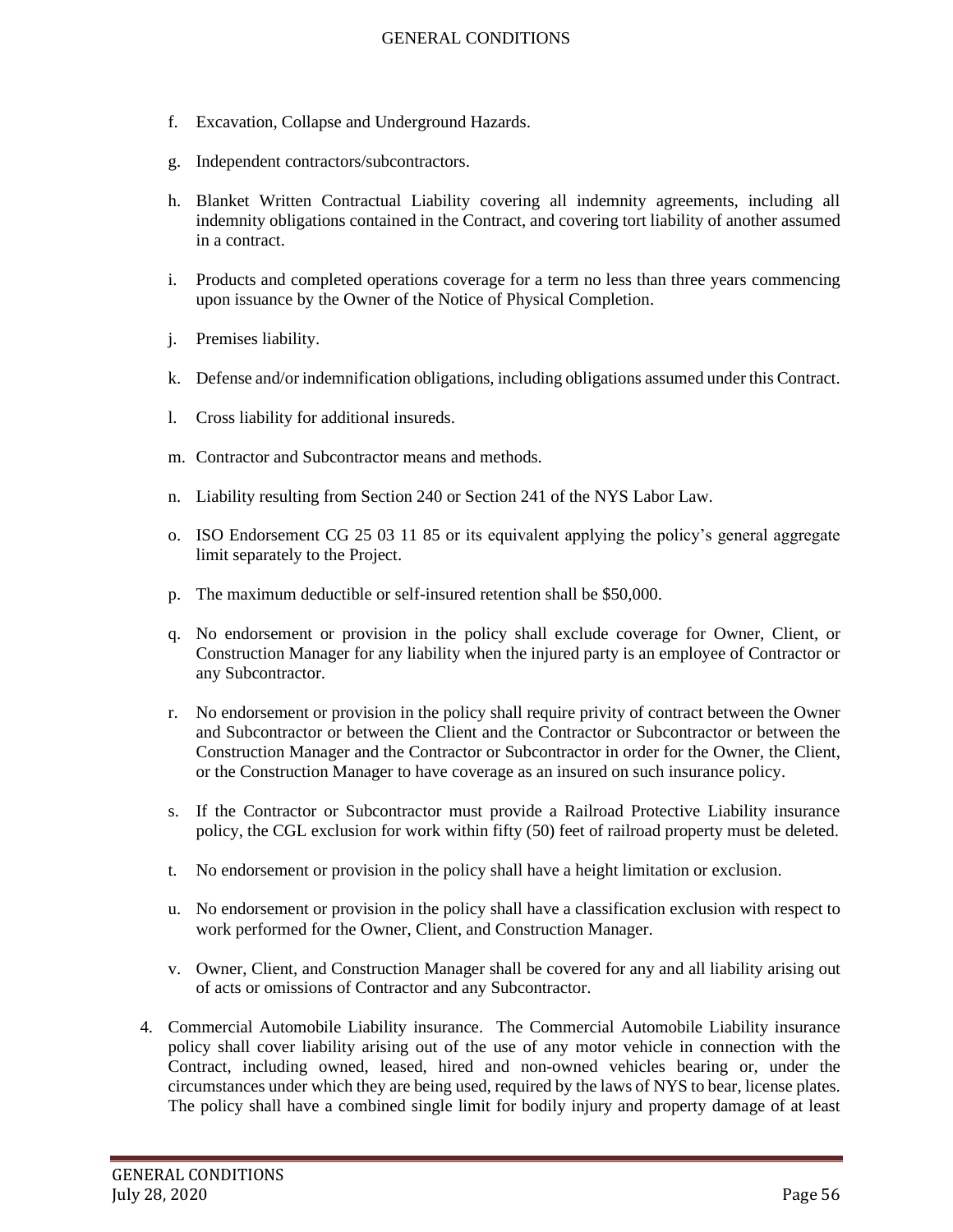\$1,000,000. The limit may be provided through a combination of primary and umbrella and/or excess liability policies. If the Contract involves the removal of hazardous waste or otherwise transporting Hazardous Materials, pollution liability coverage for covered autos shall be provided by endorsement CA 99 48 03 06 or CA 00 12 03 06 and the Motor Carrier Act Endorsement (MCS90) shall be attached to the policy.

- 5. Umbrella and/or Excess Liability insurance. When the limits of the CGL, Commercial Auto Liability or Employers' Liability policies procured are insufficient to meet the limits specified in the preceding paragraphs, Commercial Umbrella or Excess Liability policies shall be procured and maintained provided, however, that the total amount of insurance coverage is at least equal to the requirements specified in the preceding paragraphs. The Commercial Umbrella or Excess Liability policies shall follow the same form as the CGL, Commercial Automobile Liability and Employers Liability insurance policies required in the preceding paragraphs. The Umbrella and/or Excess Liability policies shall be primary to any other insurance maintained by the Owner or Client or Construction Manager or any other additional insured. Any other insurance maintained by the Owner, the Client, the Construction Manager, or any other additional insured shall be in excess of and shall not contribute with the Contractor's or Subcontractor's Umbrella or Excess Liability insurance policies, regardless of the "other insurance" clause contained in the Owner's or Client's or Construction Manager's or other additional insured's own policy of insurance or the Contractor's or Subcontractor's insurance policies.
- 6. The Contractor shall secure, pay for, and maintain property insurance necessary for protection against the loss of owned, borrowed or rented capital equipment and tools, including any tools owned by employees, and any tools or equipment, staging towers, and forms owned, borrowed, or rented by the Contractor. The requirement to secure and maintain such insurance is solely for the benefit of the Contractor. Failure of the Contractor to secure such insurance or to maintain adequate levels of coverage shall not render the Owner, Client and, if applicable, the Construction Manager and other entities specified as additional insureds on the sample certificate of insurance provided by the Owner in the bidding documents or their agents and employees responsible for any losses; and the Owner, Client and, if applicable, the Construction Manager and other entities specified as additional insureds on the sample certificate of insurance provided by the Owner in the bidding documents and their agents and employees shall have no such liability.
- B. Notwithstanding any other provision of the Contract to the contrary and to the fullest extent permitted by law, Contractor shall be liable for all costs and fees, including counsel fees, incurred by or on behalf of the Owner, the Client or the Construction Manager in any action brought by or against the Owner, Client or Construction Manager concerning insurance coverage owed to Owner, Client or Construction Manager by any insurer for which Contractor or any Subcontractor represented that the Owner, Client and Construction Manager would be an insured or would benefit in any way if a claim was brought against Owner, Client and Construction Manager .

# **Section 15.04 - Other Insurance Provided by Contractor**

The Contractor and each Subcontractor shall also procure and maintain as required by General Conditions Sections 15.01 B and 15.03 A the following insurance:

A. United States Longshore and Harbor Workers' Compensation Act and Jones Act: When, to perform the Work, the Contractor or any Subcontractor is engaged in activities on or near a shoreline or on or near the navigable waterways of the United States or when any part of the Work is connected to water related activities, the Workers' Compensation policy referenced above of the Contractor and any such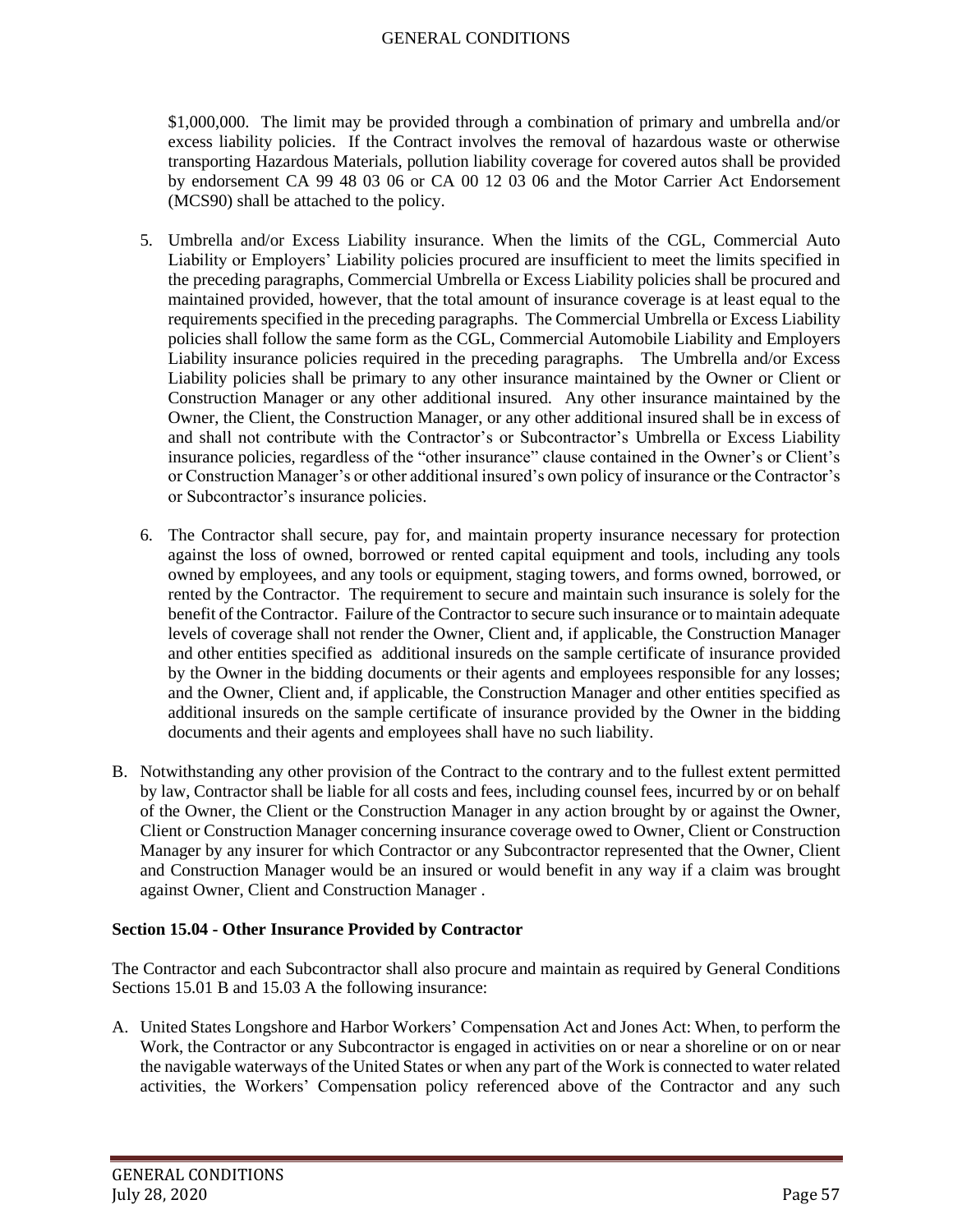Subcontractor shall be endorsed to provide Jones Act and United States Longshore and Harbor Workers' Act coverage.

- B. Contractor's Pollution Liability insurance: When the Work includes abatement, removal, repair, replacement, enclosure, encapsulation or disposal of any pollutants, which include but are not limited to, petroleum, petroleum products, mold, asbestos, lead or any other Hazardous Material, the Contractor or any Subcontractor performing Work involving any of the pollutants, shall procure and maintain in full force and effect pollution legal liability insurance with limits of at least \$2,000,000 providing coverage for bodily injury and property damage, including loss of use of damaged property or of property that has not been physically injured and coverage that encompasses at least the following:
	- 1. Endorsement specifically naming as additional insureds: Dormitory Authority, the Client, and if applicable, the Construction Manager and other entities specified on the sample certificate of insurance provided by the Owner in the bidding documents.
	- 2. The policy provisions required by General Conditions Section 15.01.
	- 3. A maximum deductible or self-insured retention of \$50,000.
	- 4. Coverage for actual, alleged or threatened emission, discharge, dispersal, seepage, release or escape of pollutants, including any loss, cost or expense incurred as a result of any cleanup of pollutants or in the investigation, settlement or defense of any claim, suit or proceedings against the Owner, Client or Construction Manager arising from the Work.
	- 5. Coverage shall be provided until three years after the Owner issues the Certificate of Physical Completion.
- C. Railroad Protective Liability insurance: If any Work of the Contract is to be performed on or within fifty (50) feet of a railroad property or railroad right of way or will require entrance upon railroad property or right of way or will require assignment of a railroad employee, the Contractor shall provide and maintain a Railroad Protective Liability policy with the policy limits required by the owner(s) of the railroad. For purposes of this paragraph, a subway is a railroad. The policy form shall be ISO-RIMA or an equivalent form approved by the owner(s) of the railroad. The railroad owner(s) shall be the named insured on the policy and the definition of "physical damage to property" shall mean direct and accidental loss of or damage to all property of any named insured and all property in any named insured's care, custody, or control. If the Contractor shall provide a Railroad Protective Liability insurance policy, the Contractor and any Subcontractor performing on or within fifty (50) feet of railroad property or railroad right of way or entering railroad property or right of way or requiring assignment of a railroad employee shall have their CGL insurance policy endorsed to delete the exclusion of coverage for Work within fifty (50) feet of railroad property.
- D. Professional Liability insurance: Each of the Contractor and any Subcontractor performing any Work which involves delegation of design shall procure and maintain Error and Omissions Liability Insurance for the delegated design Work with a minimum insurance limit of not less than two (2) million dollars issued to and covering damage for liability imposed on the Contractor or Subcontractor by this Contract or law arising out of any negligent act, error, or omission in the rendering of or failure to render professional services required by this Contract. This insurance may be issued on a claims-made policy form and shall be maintained for no less than three (3) years after issuance by the Owner of the Notice of Physical Completion. The policy, at the sole expense of the Contractor or Subcontractor, shall have extended Discovery Clause coverage of at least three (3) years after issuance by the Owner of the Notice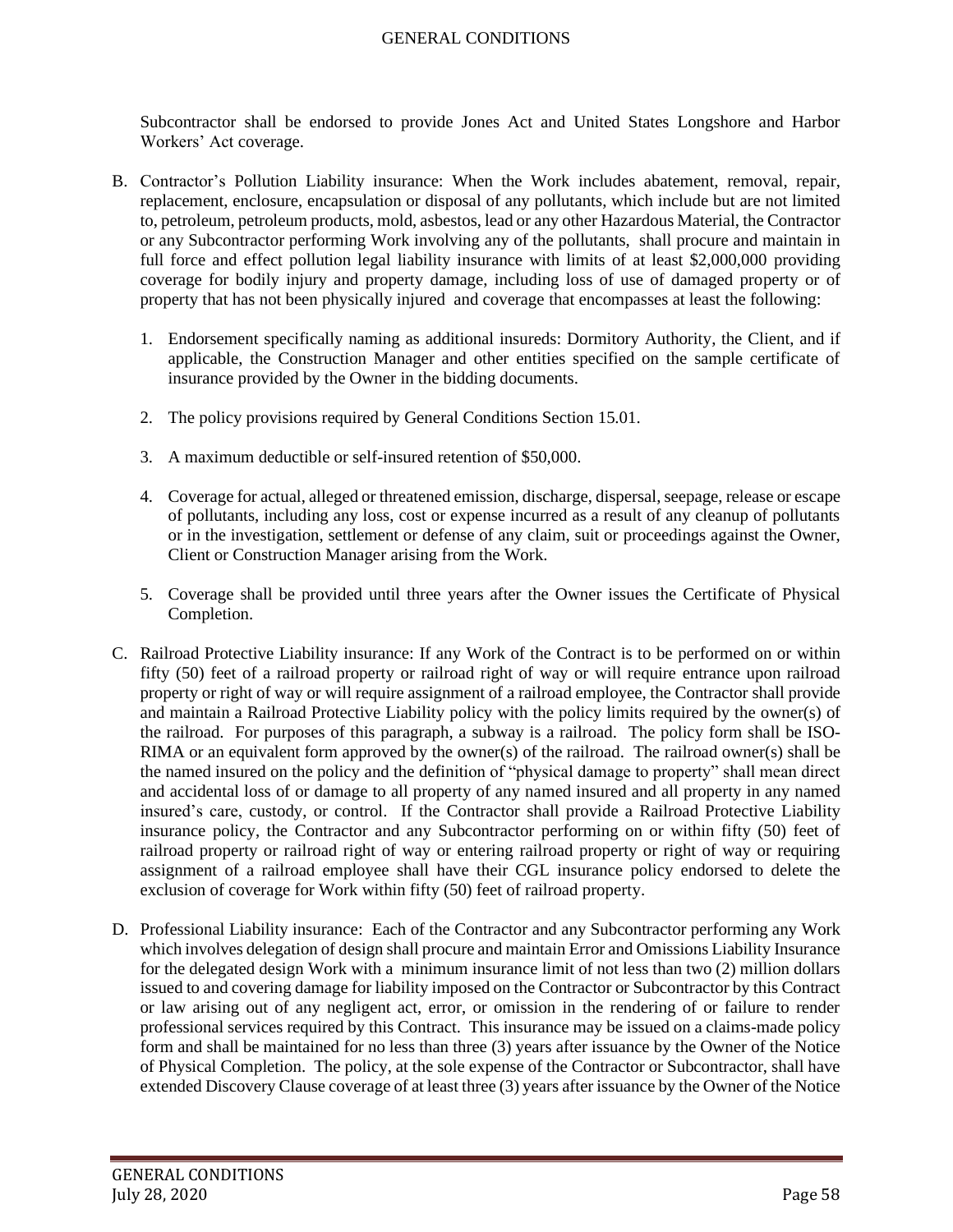of Physical Completion if the policy is cancelled or not renewed. The maximum deductible or selfinsured retention is \$100,000.

- E. Unmanned Aircraft System (UAS) Insurance: Any Contractor or Subcontractor proposing the use of any Unmanned Aircraft System for any purpose on a Project, including but not limited to investigation, surveying, photography, inspections or observation, shall comply with all of Owner's policies and procedures regarding such use and shall provide coverage, in the form of an Unmanned Aircraft System (UAS) endorsement to the Commercial General Liability Coverage required above or Aircraft Liability Coverage with a minimum limit of \$1,000,000. Such coverage shall name the Owner and any required third parties as additional insureds.
- F. Marine Protection & Indemnity insurance and Hull & Machinery insurance: Each of the Contractor and any Subcontractor performing any Work on navigable water or connected to water-related activities or with marine operations, shall procure and maintain Marine Protection & Indemnity insurance and Hull & Machinery insurance. Hull & Machinery coverage shall be provided for the total value of the watercraft and equipment used in the Work on navigable water or connected to water-related activities or with marine operations. The Contractor shall obtain a Marine Protection & Indemnity Liability insurance policy for all navigable water, water-related or marine activities or operations under the Contract with a minimum limit of \$2,000,000. The Owner, the Client and, if applicable, the Construction Manager and other entities specified on the sample certificate of insurance provided by the Owner in the bidding documents shall be additional insureds on the Marine Protection & Indemnity Liability insurance policy. The Marine Protection & Indemnity Liability insurance policy shall provide coverage that encompasses at least the following:
	- 1. The policy provisions required by General Conditions Section 15.01.
	- 2. A maximum deductible or self-insured retention of \$50,000.
	- 3. Coverage shall be provided until the Owner issues the Certificate of Physical Completion.
	- 4. Endorsement specifically naming as additional insureds: Dormitory Authority, the Client, and if applicable, the Construction Manager and other entities specified on the sample certificate of insurance provided by the Owner in the bidding documents.

### **Section 15.05 - Stop Work Order - Insurance**

- A. All insurance certificates are valid for one (1) year from the date the certificate is signed/stamped, or until policy expiration, whichever is earlier. The Contractor shall be responsible to submit updated insurance certificates to the Owner or the Owner's designee thirty (30) calendar days prior to any insurance certificate expiration date.
- B. Failure of the Contractor or any Subcontractor to maintain the insurance required by the Contract or to provide the Owner or the Owner's designee with evidence of valid and in-force insurance coverage required by the Contract shall result in a Stop Work Order pursuant to General Conditions Article 11 – Termination or Suspension and/or withholding of payment to the Contractor.
- C. At any time that the coverage provisions and limits on the policies required herein do not meet the provisions and limits set forth above, the Contractor or Subcontractor shall immediately cease Work on the Project. The Contractor or Subcontractor shall not resume Work on the Project until authorized to do so by the Owner or the Owner's designee.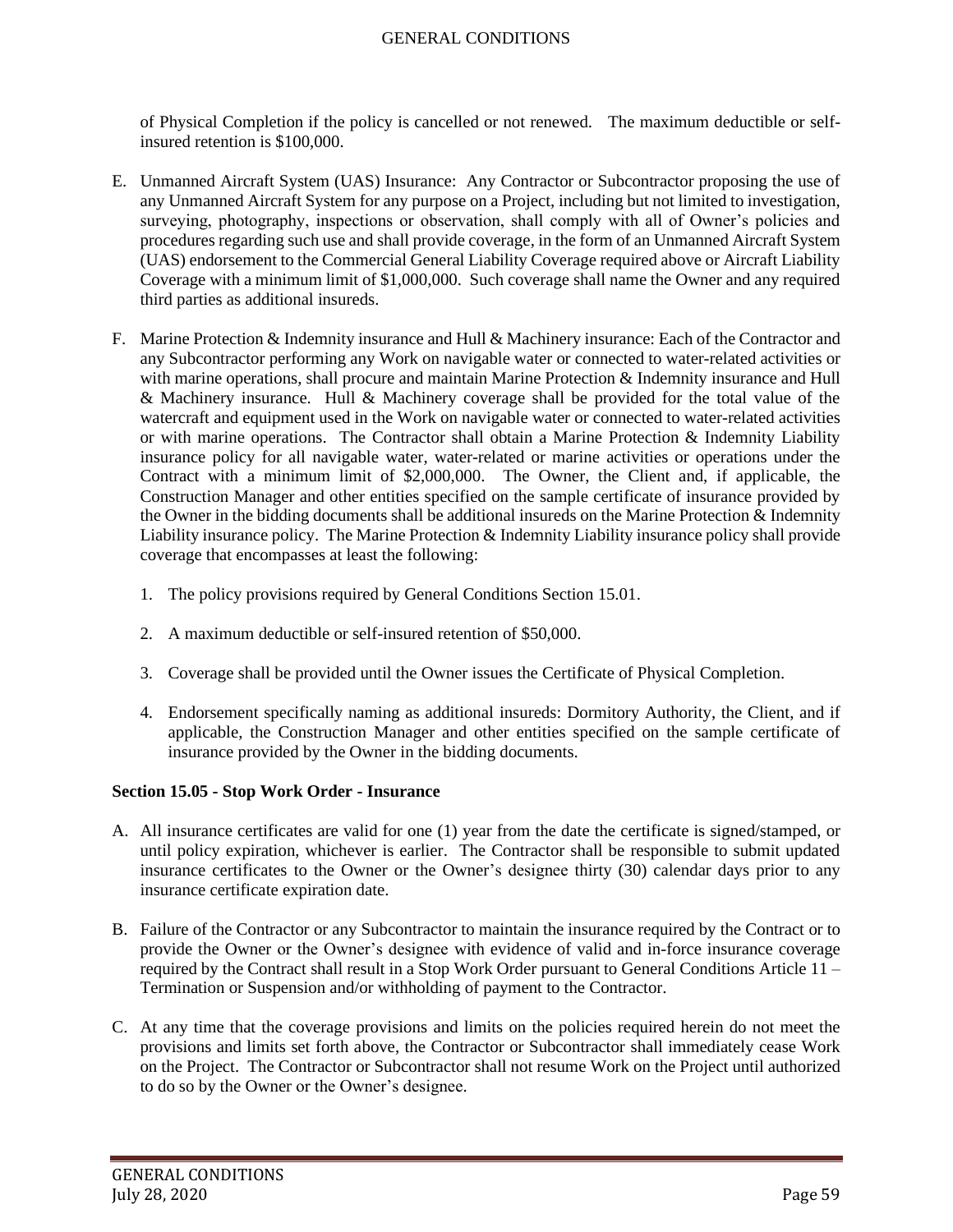D. Any delay or time lost as a result of the Contractor or Subcontractor not having proper insurance required by this General Conditions Article or not providing the Owner or the Owner's designee with evidence of valid and in force insurance required by the Contract shall not give rise to a delay Claim or any other Claim against the Owner. Further, the Contractor may be liable to other contractors for costs incurred by reason of the Contractor's or Subcontractor's failure to provide insurance.

#### **Section 15.06 – Builder's Risk**

- A. The Owner will provide Builder's Risk insurance for all projects, except for those projects listed in paragraph B of this General Conditions Section 15.06.
	- 1. The Owner shall, except as otherwise specified, at all times beginning with the Notice to Proceed and until Substantial Completion, procure and maintain, at the Owner's sole cost and expense, "All Risk" Builder's Risk insurance. The Contractor and Subcontractors will be covered for the Work of the Contract, except losses up to and including the deductible shall be borne by the Contractor. The Owner shall, at the Owner's sole discretion, have the power to adjust and to settle with the insurer any loss or claim under the Builder's Risk insurance. Reimbursement for loss, if any, shall be made payable to the Owner. The deductible is stated in the Information for Bidders.
	- 2. Coverage shall include sub limits for property in transit and for property in storage on and off the Site. Specific higher limits for transit or for storage may be available as circumstances may require upon written request by the Contractor or any Subcontractor to the Owner at least 30 calendar days before such higher limit would take effect if the request is granted. Owner in its sole and exclusive discretion may grant or deny the request for a higher limit for transit or storage. If the Owner denies the request, the Contractor or Subcontractor shall have no Claim against the Owner for any cost or damage. If the Owner grants the request, the Owner may condition the grant upon the Contractor or Subcontractor paying the additional cost for the higher limit for transit or storage.
	- 3. No coverage shall be provided to the Contractor or any Subcontractor under any property insurance policy of the Owner or Client which only covers completed, occupied structures.
- B. The Contractor shall procure and maintain, at its sole cost and expense, Builder's Risk insurance for all OMH, OPWDD, OASAS, NYCHA, and HTFC-GOSR projects, or when otherwise specified, as provided below.
	- 1. The Contractor shall maintain until the date of Physical Completion, an All Risk Builder's Risk Completed Value Form insurance policy, with coverage for at least the value of the Work of the Contract except for excavation work, planting and seeding, and Work buried in the ground other than wiring and walking tunnels, but including debris removal costs and architect, engineering and other costs to evaluate damage and provide any design or other services necessary to correct or minimize damage in the event of damage to the Work covered by the policy or such higher amount of coverage as required by the Owner in this Contract. Debris removal costs shall include demolition as may be necessary by the operation of any law, ordinance, or regulation. The policy shall cover property of the Owner or Client when in the Contractor's care, custody, or control. The policy shall name as insureds the Owner, Client and Contractor and shall include such soft costs coverage for the Owner and Client as specified in this Contract. The extended coverage endorsement may include a loss deductible of \$10,000 or less. The Contractor shall bear all losses up to and including the deductible provision.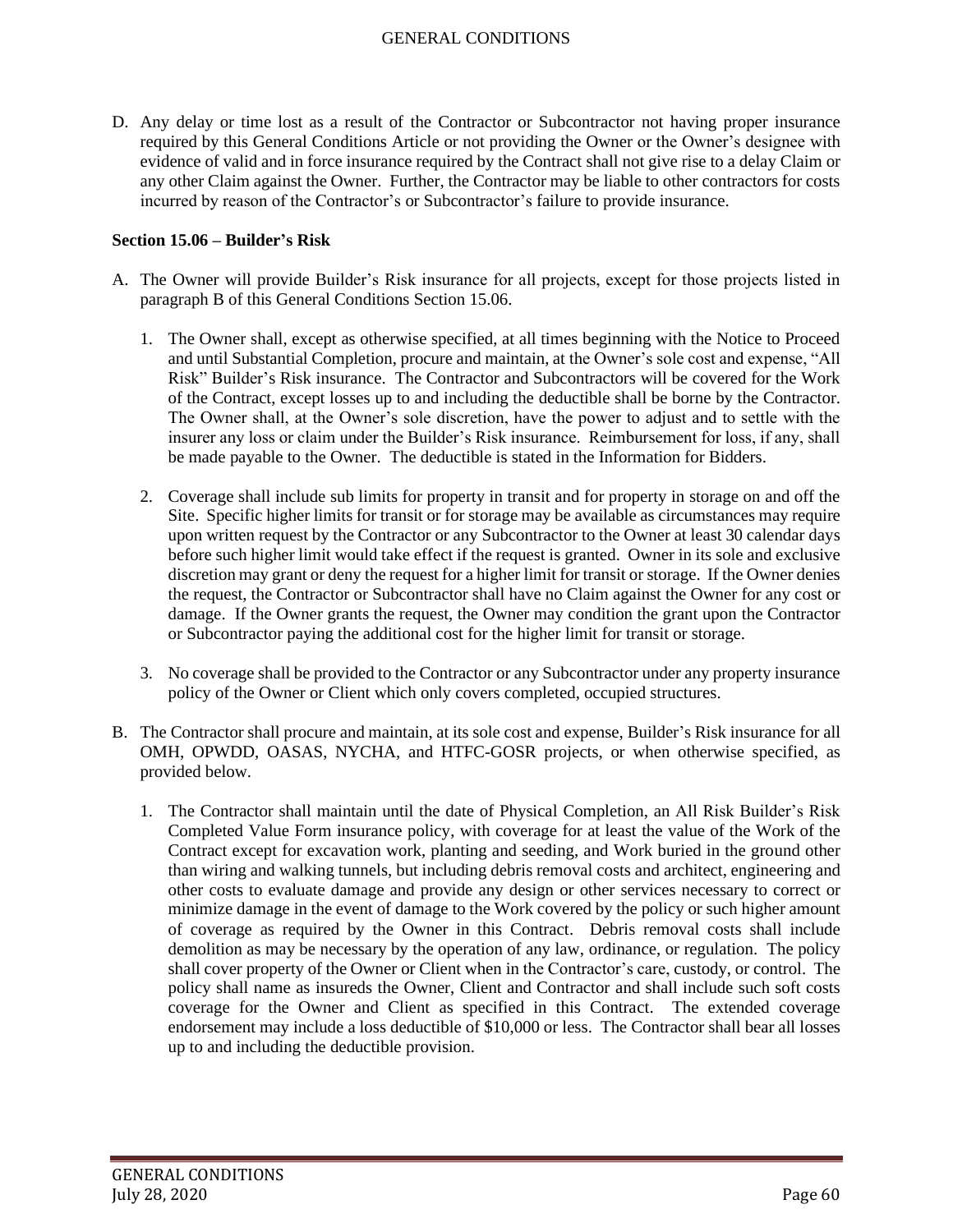2. Coverage shall also include sub limits for equipment, material, and other property in transit or in storage on or off the Site. Specific higher limits of coverage for property in transit or storage, at Contractor's expense, may be required by the Owner due to circumstances of the Project.

Each Builder's Risk insurance policy shall include the following endorsement:

*"It is made a condition of this insurance that until the Owner issues the Notice of Physical Completion to the Contractor, occupancy of the premises shall not require consent of the insurer, nor shall such occupancy be the basis for a rate adjustment."*

- 3. Builder's Risk insurance policy shall name the Dormitory Authority and the Contractor Loss Payees in order of precedence, as their interests may appear and shall run until the date of Physical Completion. Policies expiring on a fixed date before Physical Completion shall be renewed not less than thirty (30) calendar days before such expiration date. Such policy shall not be changed by endorsement without the knowledge and consent of the Owner and in particular, shall provide that no notice of cancellation by the insurer shall be effective until sixty (60) calendar days after such notice is received by the Owner. If the policy is issued by a mutual insurance company, the policy shall provide that the Owner and the Client shall not be liable for any premium or assessment under the policy; the Contractor shall be responsible for all premiums and assessments.
- 4. The Owner may withhold the Contractor's payment for Work which is required to be insured until original binder or policies for the Builder's Risk insurance are provided to the Owner pursuant to General Conditions Section 15.06.

## **Section 15.07 - Bonds Provided by Contractor**

- A. The Contractor shall provide the Performance Bond in an amount at least equal to 100% of the Contract sum as security for the faithful performance of the Contract. The Contractor shall also provide the Payment Bond in an amount at least equal to 100% of the Contract sum for the payment of all persons performing labor or providing materials in connection with the Work of the Contract. The Contractor shall execute the Performance Bond form and the Payment Bond form included in the Contract Documents.
- B. If at any time the Owner, in its sole and exclusive discretion, shall become dissatisfied with any surety or sureties upon the Performance Bond or the Payment Bond, or if for any other reason said bonds shall cease to be adequate security to the Owner, the Contractor shall, within five (5) calendar days after written notice from the Owner to do so, substitute an acceptable bond or bonds in such form and sum and signed by such other surety or sureties as may be satisfactory to the Owner. The Contractor shall pay the premiums on said bond or bonds. No further payments shall be deemed due nor shall be made until the new surety or sureties shall have furnished an acceptable bond or bonds to the Owner.
- C. The surety company, on all bonds, shall be authorized to do business in the State of New York by the NYS Department of Financial Services and rated at least A- by A.M. Best and Company, or meet such other requirements as are acceptable to the Owner in its sole and exclusive discretion.

# **ARTICLE 16 -- GENERAL PROVISIONS of the CONTRACT**

### **Section 16.01 - General Law Provisions**

A. This Contract and its enforcement, and any controversy arising out of or relating to the making or performance of this Contract, shall be governed by and construed in accordance with the law of the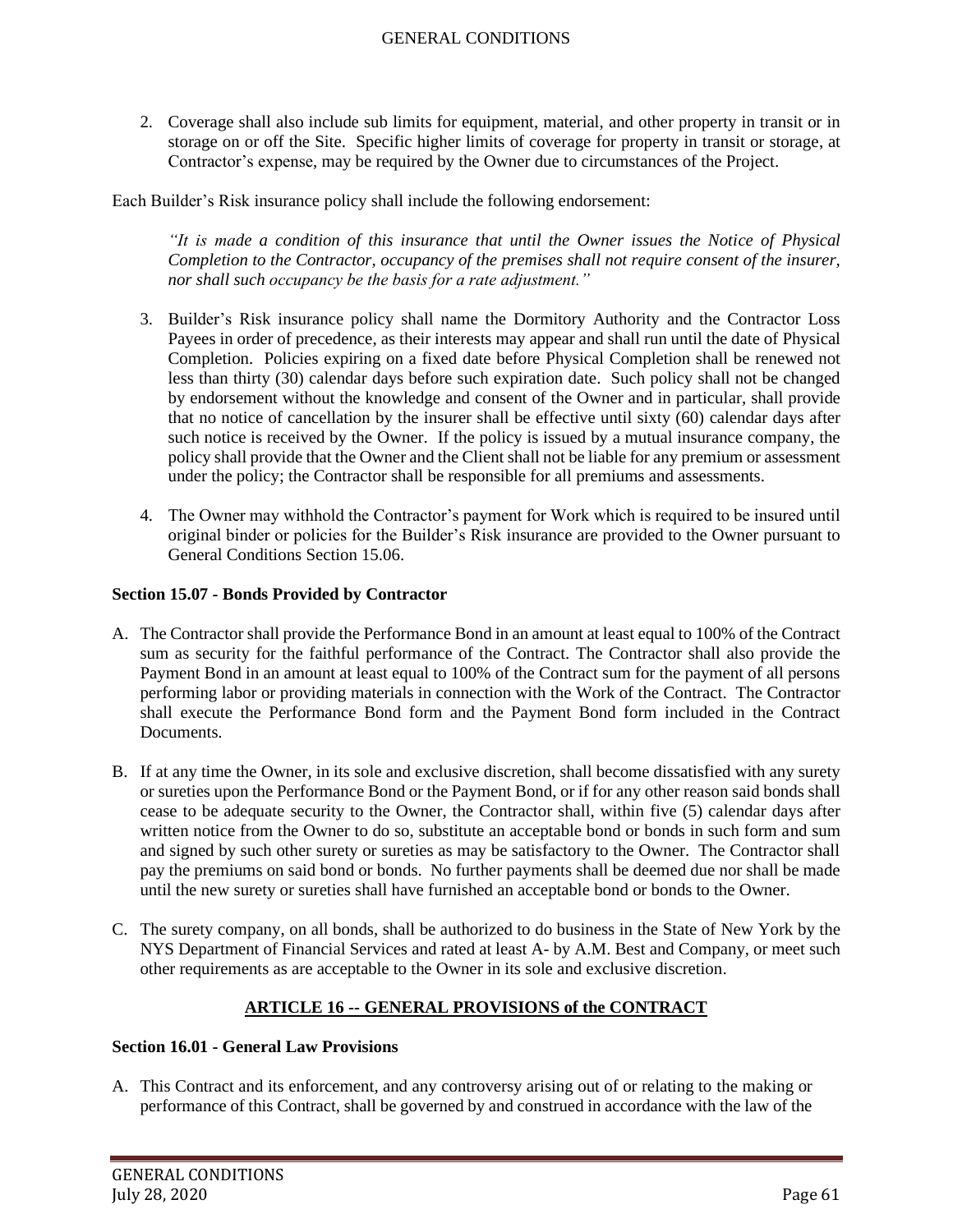State of New York, without regard to the New York principles of conflicts-of law and except where the United States supremacy clause requires otherwise.

- B. Each and every provision of law and clause required by law to be inserted in the Contract shall be deemed to be inserted therein and the Contract shall read and shall be enforced as though so included therein.
- C. The Contractor shall comply fully with all applicable laws, rules, and regulations, and as applicable, Building Code of New York State or Building Code of the City of New York.
- D. The Contractor agrees that the Contract shall be deemed executory to the extent of moneys available from either: (1) the proceeds of bonds issued by the Dormitory Authority for the Contract, (2) moneys made available by the Client to the Owner for the Contract, (3) other moneys made available to the Owner from whatever source specifically for the Contract and no liability shall be incurred by the Owner beyond moneys available therefore.
- E. The relationship created by the Contract between the Owner and the Contractor is one of an independent contractor and it is no way to be construed as creating an agency relationship between the Owner and the Contractor nor is it to be construed as, in any way or under any circumstances, creating or appointing the Contractor as an agent of the Owner for any purpose whatsoever.
- F. Except as provided herein, this Contract and each and every provision hereof and thereof is for the exclusive benefit of the Parties hereto and not for the benefit of any third party. Nothing in the Contract shall create or shall give to third parties any claim or right of action against the Owner, the State of New York, the Client, or any institution at which the Work is being carried out beyond such as may legally exist irrespective of the Contract; however, it is understood that the Client is an intended third party beneficiary of the Contract for the purposes of recovering any damages caused by the Contractor.
- G. The Contractor shall not assign the Contract in whole or in part without prior written consent of the Owner. Any attempt to assign the Contract in whole or in part without prior written consent of the Owner is null and void. As a condition to consent to the assignment, the Owner shall require each proposed assignee to establish, to the satisfaction of the Owner in its sole and exclusive discretion, that the assignee is responsible and, if applicable, has the experience to perform the Work. If the Owner consents to an assignment and if the Contractor assigns all or part of any moneys due or to become due under the Contract, the instrument of assignment shall contain a clause substantially to the effect that the Contractor and assignee agree that the assignee's right in and to any moneys due or to become due to the Contractor shall be subject to all prior claims for services rendered or materials supplied in connection with the performance of the Work. The Owner reserves the right to assign this Contract in whole or in part without the consent of the Contractor. Unless otherwise agreed by the Parties hereto in a separate writing, no permitted assignment described in this Section shall relieve the assigning Party from any of its obligations under this Contract. However, the assignee may be required by the assigning Party to agree to indemnify and hold harmless the assigning Party from some or all of its obligations under this Contract.
- H. This Contract shall be binding upon and shall inure to the benefit of the Parties hereto and their respective successors and permitted assignees.
- I. The Owner is exempt from the terms of fair-trade agreements for sales to the Contract.
- J. Inasmuch as the Contractor can be compensated adequately by money damages for any breach of the Contract which might be committed by the Owner, the Contractor agrees that no default, act or omission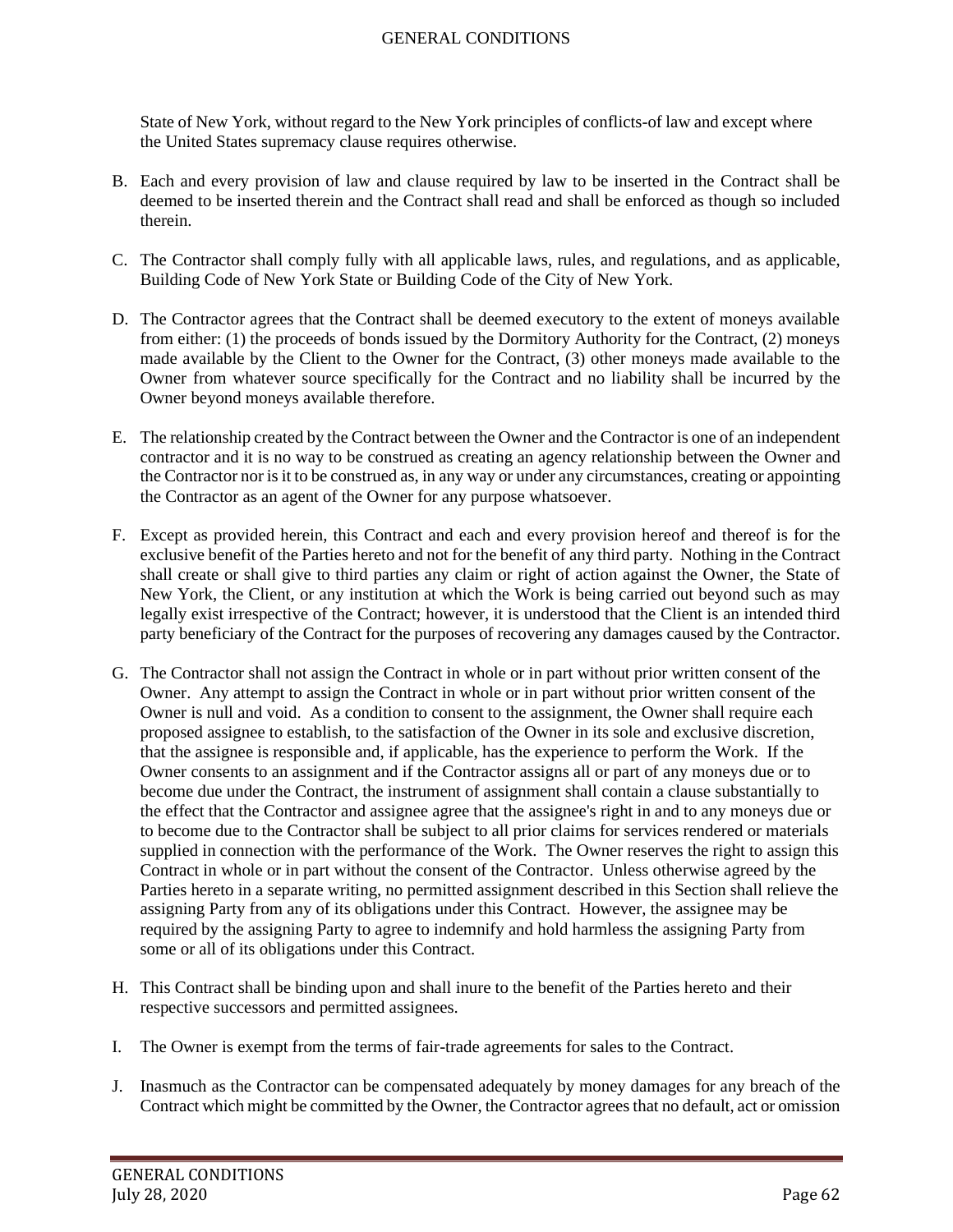of the Owner shall constitute a material breach of the Contract entitling the Contractor to cancel or rescind the Contract or to suspend or abandon performance of the Contract; and the Contractor hereby waives any and all rights and remedies to which the Contractor might otherwise be or become entitled to because of any wrongful act or omission of the Owner saving only the Contractor's right to money damages.

- K. No action or proceeding shall lie or shall be maintained by the Contractor, nor anyone claiming under or through the Contractor, against the Owner upon any Claim arising out of or based upon the Contract, relating to the giving of notices or information.
- L. No action or proceeding shall lie in favor of or shall be maintained by the Contractor against the Owner unless such action shall be commenced within one year after the earliest following event:
	- 1. The date the Owner executes the Notice of Physical Completion.
	- 2. Receipt, by the Owner, of the Contractor's final Application for Payment, if no Notice of Physical Completion is issued.
	- 3. The date of termination if the Owner terminates the Contract.
- M. The Owner and Contractor agree to submit to the exclusive jurisdiction of the Commercial Division, New York Supreme Court, which shall hear any dispute, Claim or controversy arising in connection with or relating to this Contract, including, but not limited to the validity, breach, enforcement, or termination thereof.
- N. No action or proceeding shall be brought against the Owner in any location other than Albany County unless the Owner specifically consents, in writing, to a change of venue.
- O. If the Contractor obtains a judgment against the Owner in any action or proceeding, the Contractor agrees to accept no more than three percent (3%) interest, per annum, on the amount of the judgment.
- P. Neither Contractor nor its Subcontractors shall place or maintain, or permit to be placed or maintained, any sign, bill, or poster on or about the Premises without the prior consent of Owner's Representative.
- Q. Each Party has reviewed and discussed this Contract with counsel and agrees that this Contract shall not be construed by applying any rule of construction providing for interpretation against the drafting Party.

# **Section 16.02 - Diesel Emissions Reduction**

- A. The Contractor shall certify that heavy duty vehicles, as defined in the NYS Environmental Conservation Law (ECL) Section 19-0323 and Title 6 of the New York Codes Rules and Regulations, Part 248 (6 NYCRR 248), will comply with the rules, regulations and provisions pursuant to ECL Section 19-0323, and 6 NYCRR 248, which requires the use of Best Available Retrofit Technology and Ultra Low Sulfur Diesel to the extent required by law unless specifically waived by the NYS Department of Environmental Conservation (DEC). Qualification for a waiver will be the responsibility of the Contractor.
- B. Annually, as required by DEC, but no later than March 1st, the Contractor shall complete and submit directly to the Owner, via electronic mail, the Regulated Entity Vehicle Inventory Form and Regulated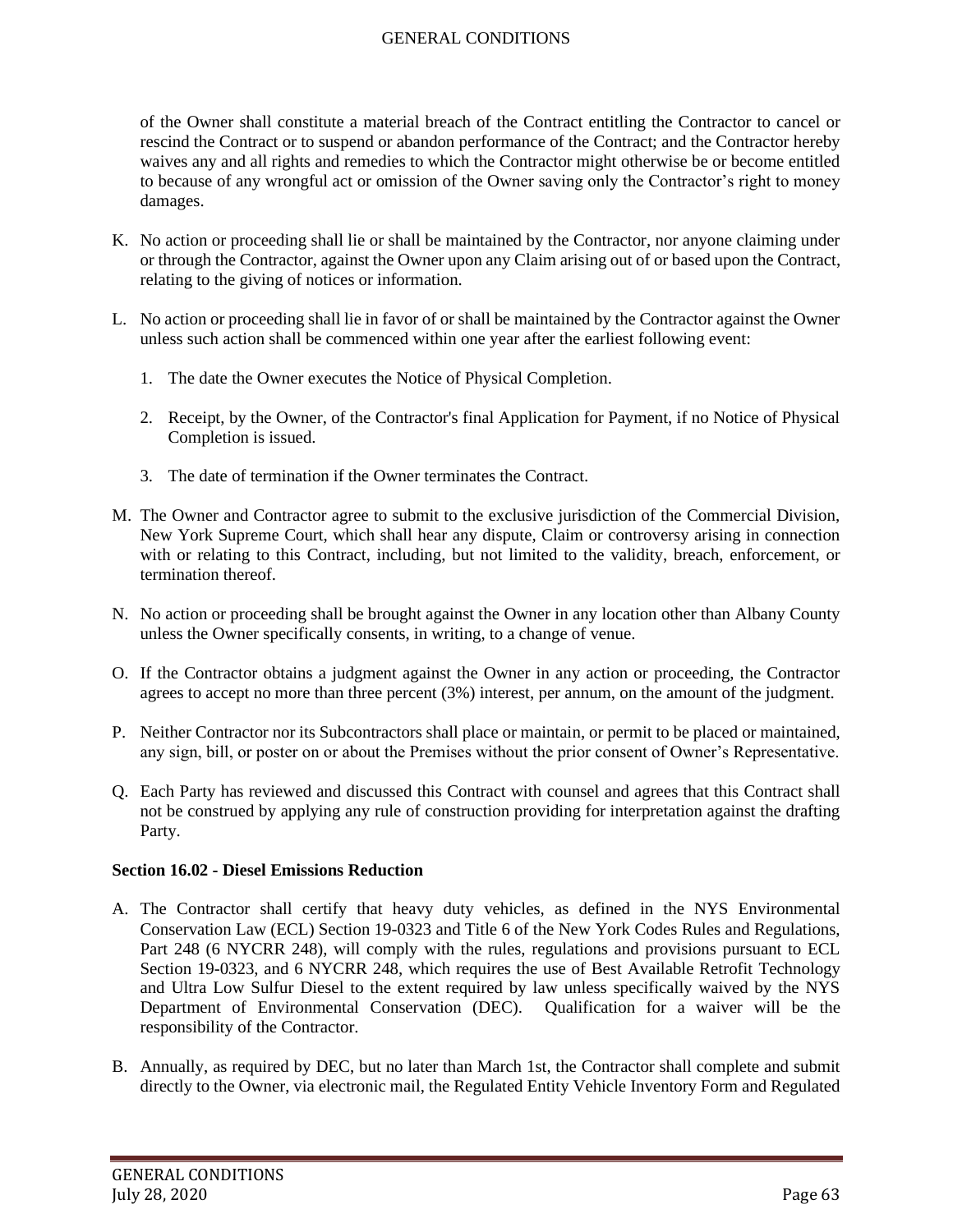Entity and the Contractors Annual Report Form, found on the DEC website [http://www.dec.state.ny.gov](http://www.dec.ny.gov/) for vehicles used on the Project for the preceding calendar year.

C. The Contractor shall certify to the Owner, and submit with each Application for Payment, the Contractor and Subcontractor Certifications form, which states that the Contractor agrees to comply with the provisions of General Conditions Section 16.02.

#### **Section 16.03 – State and Federal Labor Law Provisions**

- A. All applicable provisions of NYS Labor Law shall be carried out in the performance of the Work.
- B. The Contractor specifically agrees, as required by NYS Labor Law, Sections 220 and 220-d as amended, that:
	- 1. No worker, in the employ of the Contractor, any Subcontractor or any other person doing or contracting to do the whole or any part of the Work contemplated by the Contract shall be permitted or required to work more than eight (8) hours in any one (1) calendar day and more than five (5) days in any one week, except in the extraordinary emergencies set forth in NYS Labor Law.
	- 2. The wages paid for a legal day's work shall be not less than the prevailing rate of wages as defined by NYS Labor Law. Each laborer, worker or mechanic employed by the Contractor, any Subcontractor or any other person doing or contracting to do the whole or any part of the Work contemplated by the Contract shall be paid not less than the prevailing rate of wages as defined by NYS Labor Law and shall be provided not less than the supplements as required by NYS Labor Law.
	- 3. The minimum hourly rate of wage to be paid and supplements provided shall be not less than that required by the NYS Labor Law and as shall be designated by the Commissioner of Labor of the State of New York.
	- 4. The Contractor and all Subcontractors shall post in a prominent and accessible place on the Site, a legible statement of all minimum wage rates and supplements to be paid or provided for the various classes of workers engaged in the performance of the Work and all deductions, if any, required by law to be made from unpaid wages actually earned by any worker so engaged.
	- 5. The Contractor and all Subcontractors shall provide each worker a written notice of the prevailing wage rate for each of the worker's particular job classifications on each pay stub and, as required by the NYS Labor Law, written notice that includes the telephone number and address for the Department of Labor and a notice informing all workers of their right to contact the Department of Labor if a worker is not receiving the proper prevailing rate of wages and/or supplements for a worker's particular job classification.
	- 6. The Contractor shall be responsible for obtaining prevailing wage rate updates directly from the NYS Department of Labor, either by accessing its websit[e http://www.labor.state.ny.us](http://www.labor.state.ny.us/) or a written request to the Bureau of Public Works.
- C. The minimum wage rates, if any, specified for apprentices shall apply only to persons working with the tools of the trade which such persons are learning under the direct supervision of journeyman mechanics as an individual registered in an apprenticeship program which is duly registered with the Commissioner of Labor of the State of New York in conformity with the NYS Labor Law. Except as otherwise required by law, the number of apprentices in each trade or occupation employed by the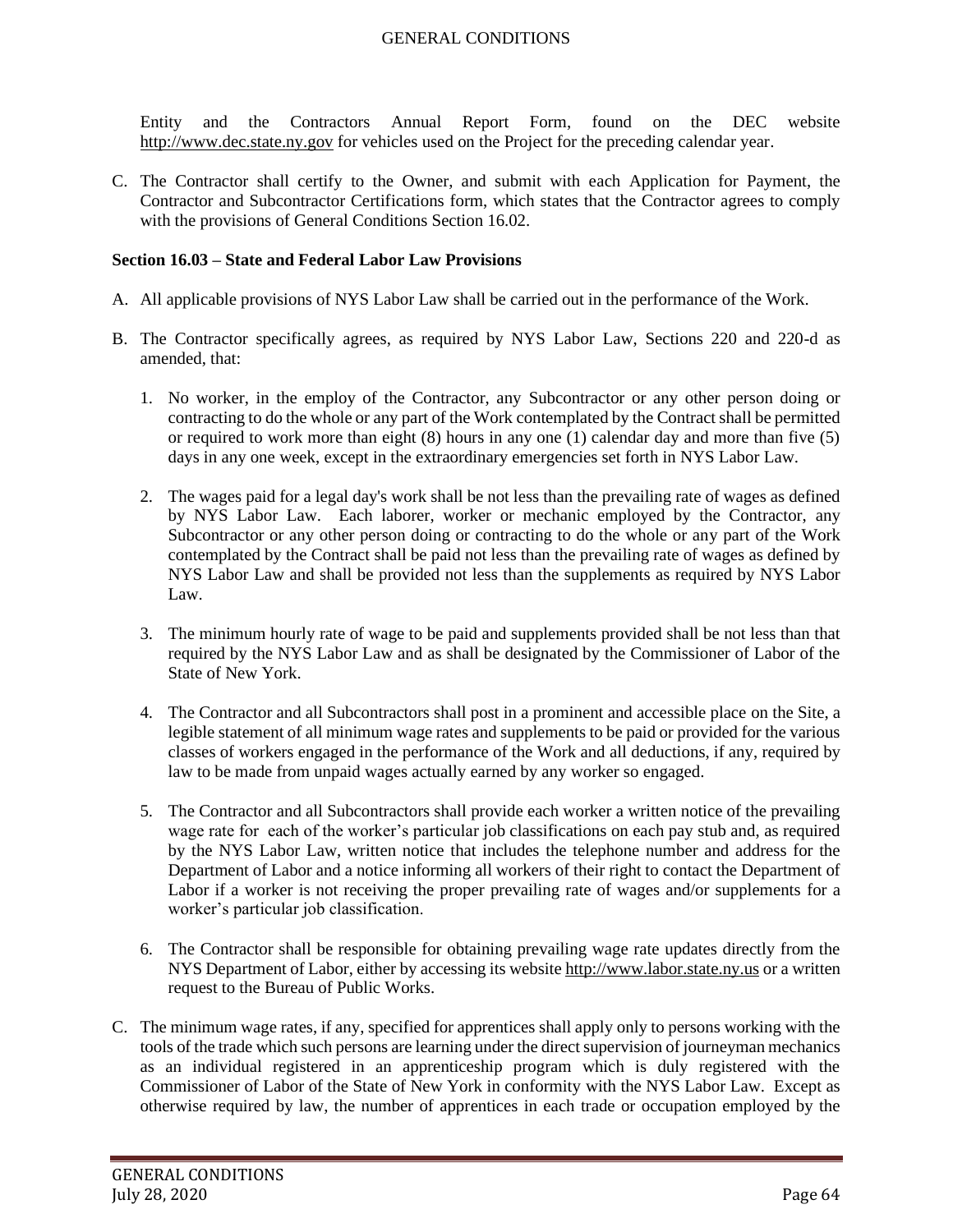Contractor or any Subcontractor shall not exceed the number permitted by the applicable standards of the NYS Department of Labor, or, in the absence of such standards, the number permitted under the usual practice prevailing between the unions and the employers' association of the respective trades or occupations.

- D. All workers of the Contractor and all Subcontractors shall be paid in accordance with the provisions of the NYS Labor Law. The Contractor and all Subcontractors shall submit to the Owner original copies of the Contractor and Subcontractor Certifications form and Certified Payroll forms in accordance with payment procedures and otherwise upon request. The Contractor and all Subcontractors shall prepare and keep original payrolls or transcripts thereof in compliance with NYS Labor Law Section 220, subdivision 3-a, and shall file transcripts of such payrolls with the Owner as required by NYS Labor Law Section 220, subdivision 3-a. Filing the transcripts of such payrolls with the Owner as required by NYS Labor Law Section 220, subdivision 3-a is a condition precedent to payment of any sums due and owing Contractor or any Subcontractor for Work performed upon the Project.
- E. The Contractor agrees that, in case of underpayment of wages to any worker engaged in the Work by the Contractor or any Subcontractor, the Owner shall withhold from the Contractor out of payments due an amount sufficient to pay such worker the difference between the wages required to be paid under the Contract and the wages actually paid such worker for the total number of hours worked, and that the Owner may disburse such amount so withheld by the Owner for and on account of the Contractor to the worker to whom such amount is due. The Contractor further agrees that the amount to be withheld pursuant to this paragraph may be in addition to the amounts and percentages to be retained by the Owner pursuant to other provisions of the Contract.
- F. Pursuant to subdivision 3 of Section 220 and Section 220-d of the NYS Labor Law the Contract shall be forfeited and no sum paid for any Work done thereunder upon a Contractor's or Subcontractor's second conviction for willfully paying or providing less than:
	- 1. The stipulated wage scale or supplement as established by the fiscal officer.
	- 2. The stipulated minimum hourly wage scale and supplements as designated by the Commissioner of Labor of the State of New York.
- G. If the project is Federally funded in part or whole and therefore subject to the requirements of the Davis Bacon Act, the U.S. Department of Labor's government-wide implementation of the Act, or to Federal program legislation, the Contractor shall pay the higher of either NYS Department of Labor prevailing wage rates or wages established for the locality of the project by the U.S. Department of Labor.
- H. The Contractor specifically agrees that all workers engaged on the Site, whether employees of the Contractor, Subcontractor, or other person performing or contracting to do any part of the Work, shall be certified, prior to performing any Work, as having successfully completed at a minimum the OSHA 10-hour construction safety and health course as required by NYS Labor Law Section 220-h, unless additional certifications, courses or training are required by the project specific jurisdiction or as required to complete the Work of the Contract.

### **Section 16.04 – Nondiscrimination**

A. To the extent required by Article 15 of the NYS Executive Law (also known as the Human Rights Law) and all other NYS and United States statutory and constitutional non-discrimination provisions, the Contractor shall not discriminate against any employee or applicant for employment because of race, creed, color, sex (including gender identity or expression), national origin, sexual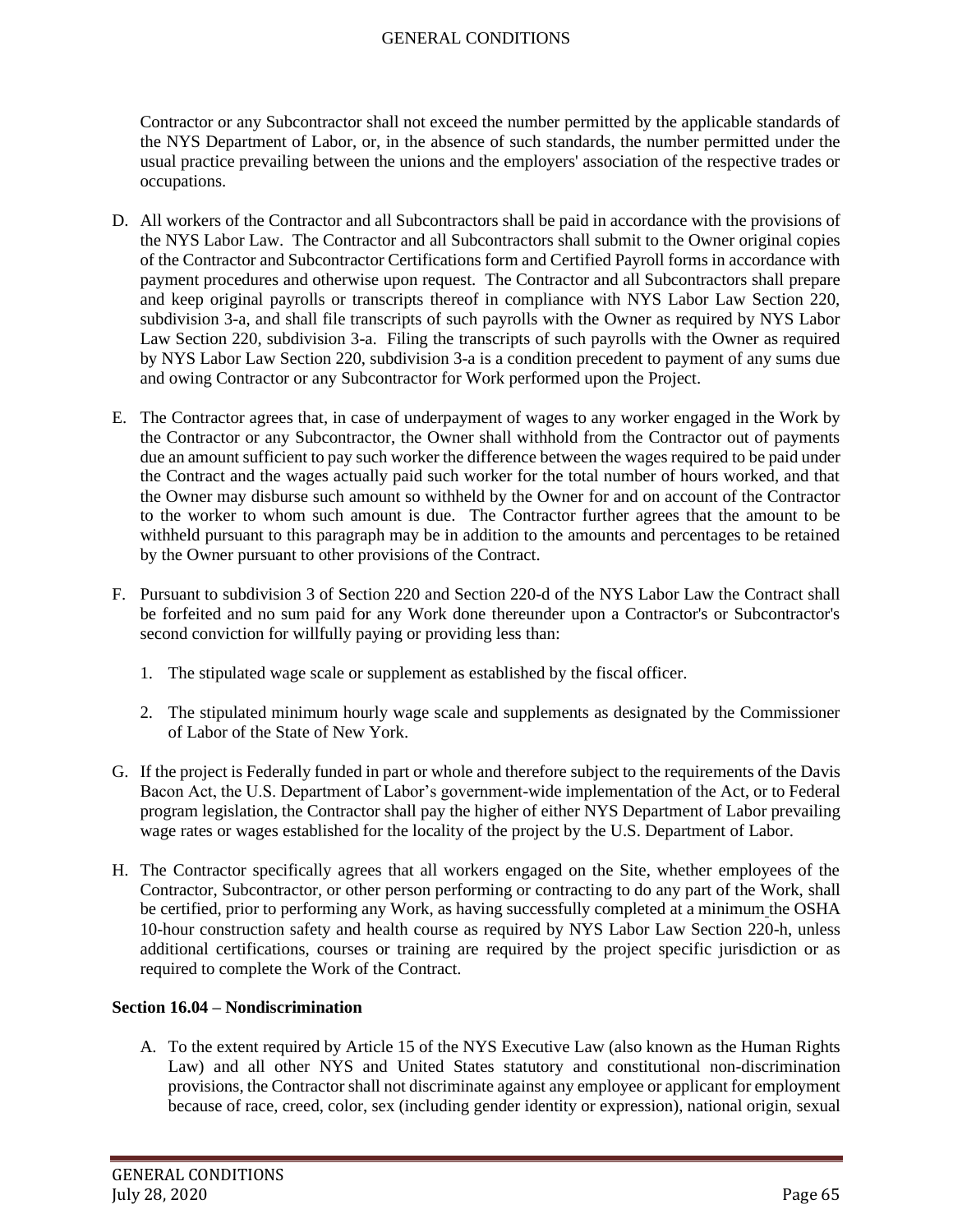orientation, military status, age, disability, predisposing genetic characteristics, marital status or domestic violence status.

- B. If the Contractor is directed to do so by the Owner, the Contractor shall request each employment agency, labor union or authorized representative of workers with which the Contractor has a collective bargaining agreement or other agreement or understanding, to furnish a written statement that such employment agency, labor union or representative will not discriminate on the basis of race, creed, color, sex (including gender identity or expression), national origin, sexual orientation, military status, age, disability, predisposing genetic characteristics or marital status, and that such union or representative will affirmatively cooperate in the implementation of the Contractor's obligations under Articles 15 and 15A of the NYS Executive Law.
- C. The Contractor shall state, in all solicitations or advertisements for employees, that in the performance of the Contract, all qualified applicants will be afforded equal employment opportunities without discrimination because of race, creed, color, national origin, sex (including gender identity or expression), sexual orientation, military status, age, disability, predisposing genetic characteristics or marital status.
- D. The Contractor shall include the provisions of paragraphs A, B, and C of this General Conditions Section 16.04 in every Subcontract and purchase order in such a manner that such provisions will be binding upon each Subcontractor and vendor as to the operations for the Contract to be performed within the State of New York.
- E. Pursuant to NYS Labor Law, Section 220-e, the Contractor specifically agrees:
	- 1. That in the hiring of employees for the performance of Work under the Contract or any subcontract hereunder, or for the manufacture, sale or distribution of materials, equipment or supplies hereunder, but limited to operations performed within the territorial limits of the State of New York, no Contractor, Subcontractor, nor any person acting on behalf of such Contractor or Subcontractor, shall by reason of race, creed, color, national origin, sex (including gender identity or expression), sexual orientation, military status, age, disability, predisposing genetic characteristics or marital status discriminate against any citizen of the State of New York who is qualified and available to perform the Work to which the employment relates.
	- 2. That no Contractor, Subcontractor, nor any person on behalf of such Contractor or Subcontractor shall, in any manner, discriminate against or intimidate any employee hired for the performance of Work under the Contract on account of race, creed, color, national origin, sex (including gender identity or expression), sexual orientation, military status, age, disability, predisposing genetic characteristics or marital status.
	- 3. That there may be deducted from the amount payable to the Contractor, by the Owner under the Contract, a penalty of fifty dollars (\$50.00) for each person for each calendar day during which such person was discriminated against or intimidated in violation of the terms of the Contract.
	- 4. That the Contract may be canceled or terminated by the Owner and all moneys due or to become due hereunder may be forfeited for a second or any subsequent violation of the terms or conditions of this Section 16.04 E of the Contract.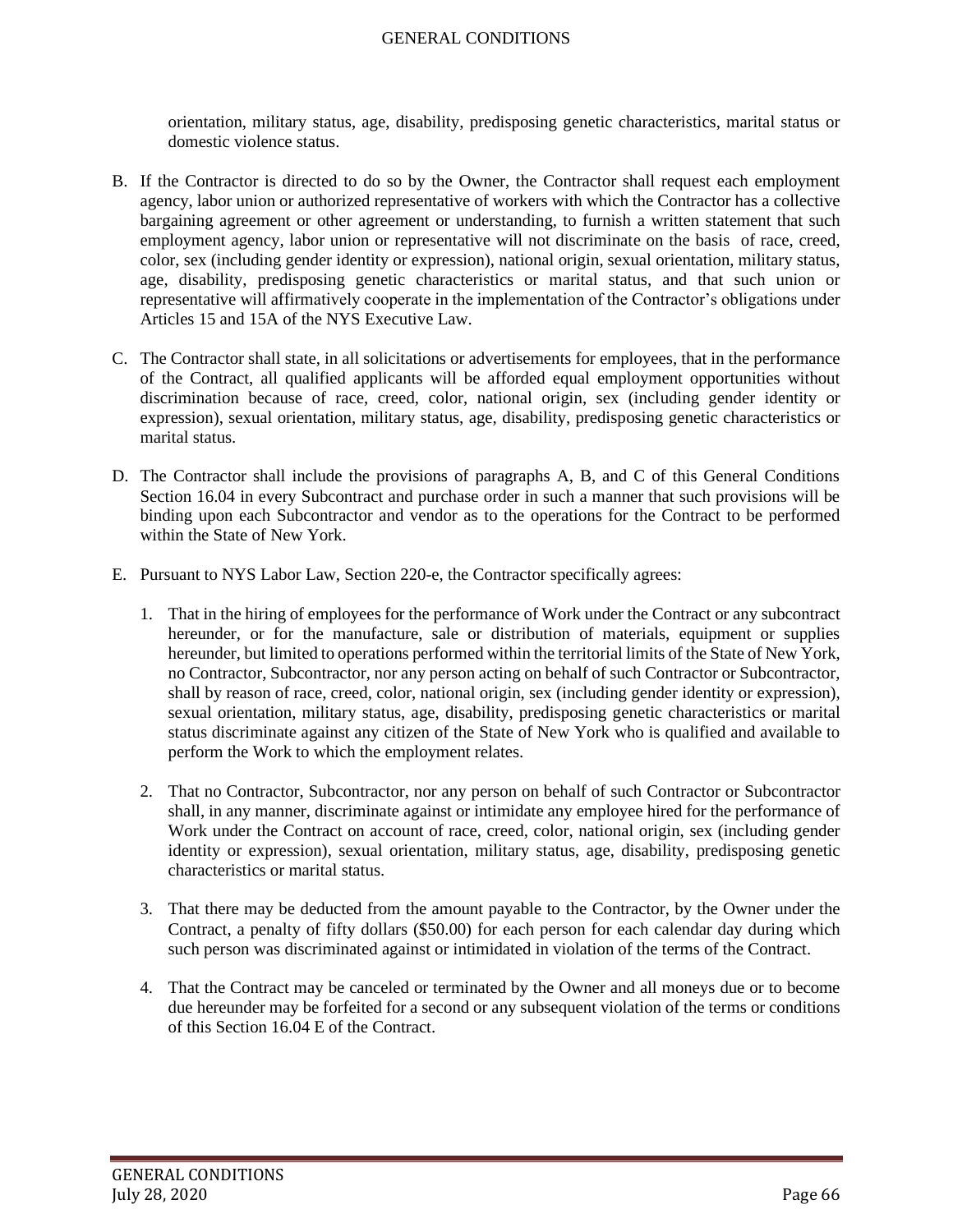#### **Section 16.05 - Domestic Steel**

The Dormitory Authority is required to comply with all provisions of Title 4 of Article 9 of the NYS Public Authorities Law, including NYS Public Authorities Law Section 2603-a, and in accordance therewith, if the amount of the Contract exceeds \$100,000, the Owner requires that all structural steel, reinforcing steel or other major steel items to be incorporated in to the Work of the Contract be produced or made in whole or substantial part in the United States, its territories, or possessions. The Owner, in its discretion, may grant waivers of this requirement in accordance with NYS Public Authorities Law Section 2603-a. Contractor must request a waiver in writing and obtain a written waiver of this requirement from Owner before using in performance of the Contract any steel not produced or made in whole or substantial part in the United States, its territories, or possessions.

### **Section 16.06 - Failure to Comply with Article 16**

The Owner will not be responsible for any Claim arising from compliance with this General Conditions Article 16.

### **ARTICLE 17—RECORDS/AUDITS/INVESTIGATIONS/ETHICS**

#### **Section 17.01 – Preparation of Records/Owner's Right to Inspect Records and to Audit**

The Contractor shall, concurrently with performance of the Contract, prepare substantiating records regarding performance of the Contract, including records of Subcontractors and material suppliers. General Conditions Section 17.03 describes the records and other data to be maintained by Contractor, Subcontractors, and material suppliers. The Contractor shall maintain and keep, for a period of at least six (6) years after the date of payment of the final Application for Payment, all records and other data relating to the Work, including records of Subcontractors and material suppliers. Upon seven (7) calendar days' written notice, the Contractor shall make its records (including records of Subcontractors and material suppliers) available during normal business hours to the Owner or its authorized representative(s). Owner and its authorized representative(s) shall be entitled to inspect, examine, review and copy the Contractor's records, including but not limited to all documents, electronic records and recordings, (including records of Subcontractors and material suppliers) at the Owner's reasonable expense, within adequate workspace at the Contractor's facilities. The Owner shall also have the right to have Owner or its authorized representative audit all records and other data of the Contractor, Subcontractors and material suppliers relating to the Work.

#### **Section 17.02- False Statements/Information/Disclosure**

Failure to comply with General Conditions Section 17.01, providing False Representations, false statements or inaccurate information submitted in accordance with Contract Documents, including but not limited to, an Application for Payment, a Claim or a Change Order, a filing or system entry related to MWBE participation requirements or False Representations, false statements, or inaccurate information submitted to the Owner, or a determination that the Contractor participated in the kick-back of wages may result in one or more of the following actions:

- A. Termination of the Contract for cause, pursuant to General Conditions Section 11.01.
- B. Rejection of future bids or disapproval of a contract or subcontract.
- C. Withholding of payments.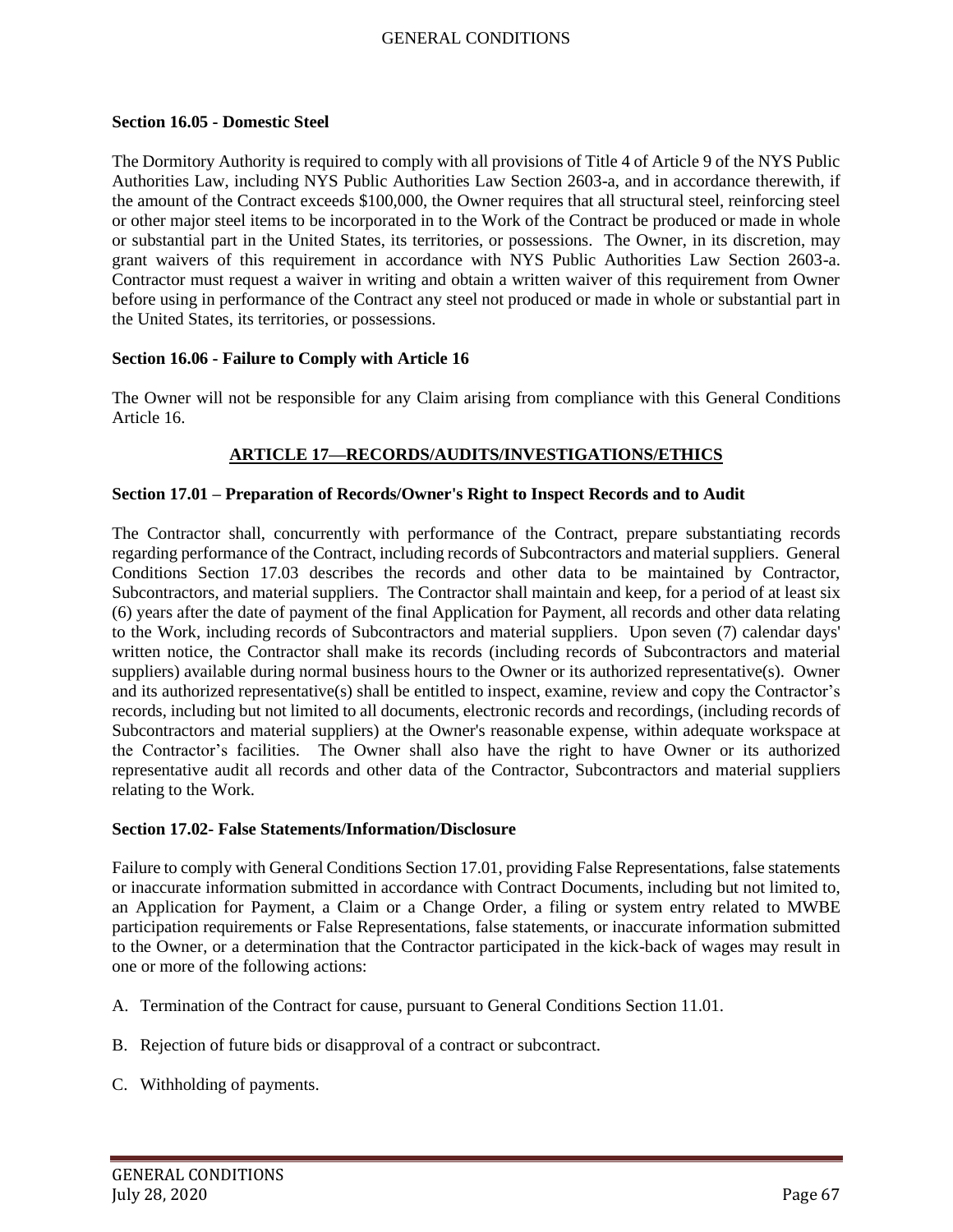- D. Criminal prosecution.
- E. Civil prosecution under Article XIII of the NYS State Finance Law the New York False Claims Act.
- F. Rejection of a Claim or Change Order.
- G. Deduction of the Owner's cost of an audit from the Contract amount.

## **Section 17.03 - Owner's Right to Conduct Investigations**

- A. The Contractor agrees to cooperate fully and faithfully with any investigation, audit or inquiry conducted by the Owner.
- B. The Contractor shall grant the Owner the right to examine all books, records, files, accounts, computer records, documents, and correspondence, including electronically-stored information, in the possession or control of the Contractor, its subsidiaries and affiliated companies and any other company directly or indirectly controlled by the Contractor, relating to the Contract. These shall include, but not be limited to: Subcontracts; bid files; payroll and personnel records; cancelled checks; correspondence; memoranda; daily reports of Work completed that day; schedules; reports; audits; vendor qualification records; original estimate files; Change Order/Contract Amendment estimate files; detailed worksheets; Subcontractor, consultant and supplier proposals for both successful and unsuccessful bids; backcharge logs; any records detailing cash, trade, or volume discounts earned; insurance proceeds, rebates or dividends received; payroll and personnel records; tax returns; and the supporting documentation for the aforesaid books and records.
- C. At the Owner's request, said materials shall be provided in a computer readable format, where available. At the request of the Owner, the Contractor shall execute such documents, if any, as are necessary to give the Owner access to Contract-related books, documents, or records, which are, in whole or part, under control of the Contractor but not currently in the Contractor's physical possession. The Contractor shall not enter in to any agreement with a Subcontractor, consultant, or supplier, in connection with the Contract, that does not contain a right to audit clause in favor of the Owner. The Contractor shall assist the Owner in obtaining access to past and present Subcontractor, consultant, and supplier amendment/change order files (including detailed documentation covering negotiated settlements), accounts, computer records, documents, correspondence, and any other books and records in the possession of Subcontractors, consultants and suppliers pertaining to the Contract, and, if appropriate, enforce the right-to-audit provisions of such agreements.
- D. The Contractor shall assist the Owner in obtaining access to, interviews with, and information from all former and current persons employed and/or retained by the Contractor, for purposes of the Contract.
- E. The Contractor shall require each Subcontractor to include in all agreements that the Subcontractor may hereinafter enter into with any and all Subcontractors, consultants, and suppliers, in connection with the Contract, a right-to-audit clause in favor of the Owner conferring rights and powers of the type outlined in this General Conditions Section 17.03. The Contractor shall not enter in to any Subcontract with a Subcontractor in connection with the Contract that does not contain such a provision. The Contractor shall not make any payments to a Subcontractor, consultant, or supplier from whom the Contractor has failed to obtain and supply to the Owner complete, accurate, and truthful information in compliance with a request from the Owner to the Contractor.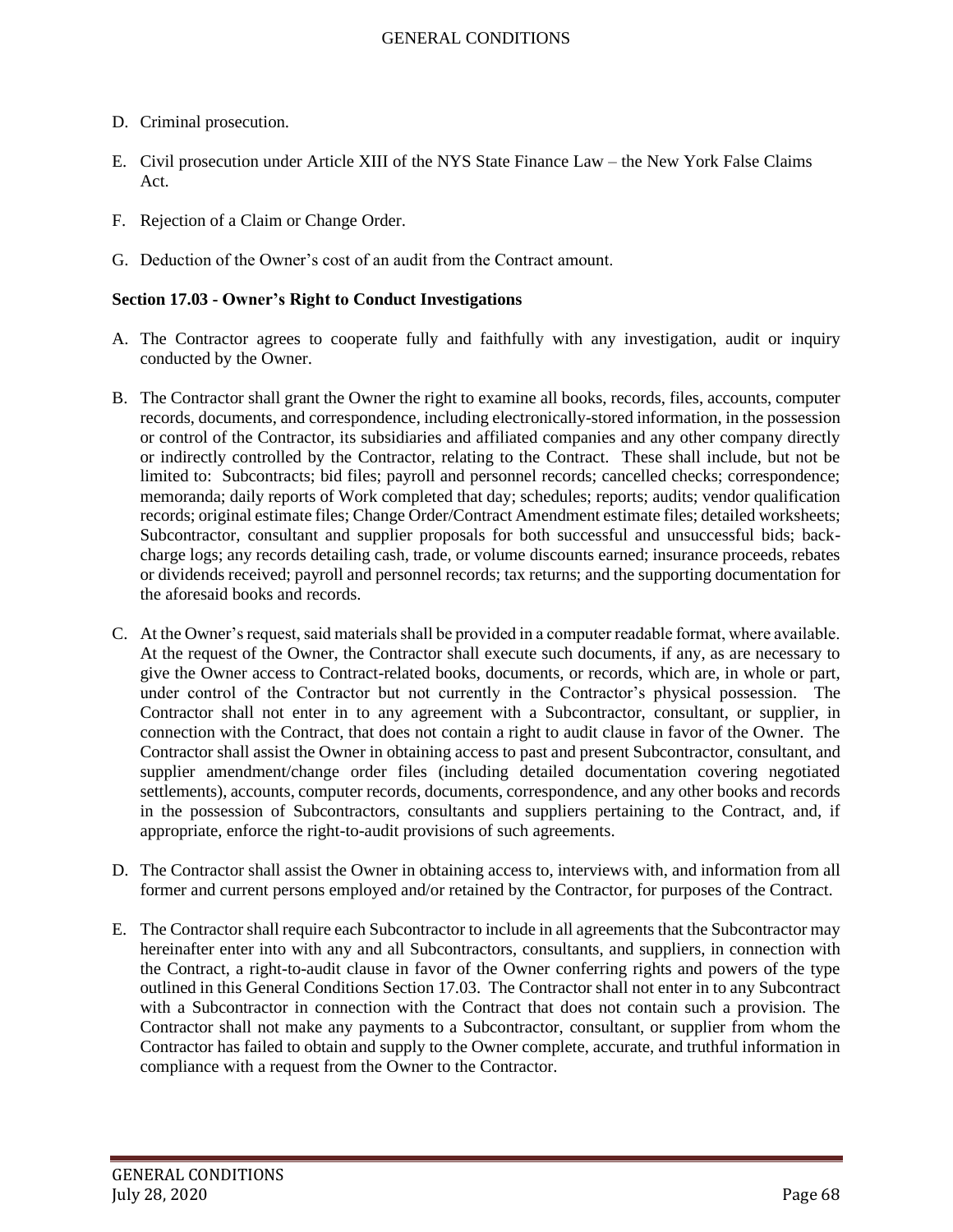F. Any violation of the provisions of this General Conditions Article 17 shall justify termination of this Contract and may result in the Owner's rejection of the Contractor's bids or proposals for future contracts and the deduction of the Owner's cost of an audit from the Contract amount.

### **Section 17.04 - Disclosure of Criminal Investigation**

- A. The Contractor shall immediately notify the Owner in the event that any owner, partner, director, officer or employee of the Contractor, or its affiliated companies as identified in the NYS Vendor Responsibility Questionnaire For Profit Construction (CCA-2), are subpoenaed or questioned in connection with any business-related criminal investigation, whether or not the owner, partner, director, officer or employee is, or is believed to be, the subject or target of such investigation, or is notified or otherwise learns that any owner, partner, director, officer or employee of the Contractor or its affiliated companies is under investigation for an alleged business-related violation of criminal law, or in the event that any premises or records of the Contractor are searched pursuant to a search warrant seeking evidence of a crime or crimes, unless otherwise precluded by law enforcement authorities.
- B. The Contractor shall immediately notify the Owner in the event that any owner, partner, director, officer or employee of the Contractor or its affiliated companies as identified in the NYS Vendor Responsibility Questionnaire For Profit Construction (CCA-2), the firm itself, or one of its affiliated companies is indicted or charged in an accusatory instrument for any business-related violation of local, state or federal criminal law, unless otherwise precluded by law enforcement authorities.
- C. In the event that any owner, partner, director, officer, or employee of the Contractor is indicted or charged in an accusatory instrument for any business-related violation of local, state, or federal criminal law relating to this Contract or any other Dormitory Authority contract, the Owner may require the Contractor to remove said owner, partner, director, officer, or employee from any direct involvement in the affairs of the Contractor as it relates to this Contract and all other Dormitory Authority contracts until the criminal matter is resolved. In the event that any owner, partner, director, officer, or employee of the Contractor is convicted of a business-related violation of local, state, or federal criminal law, the Owner may require the Contractor to permanently remove said individual from any direct involvement in the affairs of this Contract and all other Dormitory Authority contracts.
- D. In the event that the Contractor or any owner, partner, director, officer, or employee of the Contractor is convicted or enters into an agreement as a remedy to the alleged commission of a criminal act of a business-related violation of local, state, or federal criminal law or regulatory violation, the Owner may schedule a hearing with the Contractor to determine the Contractor's responsibility to continue work under this Contract and other Dormitory Authority contracts. Following this hearing, the Owner may, at its sole discretion, take one or more of the following actions:
	- 1. Terminate this Contract.
	- 2. Require the Contractor, at its own expense, to hire an independent private-sector inspector general to monitor its activities, institute procedures and conduct internal inquiries, in a manner prescribed by the Owner.
	- 3. Increase retainage to an amount not to exceed ten percent (10%).
	- 4. Take any other remedial action deemed appropriate.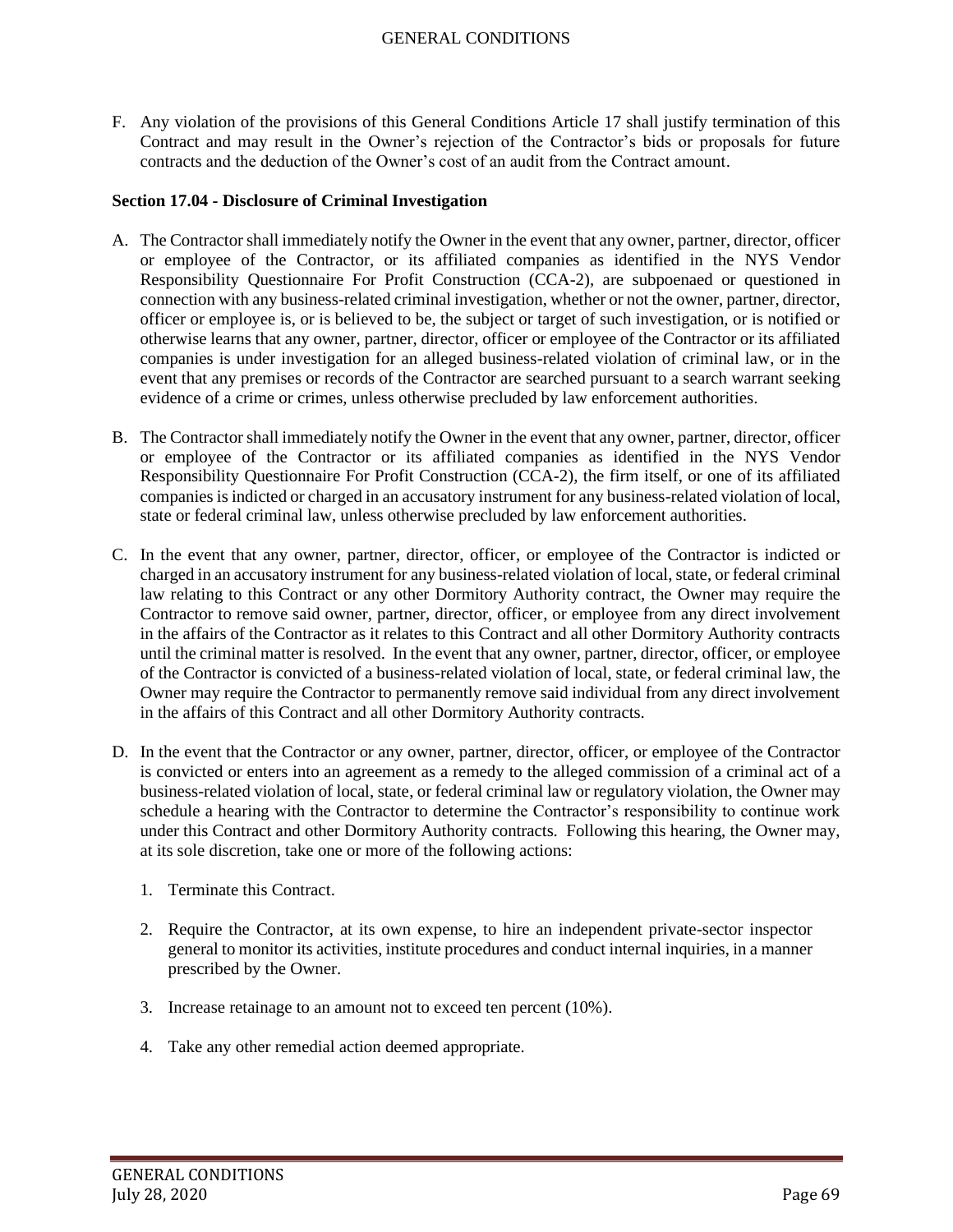#### **Section 17.05 - Anti-Riot Provisions**

- A. The Contractor agrees that no part of the Contract funds shall be used to make payments, give assistance, or supply services, in any form, to any individual convicted in any federal, state, or local court of competent jurisdiction for inciting, promoting, or carrying on a riot, or engaging in any group activity resulting in material damage to property or injury to persons found to be in violation of federal, state or local laws designed to protect persons or property.
- B. The Contractor and each Subcontractor shall notify their employees of all rules and regulations adopted pursuant to Article 129-A of the NYS Education Law. The Contractor shall post notices containing the text of the aforementioned rules and regulations at the Site.

#### **Section 17.06 - Ethical Conduct**

- A. Officers and employees of the Owner are bound by Sections 73, 73-a and 74 of the NYS Public Officers Law. In addition, no officer, employee, architect, attorney, engineer, inspector, or consultant of or for the Owner authorized on behalf of the Owner to exercise any legislative, executive, administrative, supervisory, or other similar functions in connection with the Contract or the Work, shall become personally interested, directly or indirectly, in the Contract, material supply contract, subcontract, insurance contract, or any other contract pertaining to the Work.
- B. Section 73(5) of the NYS Public Officers Law expressly prohibits the Contractor, or its agents, from directly or indirectly offering or giving any gift having more than nominal value to an employee of the Owner under circumstances in which it could be reasonably inferred the gift was intended to influence the employee in the performance of their official duties or was intended as a reward for the employee's official action.
	- 1. In addition to the prohibition of Section 73(5) of the NYS Public Officers Law, the Dormitory Authority has a "zero tolerance" policy with respect to the solicitation, acceptance, or receipt of gifts from disqualified sources. Therefore, the Contractor and its agents shall refrain from offering or giving anything of value to an employee of the Owner. Employees of the Owner may not solicit any gift, gratuity, stipend, or thing of value from the Contractor or its agents. Violations of these gift provisions may be grounds for immediate Contract termination and/or referral for civil action or criminal prosecution.
- C. To promote a working relationship with the Owner based on ethical business practices, the Contractor is expected to:
	- 1. Furnish all goods, materials and services to the Owner as contractually required and specified.
	- 2. Submit complete and accurate reports to the Owner and its representatives as required.
	- 3. Not seek, solicit, demand or accept any information, verbal or written, from the Owner or its representatives that provides an unfair advantage over a competitor.
	- 4. Not engage in any activity or course of conduct that restricts open and fair competition on Ownerrelated projects and transactions.
	- 5. Not engage in any course of conduct with Owner employees or its representatives that constitutes a conflict of interest, in fact or in appearance.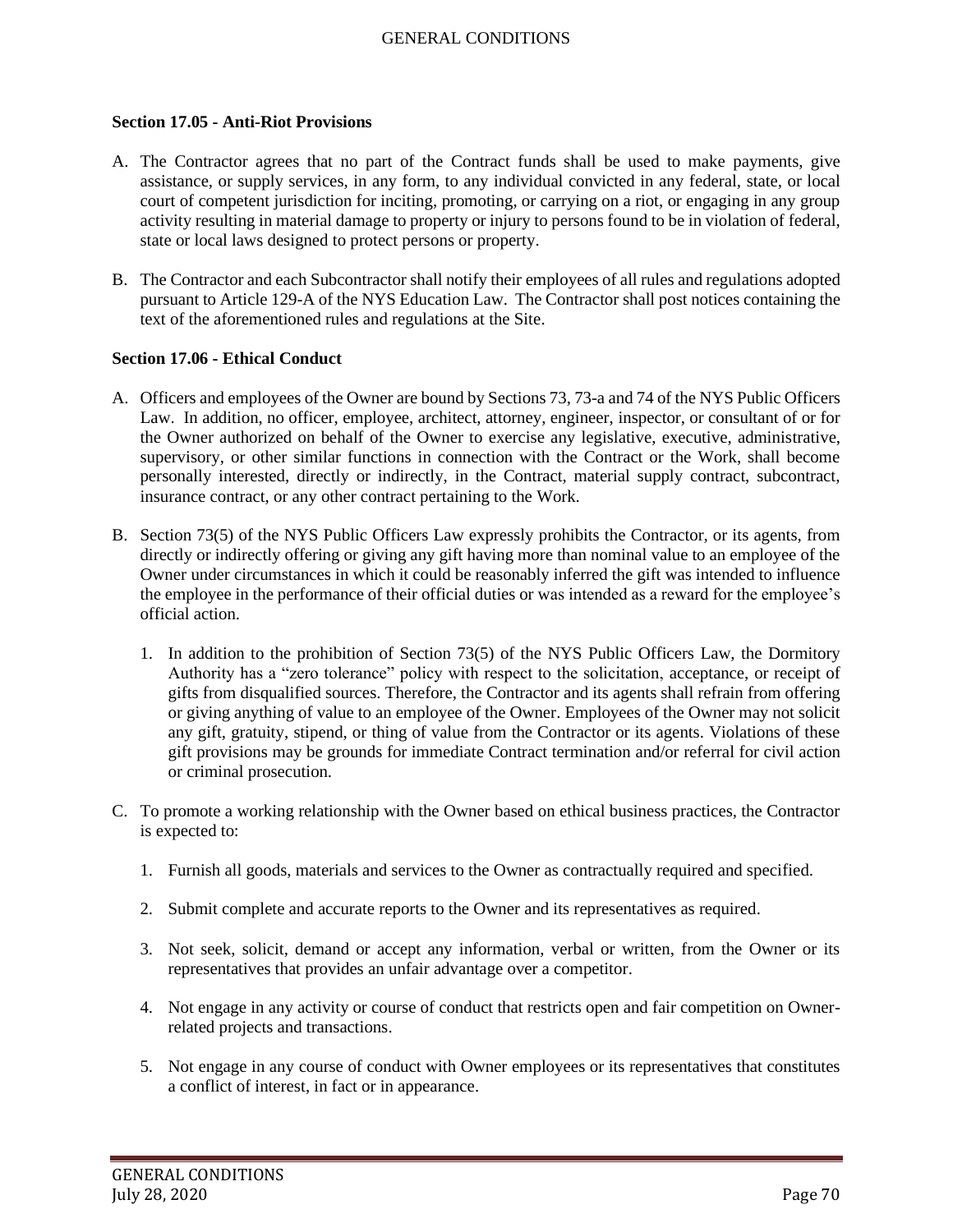- 6. Not offer or give any unlawful gifts or gratuities, or engage in bribery or other criminal activity.
- D. The Owner encourages the Contractor to advance and support ethical business conduct and practices among its directors, officers, and employees, preferably through the adoption of corporate ethics awareness training programs and written codes of conduct.
- E. Although the Contractor may employ relatives of Owner employees, the Owner shall be made aware of such circumstances as soon as possible, preferably in writing, to ensure a conflict of interest situation does not arise. The Owner reserves the right to request that the Contractor modify the work assignment of a relative of an Owner employee where a conflict of interest, or the appearance thereof, is deemed to exist.
- F. The Contractor may hire former employees of the Owner. However, as a general rule, former employees of the Owner may neither appear nor practice before the Owner, nor receive compensation for services rendered on a matter before the Owner, for a period of two years following their separation from service with the Owner. In addition, former employees of the Owner are subject to a "lifetime bar" from appearing before the Owner or receiving compensation for services regarding any transaction in which they personally participated or which was under their active consideration during their tenure with the Owner.
- G. The Contractor agrees to notify the Owner's Office of Internal Affairs at 518-257-3193 of any activity by an employee of the Owner that is inconsistent with the contents of this General Conditions Section 17.06.
- H. Any violation of this General Conditions Section 17.06 shall justify termination of this Contract and may result in Owner's rejection of the Contractor's bids or proposals for future agreements.

# **Section 17.07 – Continuing Integrity**

- A. The Contractor shall, at all times during the Contract term, remain responsive and responsible. The Contractor shall also monitor all Subcontractors for responsiveness and responsibility at all times during the Contract term. The Contractor agrees, if requested by the President of Owner or his or her designee, to present evidence of its continuing legal authority to do business in New York State, integrity, experience, ability, prior performance, and organizational and financial capacity. The Contractor shall immediately notify Owner of any material or adverse information pertaining to the Contractor or any Subcontractor, regardless of tier.
- B. The President of Owner or his or her designee, in his or her sole discretion, reserves the right to suspend any or all activities under this Contract, at any time, when he or she discovers information that calls in to question the responsibility of Contractor. In the event of such suspension, Contractor will be given written notice outlining the particulars of such suspension. Upon issuance of such notice, Contractor shall comply with the terms of the suspension order. Contract activity may resume at such time as the President of Owner or his or her designee issues a written notice authorizing a resumption of performance under the Contract.
- C. Notwithstanding any other provision of this Contract, upon written notice to Contractor, and a reasonable opportunity to be heard with the appropriate Owner officials or staff, the Contract may be terminated by the President of Owner or his or her designee at Contractor's expense where Contractor is determined by the President of Owner or his or her designee to be non-responsible. In such event, the President of Owner or his or her designee may complete the contractual requirements in any manner he or she may deem advisable and pursue available legal or equitable remedies for the breach.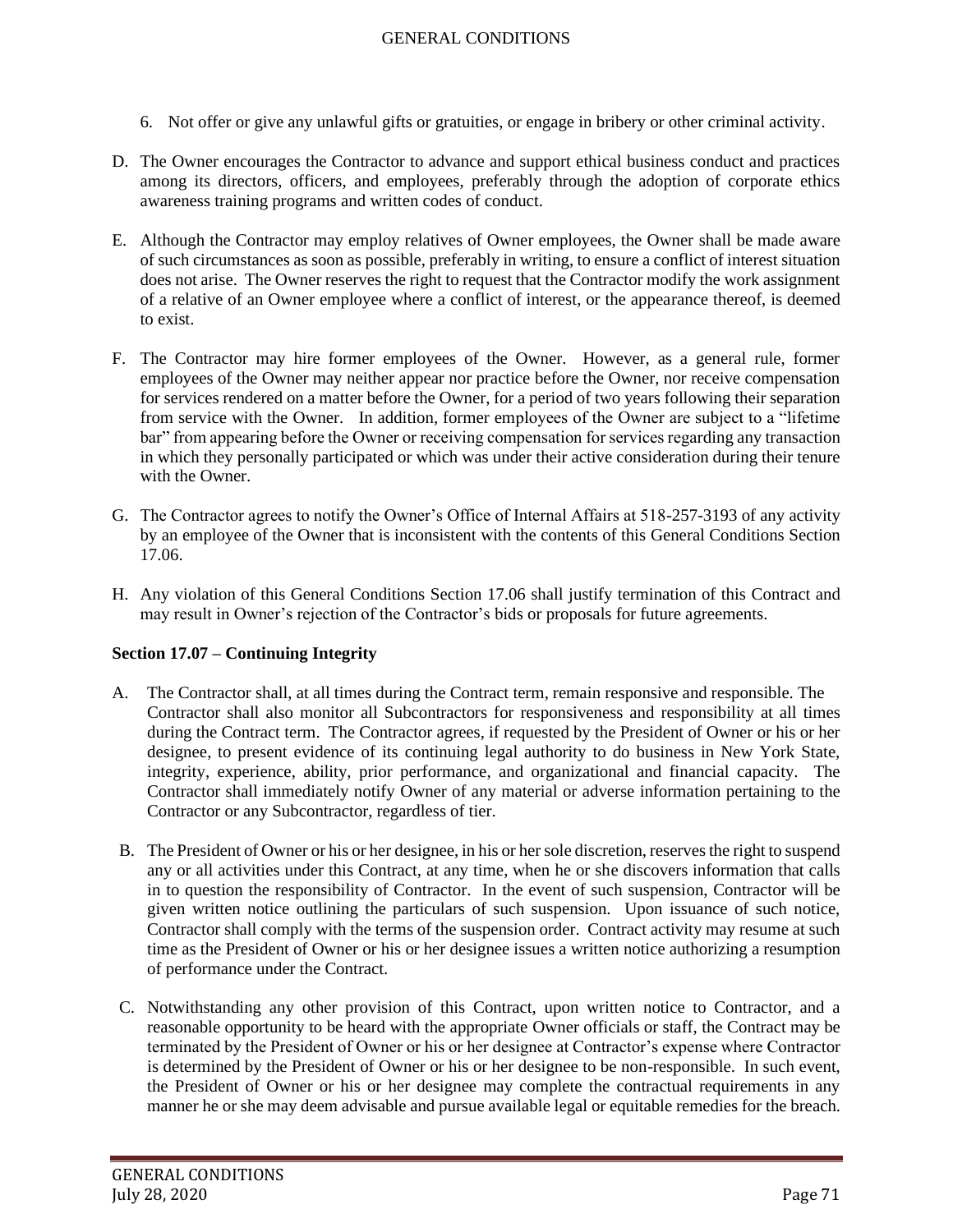### **Section 17.08 – Iran Divestment**

- A. By entering into this Contract, Contractor certifies, under the penalties of perjury, that Contractor is not on the list created pursuant to paragraph (b) of subdivision 3 of Section 165-a of the NYS State Finance Law. Contractor further certifies that Contractor will not utilize on this Contract any subcontractor that is identified on the list created pursuant to paragraph (b) of subdivision 3 of Section 165-a of the NYS State Finance Law.
- B. During this Contract, should Owner receive information that a person (as defined in NYS State Finance Law §165-a) is in violation of the above-referenced certifications, Owner will review such information and offer the person an opportunity to respond. If the person fails to demonstrate that it has ceased its engagement in the investment activity which is in violation of the Act within 90 days after the determination of such violation, then Owner shall take such action as may be appropriate and provided for by law, rule, or contract, including, but not limited to, seeking compliance, recovering damages, or declaring the Contractor in default.

# **ARTICLE 18 -- 2005 PROCUREMENT LOBBYING LAW**

## **Section 18.01 - Procurement Lobbying Law**

Bidders shall affirm their understanding of and agree to comply with NYS State Finance Law § 139-j (3) and § 139-j (6) (b), certify their compliance with NYS State Finance Law § 139-k (5), disclose prior nonresponsibility determinations under NYS State Finance Law § 139-j, and shall certify that the information they provide with respect to NYS State Finance Law § 139-j and § 139-k is complete, true, and accurate. Contractor hereby reaffirms its understanding of an agreement to comply with NYS State Finance Law § 139-j (3) and § 139-j (6) (b), re-certifies its compliance with NYS State Finance Law § 139-k (5) and recertifies that the information it provided with respect to NYS State Finance Law § 139-j and § 139-k is complete, true, and accurate.

### **Section 18.02 - Contractor's Certifications**

For any contract \$15,000 or more each Contractor shall submit, with its bid, on the form provided herewith, the *2005 Procurement Lobbying Law – Certification,* pursuant to NYS State Finance Law § 139-j and § 139-k*.* The information contained in the *2005 Procurement Lobbying Law – Certification,* pursuant to NYS State Finance Law § 139-j and § 139-k will serve as an informational resource to aid the Owner in making an award determination.

### **Section 18.03 - Termination Provisions**

The Owner reserves the right to terminate this Contract in the event it is found that the certification filed by the Contractor in accordance with NYS State Finance Law § 139-j and § 139-k, as such may be amended or modified, was intentionally false or intentionally incomplete. Upon such finding, the Owner may exercise its right pursuant to General Conditions Section 11.01 – Termination for Cause.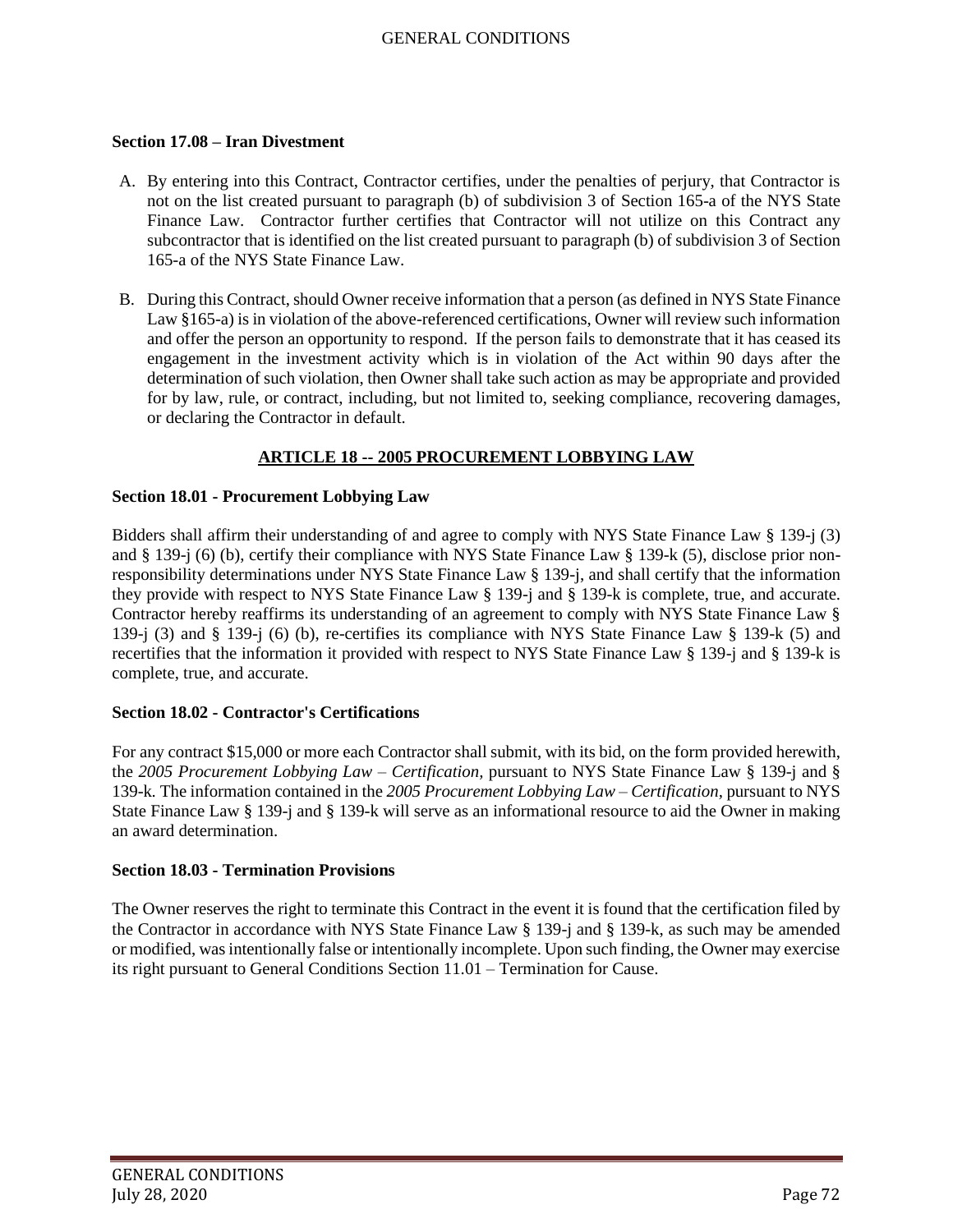# **ARTICLE 19 -- EXECUTIVE ORDER No. 125**

## **Section 19.01 - Determination of Contractor Responsibility**

In order to assist the Owner in determining the responsibility and reliability of the lowest bidder for the Contract and to effectuate the directives of Executive Order No. 125, dated May 22, 1989, (9 NYCRR §4.125) the Council of Contracting Agencies has adopted procedures to collect and exchange relevant information among contracting agencies.

## **Section 19.02 – NYS Vendor Responsibility Questionnaire**

- A. For any Contract valued at \$10,000 or more, the NYS Vendor Responsibility Questionnaire For Profit Construction (CCA-2) for the Contractor or for any Subcontractor shall be submitted as requested by the Owner. Owner may request an updated NYS Vendor Responsibility Questionnaire For Profit Construction (CCA-2) for the Contractor or for any Subcontractor as often as the Owner, in its sole and exclusive discretion, deems necessary to carry out the Owner's duties and responsibilities under this Contract.
- B. The information contained in the NYS Vendor Responsibility Questionnaire For Profit Construction (CCA-2) will serve as an informational resource to aid the Owner in making an award determination and in making other determinations for this Contract.

# **ARTICLE 20 -- OPPORTUNITY PROGRAMS**

## **Section 20.01 - General Provisions**

- A. The Dormitory Authority is required to implement the provisions of NYS Executive Law Article 15-A and Parts 140 through 145 of Title 5 of the NYCRR for all State contracts (as defined in such statute and regulations) with a value:
	- 1. in excess of \$25,000 for labor, services, equipment, materials, or any combination of the foregoing; or
	- 2. in excess of \$100,000 for real property renovations and construction.
- B. The Contractor agrees, in addition to any other nondiscrimination provision of the Contract and at no additional cost to the Owner, to fully comply and cooperate with the Owner in the implementation of NYS Executive Law ARTICLE 15-A, PARTICIPATION BY MINORITY GROUP MEMBERS AND WOMEN WITH RESPECT TO STATE CONTRACTS, and the regulations promulgated thereunder. These requirements include: equal employment opportunities for minority group members and women (EEO), and contracting opportunities for NYS certified minority and women-owned business enterprises (MWBEs). The Contractor's demonstration of good faith efforts pursuant to 5 NYCRR § 142.8 shall be a part of these requirements. These provisions shall be deemed supplementary to, and not in lieu of the nondiscrimination provisions required by NYS Executive Law Article 15 (the Human Rights Law) and other applicable federal, state and local laws.
- C. Failure to comply with all requirements in this General Conditions Article 20 may result in a finding of non-responsiveness, non-responsibility, breach of contract or any combination of the foregoing leading to the assessment of liquidated damages pursuant to General Conditions Section 20.06 and other remedies available to the Owner pursuant to the Contract and applicable law.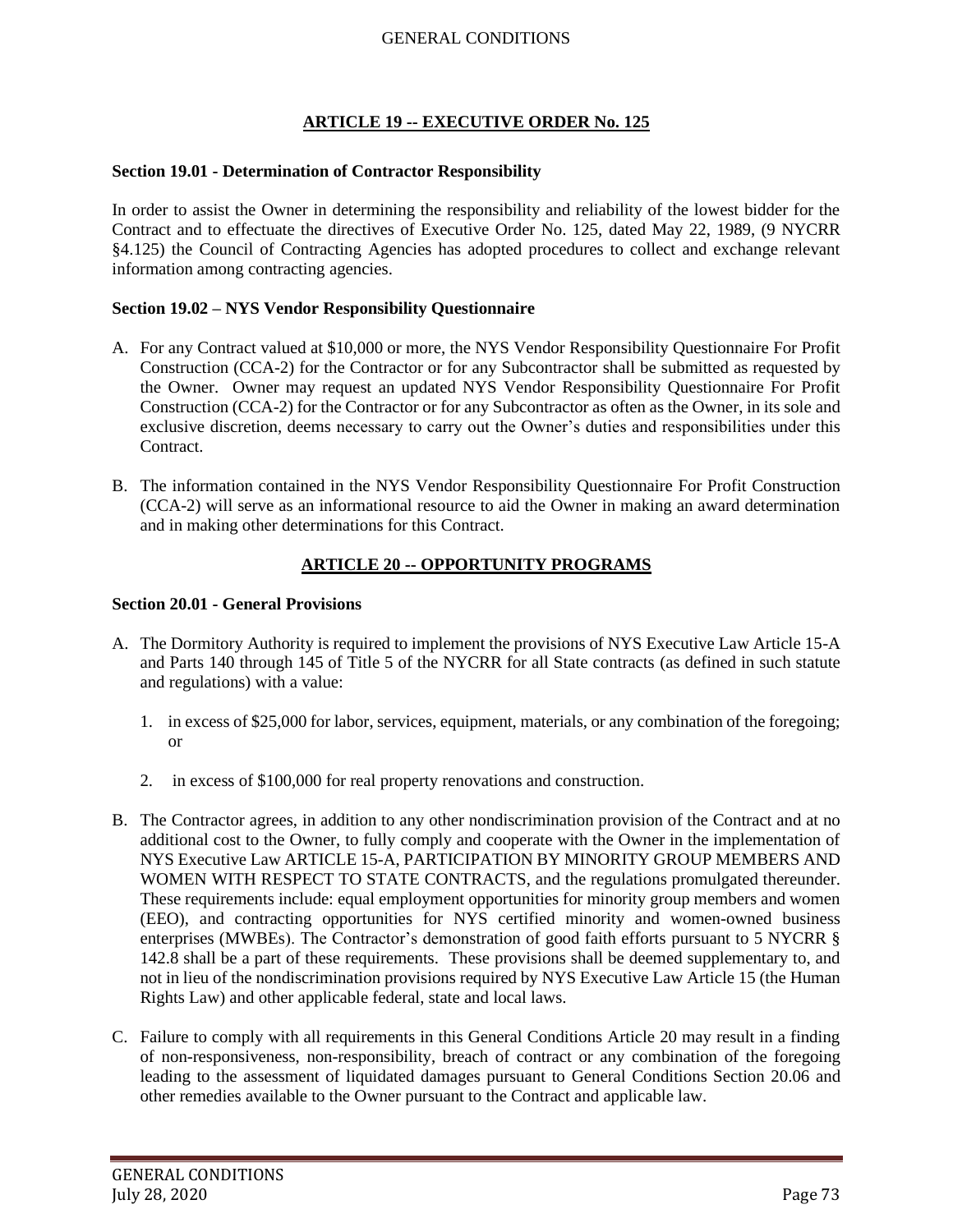## **Section 20.02 – Equal Employment Opportunity (EEO)**

- A. The provisions of NYS Executive Law Article 15-A, and the rules and regulations promulgated thereunder pertaining to equal employment opportunities for minority group members and women shall apply to the Contract.
- B. The Contractor shall:
	- 1. Undertake or continue, and ensure each Subcontractor shall undertake or continue, existing EEO programs to ensure that minority group members and women are afforded equal employment opportunities without discrimination because of race, creed, color, national origin, sex, age, disability, or marital status. For these purposes, EEO shall apply in the areas of recruitment, employment, job assignment, promotion, upgrading, demotion, transfer, layoff, or termination and rates of pay or other forms of compensation.
	- 2. Submit an EEO policy statement to the Owner within seventy-two (72) hours after the date of the Letter of Intent to award the Contract.
	- 3. Adopt a model EEO policy statement and require each Subcontractor to adopt a model EEO policy statement if the Contractor or Subcontractor does not have an existing EEO policy statement, and if the Owner requires the Contractor or Subcontractor to adopt a model EEO policy statement.
	- 4. Have a Contractor's EEO policy statement that shall include the following language:
		- a. The Contractor will not discriminate against any employee or applicant for employment because of race, creed, color, national origin, sex, age, disability, or marital status, will undertake or continue existing EEO programs to ensure that minority group members and women are afforded equal employment opportunities without discrimination, and shall make and document its conscientious and active efforts to employ and utilize minority group members and women in its work force.
		- b. The Contractor shall state in all solicitations or advertisements for employees that, in the performance of the Contract, all qualified applicants will be afforded equal employment opportunities without discrimination because of race, creed, color, national origin, sex, age, disability, or marital status.
		- c. The Contractor shall request each employment agency, labor union, or authorized representative of workers with which it has a collective bargaining or other agreement or understanding, to furnish a written statement that such employment agency, labor union, or representative will not discriminate on the basis of race, creed, color, national origin, sex age, disability or marital status and that such union or representative will affirmatively cooperate in the implementation of the Contractor's obligations herein.
	- 5. The Contractor shall include the provisions of paragraphs a. through c. of this General Conditions Section 20.02 B. 4. and Subdivision E of this General Conditions Section 20.02, which provides for relevant provisions of the Human Rights Law, in every Subcontract in such a manner that the requirements of these provisions will be binding upon each Subcontractor as to Work in connection with the Contract.
- C. To ensure continuous compliance with General Conditions Section 20.02: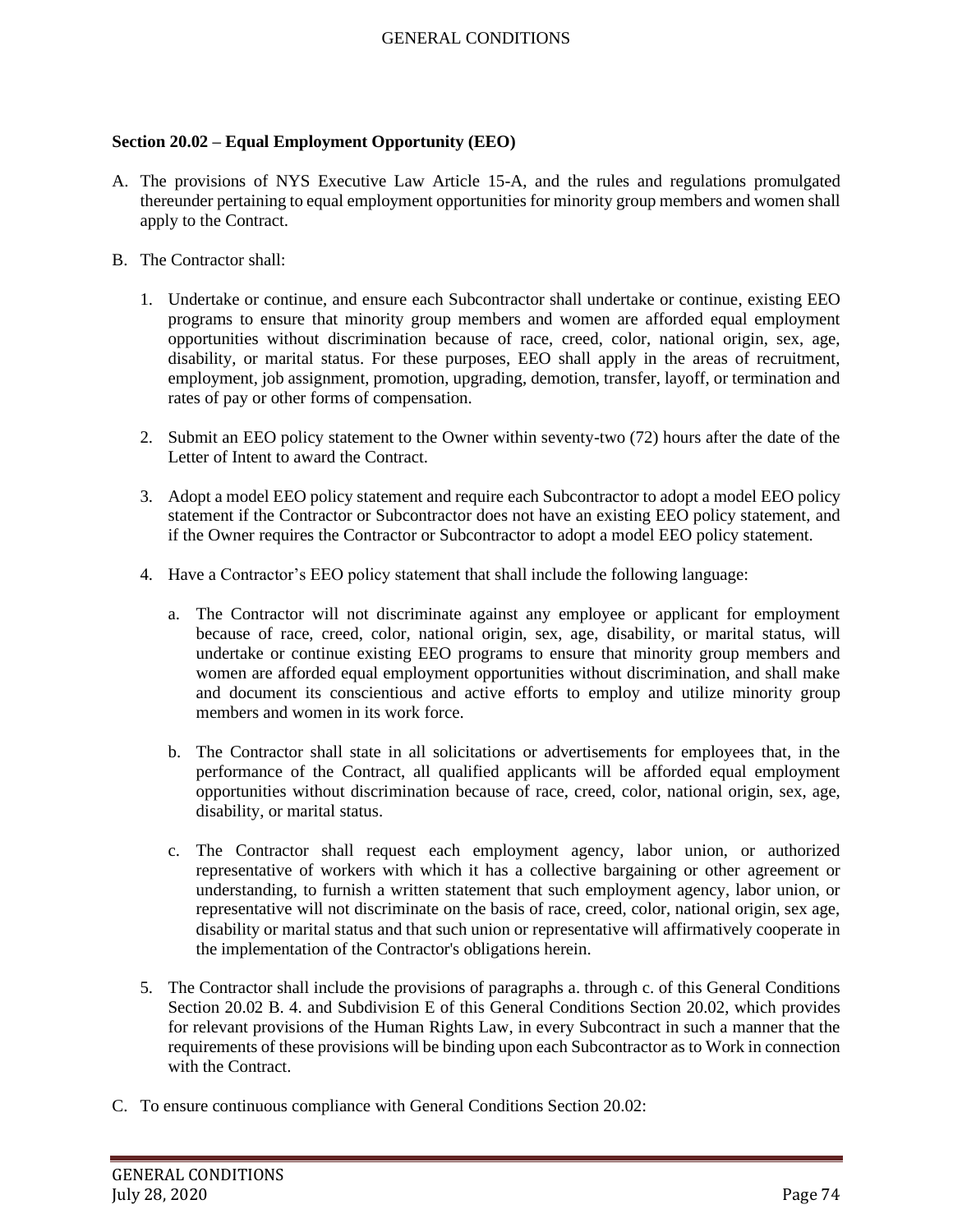- 1. The Contractor shall submit a Workforce Utilization Report, and shall require each Subcontractor to submit a Workforce Utilization Report, in such form as shall be required by the Owner on a monthly basis during the term of the Contract.
- 2. Separate forms shall be completed by the Contractor and each Subcontractor.
- 3. Pursuant to Executive Order 162 (9 NYCRR 8.162) dated January 9, 2017, the Contractor and each Subcontractor are also required to report the gross wages paid to each of their employees for the Work performed by such employees on the Contract on a monthly basis.
- D. The Contractor shall comply with the provisions of the NYS Human Rights Law, and all other State and Federal statutory and constitutional non-discrimination provisions. The Contractor and each Subcontractor shall not discriminate against any employee or applicant for employment because of race, creed (religion), color, sex, national origin, sexual orientation, military status, age, disability, predisposing genetic characteristic, marital status, or domestic violence victim status, and shall also follow the requirements of the NYS Human Rights Law with regard to non-discrimination on the basis of prior criminal conviction and prior arrest.

## **Section 20.03 – Opportunities for Minority and Women-Owned Business Enterprises (MWBE)**

- A. The Owner has established goals for the participation in this Contract of NYS certified minority-owned business enterprises ("MBE") and NYS certified women-owned business enterprises ("WBE" and collectively with MBEs, "MWBE"). The goals (collectively, MWBE Contract Goals) are set forth in the Information for Bidders Section 8.0 – Opportunity Programs Requirements.
- B. The Contractor represents and warrants that, as a condition for award of the Contract, the Contractor has submitted a Statewide Utilization Management Plan ("SUMP") via the NYS Contract System (NYSCS) which lists all proposed Subcontractors including an identification of the NYS certified MWBE subcontractors and suppliers the Contractor intends to use to perform the Work of the Contract and to achieve the MWBE Contract Goals established in the Contract Documents. In addition, or alternatively, Contractor may have submitted a request for a waiver. Prior to award of the Contract, the Owner approved Contractor's plan to achieve the MWBE Contract Goals established in the Contract Documents (MWBE Utilization Plan) to the extent the Owner did not approve Contractor's request for a waiver of part or all of the MWBE Contract Goals. Owner approval of the MWBE Utilization Plan approves a Subcontractor only for the purpose of the MWBE Utilization Plan.
- C. Contractor agrees to adhere to the MWBE Utilization Plan in the performance of the Contract. Contractor shall not change the Utilization Plan without the prior written approval of the Owner. Contractor further agrees that failure to adhere to the MWBE Utilization Plan shall constitute a material breach of the Contract and upon such breach, the Owner shall be entitled to any remedy provided in the Contract or by law, including but not limited to a finding that the Contractor is non-responsible.
- D. The Contractor understands that only sums paid to MWBEs for the performance of a commercially useful function, as that term is defined in 5 NYCRR § 140.1 may be applied towards the achievement of the applicable MWBE Contract Goal. The portion of a subcontract with an MWBE serving as a supplier that shall be deemed to represent the commercially useful function performed by the MWBE shall be 60% of the total value of the subcontract. The portion of a subcontract with an MWBE serving as a broker that shall be deemed to represent the commercially useful function performed by the MWBE shall be the monetary value for fees, or the markup percentage, charged by the MWBE. The Owner will audit the Contractor's efforts to achieve the MWBE Contract Goals through the NYSCS.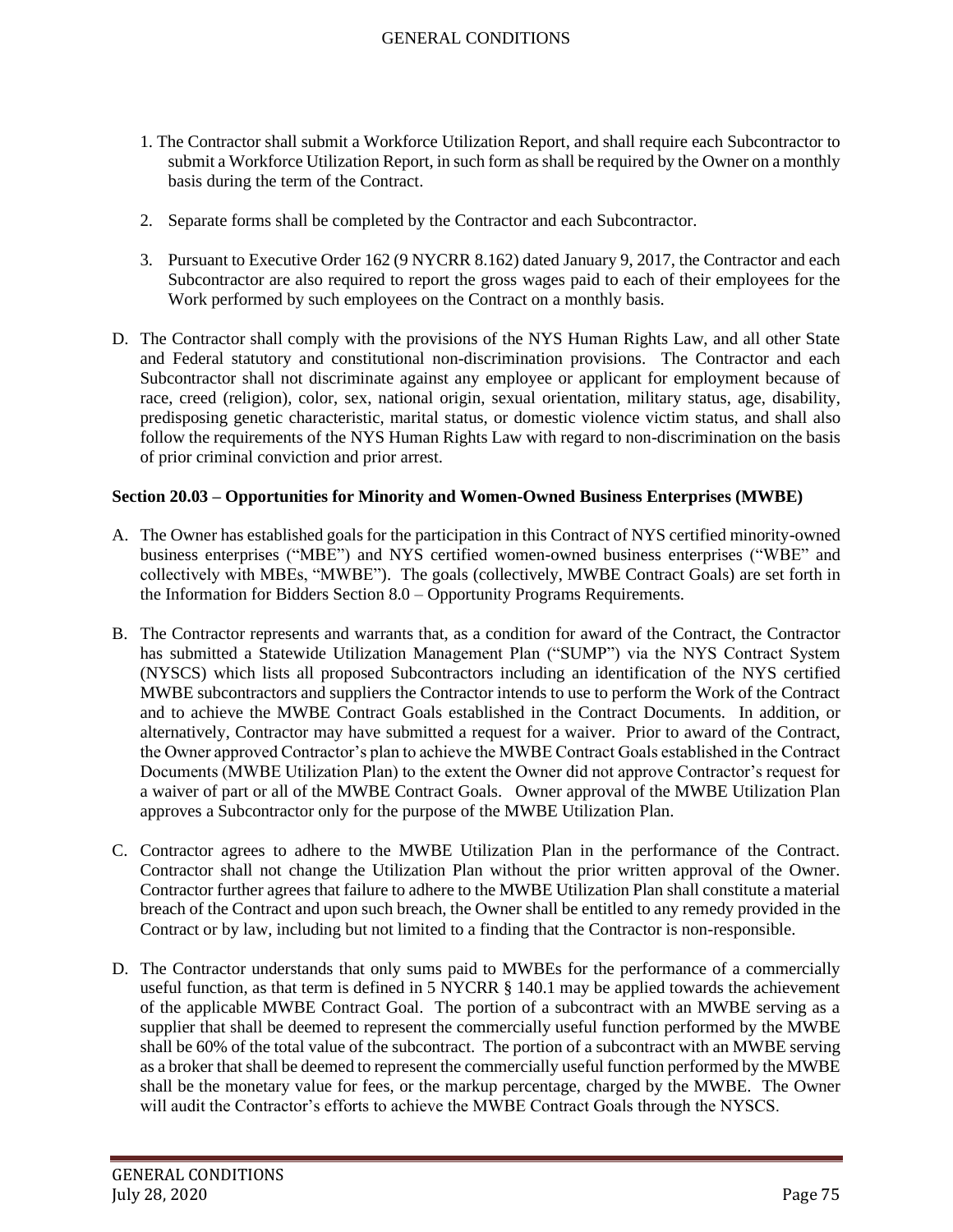## **Section 20.04 - Good Faith Efforts**

- A. The Contractor shall document good faith efforts pursuant to 5 NYCRR § 142.5 to provide meaningful participation by MWBEs as Subcontractors (which includes material suppliers, other vendors, and others; see definition of Subcontractor in General Conditions Article 1 - Definitions) in the performance of the Contract, to comply with the requirements of the Contract and to enable the Owner to determine compliance with the provisions of this General Conditions Article 20. Guidelines for documentation of good faith efforts are at<https://www.dasny.org/forms> under MWSBE.
- B. If the Contractor fails to adequately document good faith efforts, it may result in a finding of noncompliance.

## **Section 20.05 - Waivers**

- A. If the Contractor, after making good faith efforts satisfactory to the Owner, is unable to achieve the MWBE Contract Goals, the Contractor may submit a request for a waiver through the NYSCS, or a non-electronic method provided by the Owner. The request for a waiver must be supported by evidence of the good faith efforts by the Contractor to achieve the maximum feasible MWBE participation towards the applicable MWBE Contract Goals. If the documentation included with the waiver request is complete, the Owner shall evaluate the request and issue a written notice of acceptance or denial within twenty (20) business days of receipt.
- B. If the Owner, upon review of the SUMP, the MWBE Utilization Plan, the NYSCS and any other relevant information, determines that the Contractor is failing or refusing to comply with the MWBE Contract Goals and no waiver has been issued in regard to such non-compliance, the Owner may issue a notice of deficiency to the Contractor. The Contractor shall respond to the notice to deficiency within seven (7) business days of receipt. Such response may include a request for partial or total waiver of MWBE Contract Goals.

## **Section 20.06 – Damages - MWBE Participation**

- A. If the Owner determines that the Contractor is not in compliance with the requirements of this General Conditions Article 20 and the Contractor refuses to comply with the requirements of this General Conditions Article 20, or if the Contractor is found to have willfully and intentionally failed to comply with the MWBE Contract Goals, then: (1) the Contractor shall be obligated to pay the Owner liquidated damages; or (2) the Contractor shall be obligated to pay the Owner other appropriate damages; or (3) the Owner shall receive one or more other appropriate remedies, unless the Owner elects to pursue its remedies under NYS Executive Law Section 316. If the Owner declines to pursue its remedies under NYS Executive Law Section 316, the Owner may elect to pursue one or more of liquidated damages, other appropriate damages, and one or more other appropriate remedies.
- B. If the Owner decides to assess liquidated damages, the Contractor shall be obligated to pay to the Owner liquidated damages in an amount equal to the difference between all sums identified for payment to MWBEs if the Contractor had achieved the MWBE Contract Goals and all sums actually paid to MWBEs for performance of Work under the Contract. If such liquidated damages have not been withheld by the Owner, the Contractor shall pay such liquidated damages to the Owner within sixty (60) days after they are assessed. provided, however, that if the Contractor has filed a complaint with the Director of the Division of Minority and Women's Business Development pursuant to 5 NYCRR §142.2, liquidated damages shall be payable only in the event of a determination adverse to the Contractor following the complaint process. The liquidated damages are intended to compensate the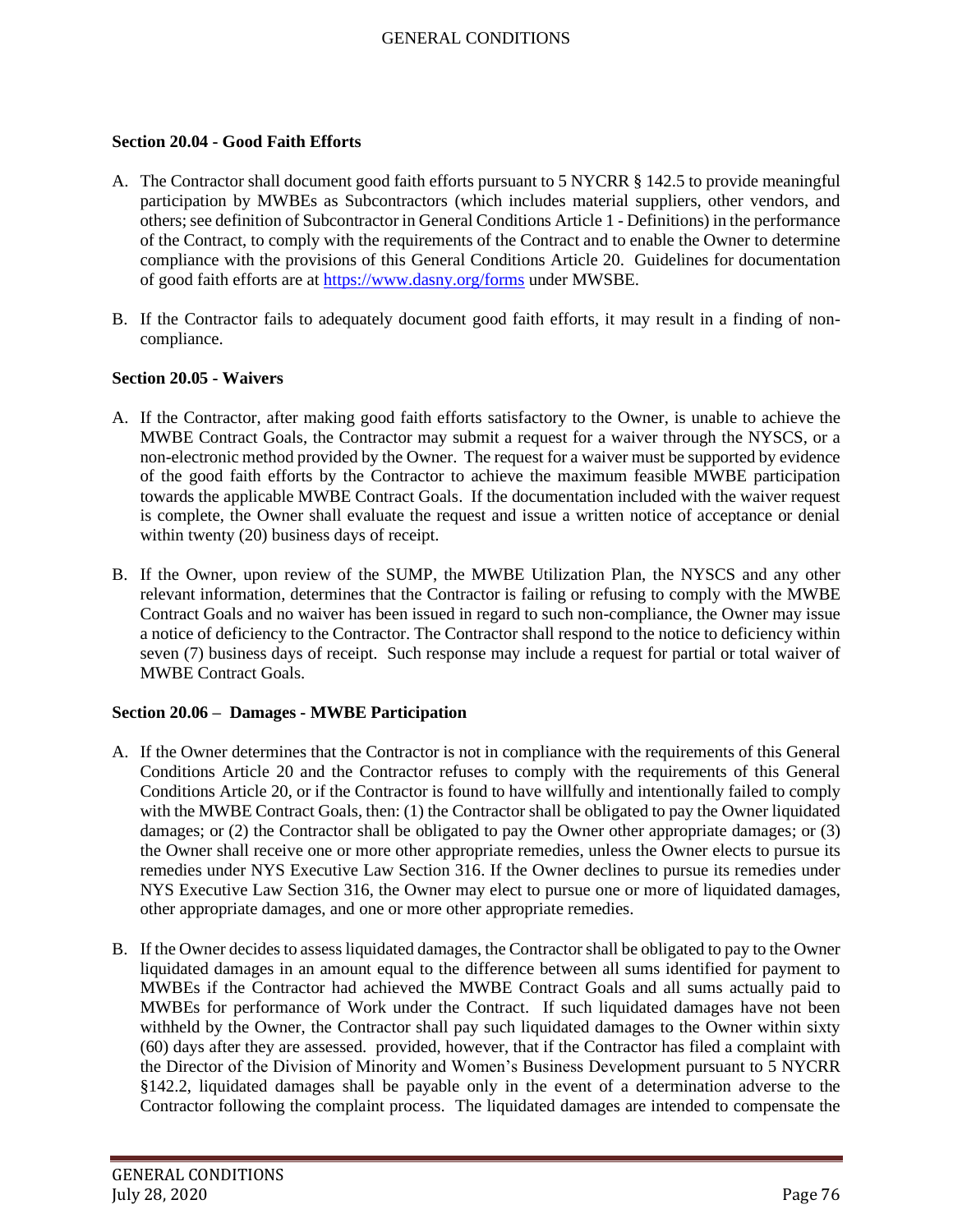Owner only for the Owner's damage if the Owner determines that the Contractor is not in compliance with the requirements of General Conditions Sections 20.03, 20.04 and 20.05 and the Contractor refuses to comply with the requirements of General Conditions Sections 20.03, 20.04 and 20.05, or if the Contractor is found to have willfully and intentionally failed to comply with the MWBE Contract Goals. In addition, the Contractor shall be liable to the Owner to the fullest extent permitted by law for:

- 1. whatever other appropriate damages the Owner may incur; or
- 2. any other appropriate remedy to which the Owner may be entitled as a result of the Contractor's refusal to comply with the requirements of this General Conditions Article 20 outside the requirements of General Conditions Sections 20.03, 20.04, 20.05 and the MWBE Contract Goals.

Other appropriate damages include, but are not limited to, the expenses for personnel, supplies and overhead incurred by the Owner to administer and enforce the requirements of this General Conditions Article 20 other than the requirements of General Conditions Sections 20.03, 20.04, 20.05 and the MWBE Contract Goals.

## **Section 20.07 – Reporting to Owner**

The Contractor shall complete the reports and submit as indicated to establish and update EEO requirements during the life of the Contract. Reports not submitted at such time shall be cause for the Owner to delay payment to the Contractor. The listed reports are a requirement of the Contract and copies are included in the Contract Documents and template forms are also available on the Dormitory Authority's web site. *The*  Contractor shall submit to the Owner all executed agreements and purchase orders for ALL MWBE/SDVOB subcontractors/suppliers who were approved on the Utilization Plan no later than 30 days after award of the Contract.

# **ARTICLE 21- SERVICE-DISABLED VETERAN OWNED BUSINESSES**

## **Section 21.01 – General Provisions**

Article 17-B of the NYS Executive Law provides for more meaningful participation in public procurement by certified Service-Disabled Veteran – Owned Businesses (SDVOB), thereby further integrating such businesses in to New York State's economy. The Dormitory Authority recognizes the need to promote the employment of service-disabled veterans and to ensure that certified SDVOBs have opportunities for maximum feasible participation in the performance of Dormitory Authority contracts.

## **Section 21.02 – Contract with Goals**

- A. If the Information for Bidders established an overall goal for SDVOB participation in this Contract and Contractor submitted an SDVOB Utilization Plan that was accepted by the Dormitory Authority, Contractor shall follow the accepted SDVOB Utilization Plan. Contractor, by award of the Contract, certified that Contractor shall follow the submitted and accepted SDVOB Utilization Plan for the performance of SDVOBs on the Contract.
- B. Contractor shall not change the accepted SDVOB Utilization Plan without the prior written consent of the Dormitory Authority. Any modifications or changes to the accepted SDVOB Utilization Plan after award of the Contract to the Contractor shall be reported to the Dormitory Authority on a revised SDVOB Utilization Plan. As part of a revised SDVOB Utilization Plan, the Contractor may request a partial or total waiver of the goal for SDVOB participation but such request must be made prior to submission of the Application for Payment for the final payment on the Contract. Contractor shall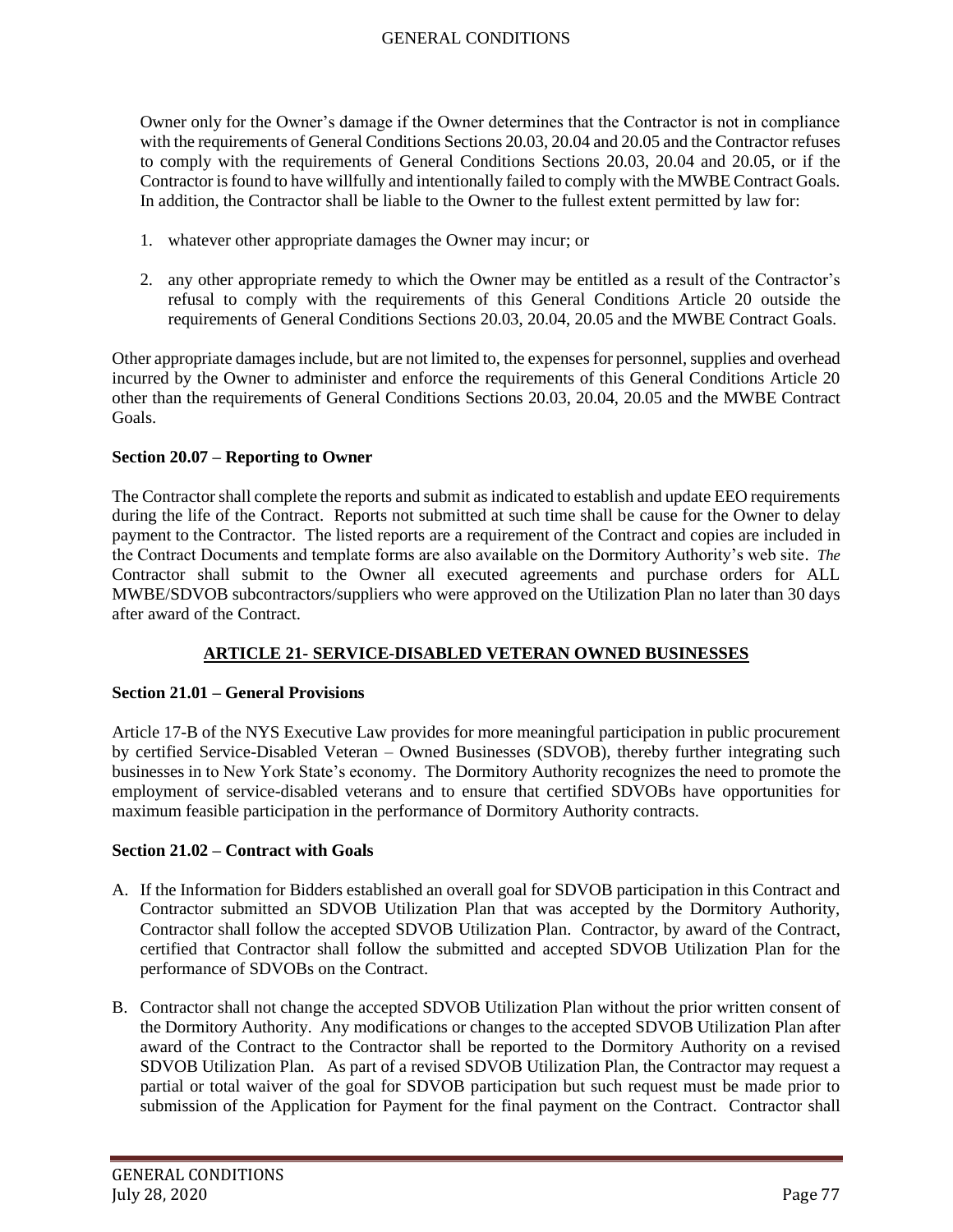make and shall document good faith efforts to provide meaningful participation by SDVOBs as subcontractors or suppliers in the performance of the Contract. The revised SDVOB Utilization Plan is not effective unless and until it is accepted by the Dormitory Authority. If the revised SDVOB Utilization Plan is not accepted by the Dormitory Authority, the Dormitory Authority shall issue a notice of deficiency and the Contractor shall proceed as set forth in paragraph D of this General Conditions Section 21.02

- C. Contractor shall report to the Dormitory Authority Monthly SDVOB Contractor Compliance during the Contract documenting the preceding month's progress towards implementing the accepted SDVOB Utilization Plan and achieving the SDVOB goals for the Contract. This information shall be submitted to the Dormitory Authority in the manner and at the times directed by the Dormitory Authority.
- D. If the Dormitory Authority, upon review of the SDVOB Utilization Plan and the Monthly SDVOB Contractor Compliance reports determines that the Contractor is failing or refusing to comply with the Contract SDVOB goals and no waiver has been issued with respect to such non-compliance, the Dormitory Authority may issue a notice of deficiency to the Contractor. The Contractor shall respond to the notice of deficiency within seven (7) business days of receipt. Such response may include a request for partial or total waiver of the Contract SDVOB goals.
- E. Contractor shall make and shall document its good faith efforts to utilize SDVOBs in the performance of the Contract. Evidence of required good faith efforts includes but is not limited to:
	- 1. Copies of solicitations to SDVOBs and any responses thereto;
	- 2. Explanation of the specific reason(s) each SDVOB responding to a Contractor's solicitation was not selected;
	- 3. Dates of any pre-bid, pre-award or other meetings attended by Contractor, if any, scheduled by the Dormitory Authority with certified SDVOBs which the Dormitory Authority determined were capable of fulfilling the SDVOB goals in the Contract;
	- 4. Information describing the specific steps undertaken to reasonably structure the scope of subcontracts and material orders for the purpose of subcontracting with, or obtaining materials from, SDVOBs;
	- 5. Other information relevant to the waiver request.
- F. Contractor's failure to use SDVOBs in accordance with the accepted SDVOB Utilization Plan or any accepted revised SDVOB Utilization Plan shall be a material breach of the Contract and upon such breach, the Dormitory Authority shall be entitled to any remedy provided in the Contract, by law or regulation or at law or in equity, including but not limited to a finding the Contractor is non-responsible. If the Dormitory Authority finds the Contractor willfully and intentionally fails to comply with the Contract SDVOB goals, the Contractor shall pay damages to the Dormitory Authority as set forth in 9 NYCRR § 252.2(s).

## **Section 21.03 – Contract with No Goals**

If the Information for Bidders does not establish an overall goal for SDVOB participation in this Contract, Contractors are still strongly encouraged and expected to consider SDVOBs in the fulfillment of the requirements of the Contract in recognition of the service and sacrifices made by service-disabled veterans and in recognition of their economic activity in doing business in New York State. The Contractor is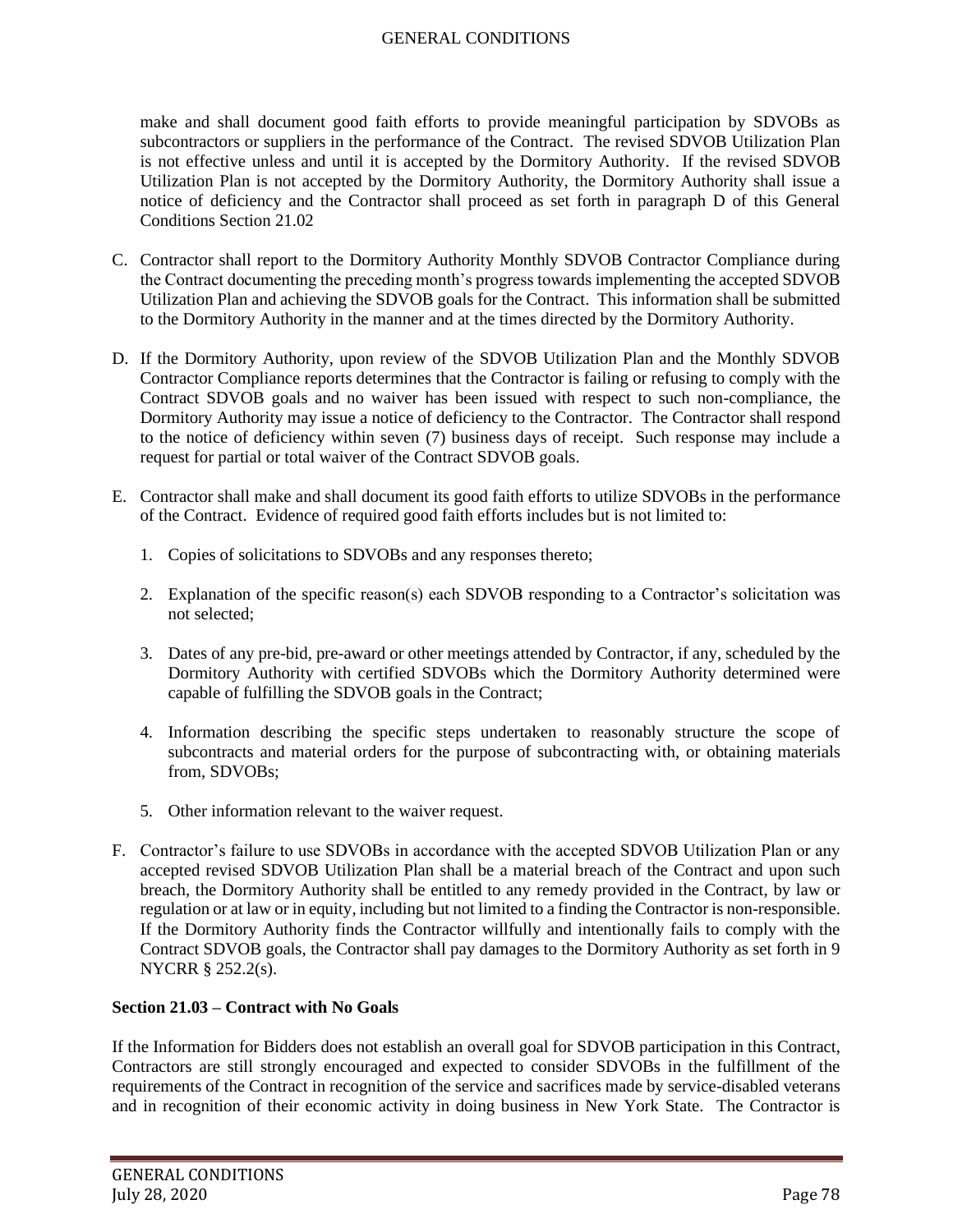encouraged to make good faith efforts to promote and assist in the participation of SDVOBs in performance of the Contract as Subcontractors.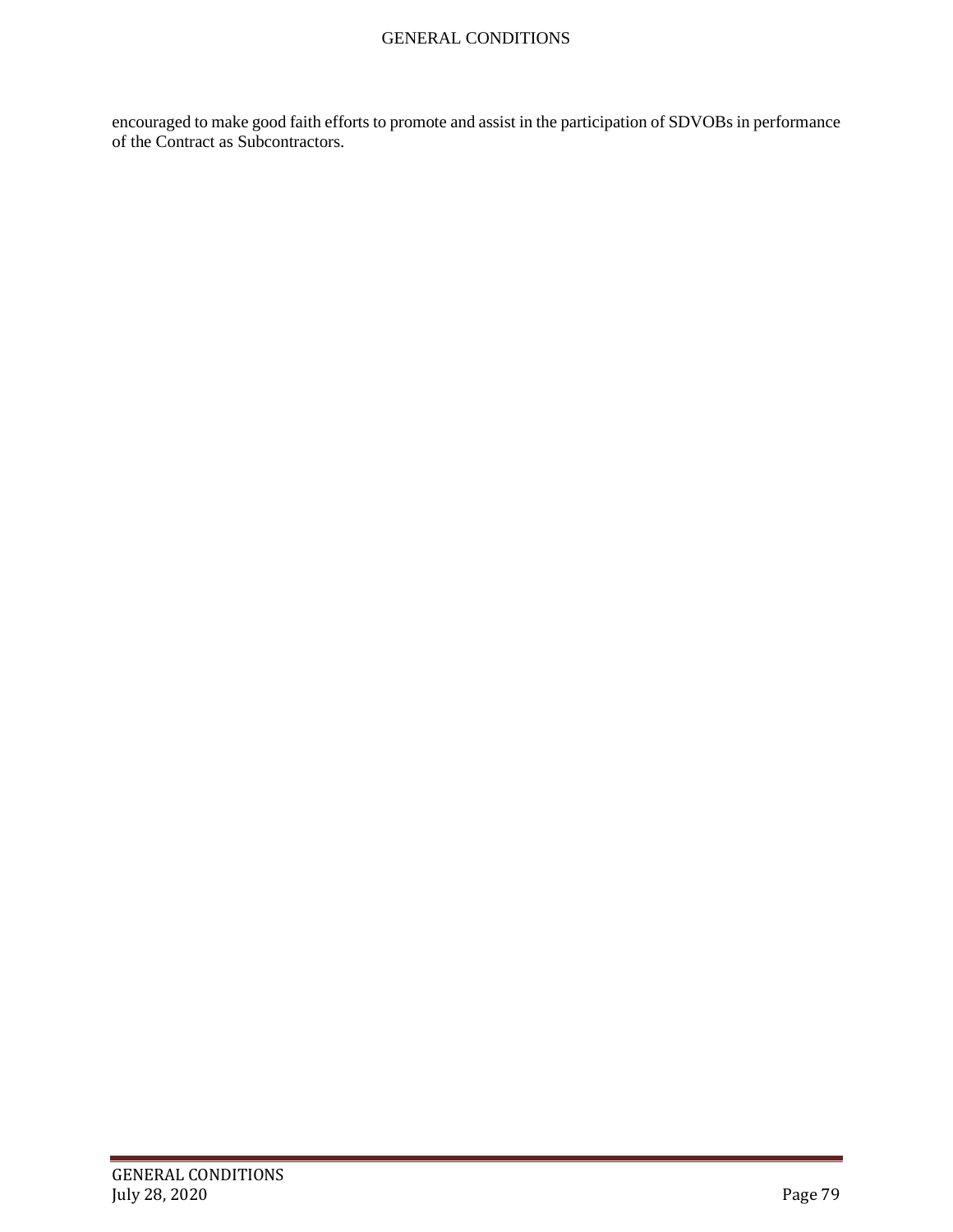# **Exhibit "A"**

## RELEASE FORM REDUCTION OF RETAINAGE DORMITORY AUTHORITY STATE OF NEW YORK

**THIS PAGE LEFT BLANK**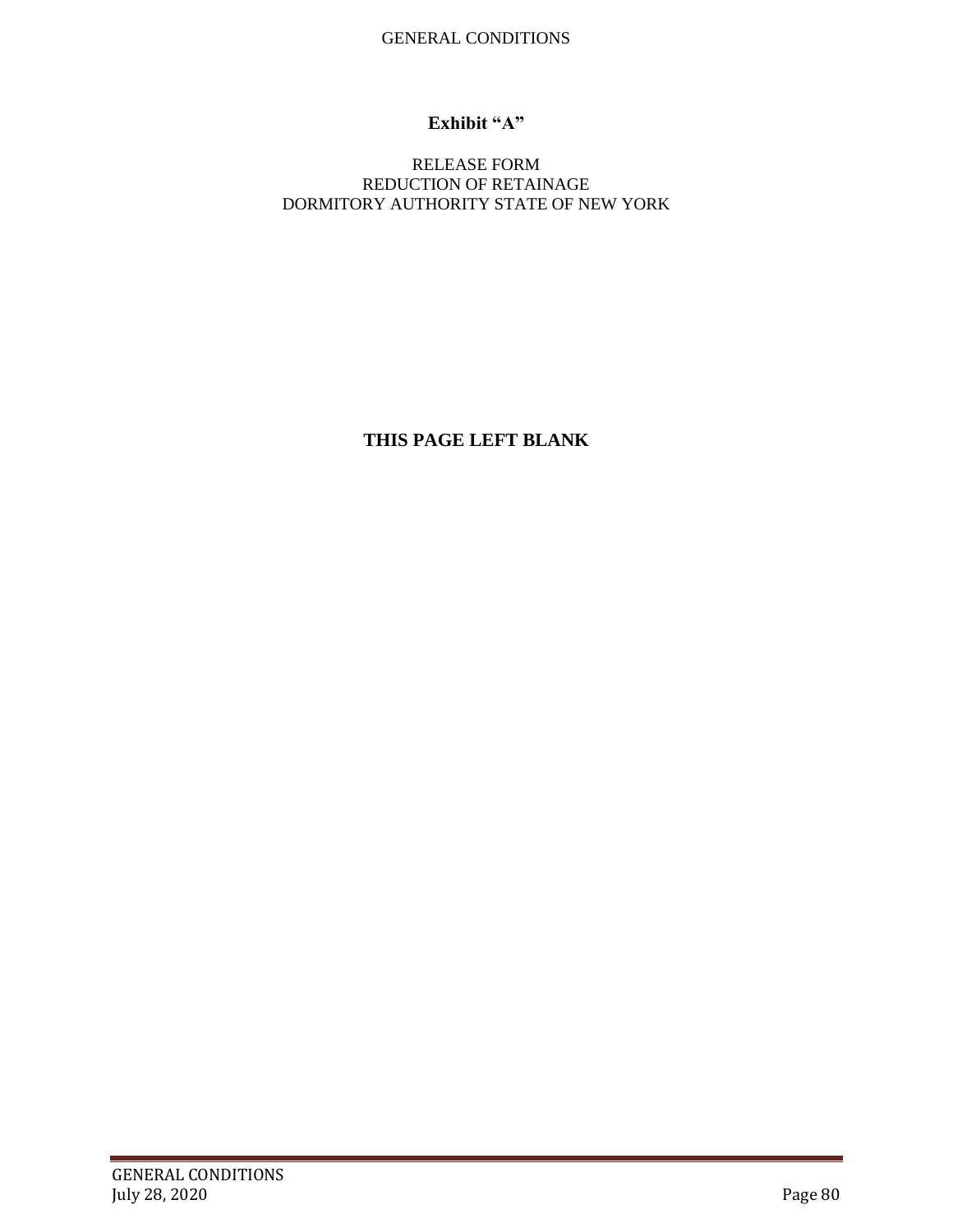*Corporate with Claim Reservation*

#### RELEASE FORM REDUCTION OF RETAINAGE DORMITORY AUTHORITY STATE OF NEW YORK

| TO ALL TO WHOM THESE PRESENTS SHALL COME, OR MAY CONCERN, GREETING: Know ye,                                  |  |                                |
|---------------------------------------------------------------------------------------------------------------|--|--------------------------------|
| that                                                                                                          |  | hereinafter referred to as the |
| Contractor for and in consideration of the sum of                                                             |  |                                |
|                                                                                                               |  |                                |
|                                                                                                               |  |                                |
| United States of America to it in hand heretofore or now paid by the Dormitory Authority, the receipt whereof |  |                                |
| is hereby acknowledged, has remised, released, and forever discharged and by these presents does, for itself, |  |                                |
| its successors and its assigns, remise, release, and forever discharge the said Dormitory Authority, its      |  |                                |
| members, officers, agents, employees, successors, and assigns of and from all claims of liability to the      |  |                                |
| Contractor for anything furnished or performed in connection with, or arising out of a contract dated the     |  |                                |
|                                                                                                               |  |                                |
| relation to the construction of                                                                               |  |                                |

or out of the work covered by said contract or arising out of said contract including, but not limited to, all claims for extra work or by reason of extra work, labor or materials, or additional work or by reason of additional work, labor, or materials furnished or performed in connection with, relating to, or arising out of the subject matter of said contract, and any prior act, neglect, or default on the part of the Dormitory Authority or any of its members, officers, agents, employees, successors, or assigns in connection therewith, and all manner of action and actions, cause and causes of action, suits, debts, dues, sums of money, accounts, reckonings, bonds, bills, specialties, covenants, contracts, controversies, agreements, promises, variances, trespasses, damages, judgments, extents, executions, claims and demands whatsoever in law or in equity, which against the said Dormitory Authority, its members, officers, agents, employees, successors ,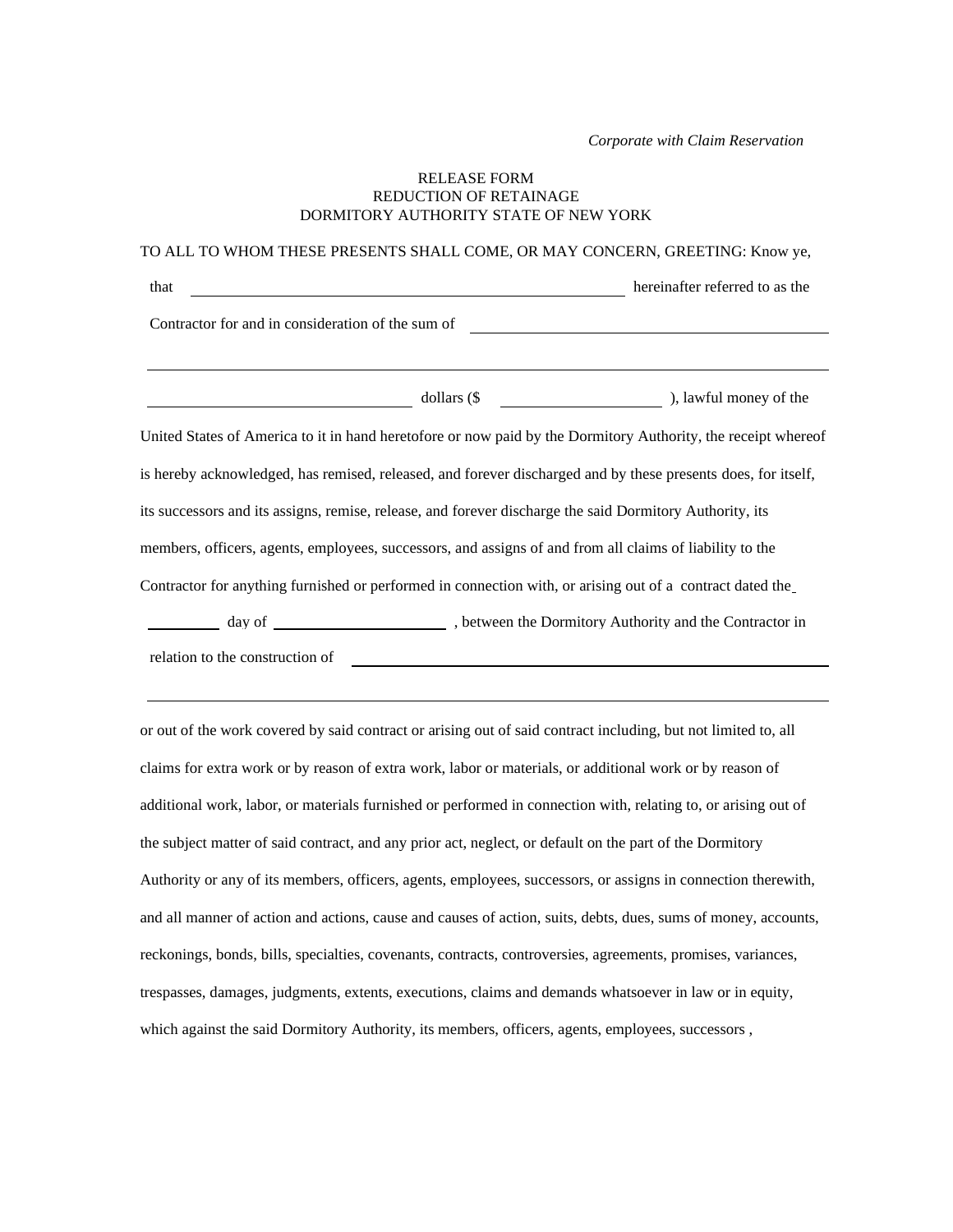#### RELEASE FORM REDUCTION OF RETAINAGE DORMITORY AUTHORITY OF THE STATE OF NEW YORK PAGE -2-

| and assigns the Contractor ever had, now has, or which its successors or assigns hereafter can, shall or may       |  |
|--------------------------------------------------------------------------------------------------------------------|--|
| have for, upon or by reason of any matter, cause or thing whatsoever from the beginning of the world to the        |  |
| day of the date of these presents, except the undersigned hereby specifically excludes from this release and       |  |
| hereby retains and reserves any and all right in connection with and concerning retention being held by the        |  |
| Dormitory Authority in the amount of <u>and a series of the series of the series of the series of</u>              |  |
|                                                                                                                    |  |
| $\frac{1}{2}$ dollars (\$ $\frac{1}{2}$ ),                                                                         |  |
| presented to the Dormitory Authority. Failure to enter an amount for the claim for damages in the space            |  |
| provided above shall be deemed to mean zero or no damages.                                                         |  |
| The Contractor further acknowledges that neither the aforesaid payment nor acceptance by the Dormitory             |  |
| Authority of the work covered by the aforementioned contract shall in any way or manner operate as or              |  |
| constitute a release or waiver to its obligations, undertakings, or liabilities, under said contract or in any way |  |

affect or limit the same. This release may not be changed orally.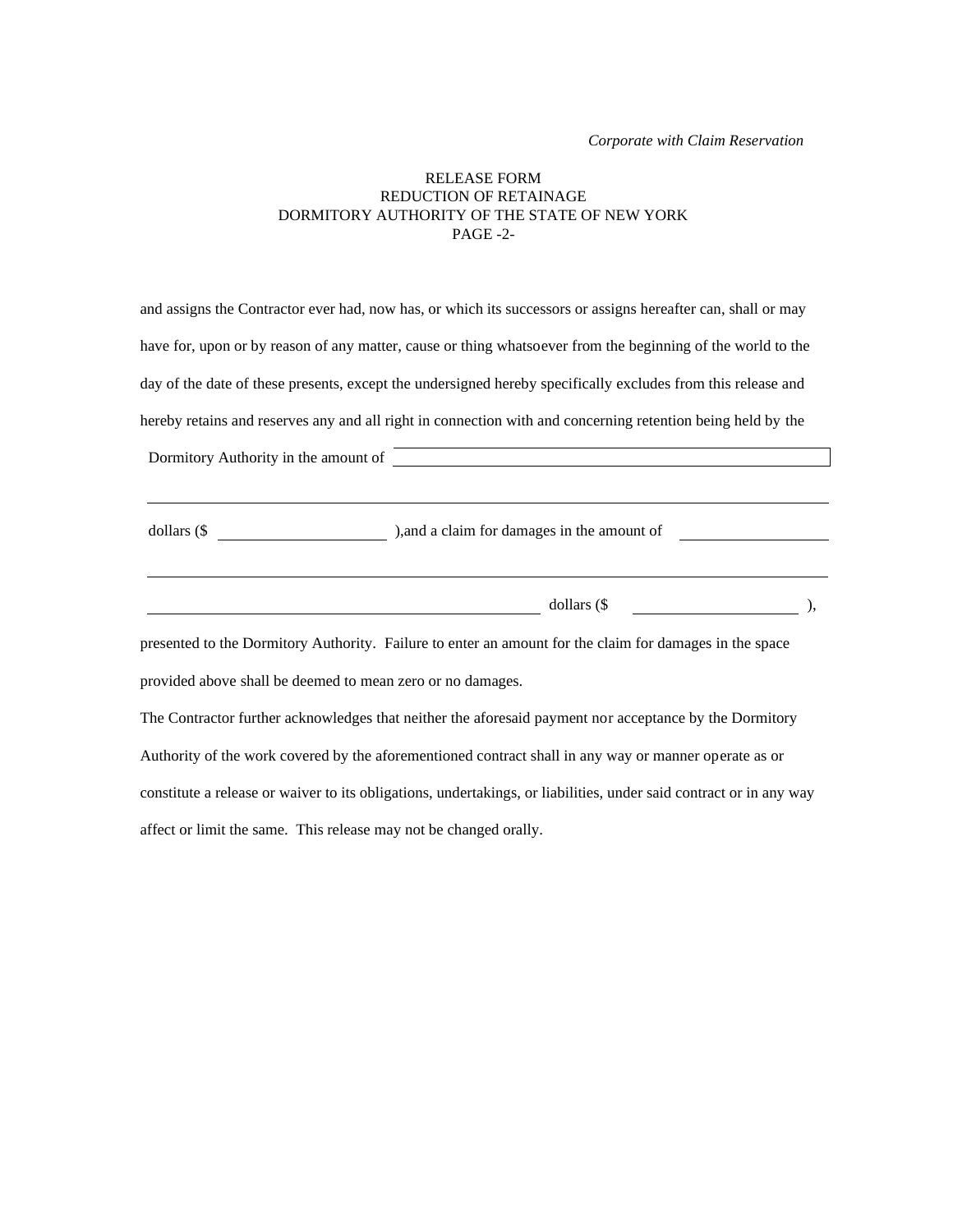*Corporate with Claim Reservation*

#### RELEASE FORM REDUCTION OF RETAINAGE DORMITORY AUTHORITY OF THE STATE OF NEW YORK PAGE -3-

| IN WITNESS WHEREOF, the said Contractor has caused these presents to be signed by its duly            |     |                           |
|-------------------------------------------------------------------------------------------------------|-----|---------------------------|
|                                                                                                       |     |                           |
|                                                                                                       |     |                           |
|                                                                                                       |     | <b>NAME OF CONTRACTOR</b> |
|                                                                                                       |     |                           |
|                                                                                                       | SS: |                           |
|                                                                                                       |     |                           |
|                                                                                                       |     |                           |
|                                                                                                       |     |                           |
|                                                                                                       |     |                           |
|                                                                                                       |     |                           |
| the above instruments; and that he signed his name thereto by order of the board of directors of said |     |                           |
| corporation.                                                                                          |     |                           |

\_\_\_\_\_\_\_\_\_\_\_\_\_\_\_\_\_\_\_\_\_\_\_\_\_\_\_\_\_\_\_\_\_\_\_\_\_\_\_\_\_\_ NOTARY PUBLIC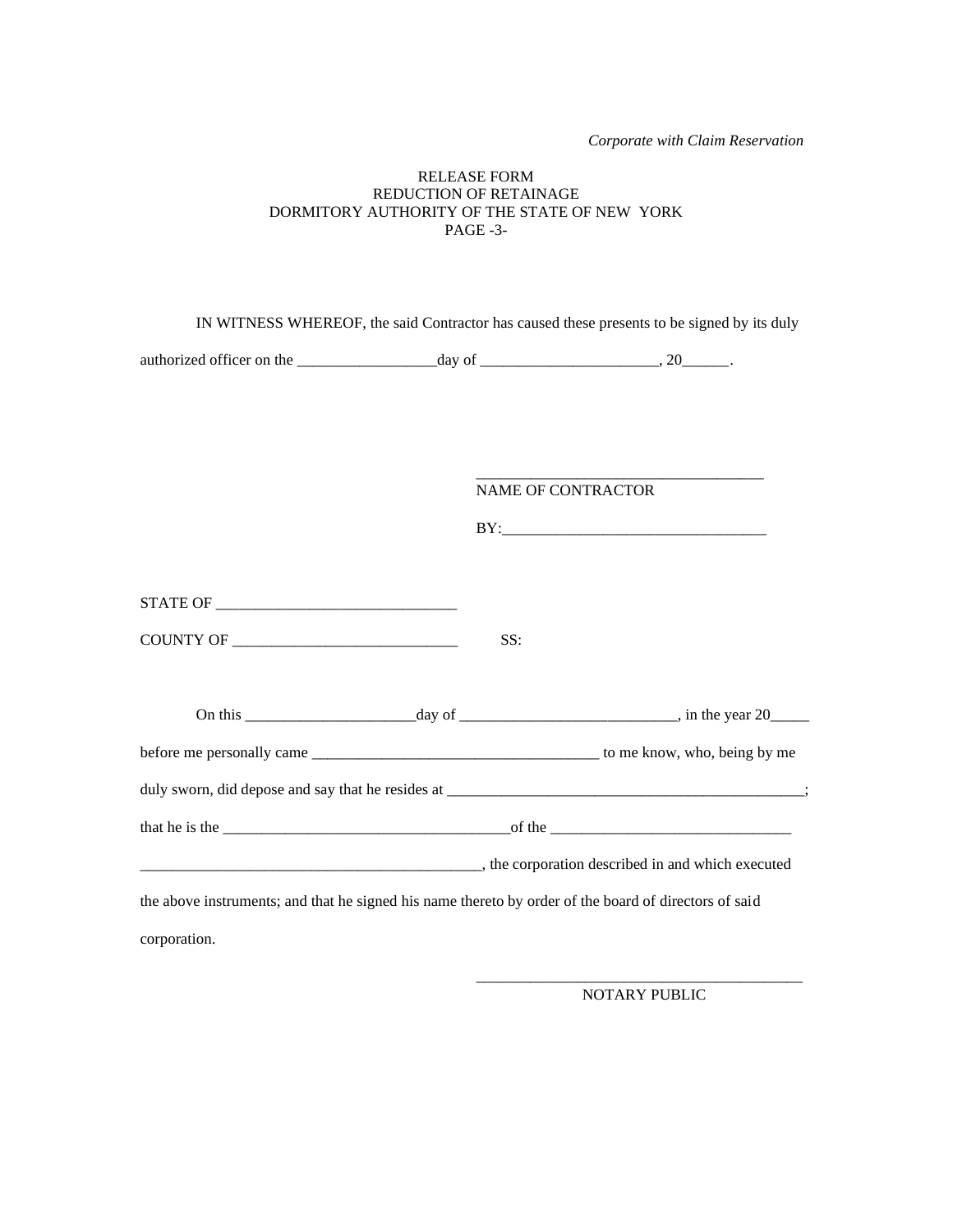## **CORPORATE ACKNOWLEDGMENT**

Page 3.1

| State of New York |     |                                                                                  |                                                           |
|-------------------|-----|----------------------------------------------------------------------------------|-----------------------------------------------------------|
|                   | SS. |                                                                                  |                                                           |
| County of $\_\_$  |     |                                                                                  |                                                           |
|                   |     |                                                                                  |                                                           |
|                   |     |                                                                                  |                                                           |
| came              |     |                                                                                  | to me known, who, being by me                             |
|                   |     |                                                                                  |                                                           |
|                   |     |                                                                                  | $\pm$ ; that (he/she/they) (is /are) the president /other |
|                   |     | officer/director/attorney in fact duly appointed) of the _______________________ |                                                           |
|                   |     |                                                                                  |                                                           |

(name of corporation)

the corporation described in and which executed the above instrument; and that (he/she/they) signed (his/her/their) name(s) thereto by authority of the board of directors of said corporation.

> Notary Public Signature My Commission Expires

\_\_\_\_\_\_\_\_\_\_\_\_\_\_\_\_\_\_\_\_\_\_\_\_\_\_\_\_\_\_\_\_\_\_\_\_\_\_\_\_\_\_\_\_\_\_\_

*Cross out words that do not apply in parentheses*.

# **UNIFORM ACKNOWLEDGMENT**

(For Use by All Persons and Entities Other Than Corporations)

State of New York ) ss.: County of  $\qquad$ 

On the \_\_\_\_\_\_\_\_\_\_\_\_\_\_\_\_ day of \_\_\_\_\_\_\_\_\_\_\_\_\_\_\_\_ in the year \_\_\_\_\_\_\_\_\_\_\_\_ before me, the undersigned, a Notary Public in and for said State, personally appeared \_\_\_\_\_\_\_\_\_\_\_\_\_\_\_\_\_\_\_\_\_\_\_\_\_\_\_\_\_\_\_\_, personally known to me or proved to me on the basis of satisfactory evidence to be the individual(s) whose name(s) (is/are) subscribed to the within instrument and acknowledged to me that (he/she/they) executed the same in (his/her/their) capacity(ies), and that by (his/her/their) signature(s) on the instrument, the individual(s), or the person upon behalf of which the individual(s) acted, executed the instrument.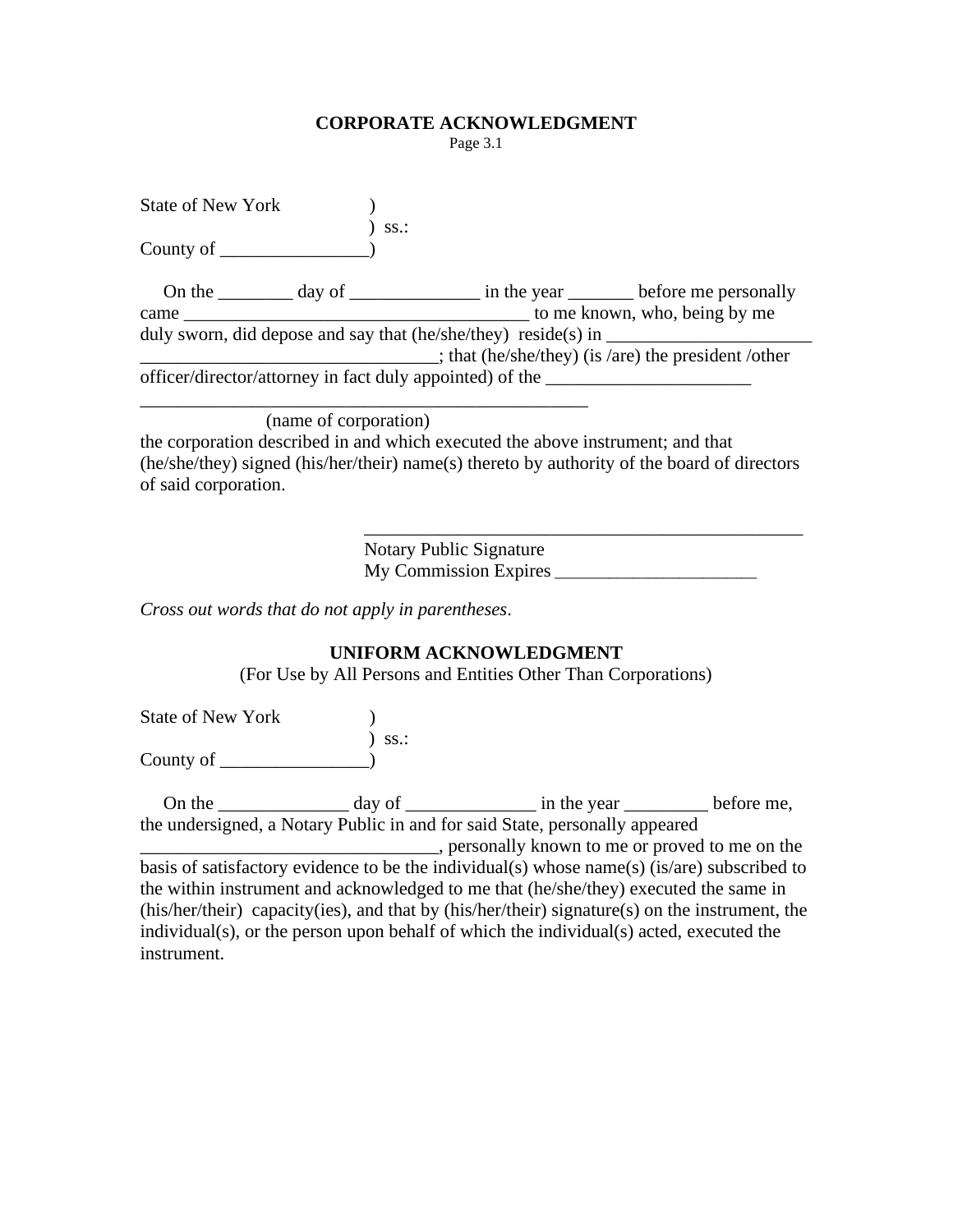*Corporate with Claim Reservation*

#### CONSENT OF SURETY REDUCTION OF RETAINAGE DORMITORY AUTHORITY OF THE STATE OF NEW YORK PAGE -4-

Contract Between the Dormitory Authority and \_\_\_\_\_\_\_\_\_\_\_\_\_\_\_\_\_\_\_\_\_\_\_\_\_\_\_\_\_

\_\_\_\_\_\_\_\_\_\_\_\_\_\_\_\_\_\_\_\_\_\_\_\_\_\_\_\_\_\_\_\_\_\_\_\_\_\_\_\_\_\_\_\_\_\_\_\_\_\_\_\_\_\_\_\_\_\_\_\_\_\_\_\_\_

(hereinafter referred to as Contractor)

Dated  $\Box$ 

In accordance with the provisions of the Contract, indicated above, between the Owner and the Contractor, the (here insert the name and address of Surety Company)

\_\_\_\_\_\_\_\_\_\_\_\_\_\_\_\_\_\_\_\_\_\_\_\_\_\_\_\_\_\_\_\_\_\_\_\_\_\_\_\_\_\_\_\_\_\_\_\_\_\_\_\_\_\_\_\_\_\_\_\_\_\_\_\_\_\_\_\_\_\_\_\_\_\_\_\_\_\_\_\_\_\_\_\_\_\_\_\_\_\_\_\_\_\_\_\_\_\_\_\_\_\_\_\_\_\_\_\_\_\_\_

(hereinafter referred to as Surety Company),

As Surety on the Performance and Labor & Material Payment Bonds of the Contractor and the Surety Company, issued as part of the said Contract, hereby approves of reduction of retainage on the Contract, and agrees that any such payment to the Contractor shall not relieve the Surety Company of any of its obligations to the Dormitory Authority, as set forth in the said bonds.

IN WITNESS WHEREOF,

the Surety Company has hereunto set its hand this \_\_\_\_\_\_\_\_\_\_\_\_\_\_day of \_\_\_\_\_\_\_\_\_\_\_\_\_\_\_\_\_\_\_20\_\_\_\_

Surety Company

Signature of Authorized Representative

\_\_\_\_\_\_\_\_\_\_\_\_\_\_\_\_\_\_\_\_\_\_\_\_\_\_\_\_\_\_\_\_\_\_\_\_\_\_\_\_\_\_

\_\_\_\_\_\_\_\_\_\_\_\_\_\_\_\_\_\_\_\_\_\_\_\_\_\_\_\_\_\_\_\_\_\_\_\_\_\_\_\_\_\_

\_\_\_\_\_\_\_\_\_\_\_\_\_\_\_\_\_\_\_\_\_\_\_\_\_\_\_\_\_\_\_\_\_\_\_\_\_\_\_\_\_\_

Title